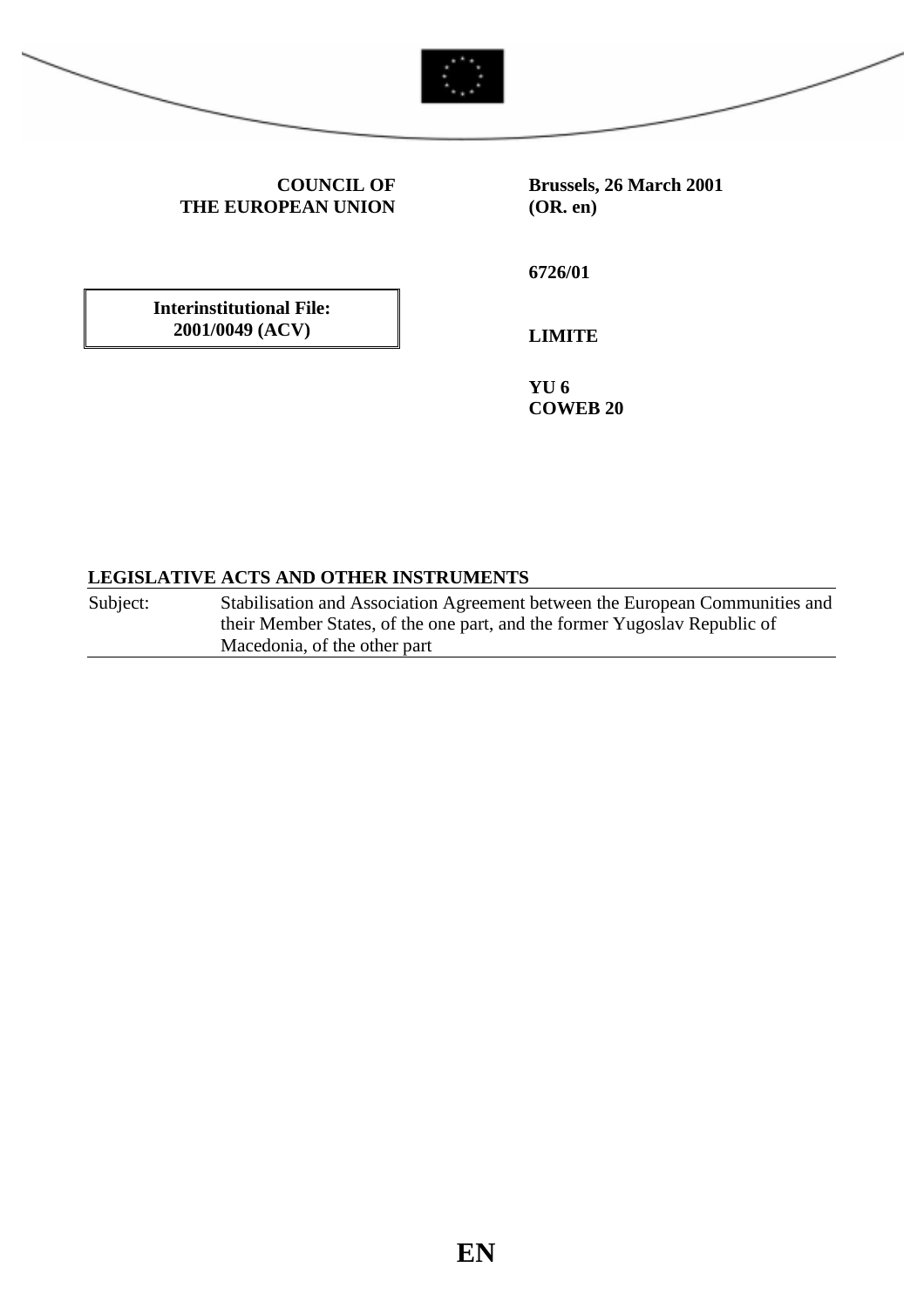# STABILISATION AND ASSOCIATION AGREEMENT BETWEEN THE EUROPEAN COMMUNITIES AND THEIR MEMBER STATES, OF THE ONE PART, AND THE FORMER YUGOSLAV REPUBLIC OF MACEDONIA, OF THE OTHER PART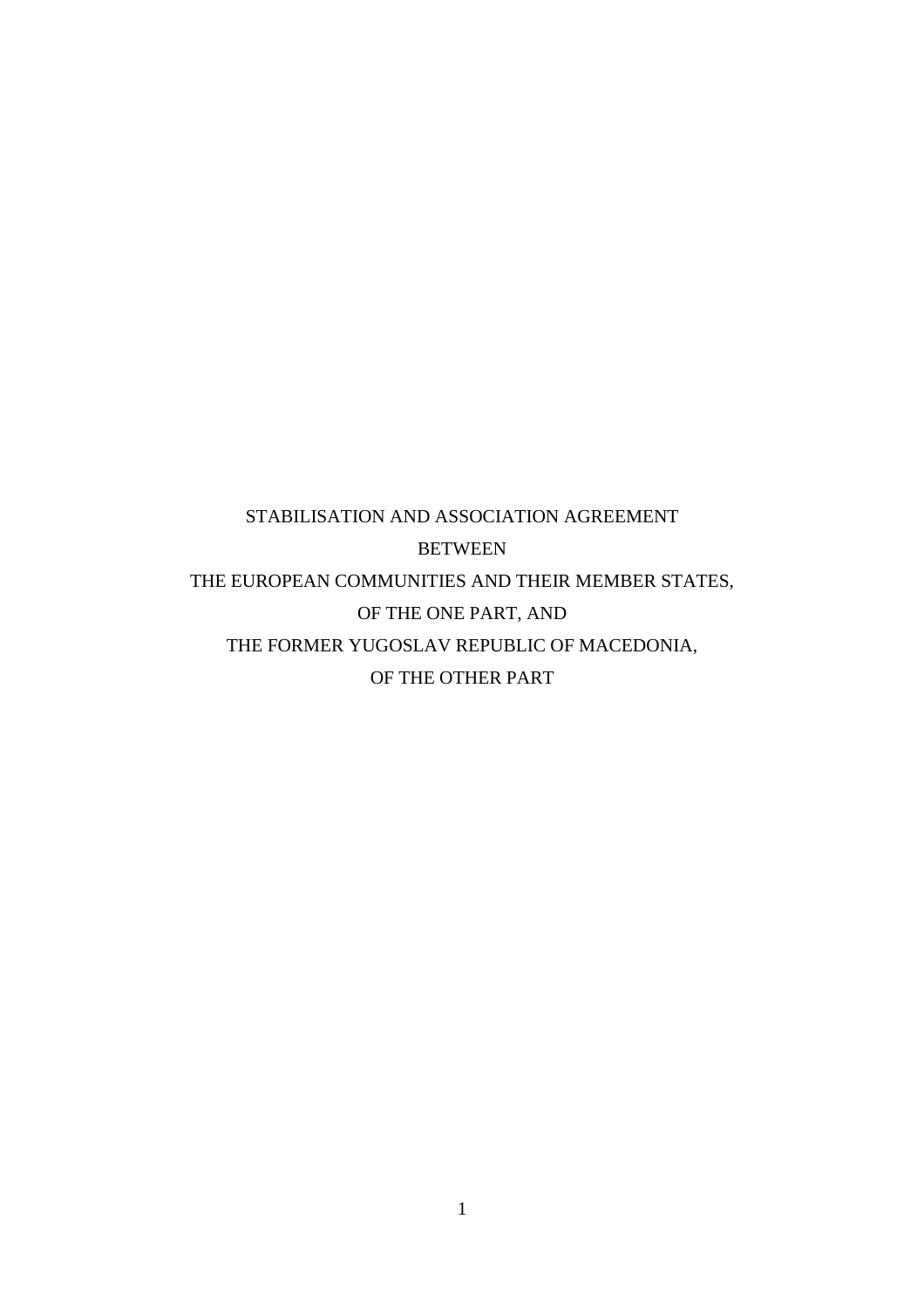THE KINGDOM OF BELGIUM,

THE KINGDOM OF DENMARK,

THE FEDERAL REPUBLIC OF GERMANY,

THE HELLENIC REPUBLIC,

THE KINGDOM OF SPAIN,

THE FRENCH REPUBLIC,

IRELAND,

THE ITALIAN REPUBLIC,

THE GRAND DUCHY OF LUXEMBOURG,

THE KINGDOM OF THE NETHERLANDS,

THE REPUBLIC OF AUSTRIA,

THE PORTUGUESE REPUBLIC,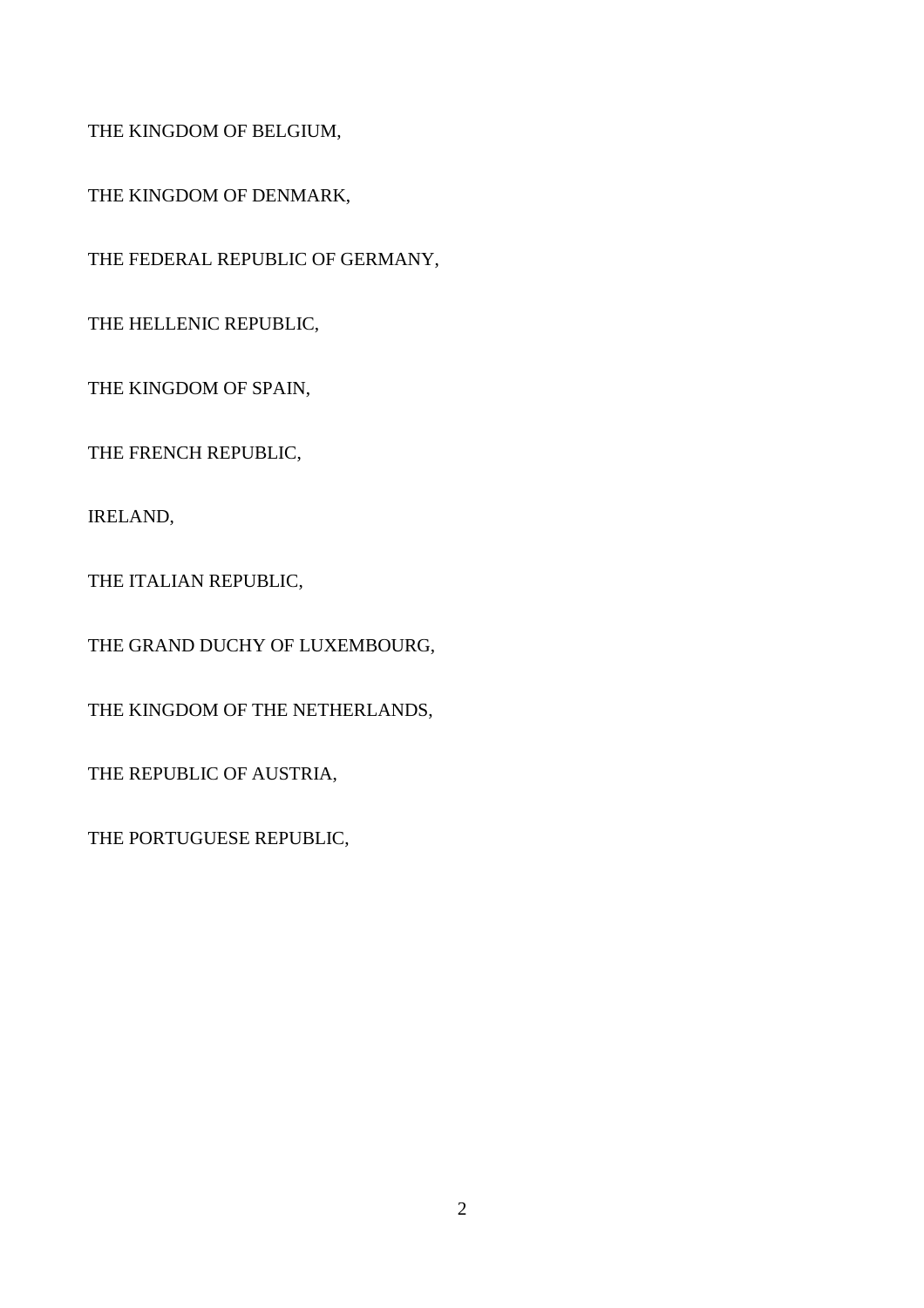# THE REPUBLIC OF FINLAND,

# THE KINGDOM OF SWEDEN,

# THE UNITED KINGDOM OF GREAT BRITAIN AND NORTHERN IRELAND

Contracting Parties to the Treaty establishing the European Community, the Treaty establishing the European Coal and Steel Community, the Treaty establishing the European Atomic Energy Community, and the Treaty on European Union

hereinafter referred to as "Member States", and

# THE EUROPEAN COMMUNITY, THE EUROPEAN COAL AND STEEL COMMUNITY, THE EUROPEAN ATOMIC ENERGY COMMUNITY,

hereinafter referred to as the "Community",

of the one part, and

THE FORMER YUGOSLAV REPUBLIC OF MACEDONIA hereinafter referred to as "the former Yugoslav Republic of Macedonia",

of the other part,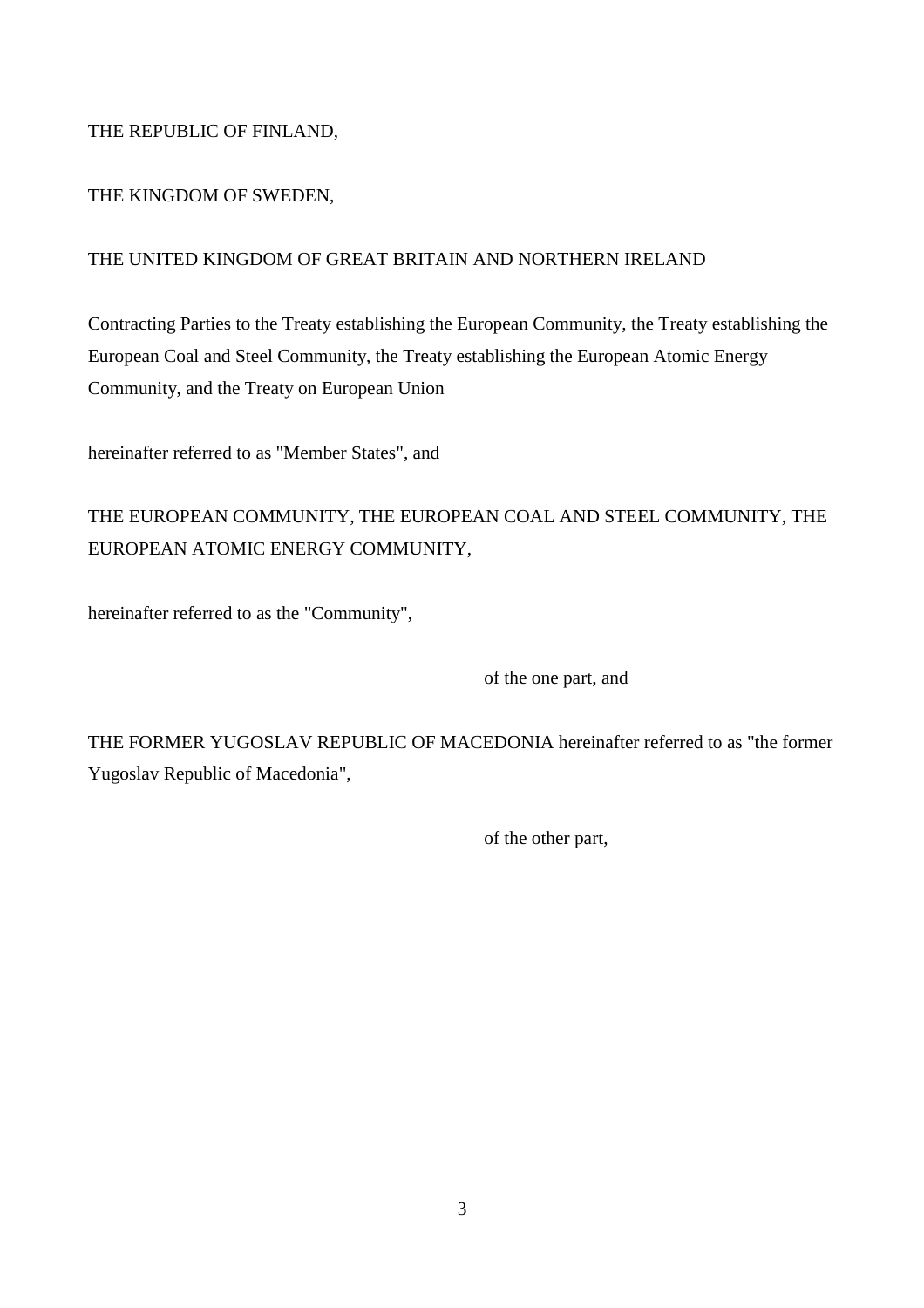CONSIDERING the strong links between the Parties and the values that they share, their desire to strengthen those links and establish a close and lasting relationship based on reciprocity and mutual interest, which should allow the former Yugoslav Republic of Macedonia to further strengthen and extend the relations established previously, in particular through the Cooperation Agreement signed on 29 April 1997 by way of Exchange of Letters, which entered into force on 1 January 1998,

CONSIDERING that the relationship between the Parties in the field of inland transport should continue to be governed by the Agreement between the European Community and the former Yugoslav Republic of Macedonia in the field of transport, signed on 29 June 1997, which entered into force on 28 November 1997,

CONSIDERING the importance of this Agreement, in the framework of the Stabilisation and Association process with the countries of south-eastern Europe, to be further developed by an EU Common strategy for this region, in the establishment and consolidation of a stable European order based on cooperation, of which the European Union is a mainstay, as well as in the framework of the Stability Pact,

CONSIDERING the commitment of the Parties to contribute by all means to the political, economic and institutional stabilisation in the former Yugoslav Republic of Macedonia as well as in the region, through the development of civic society and democratisation, institution building and public administration reform, enhanced trade and economic cooperation, the strengthening of national and regional security, as well as increased cooperation in justice and home affairs,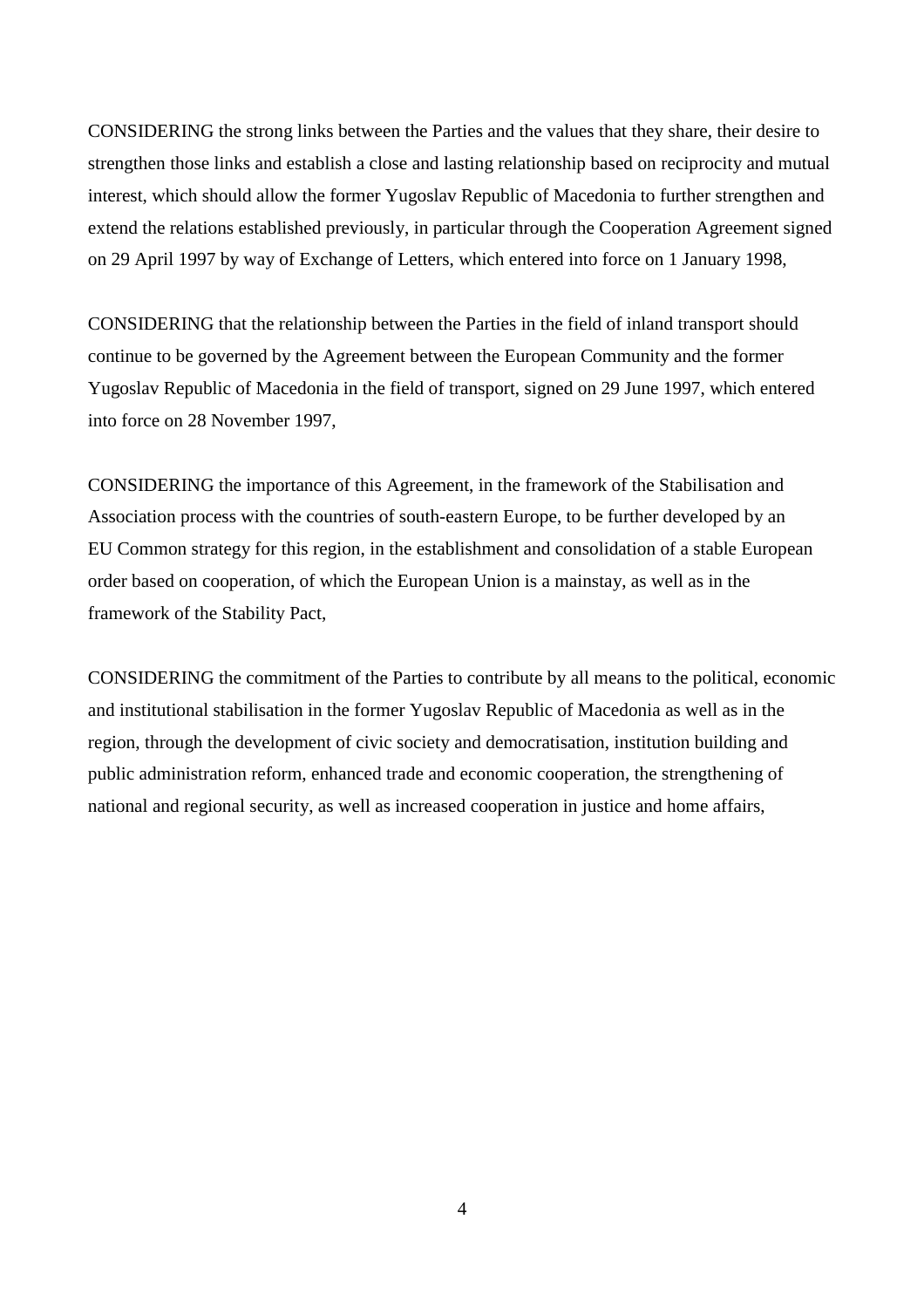CONSIDERING the commitment of the Parties to increasing political and economic freedoms as the very basis of this Agreement, as well as their commitment to respect human rights and the rule of law, including the rights of persons belonging to national minorities, and democratic principles through free and fair elections and a multiparty system,

CONSIDERING the commitment of the Parties to the principles of free market economy and the readiness of the Community to contribute to the economic reforms in the former Yugoslav Republic of Macedonia,

CONSIDERING the commitment of the Parties to the full implementation of all principles and provisions of the UN Charter, of the OSCE, notably those of the Helsinki Final Act, the concluding documents of the Madrid and Vienna Conferences, the Charter of Paris for a New Europe, and of the Cologne Stability Pact for south-eastern Europe, so as to contribute to regional stability and cooperation among the countries of the region,

DESIROUS of establishing regular political dialogue on bilateral and international issues of mutual interest, including regional aspects,

CONSIDERING the commitment of the Parties to free trade, in compliance with the rights and obligations arising out of the WTO,

CONVINCED that the Stabilisation and Association Agreement will create a new climate for economic relations between them and above all for the development of trade and investment, factors crucial to economic restructuring and modernisation,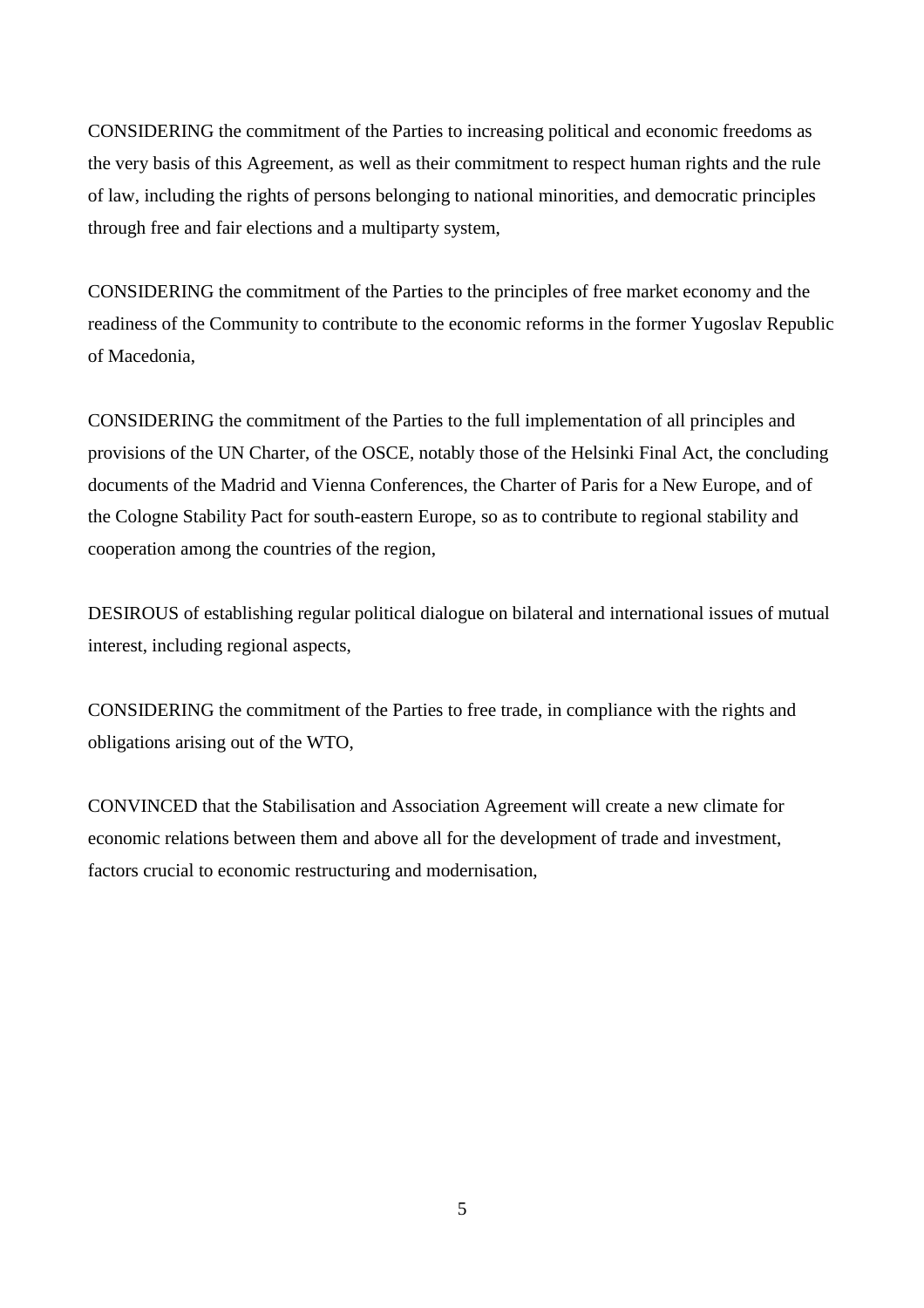BEARING IN MIND the commitment by the former Yugoslav Republic of Macedonia to approximate its legislation to that of the Community,

TAKING ACCOUNT of the Community's willingness to provide decisive support for the implementation of reform, and to use all available instruments of cooperation and technical, financial and economic assistance on a comprehensive indicative multi-annual basis to this endeavour,

CONFIRMING that the provisions of this Agreement that fall within the scope of Part III, Title IV of the Treaty establishing the European Community bind the United Kingdom and Ireland as separate Contracting Parties, and not as part of the European Community, until the United Kingdom or Ireland (as the case may be) notifies the former Yugoslav Republic of Macedonia that it has become bound as part of the European Community in accordance with the Protocol on the position of the United Kingdom and Ireland annexed to the Treaty on European Union and the Treaty establishing the European Community. The same applies to Denmark, in accordance with the Protocol annexed to those Treaties on the position of Denmark,

RECALLING the European Union's readiness to integrate to the fullest possible extent the former Yugoslav Republic of Macedonia into the political and economic mainstream of Europe and its status as a potential candidate for EU membership on the basis of the Treaty on European Union and fulfilment of the criteria defined by the European Council in June 1993, subject to successful implementation of this Agreement, notably regarding regional cooperation,

HAVE AGREED AS FOLLOWS: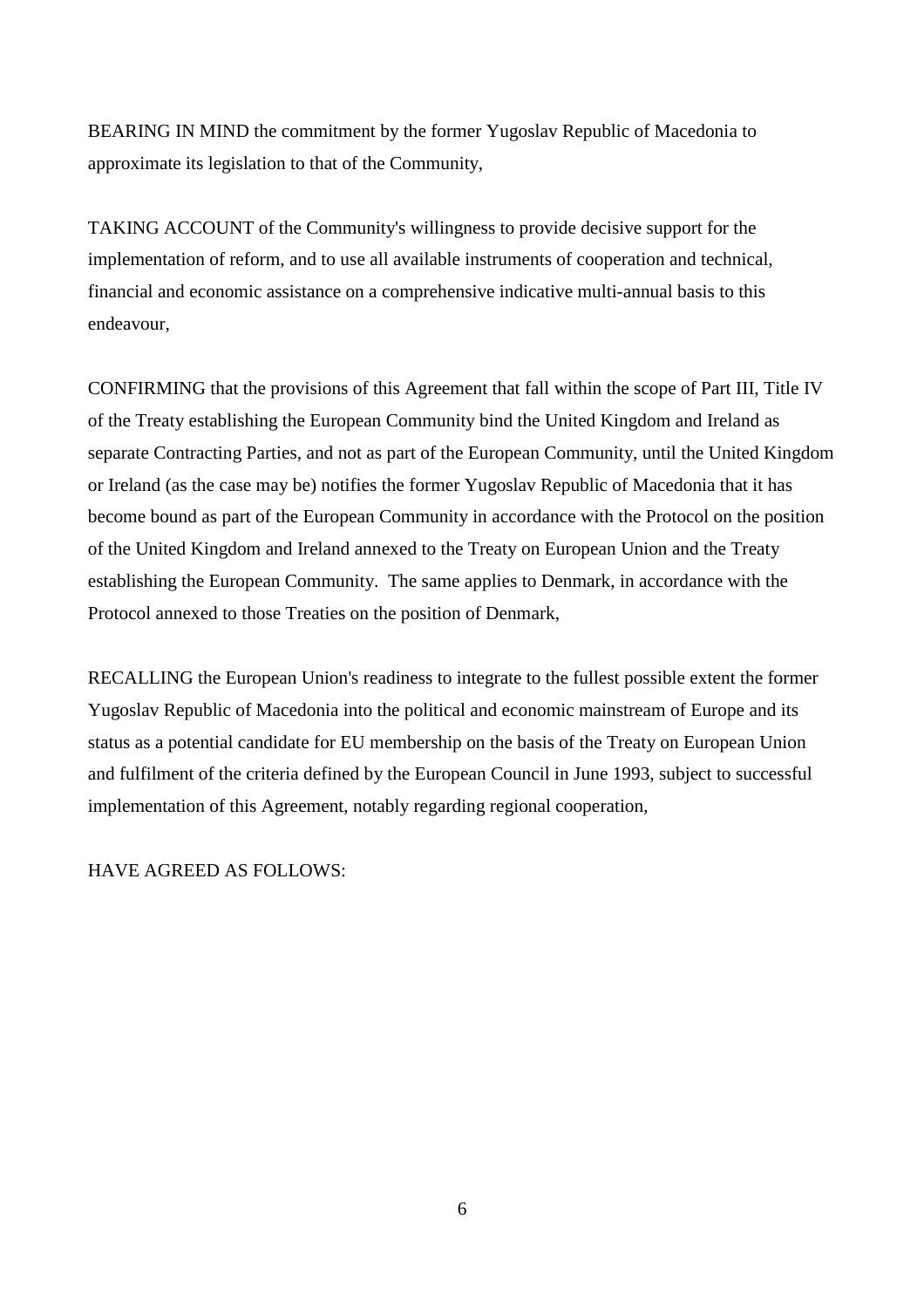1. An Association is hereby established between the Community and its Member States of the one part and the former Yugoslav Republic of Macedonia of the other part.

- 2. The aims of this Association are:
- to provide an appropriate framework for political dialogue, allowing the development of close political relations between the Parties;
- to support the efforts of the former Yugoslav Republic of Macedonia to develop its economic and international cooperation, also through the approximation of its legislation to that of the Community;
- to promote harmonious economic relations and develop gradually a free trade area between the Community and the former Yugoslav Republic of Macedonia;
- to foster regional cooperation in all the fields covered by this Agreement.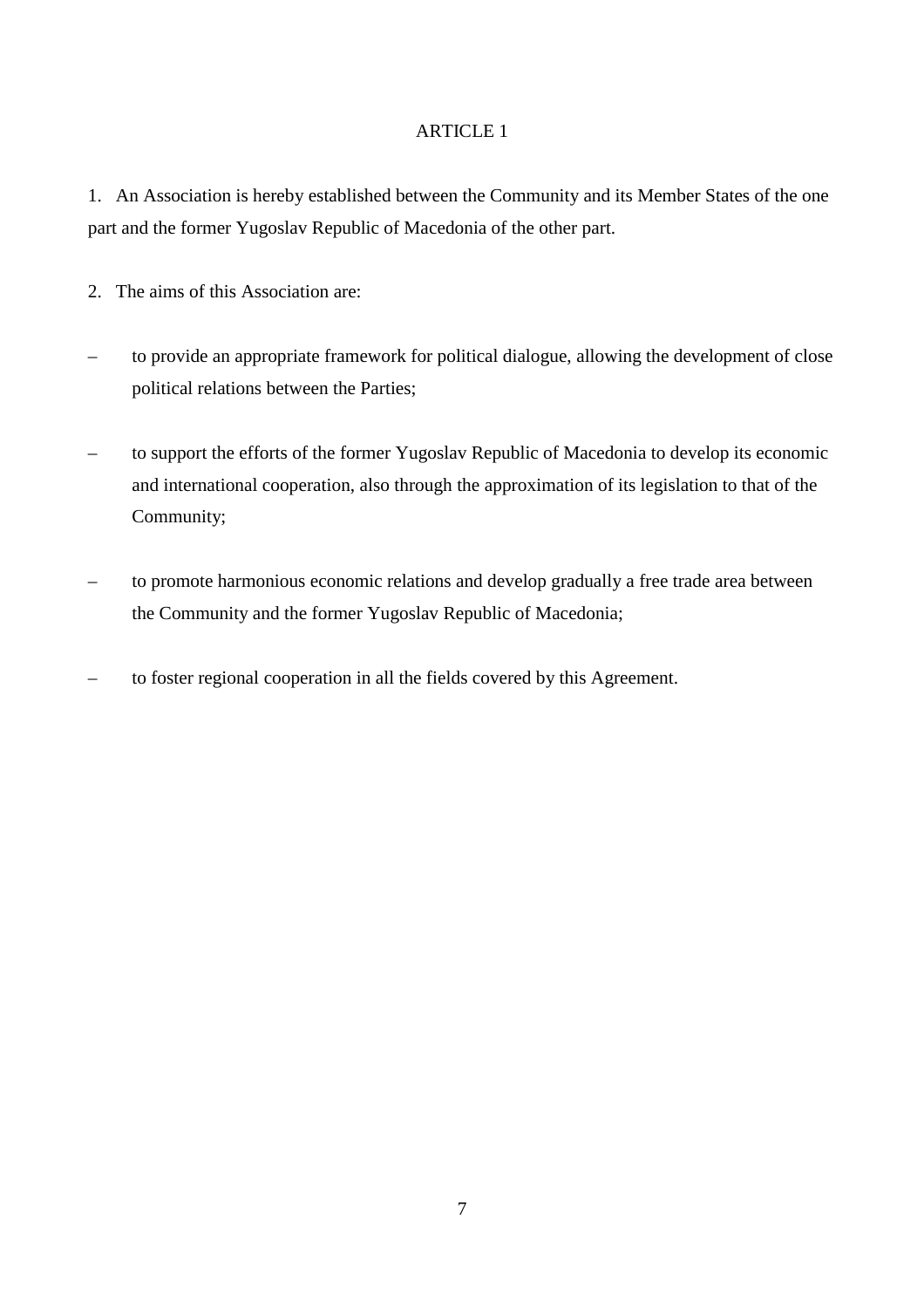### TITLE I

# GENERAL PRINCIPLES

#### ARTICLE 2

Respect for the democratic principles and human rights as proclaimed in the Universal Declaration of Human Rights and as defined in the Helsinki Final Act and the Charter of Paris for a New Europe, respect for international law principles and the rule of law as well as the principles of market economy as reflected in the Document of the CSCE Bonn Conference on Economic Cooperation, shall form the basis of the domestic and external policies of the Parties and constitute essential elements of this Agreement.

#### ARTICLE 3

International and regional peace and stability, the development of good neighbourly relations are central to the Stabilisation and Association Process. The conclusion and the implementation of this Agreement come within the framework of the regional approach of the Community as defined in the Council conclusions of 29 April 1997, based on the merits of the individual countries of the region.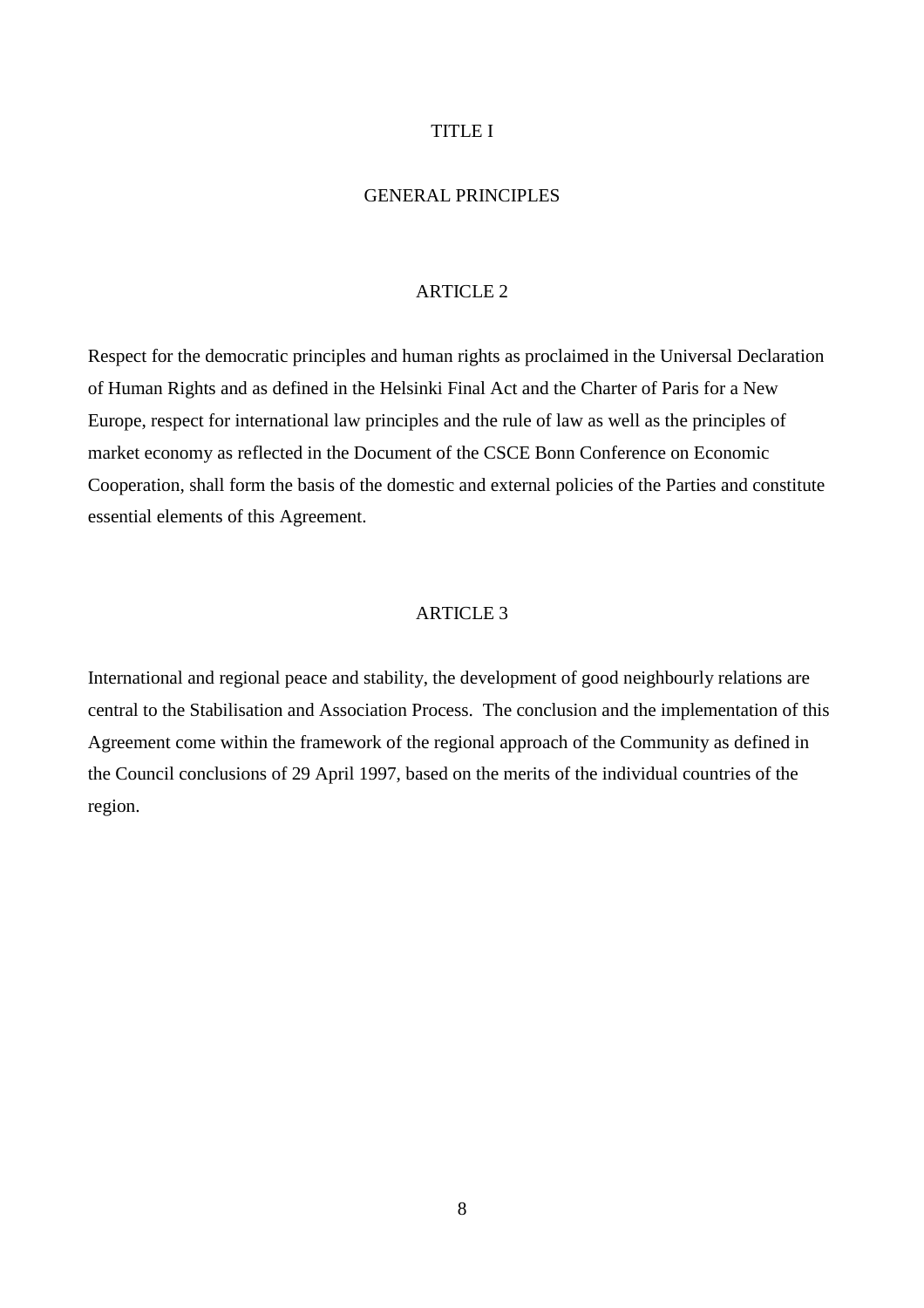The former Yugoslav Republic of Macedonia commits itself to enter into cooperation and good neighbourly relations with the other countries of the region including an appropriate level of mutual concessions concerning the movement of persons, goods, capital and services as well as the development of projects of common interest. This commitment constitutes a key factor in the development of the relations and cooperation between the Parties and thus contributes to regional stability.

# ARTICLE 5

1. The Association shall be fully realised over a transitional period of a maximum of ten years divided into two successive stages. The purpose of this division into successive stages is to implement progressively the provisions of the Stabilisation and Association Agreement and to focus on areas described hereinafter in Titles III, V, VI and VII during the first stage.

2. The Stabilisation and Association Council established under Article 108 shall regularly examine the application of this Agreement and the accomplishment by the former Yugoslav Republic of Macedonia of legal, administrative, institutional and economic reforms in the light of the preamble and in accordance with the general principles laid down in this Agreement.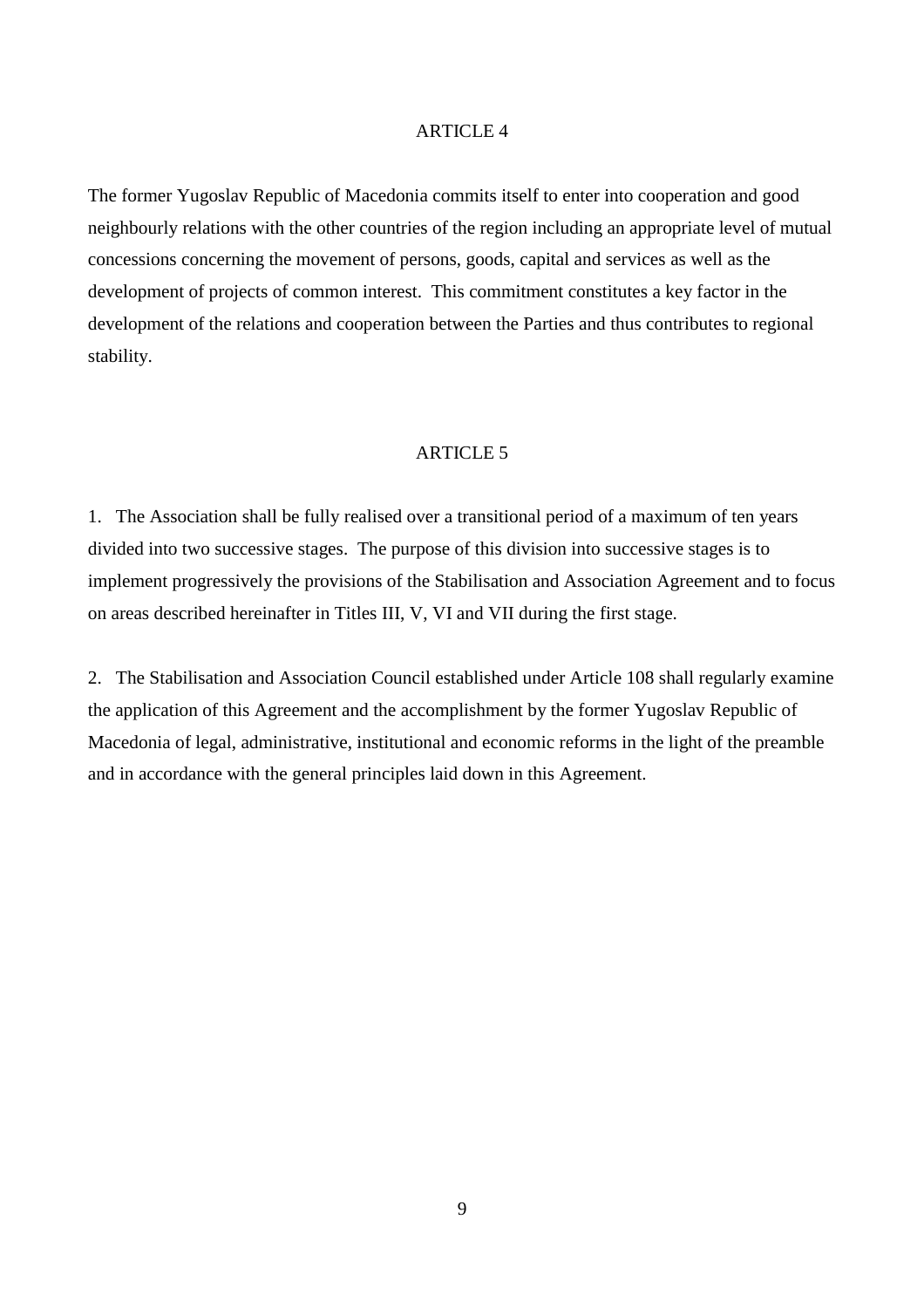3. Four years after the entry into force of this Agreement, the Stabilisation and Association Council shall evaluate the progress made and decide about the passage into the second phase and its duration, as well as on any possible changes to be brought about as regards the content of the provisions governing the second stage. In so doing, it will take into account the results of the abovementioned review.

4. The two stages envisaged in paragraphs 1 and 3 shall not apply to Title IV.

## ARTICLE 6

The Agreement shall be fully compatible with the relevant WTO provisions, in particular Article XXIV of the GATT 1994 and Article V of the GATS.

#### TITLE II

# POLITICAL DIALOGUE

# ARTICLE 7

Political dialogue between the Parties shall be further developed and intensified. It shall accompany and consolidate the rapprochement between the European Union and the former Yugoslav Republic of Macedonia and contribute to the establishment of close links of solidarity and new forms of cooperation between the Parties.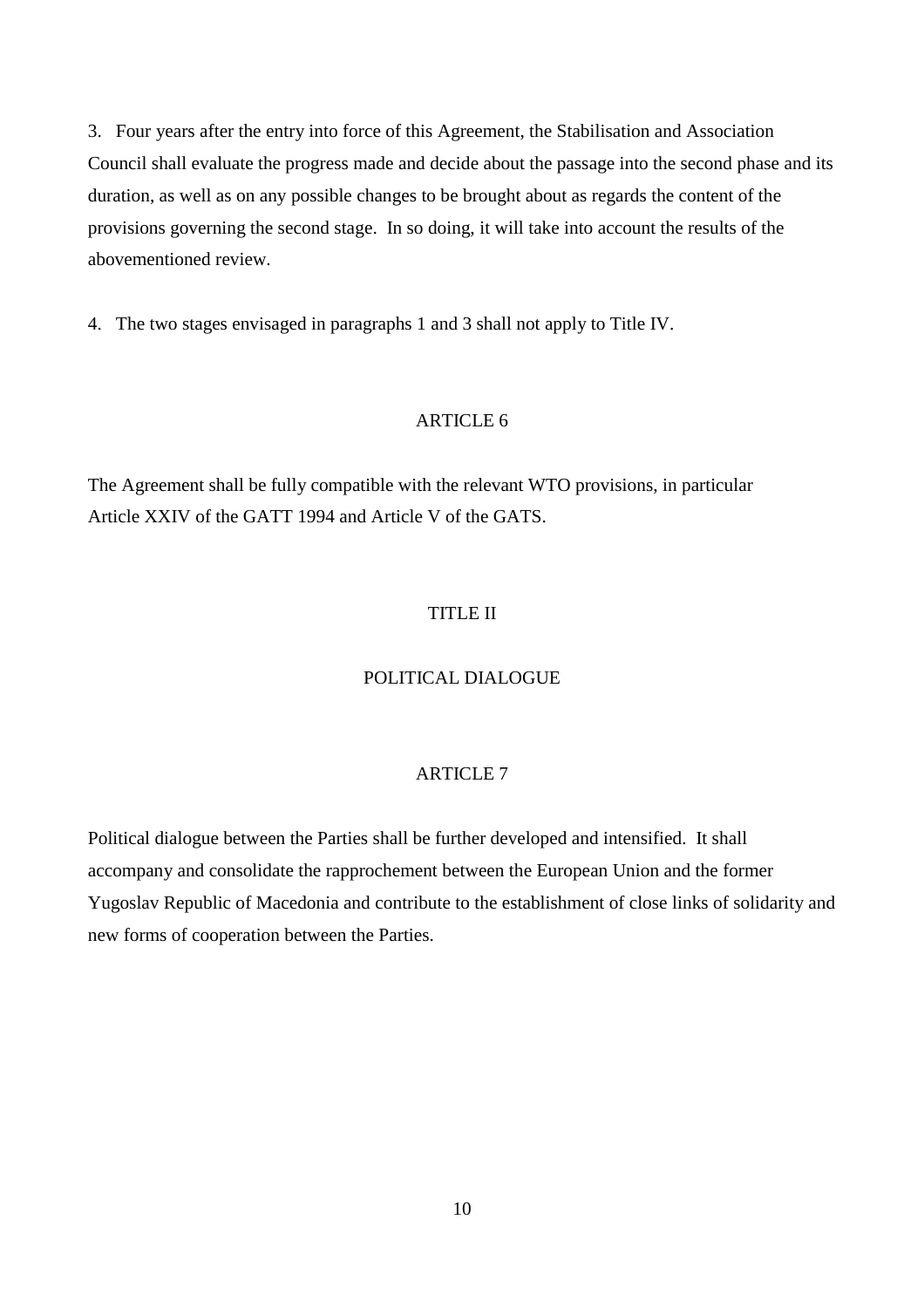The political dialogue is intended to promote in particular:

- an increasing convergence of positions of the Parties on international issues and, in particular, on those issues likely to have substantial effects on the Parties;
- regional cooperation and the development of good neighbourly relations;
- common views on security and stability in Europe, including in the areas covered by Common Foreign and Security Policy of the European Union.

# ARTICLE 8

Political dialogue may take place within a multilateral framework, and as a regional dialogue including other countries of the region.

# ARTICLE 9

1. At ministerial level, political dialogue shall take place within the Stabilisation and Association Council, which shall have the general responsibility for any matter that the Parties might wish to put to it.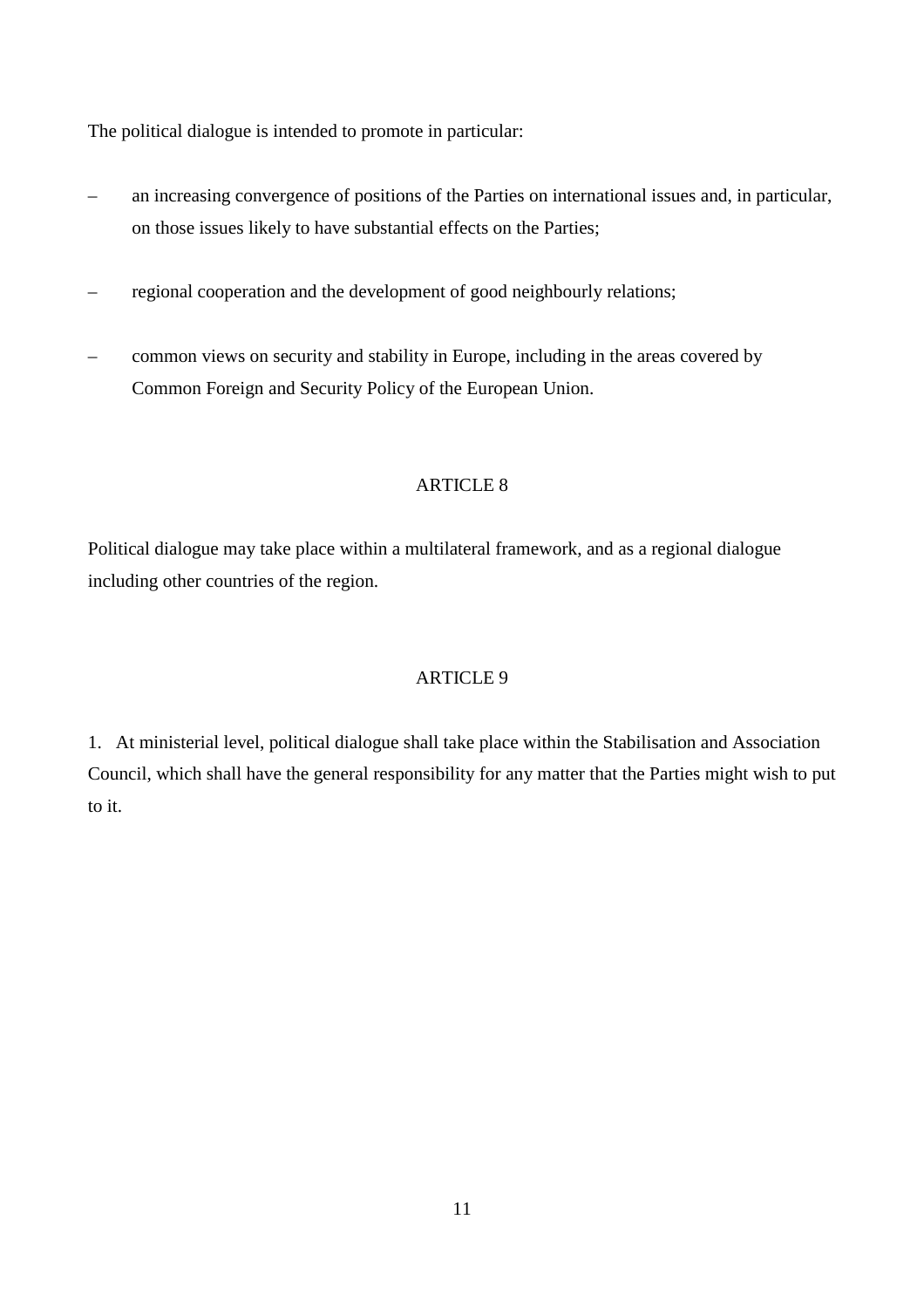- 2. At the request of the Parties, political dialogue may also take place in the following formats:
- meetings, where necessary, of senior officials representing the former Yugoslav Republic of Macedonia, on the one hand, and the Presidency of the Council of the European Union and the Commission, on the other;
- taking full advantage of all diplomatic channels between the Parties, including appropriate contacts in third countries and within the United Nations, the OSCE and other international fora;
- any other means which would make a useful contribution to consolidating, developing and stepping up this dialogue.

Political dialogue at parliamentary level shall take place within the framework of the Stabilisation and Association Parliamentary Committee established under Article 114.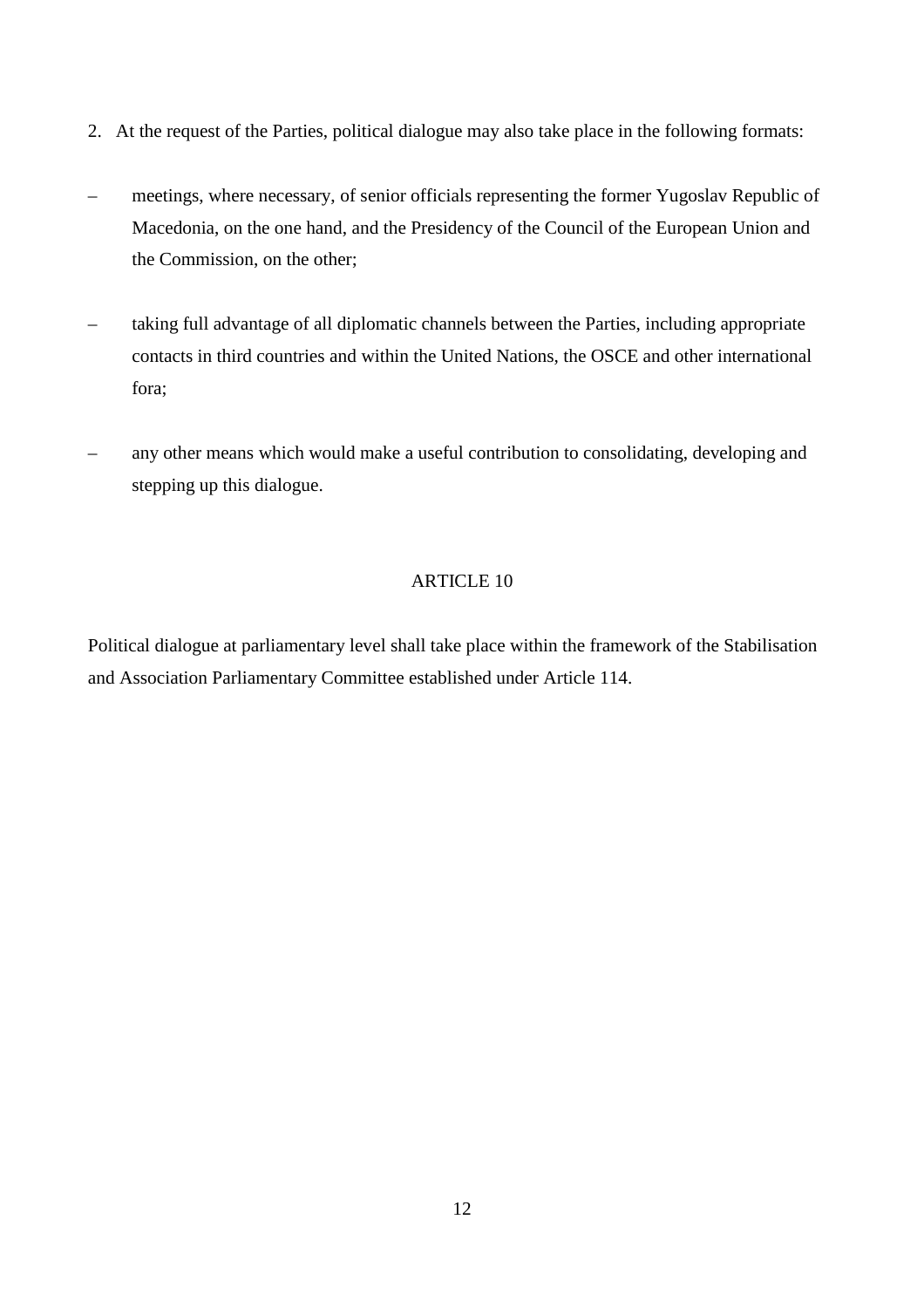# TITLE III

### REGIONAL COOPERATION

#### ARTICLE 11

In conformity with its commitment to peace and stability, and to the development of good neighbourly relations, the former Yugoslav Republic of Macedonia will actively promote regional cooperation. The Community will also support projects having a regional or cross-border dimension through its technical assistance programmes.

Whenever the former Yugoslav Republic of Macedonia foresees to reinforce its cooperation with one of the countries mentioned in Articles 12 to 14 below, it shall inform and consult the Community and its Member States according to the provisions laid down in Title X.

#### ARTICLE 12

# Cooperation with other countries having signed a Stabilisation and Association Agreement

No later than when at least one Stabilisation and Association Agreement will have been signed with another of the countries concerned by the Stabilisation and Association Process, the former Yugoslav Republic of Macedonia shall start negotiations with the country or the countries concerned with a view to concluding a Convention on regional cooperation, the aim of which will be to enhance the scope of cooperation between the countries concerned.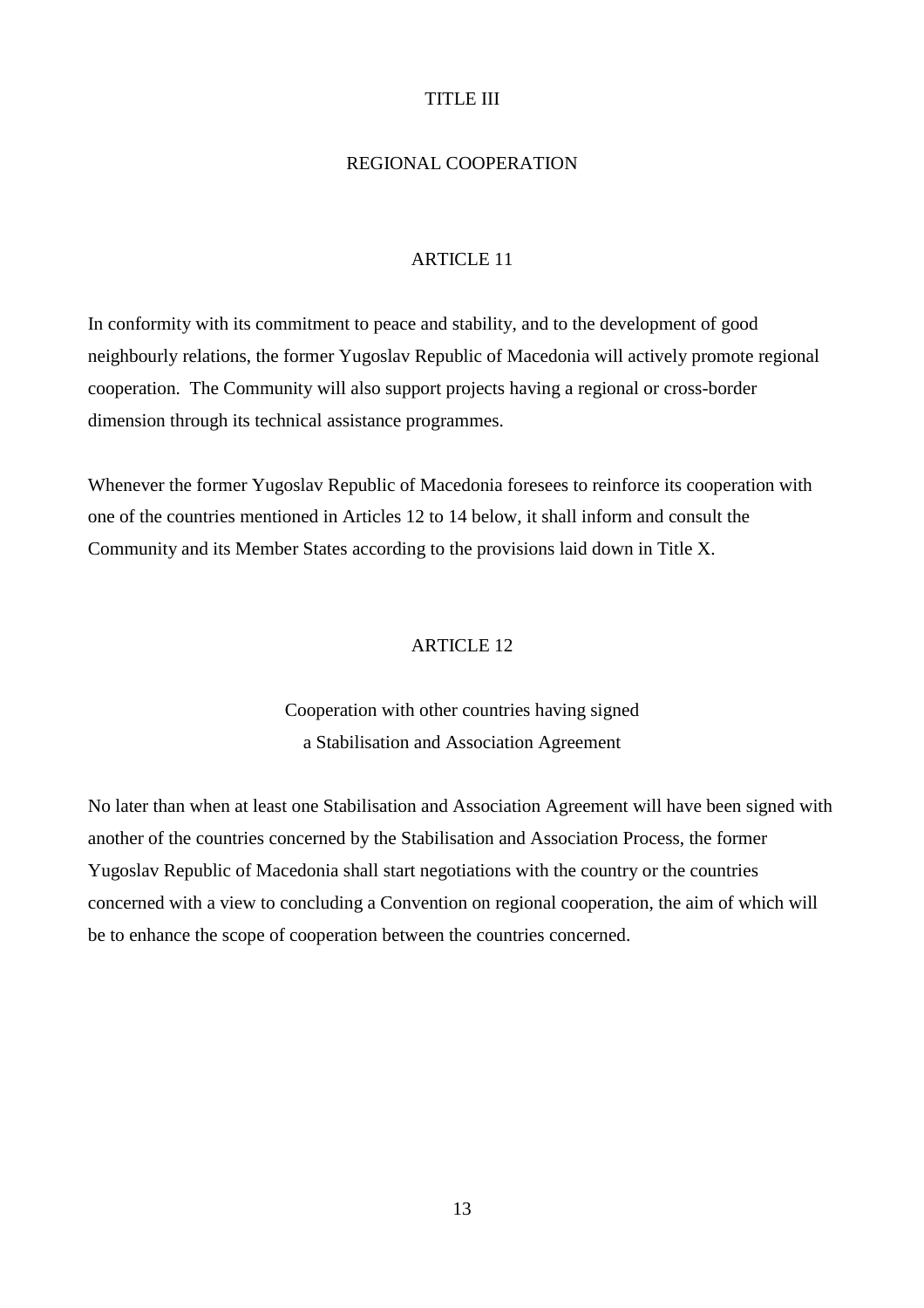The main elements of this Convention will be:

- political dialogue;
- the establishment of a free trade area between the Parties, consistent with relevant WTO provisions;
- mutual concessions concerning the movement of workers, establishment, supply of services, current payments and movement of capital at an equivalent level to that of this Agreement;
- provisions on cooperation in other fields whether or not covered by this Agreement, and notably the field of Justice and Home Affairs.

This Convention will contain provisions for the creation of the necessary institutional mechanisms, as appropriate.

This Convention on regional cooperation shall be concluded within two years after the entry into force of at least the second Stabilisation and Association Agreement. Readiness by the former Yugoslav Republic of Macedonia to conclude such a Convention will be a condition for the further development of the relations between the former Yugoslav Republic of Macedonia and the EU.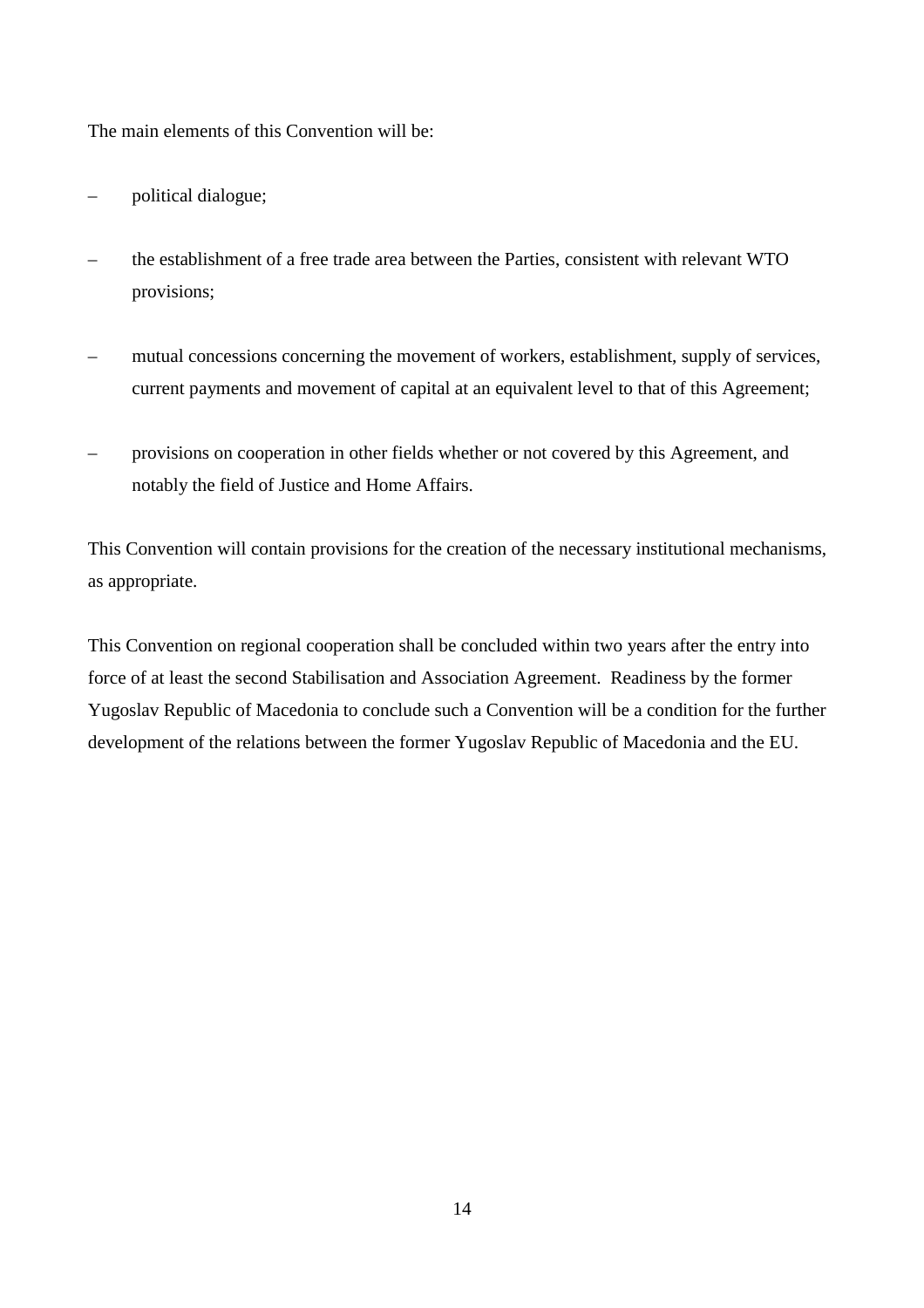Cooperation with other countries concerned by the Stabilisation and Association Process

The former Yugoslav Republic of Macedonia shall engage in regional cooperation with the other countries concerned by the Stabilisation and Association Process in some or all the fields of cooperation covered by this Agreement, and notably those of common interest. Such cooperation should be compatible with the principles and objectives of this Agreement.

## ARTICLE 14

#### Cooperation with countries candidate for EU accession

The former Yugoslav Republic of Macedonia may foster its cooperation and conclude a Convention on regional cooperation with any country candidate for EU accession in any of the fields of cooperation covered by this Agreement. Such Convention should aim to gradually align bilateral relations between the former Yugoslav Republic of Macedonia and that country to the relevant part of the relations between the European Community and its Member States and that country.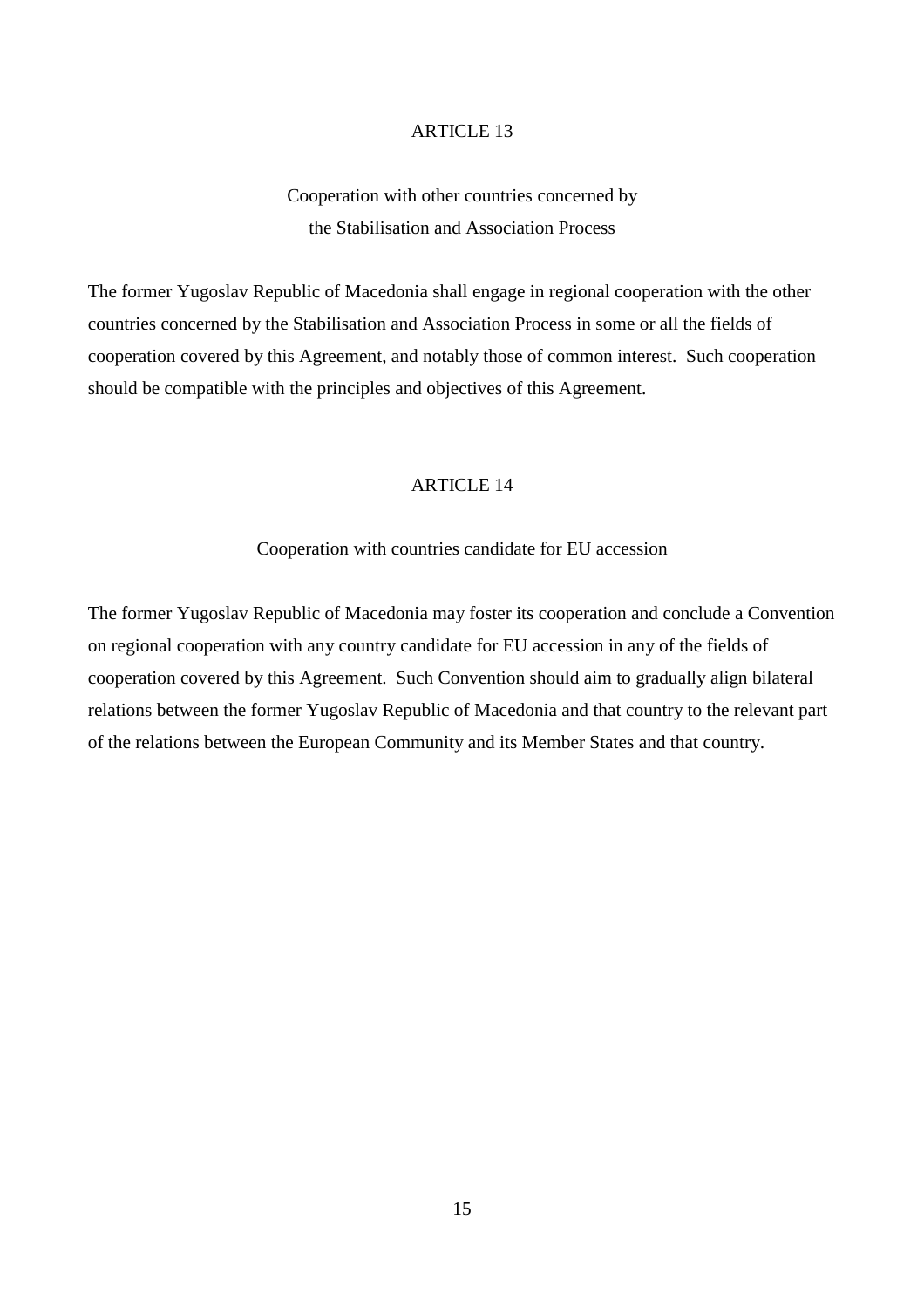# TITLE IV

### FREE MOVEMENT OF GOODS

#### ARTICLE 15

1. The Community and the former Yugoslav Republic of Macedonia shall gradually establish a free trade area over a period lasting a maximum of ten years starting from the entry into force of this Agreement in accordance with the provisions of this Agreement and in conformity with those of the GATT 1994 and the WTO. In so doing they shall take into account the specific requirements laid down hereinafter.

2. The Combined Nomenclature of goods shall be applied to the classification of goods in trade between the two Parties.

3. For each product the basic duty to which the successive reductions set out in this Agreement are to be applied shall be the duty actually applied erga omnes on the day preceding the signature of this Agreement.

4. If, after the signature of this Agreement, any tariff reduction is applied on an erga omnes basis, in particular reductions resulting from the tariff negotiations in the WTO, such reduced duties shall replace the basic duty referred to in paragraph 3 as from the date when such reductions are applied.

5. The Community and the former Yugoslav Republic of Macedonia shall communicate to each other their respective basic duties.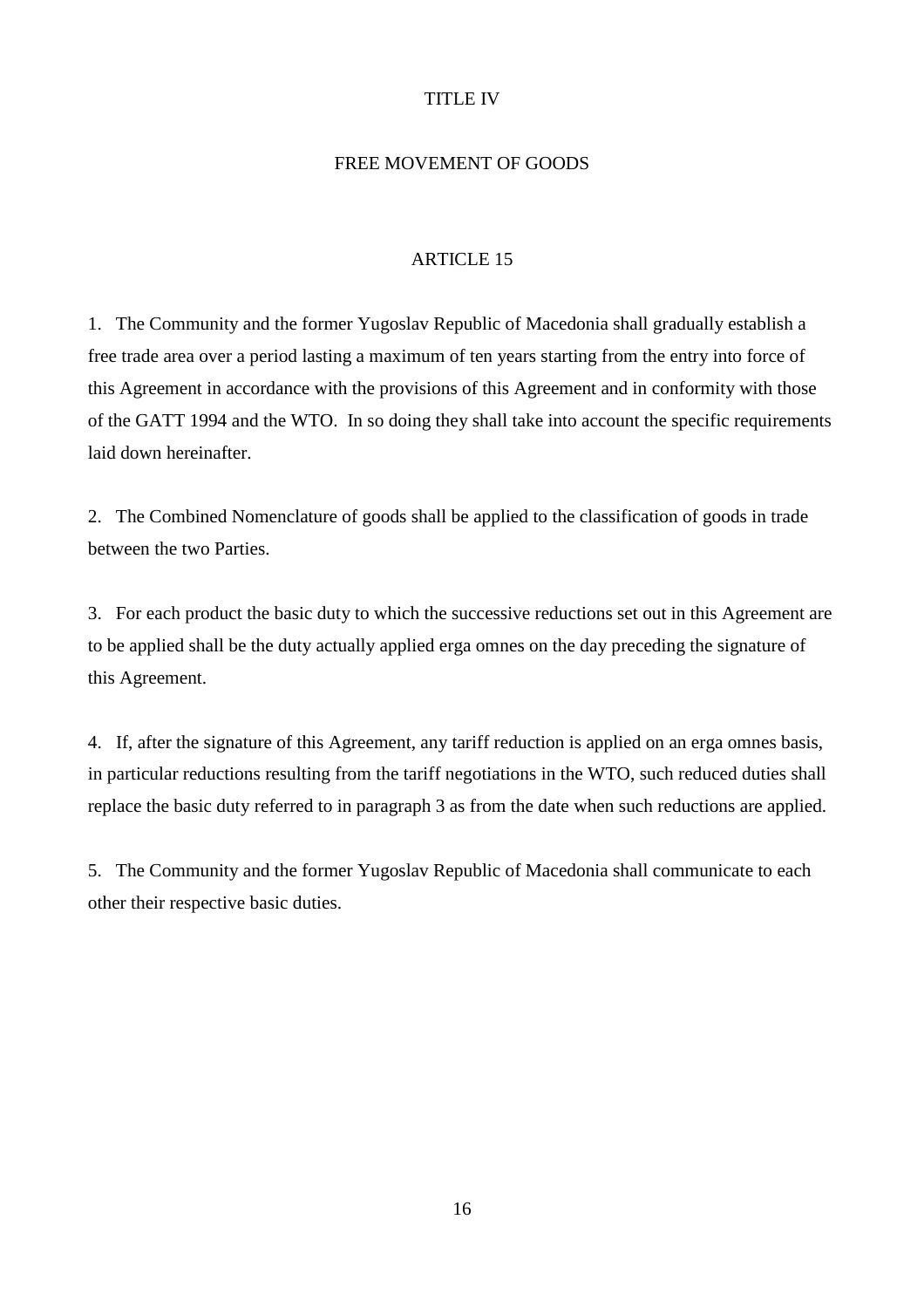# CHAPTER I

# INDUSTRIAL PRODUCTS

## ARTICLE 16

1. The provisions of this Chapter shall apply to products originating in the Community or the former Yugoslav Republic of Macedonia listed in Chapters 25 to 97 of the Combined Nomenclature, with the exception of the products listed in Annex I. § I, (ii) of the Agreement on agriculture (GATT 1994).

2. The provisions of Articles 17 and 18 shall neither apply to textile products nor to steel products, as specified in Articles 22 and 23.

3. Trade between the Parties in products covered by the Treaty establishing the European Atomic Energy Community shall be conducted in accordance with the provisions of that Treaty.

# ARTICLE 17

1. Customs duties on imports into the Community of products originating in the former Yugoslav Republic of Macedonia shall be abolished upon the entry into force of this Agreement.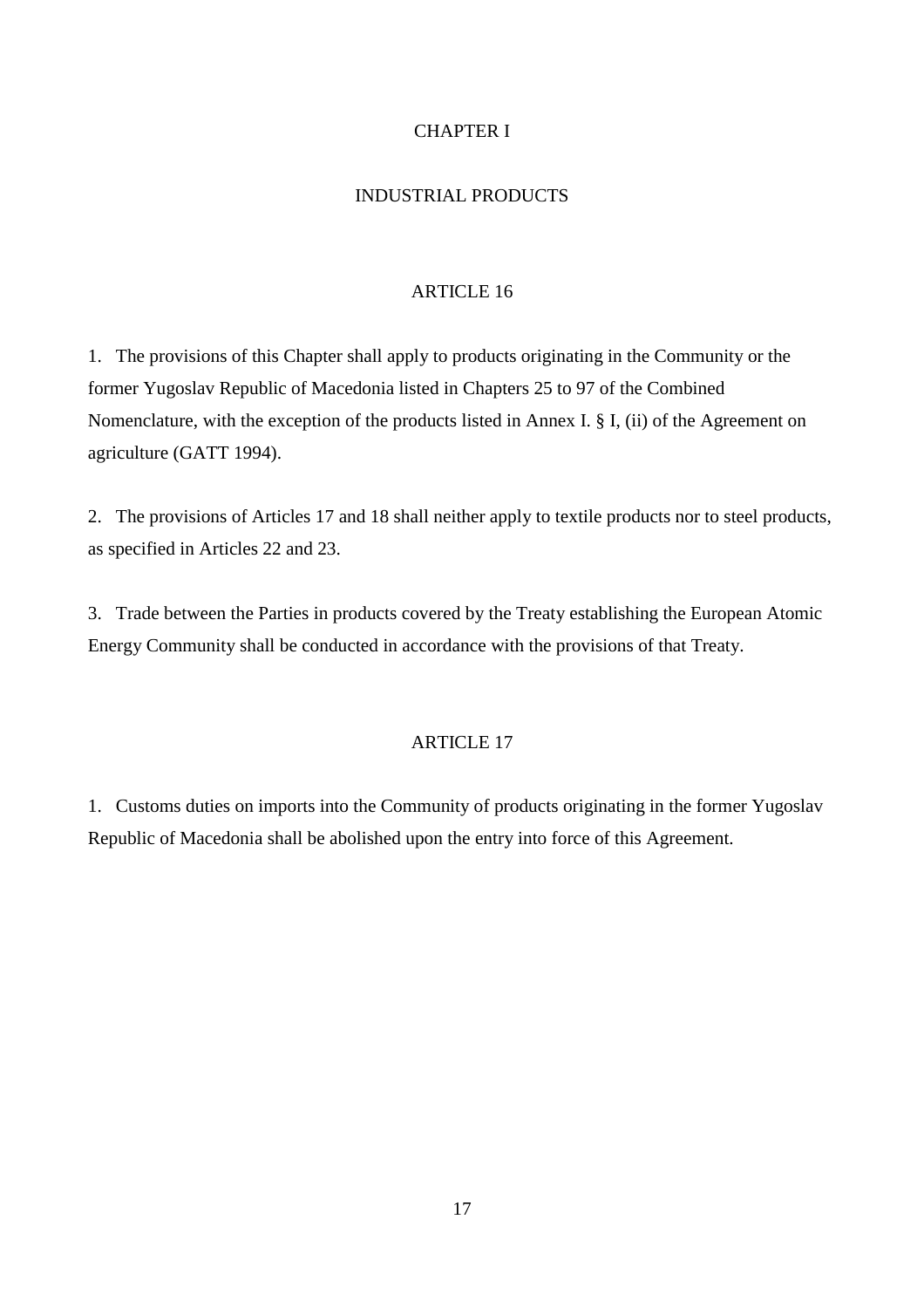2. Quantitative restrictions on imports into the Community and measures having equivalent effect shall be abolished on the date of entry into force of this Agreement with regard to products originating in the former Yugoslav Republic of Macedonia.

# ARTICLE 18

1. Customs duties on imports into the former Yugoslav Republic of Macedonia of goods originating in the Community other than those listed in Annexes I and II shall be abolished upon the entry into force of this Agreement.

2. Customs duties on imports into the former Yugoslav Republic of Macedonia of goods originating in the Community which are listed in Annex I shall be progressively reduced in accordance with the following timetable:

- on 1 January of the first year after the entry into force of this Agreement each duty shall be reduced to 90% of the basic duty;
- on 1 January of the second year after the entry into force of this Agreement each duty shall be reduced to 80% of the basic duty;
- on 1 January of the third year after the entry into force of this Agreement each duty shall be reduced to 70% of the basic duty;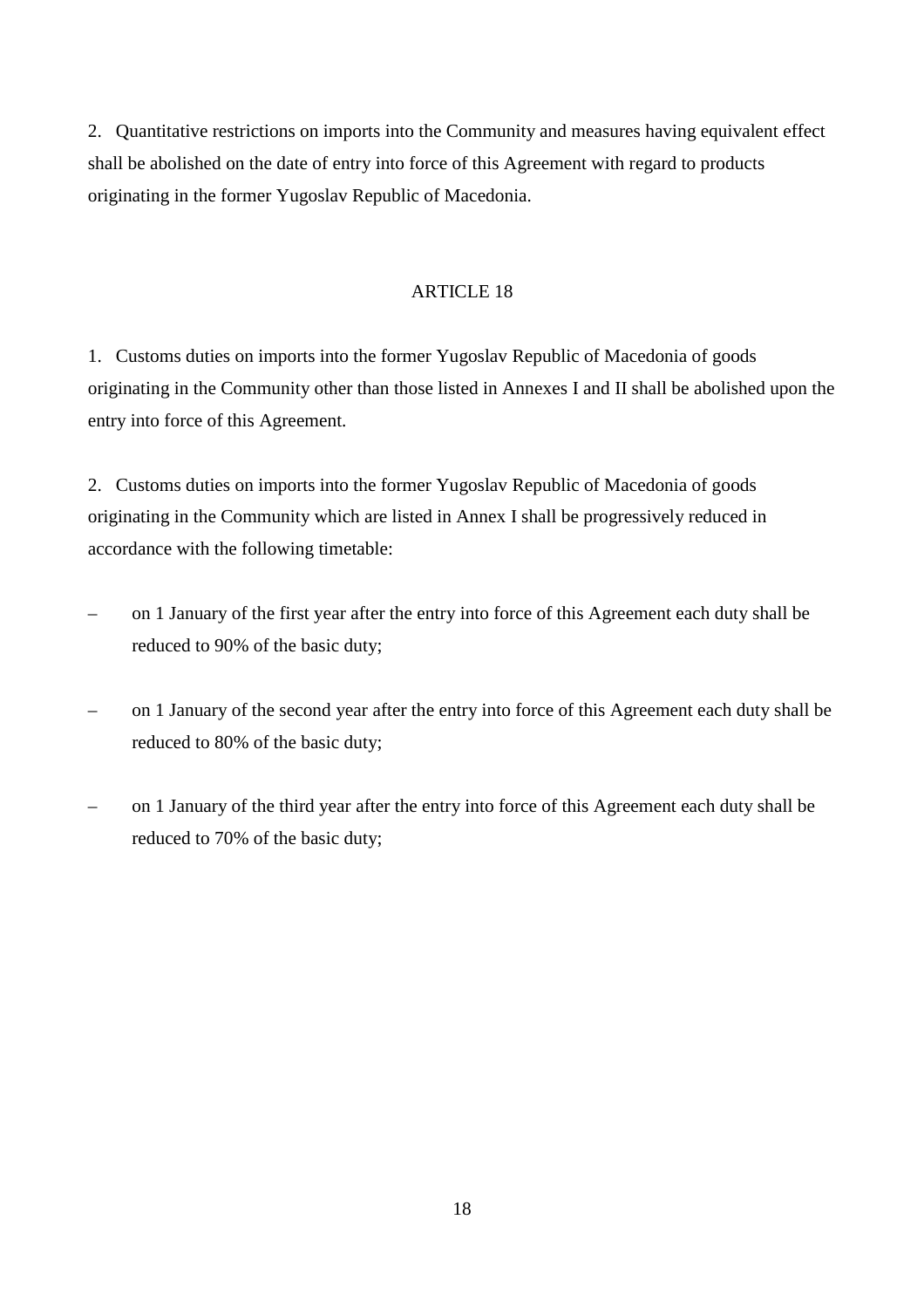- on 1 January of the fourth year after the entry into force of this Agreement each duty shall be reduced to 60% of the basic duty;
- on 1 January of the fifth year after the entry into force of this Agreement each duty shall be reduced to 50% of the basic duty;
- on 1 January of the sixth year after the entry into force of this Agreement each duty shall be reduced to 40% of the basic duty;
- on 1 January of the seventh year after the entry into force of this Agreement each duty shall be reduced to 30% of the basic duty;
- on 1 January of the eighth year after the entry into force of this Agreement each duty shall be reduced to 20% of the basic duty;
- on 1 January of the ninth year after the entry into force of this Agreement each duty shall be reduced to 10% of the basic duty;
- on 1 January of the tenth year after the entry into force of this Agreement the remaining duties shall be abolished.

3. Customs duties on imports into the former Yugoslav Republic of Macedonia of goods originating in the Community which are listed in Annex II shall be progressively reduced and eliminated in accordance with the timetable specified in the Annex.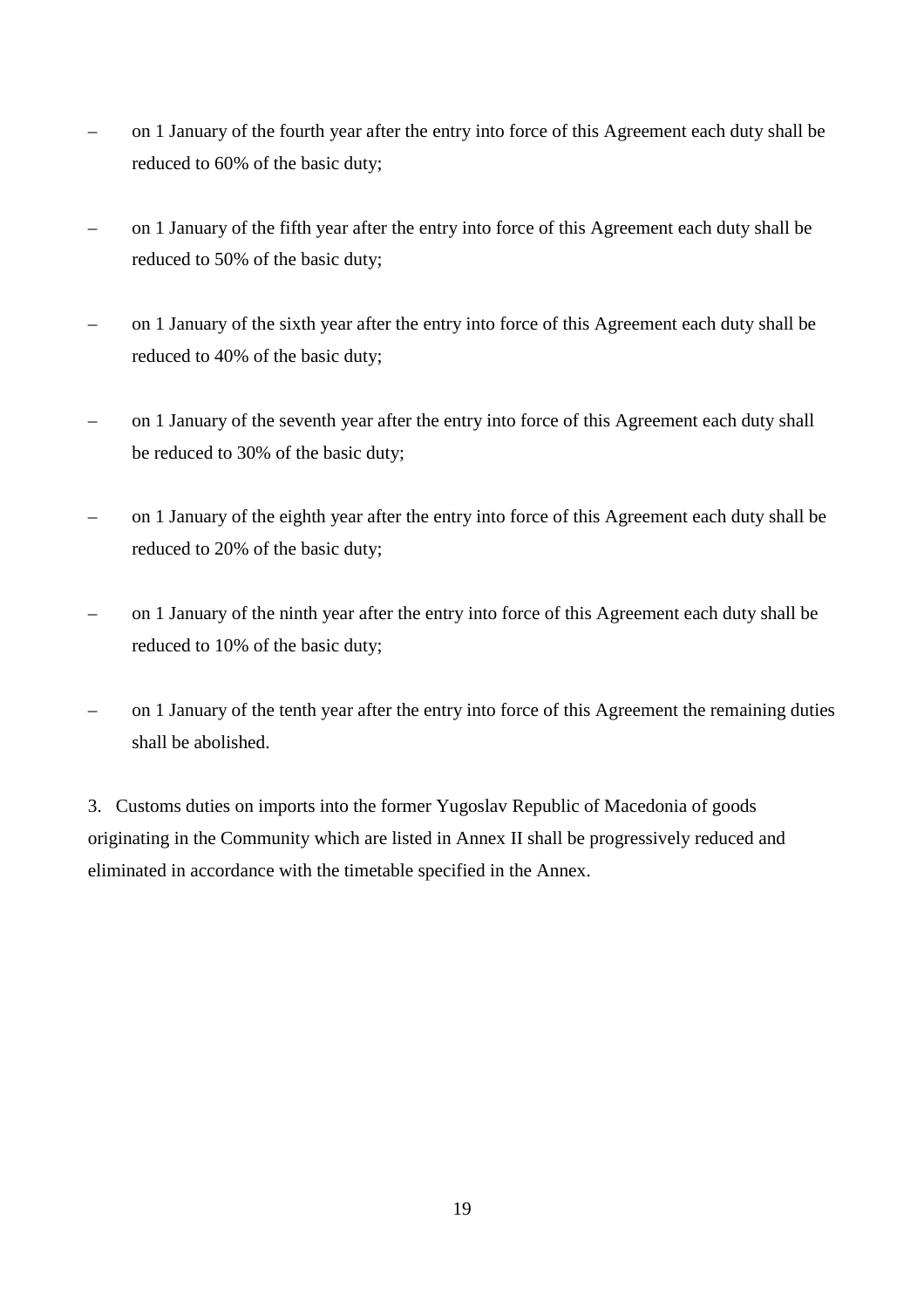4. Quantitative restrictions on imports into the former Yugoslav Republic of Macedonia of goods originating in the Community and measures having equivalent effect shall be abolished upon the date of entry into force of this Agreement.

# ARTICLE 19

The Community and the former Yugoslav Republic of Macedonia shall abolish upon the entry into force of this Agreement in trade between themselves any charges having an effect equivalent to customs duties on imports.

#### ARTICLE 20

1. The Community and the former Yugoslav Republic of Macedonia shall abolish any customs duties on exports and charges having equivalent effect upon the entry into force of this Agreement.

2. The Community and the former Yugoslav Republic of Macedonia shall abolish between themselves any quantitative restrictions on exports and measures having equivalent effect upon the entry into force of this Agreement.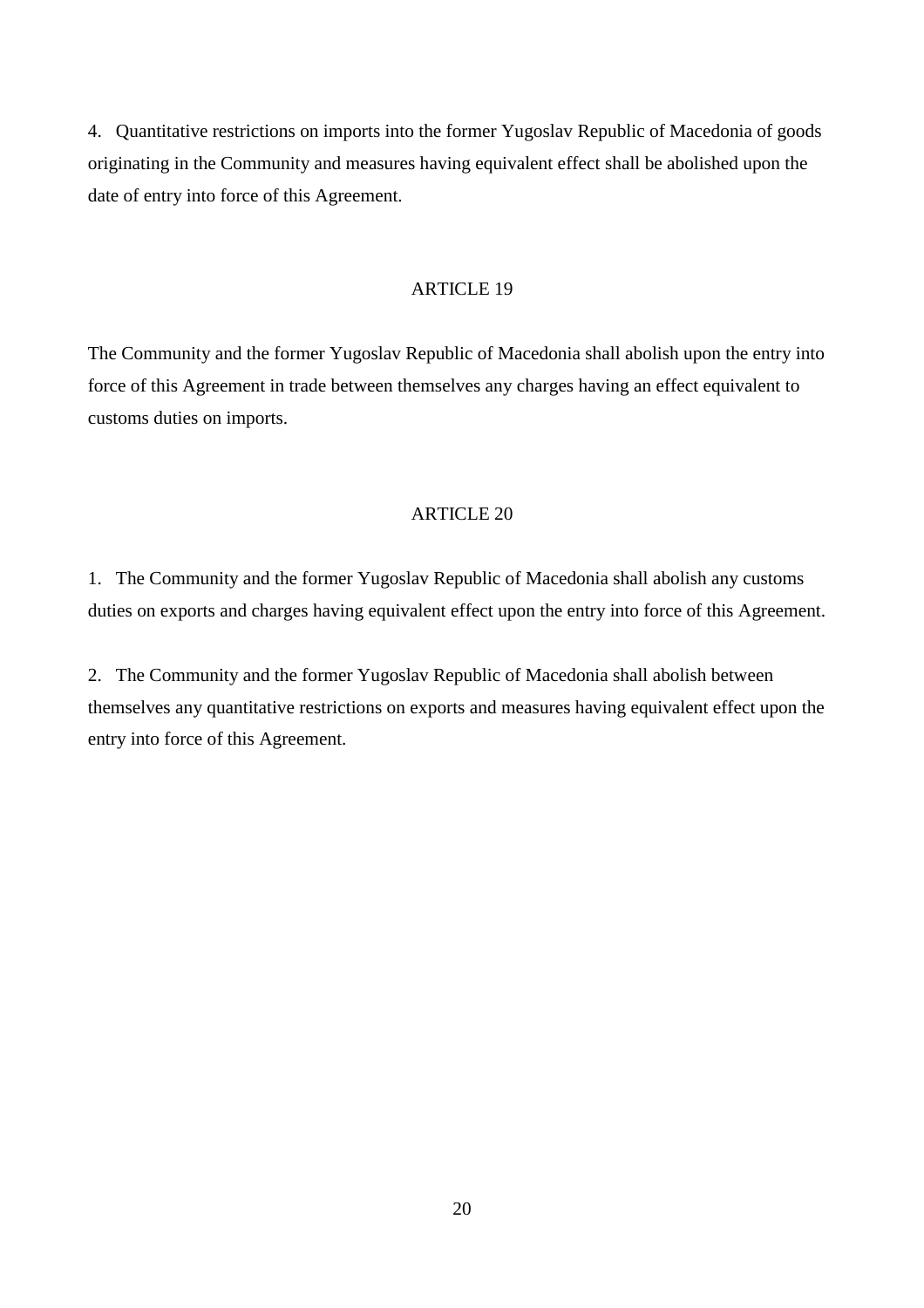The former Yugoslav Republic of Macedonia declares its readiness to reduce its customs duties in trade with the Community more rapidly than is provided for in Article 18 if its general economic situation and the situation of the economic sector concerned so permit.

The Stabilisation and Association Council shall make recommendations to this effect.

# ARTICLE 22

Protocol 1 lays down the arrangements applicable to the textile products referred to therein.

# ARTICLE 23

Protocol 2 lays down the arrangements applicable to steel products referred to therein.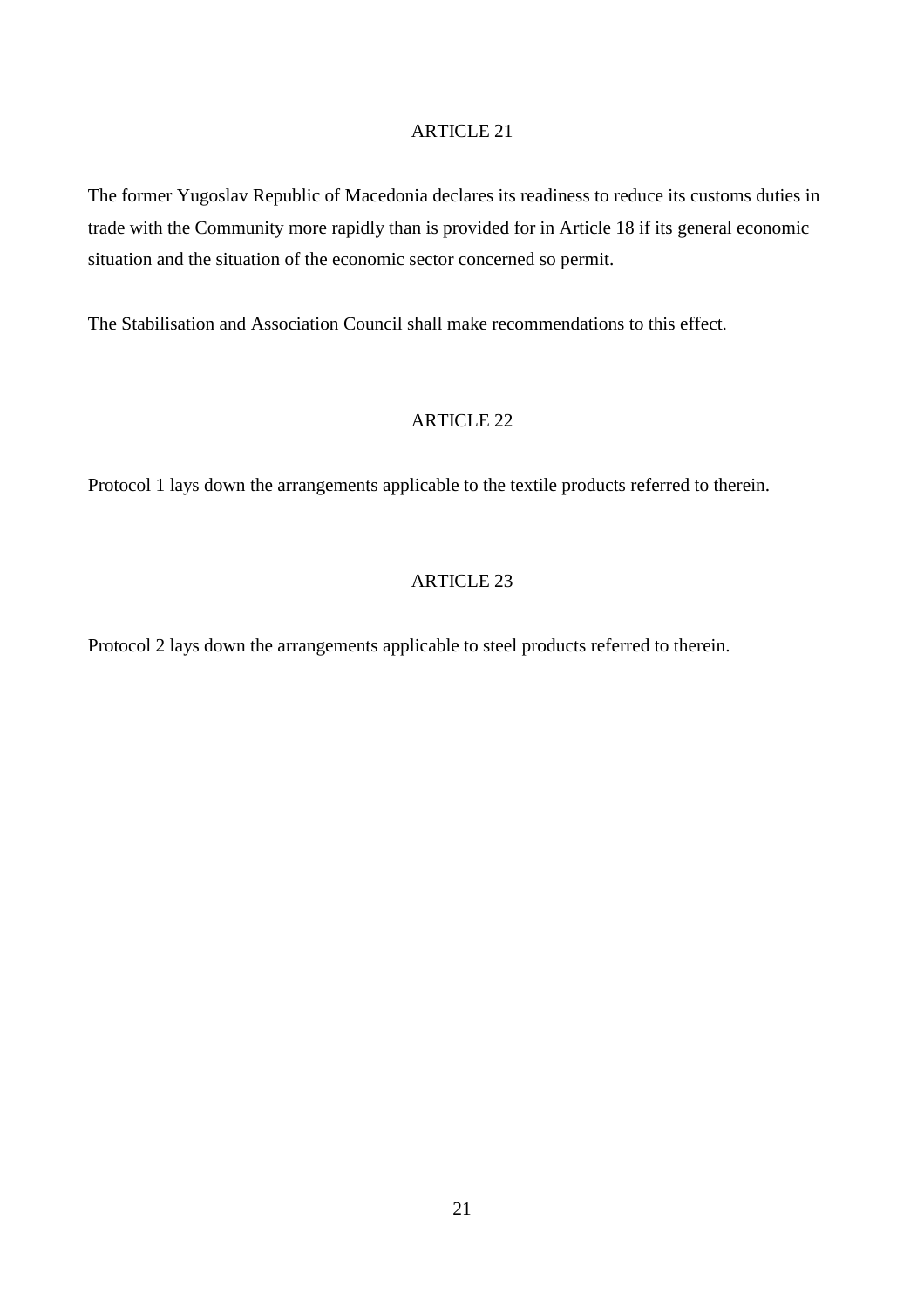# CHAPTER II

# AGRICULTURE AND FISHERIES

# ARTICLE 24

# Definition

1. The provisions of this Chapter shall apply to trade in agricultural and fishery products originating in the Community or former Yugoslav Republic of Macedonia.

2. The term ''agricultural and fishery products" refers to the products listed in Chapters 1 to 24 of the Combined Nomenclature and the products listed in Annex I, §I, (ii) of the Agreement on agriculture (GATT, 1994).

3. This definition includes fish and fisheries products covered by chapter 3, headings 1604 and 1605, and sub-headings 0511 91, 2301 20 00 and ex 1902 20. **<sup>1</sup>**

# ARTICLE 25

Protocol 3 lays down the trade arrangements for processed agricultural products that are listed therein.

**<sup>1</sup>** Ex 1902 20 is "stuffed pasta containing more than 20% by weight of fish, crustaceans, molluscs or other aquatic invertebrates".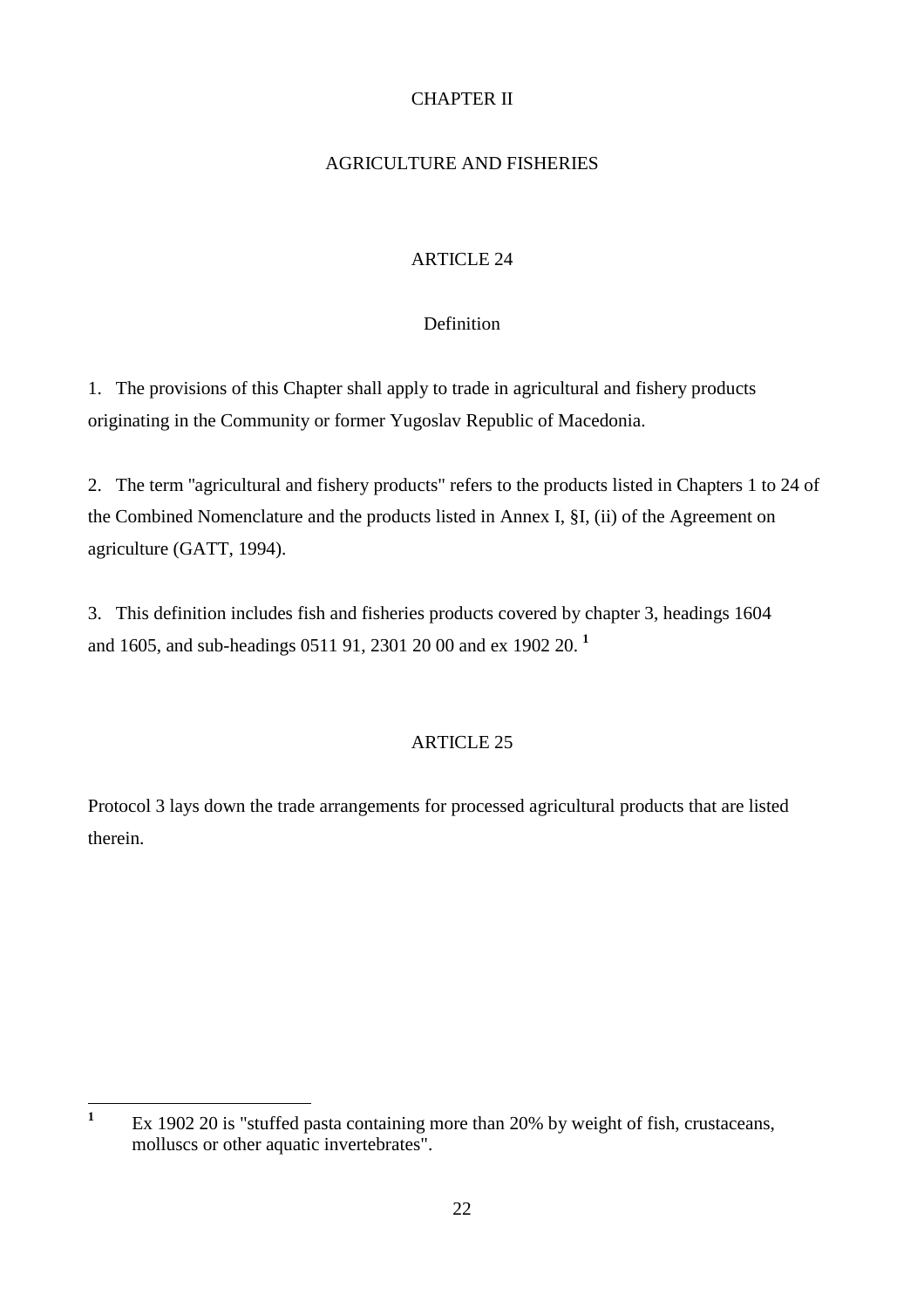1. On the date of entry into force of this Agreement, the Community shall abolish all quantitative restrictions and measures having equivalent effect, on imports of agricultural and fishery products originating in the former Yugoslav Republic of Macedonia.

2. On the date of entry into force of this Agreement, the former Yugoslav Republic of Macedonia shall abolish all quantitative restrictions and measures having equivalent effect, on imports of agricultural and fishery products originating in the Community.

# ARTICLE 27

### Agricultural products

1. From the date of entry into force of this Agreement, the Community shall abolish the customs duties and charges having equivalent effect, on imports of agricultural products originating in the former Yugoslav Republic of Macedonia, other than those of heading Nos 0102, 0201, 0202 and 2204 of the Combined Nomenclature.

For the products covered by Chapters 7 and 8 of the Combined Nomenclature, for which the Common Customs Tariff provides for the application of ad valorem customs duties and a specific customs duty, the elimination applies only to the ad valorem part of the duty.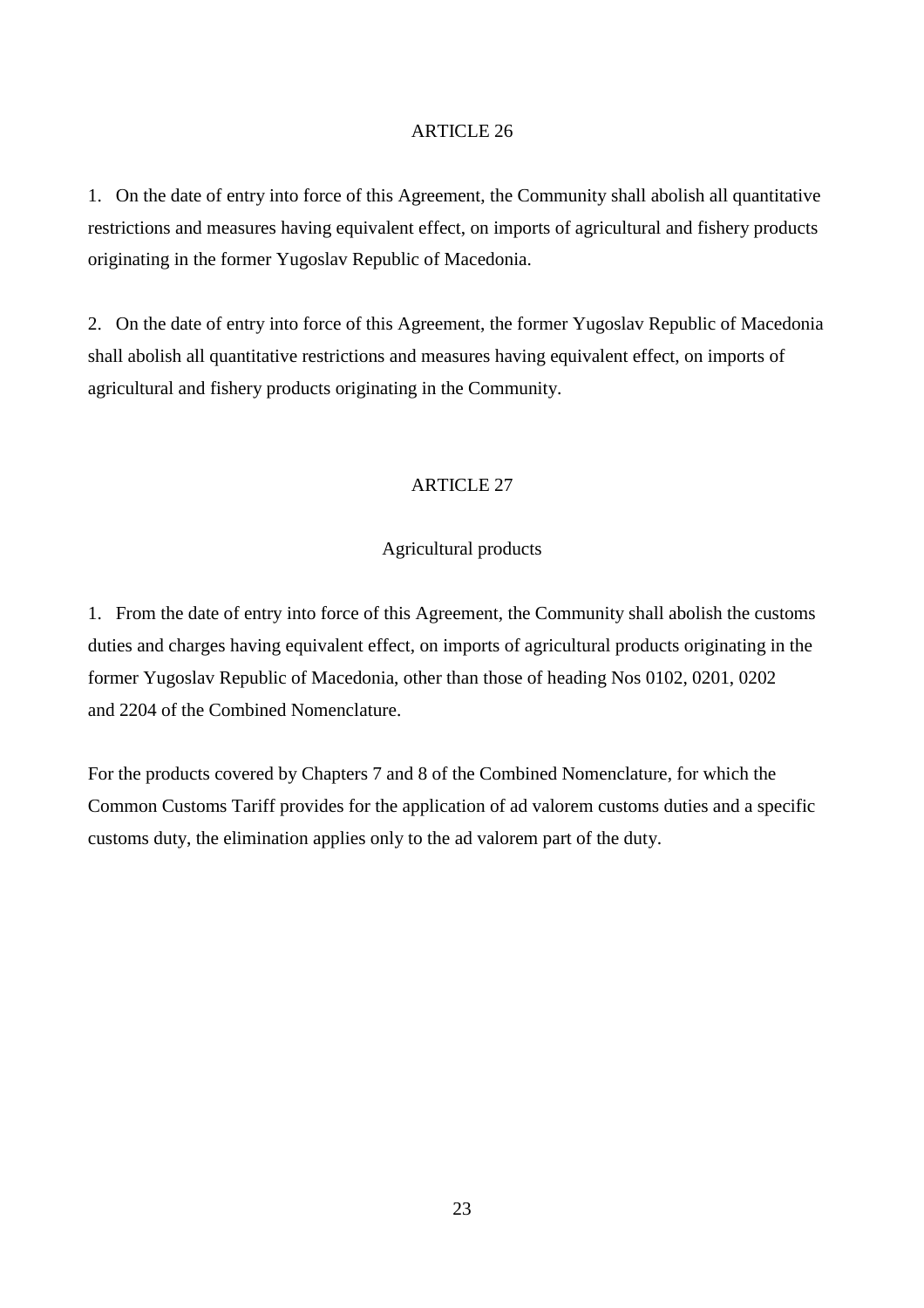2. From the date of entry into force of this Agreement, the Community shall fix the customs duties applicable to imports into the Community of "baby-beef" products defined in Annex III and originating in the former Yugoslav Republic of Macedonia, at 20% of the ad valorem duty and 20% of the specific duty as laid down in the Common Customs Tariff of the European Communities, within the limit of an annual tariff quota of 1 650 tonnes expressed in carcass weight.

3. From the date of entry into force of this Agreement, the former Yugoslav Republic of Macedonia shall:

- (a) abolish the customs duties applicable on imports of certain agricultural products originating in the Community, listed in Annex  $IV(a)$ ;
- (b) abolish the customs duties applicable on imports of certain agricultural products originating in the Community, listed in Annex IV(b) within the limits of tariff quotas indicated for each product in that Annex. For the quantities exceeding the tariff quotas the former Yugoslav Republic of Macedonia shall reduce progressively the customs duties in accordance with the timetable indicated for each product in that Annex;
- (c) reduce progressively the customs duties applicable on imports of certain agricultural products originating in the Community, listed in Annex IV(c) within the limits of tariff quotas and in accordance with the timetable indicated for each product in that Annex.

4. The trade arrangements to apply to wine and spirit products will be defined in a separate wine and spirit agreement.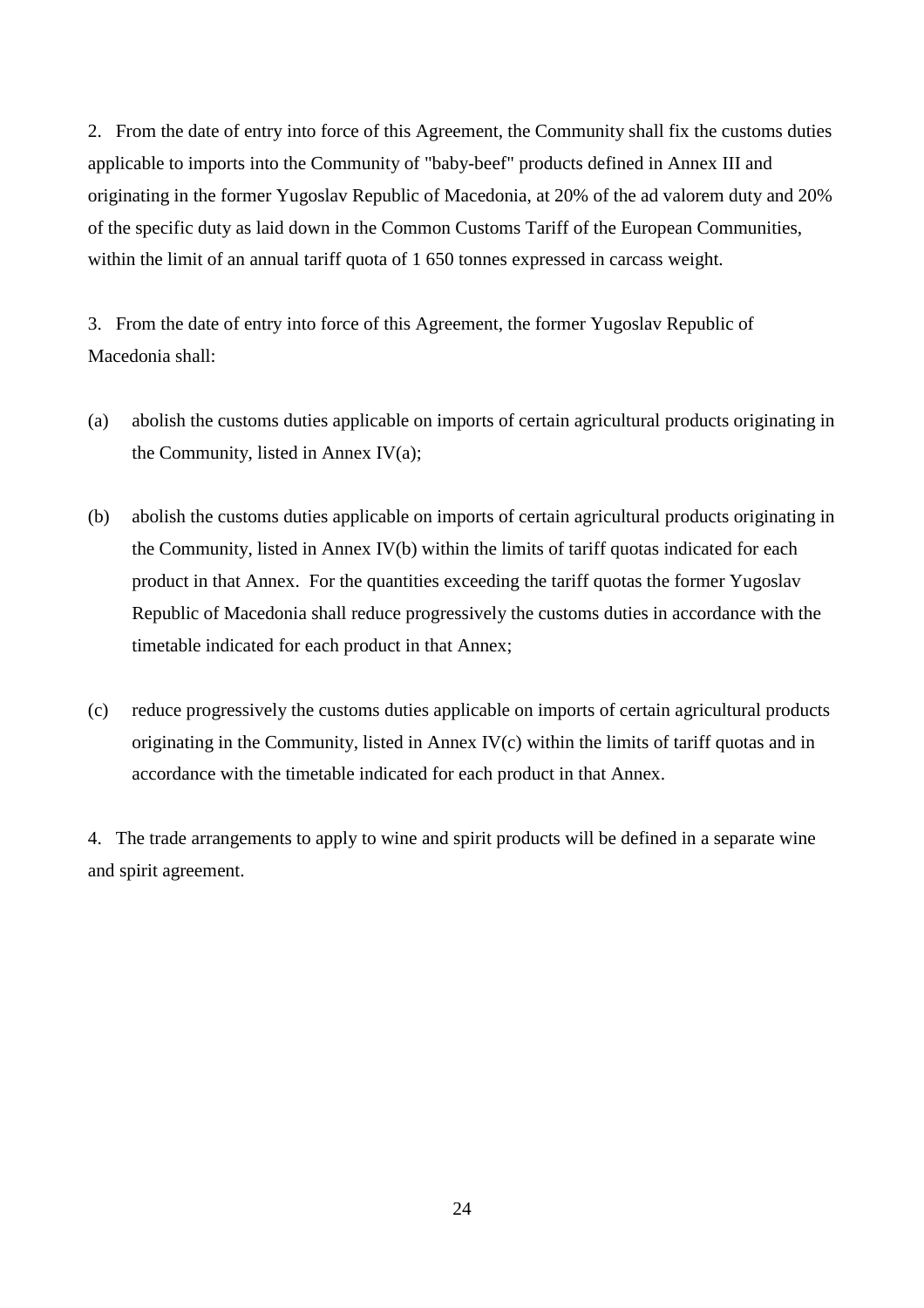# Fisheries products

1. From the entry into force of this Agreement the Community shall totally eliminate customs duties on fish and fisheries products originating in the former Yugoslav Republic of Macedonia. Products listed in Annex V(a) shall be subject to the provisions laid down therein.

2. From the entry into force of this Agreement the former Yugoslav Republic of Macedonia shall abolish all charges having an equivalent effect to a custom duty and reduce customs duties on fish and fisheries products originating in the European Community by 50% of the MFN duty*.* The residual duties shall be reduced over a period of six years to be eliminated at the end of this period.

The rules contained in this paragraph shall not apply to products listed in Annex V(b) which shall be subject to tariff reductions laid down in the said Annex.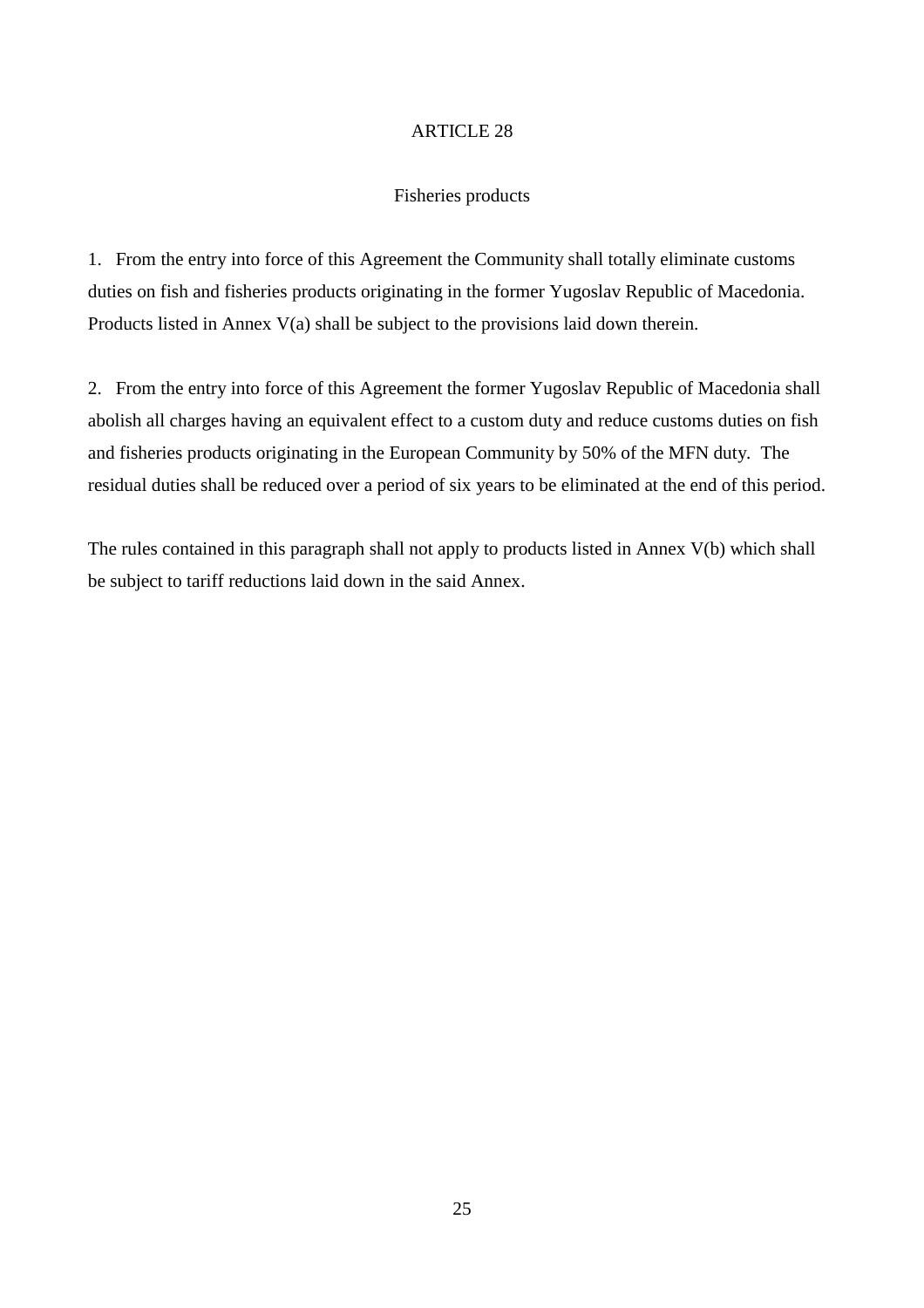1. Taking account of the volume of trade in agricultural and fishery products between the Parties, of their particular sensitivities, of the rules of the Community common policies for agriculture and fisheries, of the rules of the agricultural policies of the former Yugoslav Republic of Macedonia, of the role of agriculture in the former Yugoslav Republic of Macedonia's economy, of the production and export potential of its traditional branches and markets and of the consequences of the multilateral trade negotiations under the WTO, the Community and the former Yugoslav Republic of Macedonia shall examine in the Stabilisation and Association Council, no later than 1 January 2003, product by product and on an orderly and appropriate reciprocal basis, the opportunities for granting each other further concessions with a view to implementing greater liberalisation of the trade in agricultural and fishery products.

2. The provisions of this Chapter shall in no way affect the application, on a unilateral basis, of more favourable measures by one or the other Party.

### ARTICLE 30

Notwithstanding other provisions of this Agreement, and in particular Article 37, given the particular sensitivity of the agricultural and fisheries markets, if imports of products originating in one of the two Parties, which are the subject of concessions granted pursuant to Article 25, 27 and 28, cause serious disturbance to the markets or to their domestic regulatory mechanisms**,** in the other Party, both Parties shall enter into consultations immediately to find an appropriate solution. Pending such solution, the Party concerned may take the appropriate measures it deems necessary.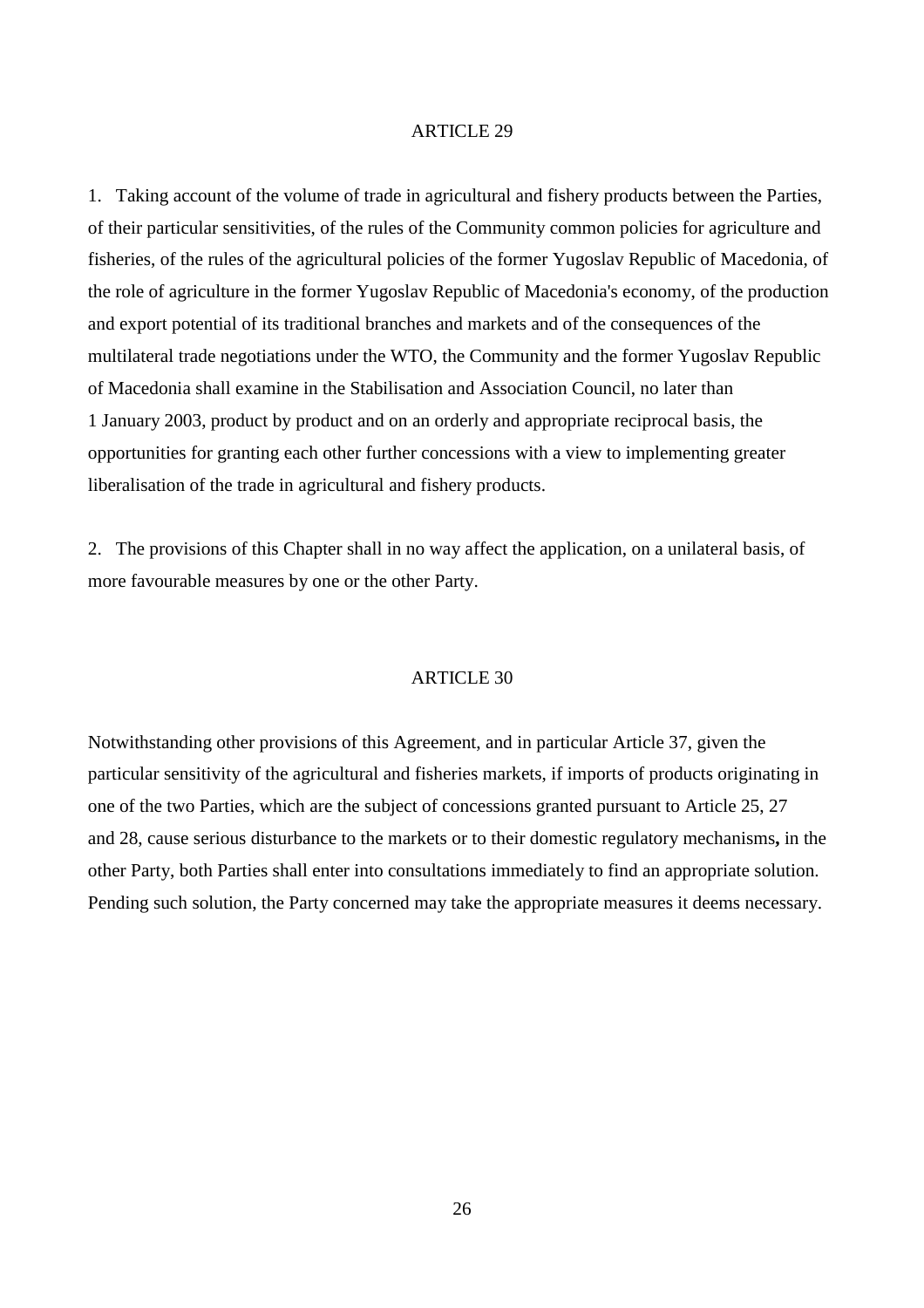# CHAPTER III

### COMMON PROVISIONS

#### ARTICLE 31

The provisions of this Chapter shall apply to trade in all products between the Parties except where otherwise provided herein or in Protocols 1, 2 and 3.

# ARTICLE 32

#### **Standstill**

1. From the date of entry into force of this Agreement, no new customs duties on imports or exports or charges having equivalent effect shall be introduced, nor shall those already applied be increased, in trade between the Community and the former Yugoslav Republic of Macedonia.

2. From the date of entry into force of this Agreement, no new quantitative restriction on imports or exports or measure having equivalent effect shall be introduced, nor shall those existing be made more restrictive, in trade between the Community and the former Yugoslav Republic of Macedonia.

3. Without prejudice to the concessions granted under Article 26, the provisions of paragraphs 1 and 2 of this Article shall not restrict in any way the pursuit of the respective agricultural policies of the former Yugoslav Republic of Macedonia and the Community or the taking of any measures under those policies insofar as the import regime in the Annexes III,  $IV(a)$ , (b) and (c) and  $V(a)$ and (b) is not affected.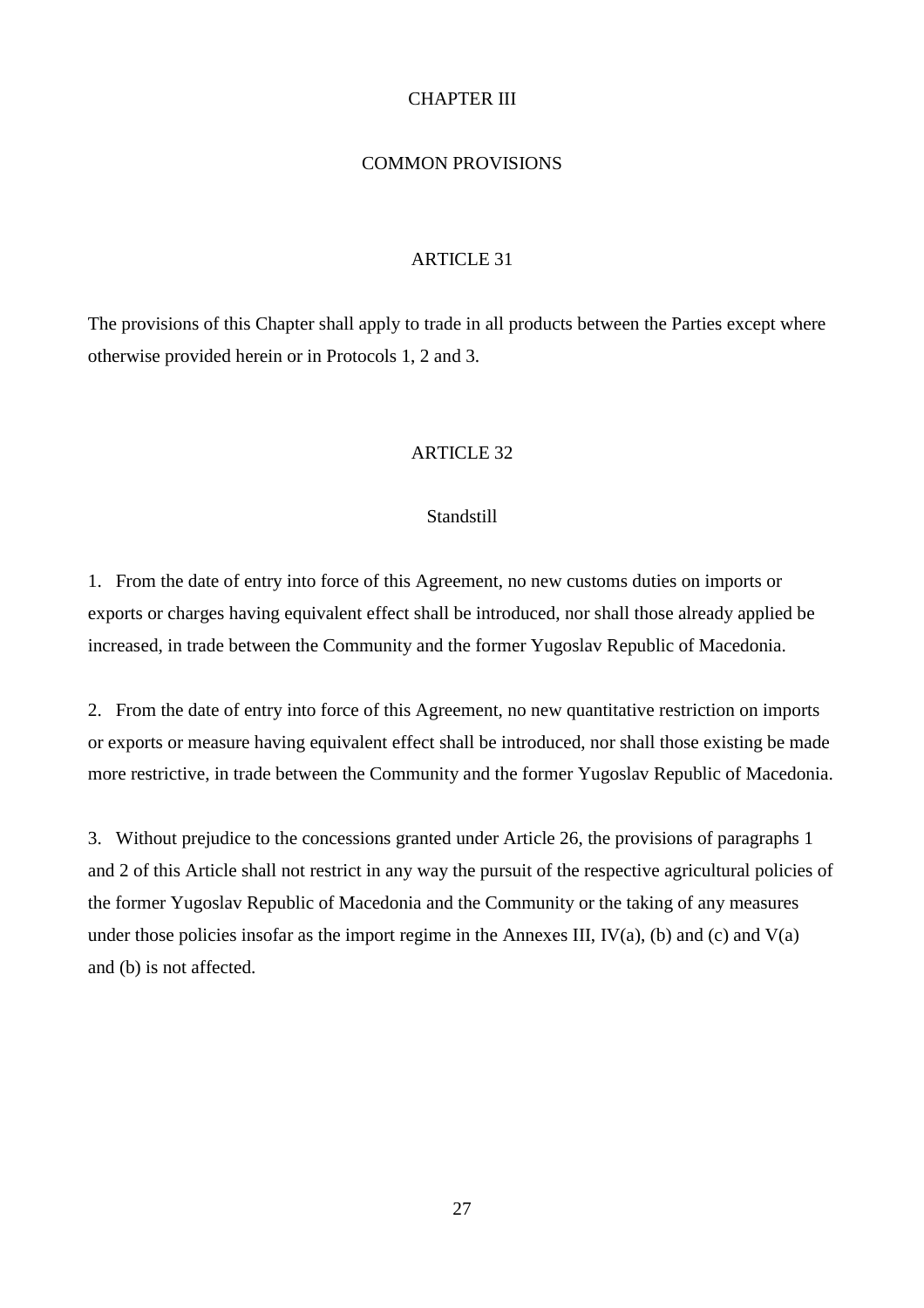# Prohibition of fiscal discrimination

1. The Parties shall refrain from, and abolish where existing, any measure or practice of an internal fiscal nature establishing, whether directly or indirectly, discrimination between the products of one Party and like products originating in the territory of the other Party.

2. Products exported to the territory of one of the Parties may not benefit from repayment of internal indirect taxation in excess of the amount of indirect taxation imposed on them.

# ARTICLE 34

The provisions concerning the abolition of customs duties on imports shall also apply to customs duties of a fiscal nature.

## ARTICLE 35

#### Customs unions, free trade areas, cross-border arrangements

1. This Agreement shall not preclude the maintenance or establishment of customs unions, free trade areas or arrangements for frontier trade except insofar as they alter the trade arrangements provided for in this Agreement.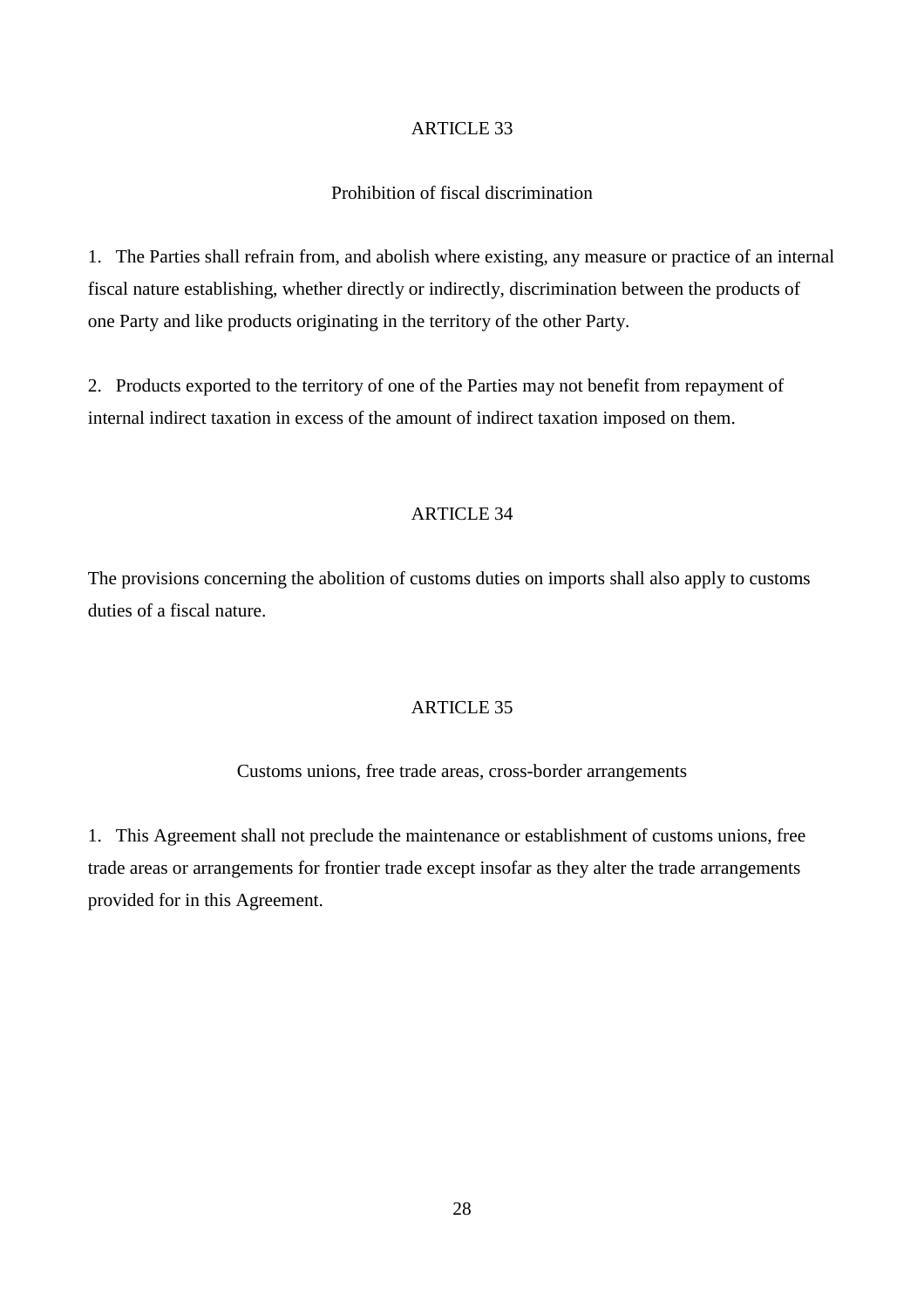2. During the transitional periods specified in Articles 17 and 18, this Agreement shall not affect the implementation of the specific preferential arrangements governing the movement of goods either laid down in frontier agreements previously concluded between one or more Member States and the Socialist Federal Republic of Yugoslavia and succeeded to by the former Yugoslav Republic of Macedonia or resulting from the bilateral agreements specified in Title III concluded by the former Yugoslav Republic of Macedonia in order to promote regional trade.

3. Consultations between the Parties shall take place within the Stabilisation and Association Council concerning the agreements described in paragraphs 1 and 2 of this Article and, where requested, on other major issues related to their respective trade policies towards third countries. In particular in the event of a third country acceding to the Community, such consultations shall take place so as to ensure that account is taken of the mutual interests of the Community and the former Yugoslav Republic of Macedonia stated in this Agreement.

#### ARTICLE 36

# Dumping

1. If one of the Parties finds that dumping is taking place in trade with the other Party within the meaning of Article VI of the GATT 1994, it may take appropriate measures against this practice in accordance with the Agreement on implementation of Article VI of the GATT 1994 and its own related internal legislation.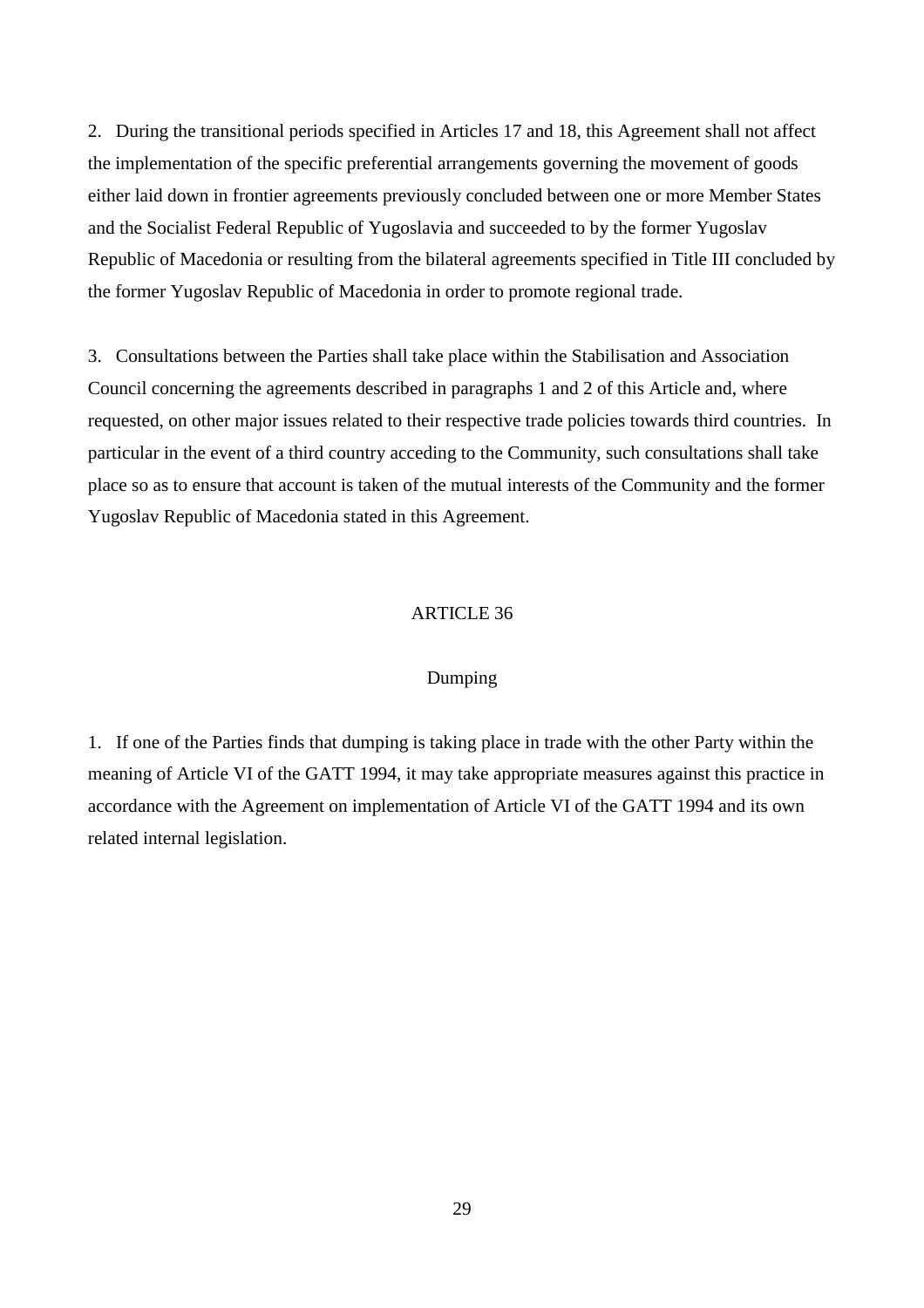2. As regards paragraph 1 of this Article, the Stabilisation and Association Council shall be informed of the dumping case as soon as the authorities of the importing Party have initiated an investigation. When no end has been put to the dumping within the meaning of Article VI of the GATT or no other satisfactory solution has been reached within 30 days of the matter being referred to the Stabilisation and Association Council, the importing Party may adopt the appropriate measures.

### ARTICLE 37

### General safeguard clause

1. Where any product of one Party is being imported into the territory of the other Party in such increased quantities and under such conditions as to cause or threaten to cause:

- serious injury to the domestic industry of like or directly competitive products in the territory of the importing Party; or
- serious disturbances in any sector of the economy or difficulties which could bring about serious deterioration in the economic situation of a region of the importing Party,

the importing Party may take appropriate measures under the conditions and in accordance with the procedures laid down in this Article.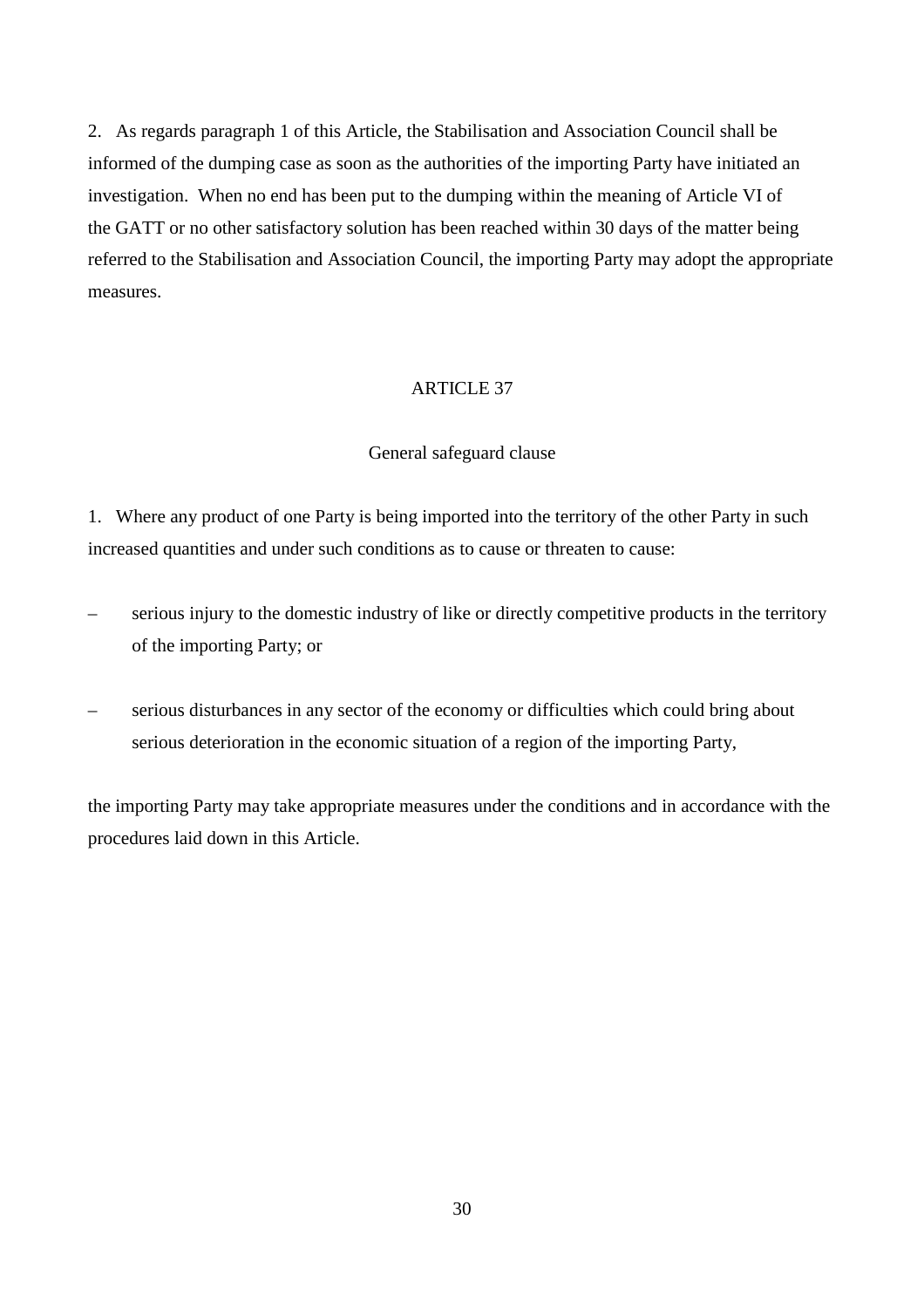2. The Community and the former Yugoslav Republic of Macedonia shall only apply safeguard measures between themselves in accordance with the provisions of this Agreement. Such measures shall not exceed what is necessary to remedy the difficulties which have arisen, and should normally consist of the suspension of the further reduction of any applicable rate of duty provided for under this Agreement for the product concerned or the increase of the rate of duty for that product.

Such measures shall contain clear elements progressively leading to their elimination at the end of the set period, at the latest. Measures shall not be taken for a period exceeding one year. In very exceptional circumstances, measures may be taken up to a total maximum period of three years. No safeguard measure shall be applied to the import of a product that has previously been subject to such a measure for a period of, at least, three years since the expiry of the measure.

3. In the cases specified in this Article, before taking the measures provided for therein or, in the cases to which paragraph 4(b) of this Article applies, as soon as possible, the Community or the former Yugoslav Republic of Macedonia, as the case may be, shall supply the Stabilisation and Association Committee with all relevant information, with a view to seeking a solution acceptable to the two Parties.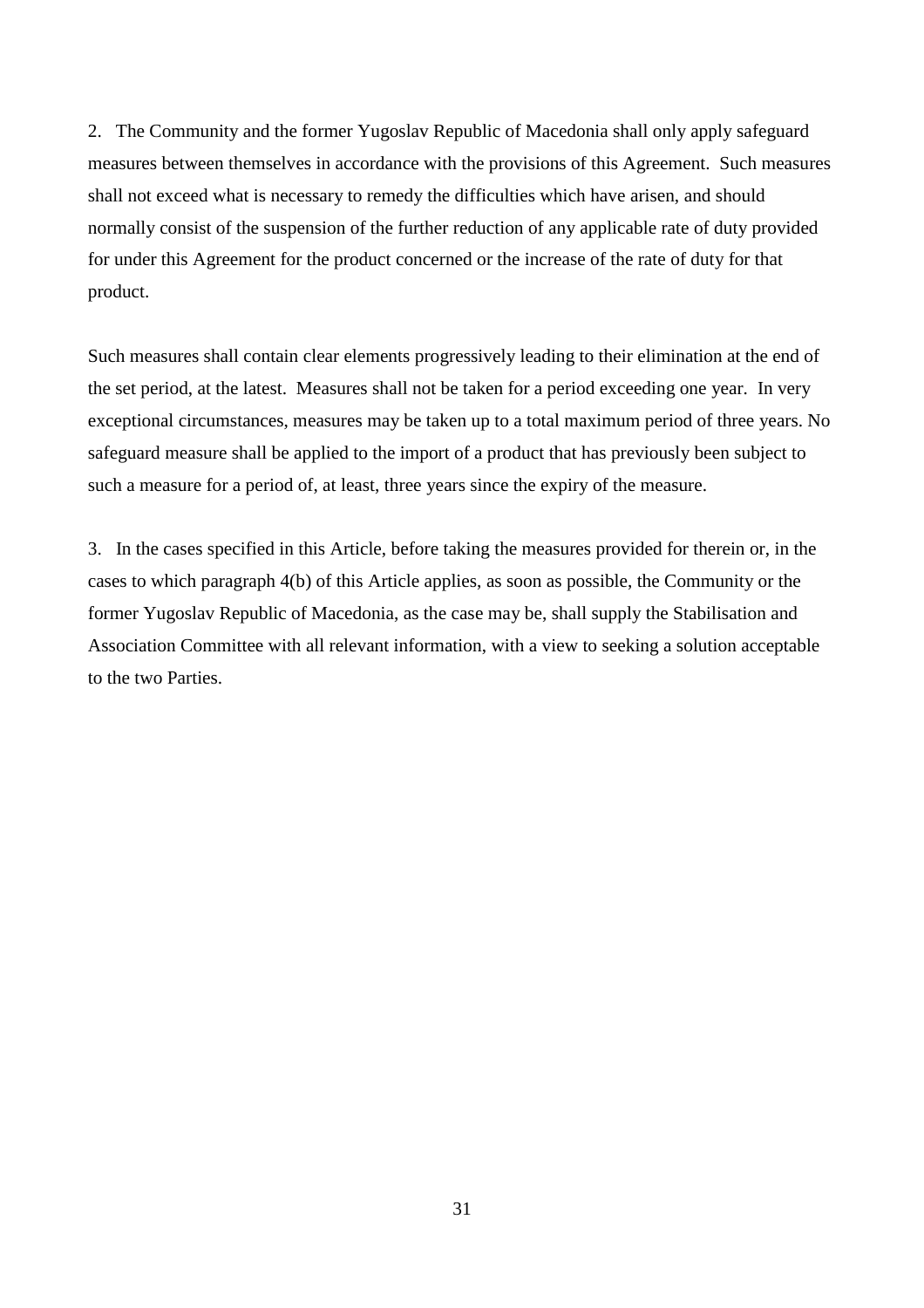- 4. For the implementation of the above paragraphs the following provisions shall apply:
- (a) the difficulties arising from the situation referred to in this Article shall be referred for examination to the Stabilisation and Association Committee, which may take any decisions needed to put an end to such difficulties. If the Stabilisation and Association Committee or the exporting Party has not taken a decision putting an end to the difficulties or no other satisfactory solution has been reached within 30 days of the matter being referred to the Stabilisation and Association Committee, the importing Party may adopt the appropriate measures to remedy the problem in accordance with this Article. In the selection of safeguard measures priority must be given to those which least disturb the functioning of the arrangements established in this Agreement;
- (b) where exceptional and critical circumstances requiring immediate action make prior information or examination, as the case may be, impossible, the Party concerned may, in the situations specified in this Article, apply forthwith precautionary measures necessary to deal with the situation and shall inform the other Party immediately thereof.

5. The safeguard measures shall be notified immediately to the Stabilisation and Association Committee and shall be the subject of periodic consultations within that body, particularly with a view to establishing a timetable for their abolition as soon as circumstances permit.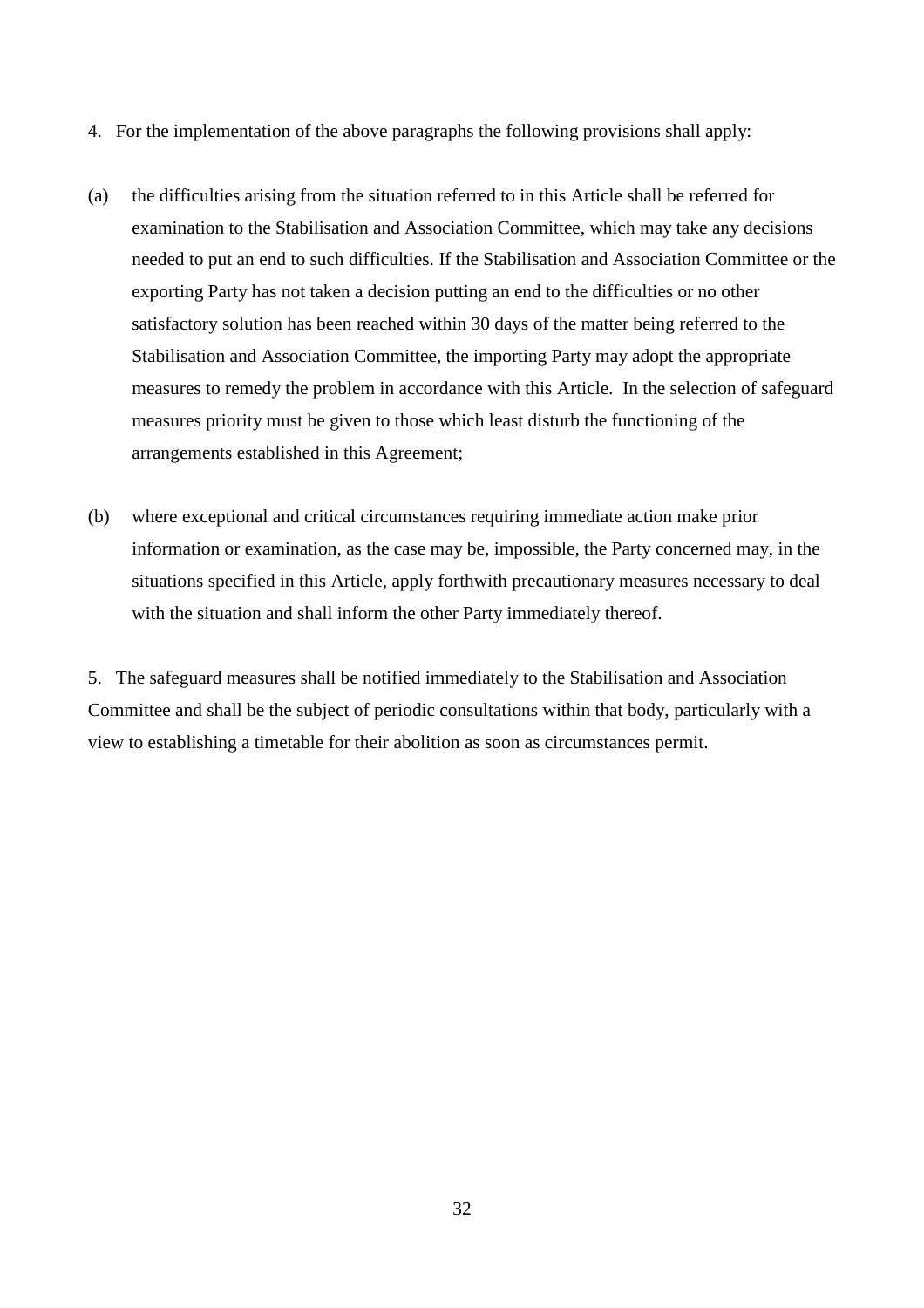6. In the event of the Community or the former Yugoslav Republic of Macedonia subjecting imports of products liable to give rise to the difficulties referred to in this Article to an administrative procedure having at its purpose the rapid provision of information on the trend of trade flows, it shall inform the other Party.

#### **ARTICLE 38**

#### Shortage clause

- 1. Where compliance with the provisions of this Title leads to:
- (a) a critical shortage, or threat thereof, of foodstuffs or other products essential to the exporting Party; or
- (b) re-export to a third country of a product against which the exporting Party maintains quantitative export restrictions, export duties or measures or charges having equivalent effect, and where the situations referred to above give rise, or are likely to give rise to major difficulties for the exporting Party, that Party may take appropriate measures under the conditions and in accordance with the procedures laid down in this Article.

2. In the selection of measures, priority must be given to those which least disturb the functioning of the arrangements in this Agreement. Such measures shall not be applied in a manner which would constitute a means of arbitrary or unjustifiable discrimination where the same conditions prevail, or a disguised restriction on trade and shall be eliminated when the conditions no longer justify their maintenance.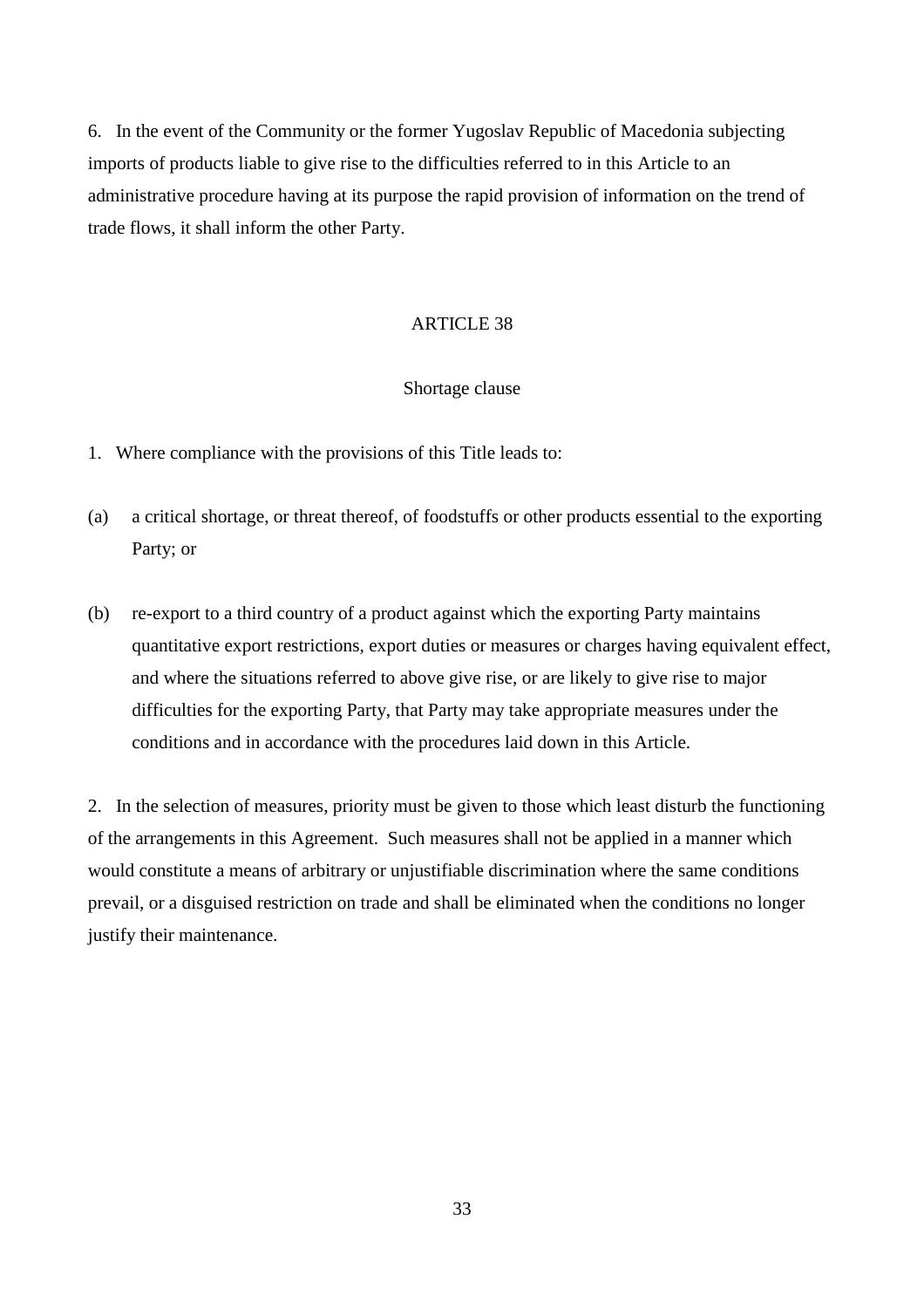3. Before taking the measures provided for in paragraph 1 of this Article or, as soon as possible in cases to which paragraph 4 of this Article applies, the Community or the former Yugoslav Republic of Macedonia, as the case may be, shall supply the Stabilisation and Association Committee with all relevant information, with a view to seeking a solution acceptable to the Parties. The Parties within the Stabilisation and Association Committee may agree on any means needed to put an end to the difficulties. If no agreement is reached within 30 days of the matter being referred to the Stabilisation and Association Committee, the exporting Party may apply measures under this Article on the exportation of the product concerned.

4. Where exceptional and critical circumstances requiring immediate action make prior information or examination, as the case may be, impossible, the Community or the former Yugoslav Republic of Macedonia, whichever is concerned, may apply forthwith the precautionary measures necessary to deal with the situation and shall inform the other Party immediately thereof.

5. Any measures applied pursuant to this Article shall be immediately notified to the Stabilisation and Association Committee and shall be the subject of periodic consultations within that body, particularly with a view to establishing a timetable for their elimination as soon as circumstances permit.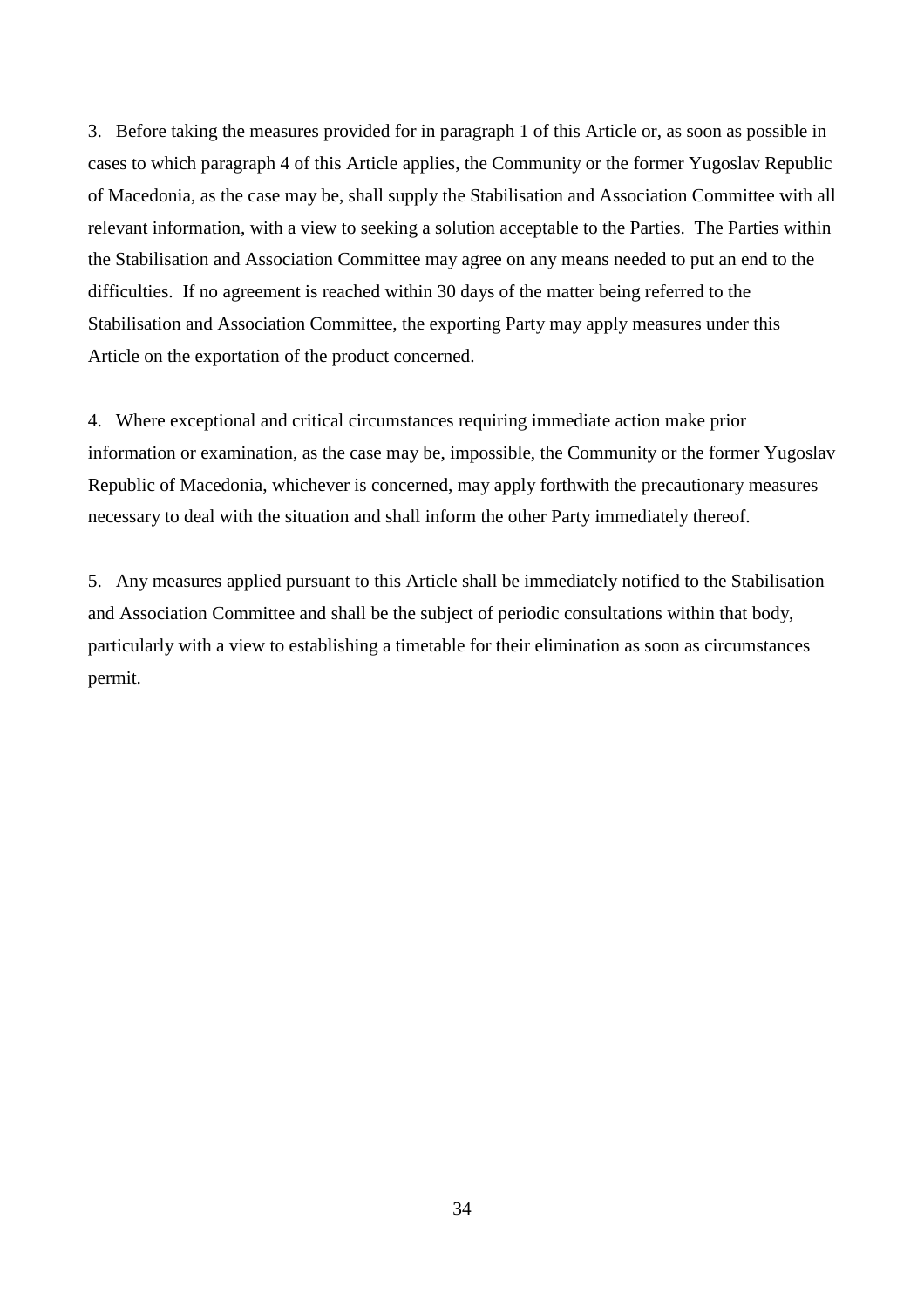### State monopolies

The former Yugoslav Republic of Macedonia shall progressively adjust any State monopolies of a commercial character so as to ensure that, by the end of the fifth year following the entry into force of this Agreement, no discrimination regarding the conditions under which goods are procured and marketed exists between nationals of the Member States and of the former Yugoslav Republic of Macedonia. The Stabilisation and Association Council shall be informed about the measures adopted to attain this objective.

# ARTICLE 40

Protocol 4 lays down the rules of origin for the application of tariff preferences provided for in this Agreement.

### ARTICLE 41

# Restrictions authorised

This Agreement shall not preclude prohibitions or restrictions on imports, exports or goods in transit justified on grounds of public morality, public policy or public security; the protection of health and life of humans, animals or plants; the protection of national treasures of artistic, historic or archaeological value or the protection of intellectual, industrial and commercial property, or rules relating to gold and silver. Such prohibitions or restrictions shall not, however, constitute a means of arbitrary discrimination or a disguised restriction on trade between the Parties.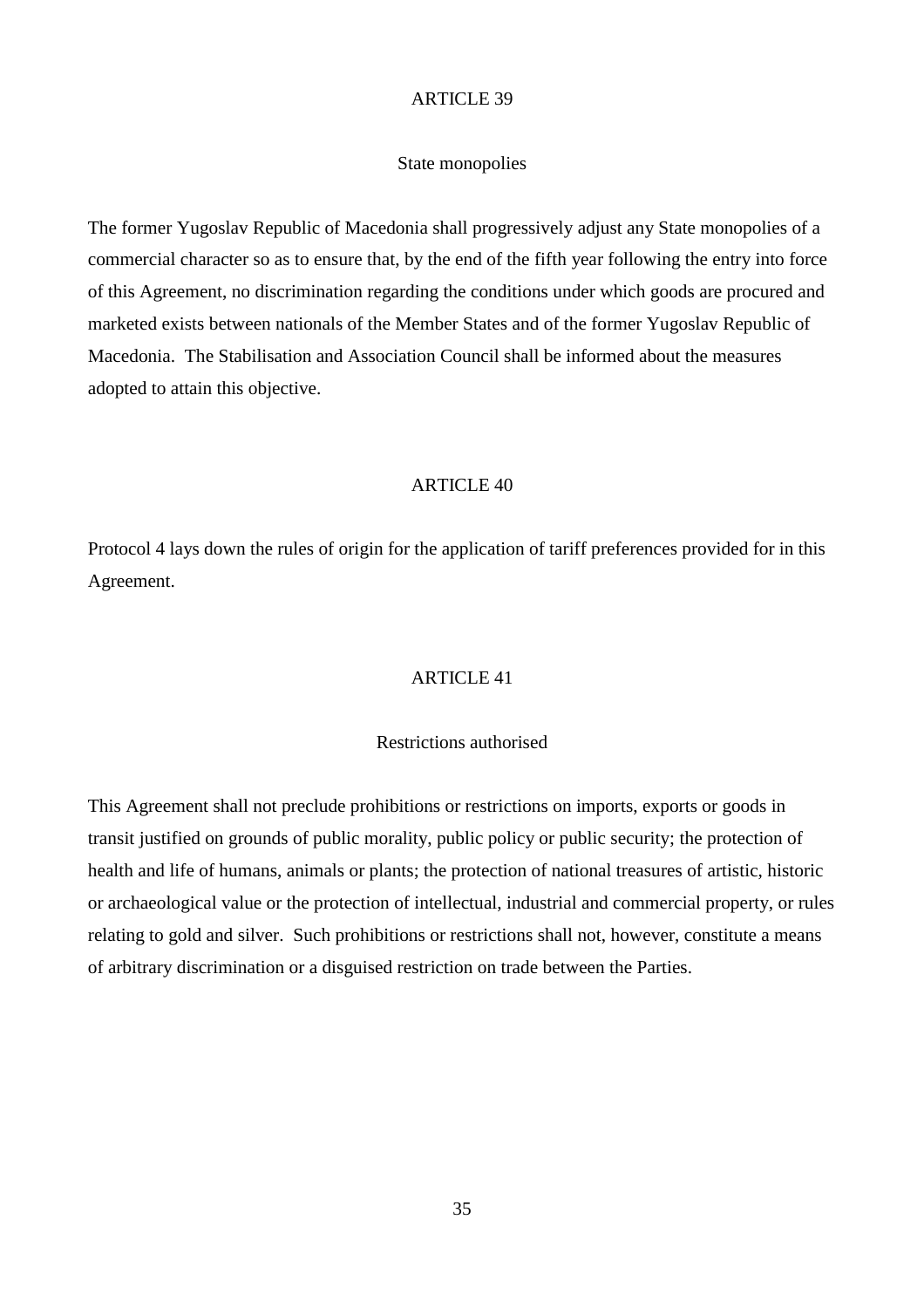Both Parties agree to cooperate to reduce the potential for fraud in the application of the trade provisions of this Agreement.

Notwithstanding other provisions of this Agreement, and in particular Articles 30, 37 and 88 and Protocol 4, where one Party finds that there is sufficient evidence of fraud such as a significant increase in trade of products by one Party to the other Party, beyond the level reflecting economic conditions such as normal production and export capacities, or failure to provide administrative cooperation as required for the verification of evidence of origin by the other Party, both Parties shall enter into consultations immediately to find an appropriate solution. Pending such solution, the Party concerned may take the appropriate measures it deems necessary. In the selection of the measures priority must be given to those which least disturb the functioning of the arrangements established in this Agreement.

#### ARTICLE 43

The application of this Agreement shall be without prejudice to the application of the provisions of Community law to the Canary Islands.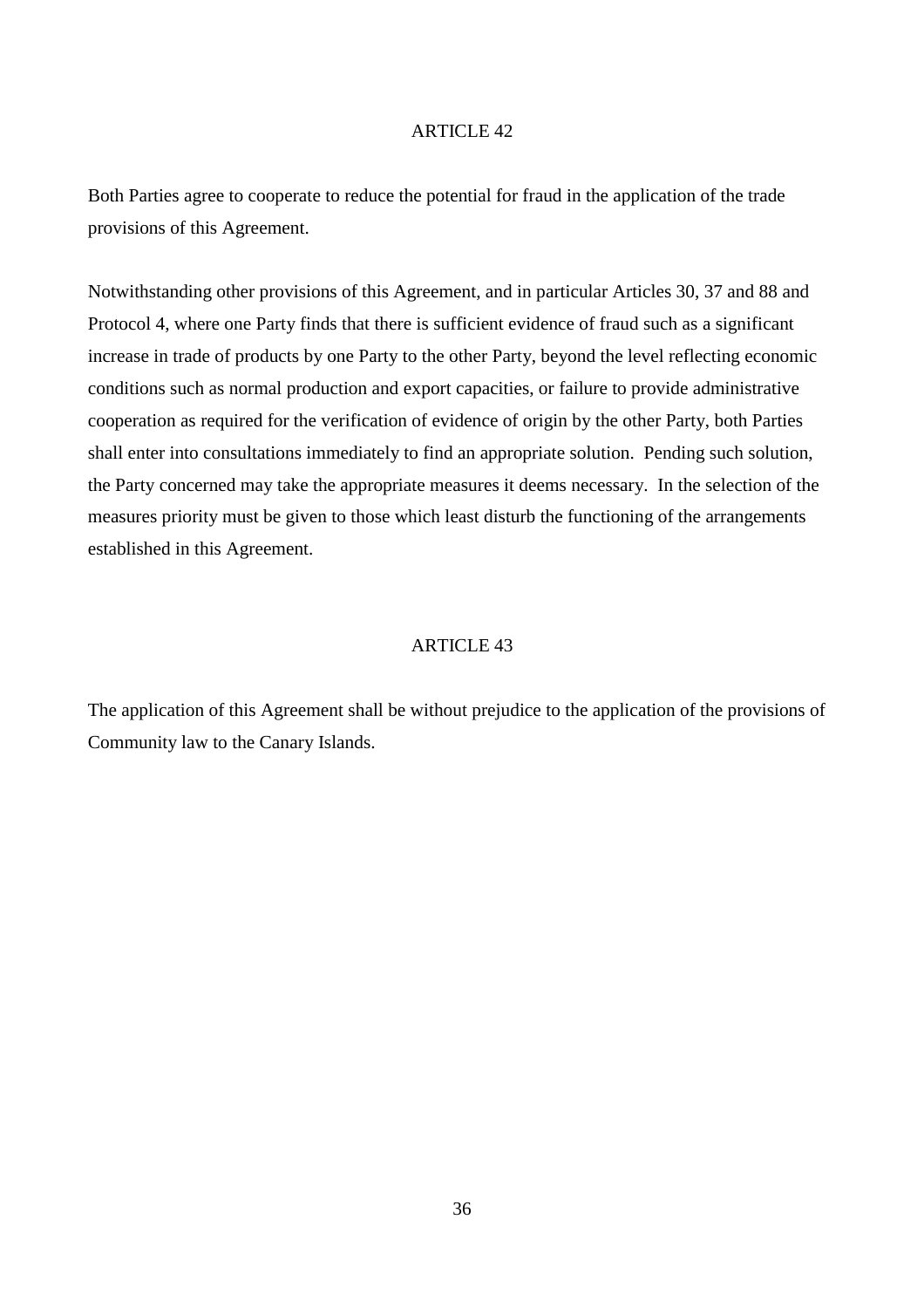### TITLE V

# MOVEMENT OF WORKERS, ESTABLISHMENT, SUPPLY OF SERVICES, CAPITAL

# CHAPTER I

### MOVEMENT OF WORKERS

### ARTICLE 44

- 1. Subject to the conditions and modalities applicable in each Member State:
- treatment accorded to workers who are nationals of the former Yugoslav Republic of Macedonia and who are legally employed in the territory of a Member State shall be free of any discrimination based on nationality, as regards working conditions, remuneration or dismissal, compared to its own nationals;
- the legally resident spouse and children of a worker legally employed in the territory of a Member State, with the exception of seasonal workers and of workers coming under bilateral agreements, within the meaning of Article 45, unless otherwise provided by such agreements, shall have access to the labour market of that Member State, during the period of that worker's authorised stay of employment.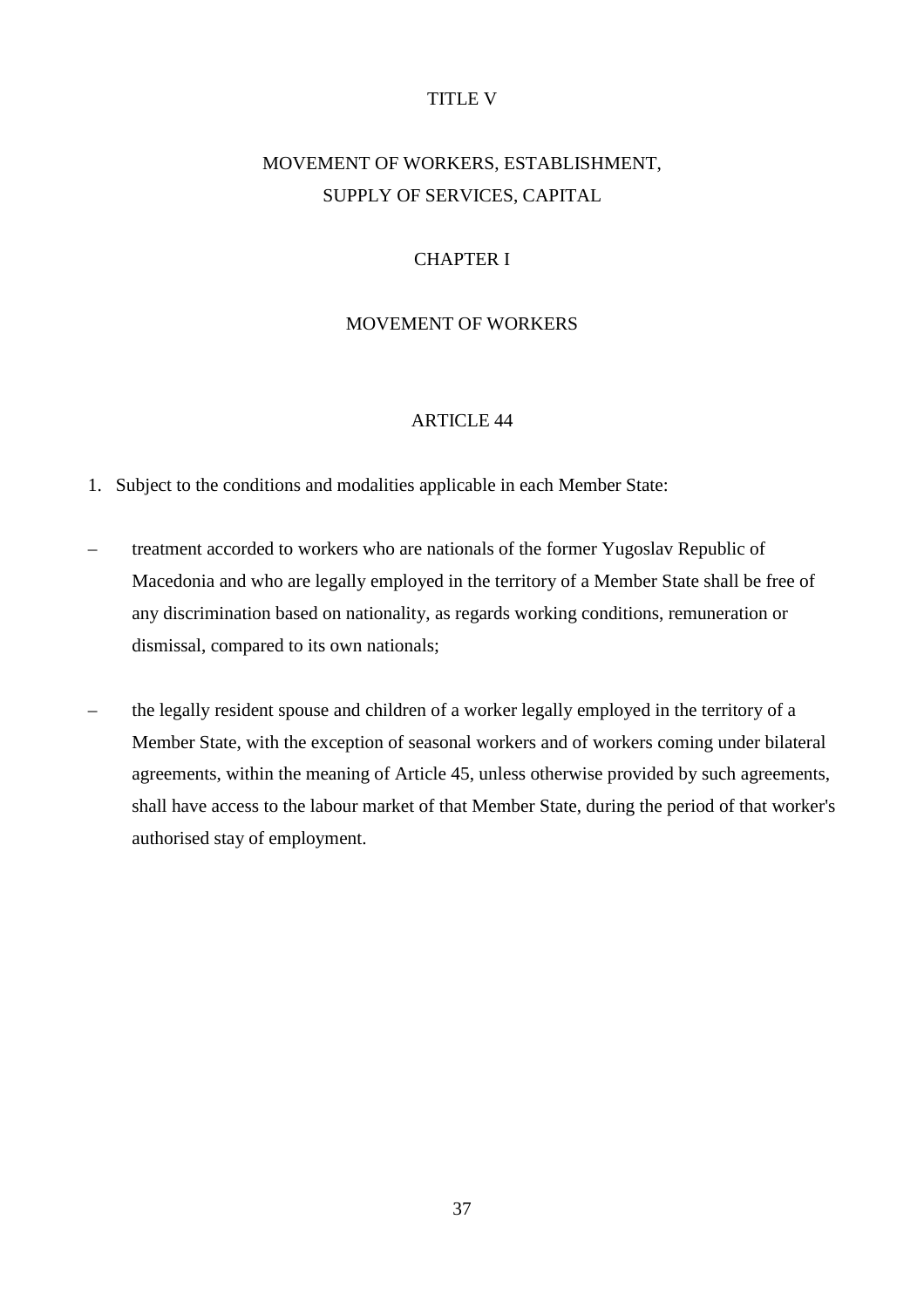2. The former Yugoslav Republic of Macedonia shall, subject to conditions and modalities in that country, accord the treatment refereed to in paragraph 1 to workers who are nationals of a Member State and are legally employed in its territory as well as to their spouse and children who are legally resident in the said country.

### ARTICLE 45

1. Taking into account the labour market situation in the Member States, subject to their legislation and to compliance with the rules in force in the Member States in the area of mobility of workers:

- the existing facilities of access to employment for workers of the former Yugoslav Republic of Macedonia accorded by Member States with bilateral agreements should be preserved and if possible improved;
- the other Member States shall examine the possibility of concluding similar agreements.

2. The Stabilisation and Association Council shall examine the granting of other improvements, including facilities for access to professional training, in accordance with the rules and procedures in force in the Member States, and taking into account the labour market situation in the Member States and in the Community.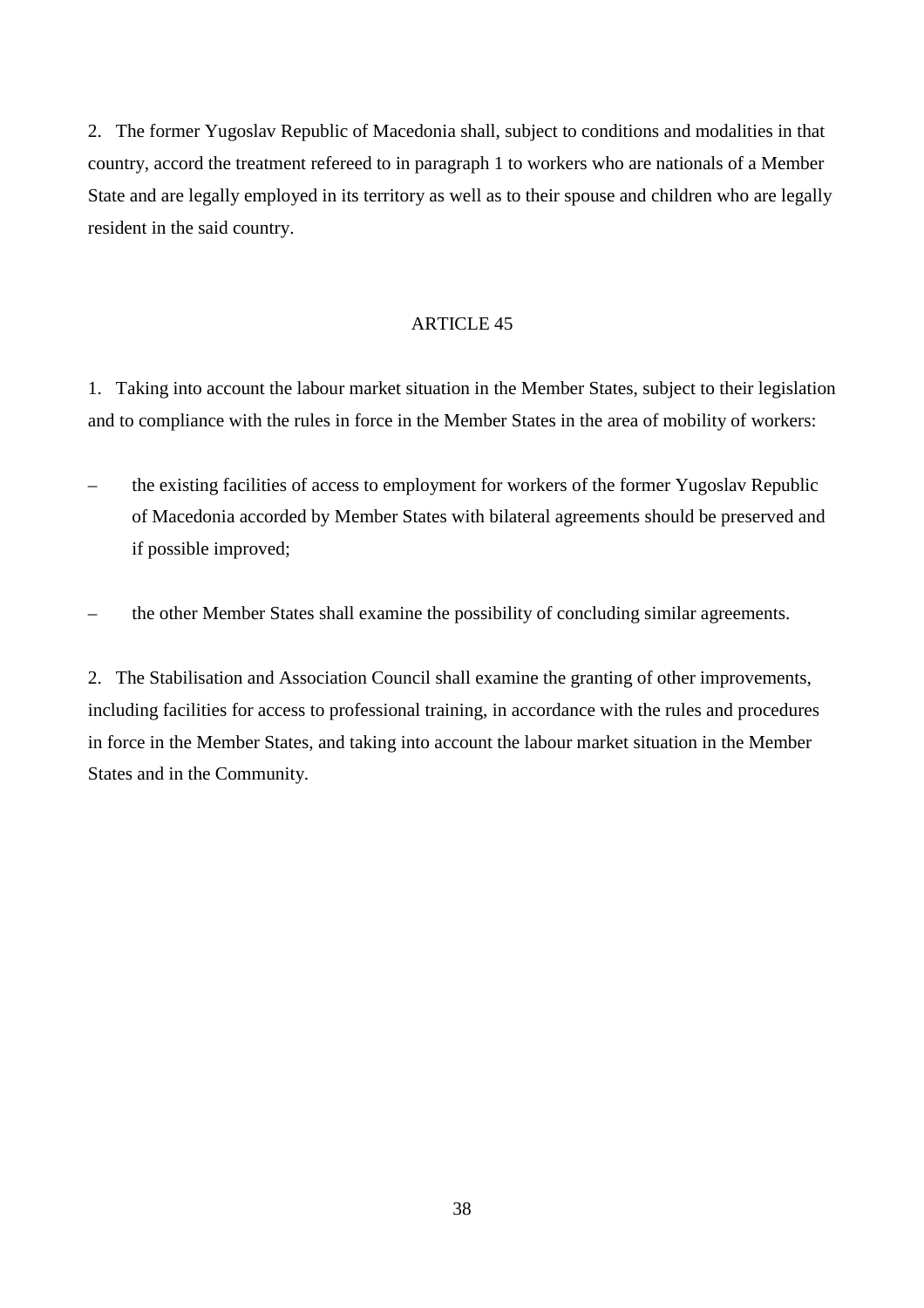Rules shall be laid down for the coordination of social security system for workers with the nationality of the former Yugoslav Republic of Macedonia, legally employed in the territory of a Member State, and for the members of their families legally resident there. To that effect, a decision of the Stabilisation and Association Council, which should not affect any rights or obligations arising from bilateral agreements where the latter provide for more favourable treatment, will put the following provisions in place:

- all periods of insurance, employment or residence completed by such workers in the various Member States shall be added together for the purpose of pensions and annuities in respect of old age, invalidity and death and for the purpose of medical care for such workers and such family members;
- any pensions or annuities in respect of old age, death, industrial accident or occupational disease, or of invalidity resulting therefrom, with the exception of non-contributory benefits, shall be freely transferable at the rate applied by virtue of the law of the debtor Member State or States;
- the workers in question shall receive family allowances for the members of their families as defined above;

The former Yugoslav Republic of Macedonia shall accord to workers who are nationals of a Member State and legally employed in its territory, and to members of their families legally resident there, treatment similar to that specified in the second and third indents of the first paragraph.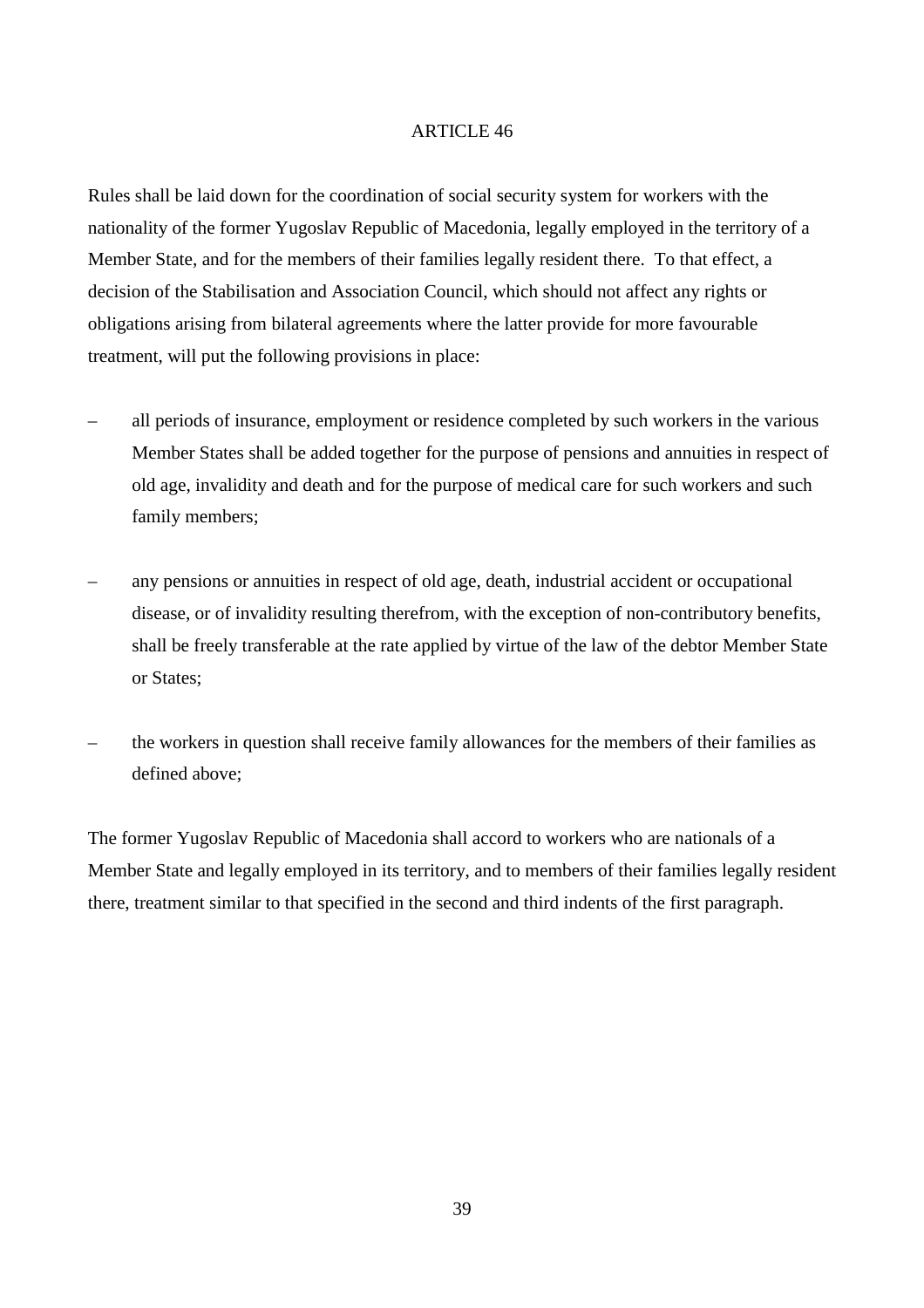# CHAPTER II

# ESTABLISHMENT

# ARTICLE 47

For the purposes of this Agreement:

(a) a "Community company" or a "company of the former Yugoslav Republic of Macedonia" respectively shall mean a company set up in accordance with the laws of a Member State or of former Yugoslav Republic of Macedonia respectively and having its registered office or central administration or principal place of business in the territory of the Community or former Yugoslav Republic of Macedonia respectively.

However, should the company, set up in accordance with the laws of a Member State or of the former Yugoslav Republic of Macedonia respectively, have only its registered office in the territory of the Community or the former Yugoslav Republic of Macedonia respectively, the company shall be considered a Community or a company from the former Yugoslav Republic of Macedonia respectively if its operations possess a real and continuous link with the economy of one of the Member States or the former Yugoslav Republic of Macedonia respectively;

(b) "subsidiary" of a company shall mean a company which is effectively controlled by the first company;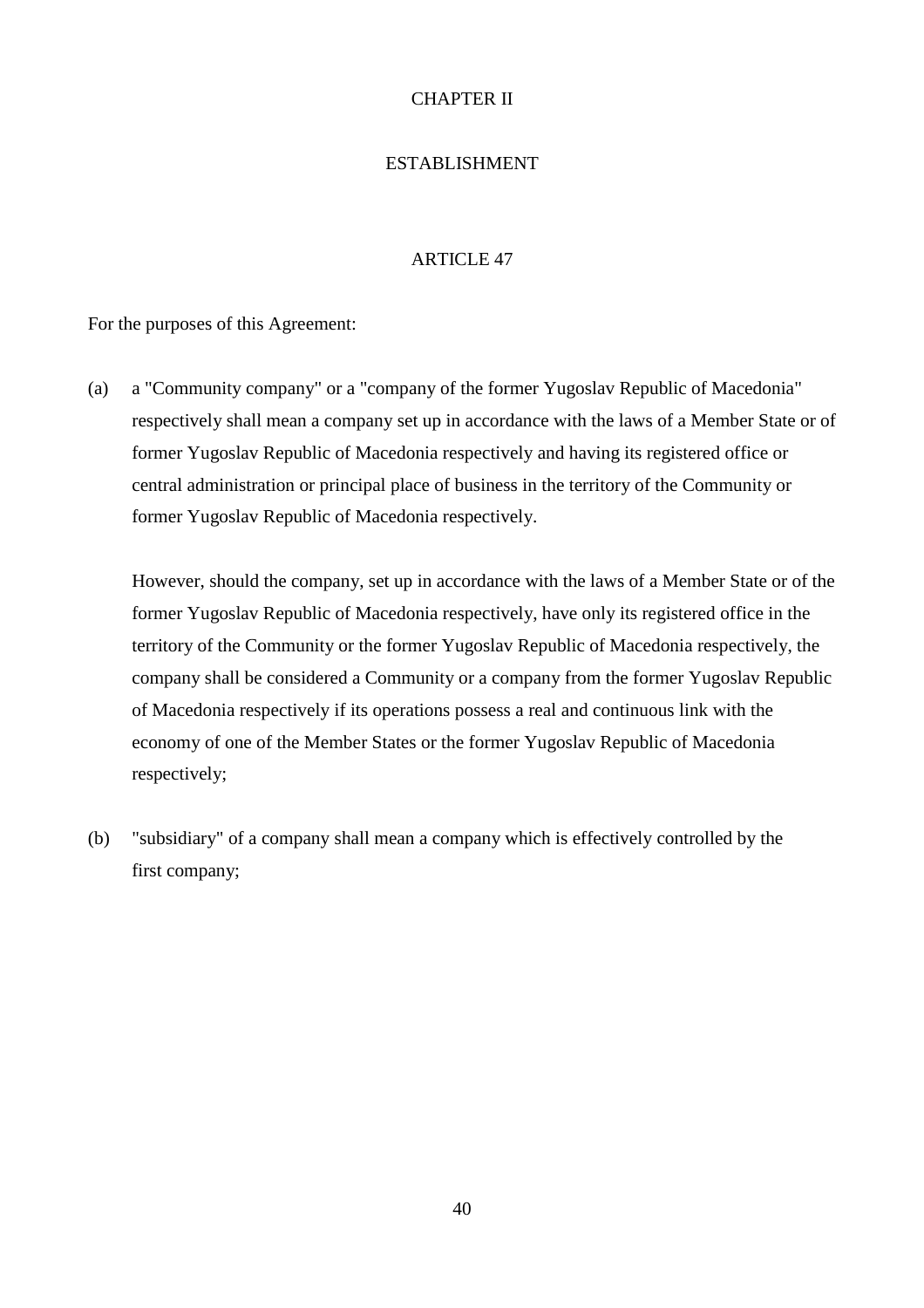- (c) "branch" of a company shall mean a place of business not having legal personality which has the appearance of permanency, such as the extension of a parent body, has a management and is materially equipped to negotiate business with third Parties so that the latter, although knowing that there will if necessary be a legal link with the parent body, the head office of which is abroad, do not have to deal directly with such parent body but may transact business at the place of business constituting the extension;
- (d) "establishment" shall mean:
	- (i) as regards nationals, the right to set up undertakings, in particular companies, which they effectively control. Business undertakings by nationals shall not extend to seeking or taking employment in the labour market or confer a right of access to the labour market of another Party;
	- (ii) as regards Community or the former Yugoslav Republic of Macedonia companies, the right to take up economic activities by means of the setting up of subsidiaries and branches in the former Yugoslav Republic of Macedonia or in the Community respectively;
- (e) "operations" shall mean the pursuit of economic activities;
- (f) "economic activities" shall in principle include activities of an industrial, commercial and professional character and activities of craftsmen;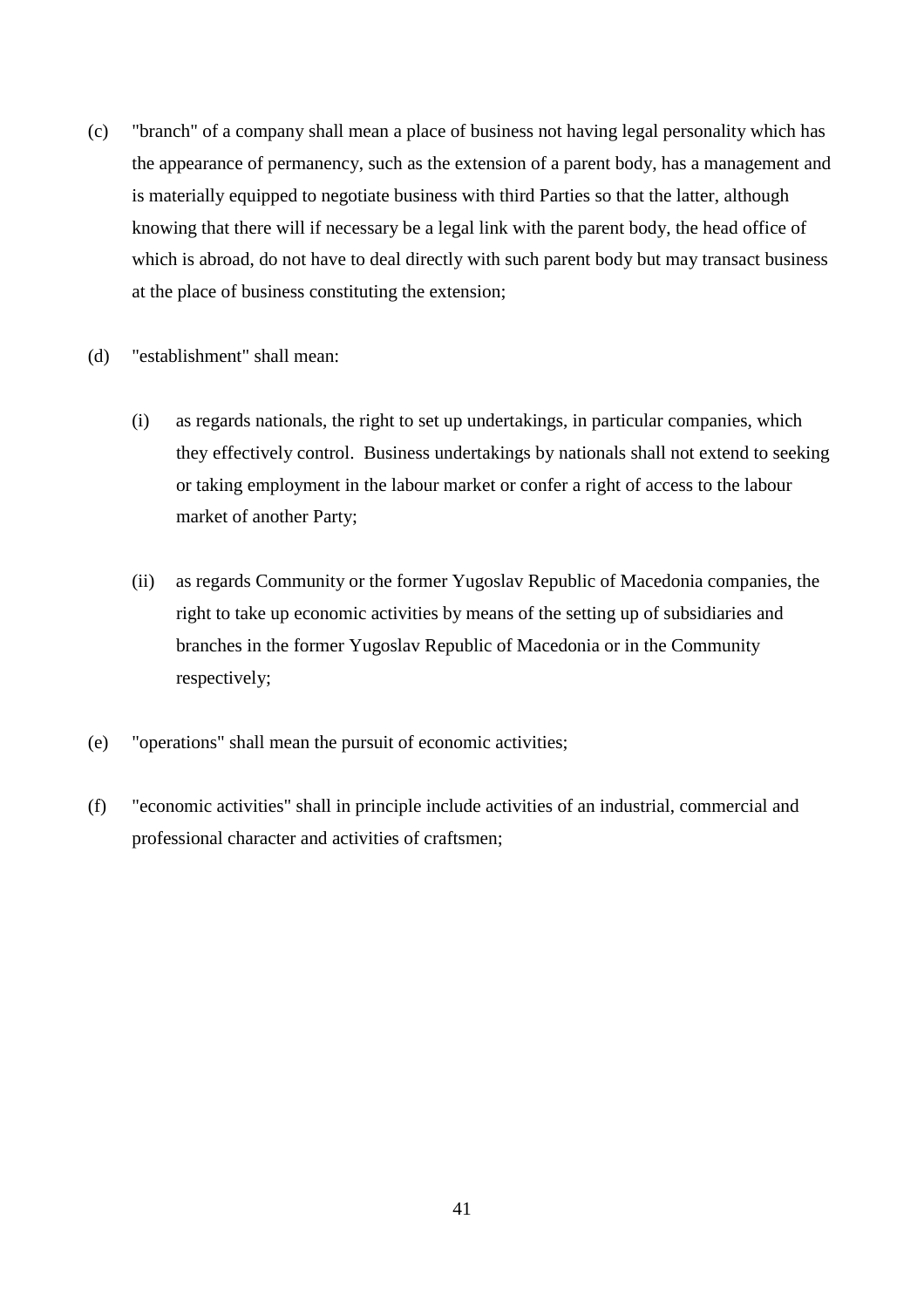- (g) "Community national" and "national of the former Yugoslav Republic of Macedonia" shall mean respectively a natural person who is a national of one of the Member States or of the former Yugoslav Republic of Macedonia;
- (h) with regard to international maritime transport, including inter-modal operations involving a sea leg, nationals of the Member States or of the former Yugoslav Republic of Macedonia established outside the Community or of the former Yugoslav Republic of Macedonia respectively, and shipping companies established outside the Community or the former Yugoslav Republic of Macedonia and controlled by nationals of a Member State or the nationals of the former Yugoslav Republic of Macedonia respectively, shall also be beneficiaries of the provisions of this Chapter and Chapter III, if their vessels are registered in that Member State or in the former Yugoslav Republic of Macedonia respectively, in accordance with their respective legislation;
- (i) "financial services" shall mean those activities described in Annex VI. The Stabilisation and Association Council may extend or modify the scope of that Annex.

1. The former Yugoslav Republic of Macedonia shall grant, upon entry into force of this Agreement:

(i) as regards the establishment of Community companies treatment no less favourable than that accorded to its own companies or to any third country company , whichever is the better, and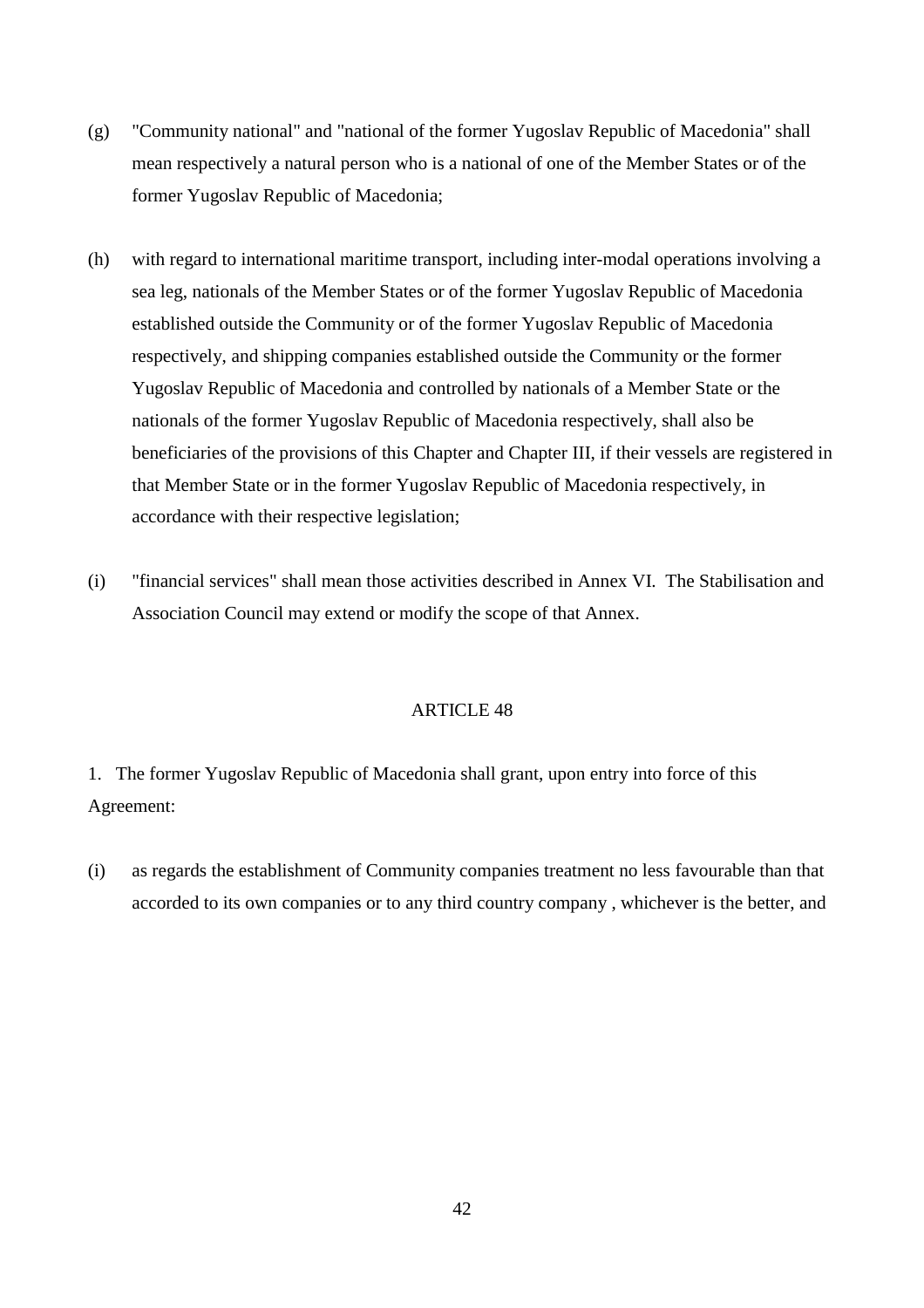(ii) as regards the operation of subsidiaries and branches of Community companies in the former Yugoslav Republic of Macedonia, once established, treatment no less favourable than that accorded to its own companies and branches or to any subsidiary and branch of any third country company, whichever is the better.

2. The former Yugoslav Republic of Macedonia shall not adopt any new regulations or measures which introduce discrimination as regards the establishment of Community companies on its territory or in respect of their operation, once established, by comparison with its own companies.

- 3. The Community and its Member States shall grant, from the entry into force of this Agreement:
- (i) as regards the establishment of companies from the former Yugoslav Republic of Macedonia, treatment no less favourable than that accorded by Member States to their own companies or to any company of any third country, whichever is the better;
- (ii) as regards the operation of subsidiaries and branches of companies from the former Yugoslav Republic of Macedonia, established in their territory, treatment no less favourable than that accorded by Member States to their own companies and branches, or to any subsidiary and branch of any third country company, established in their territory, whichever is the better.

4. Five years after the entry into force of this Agreement, and in the light of the relevant European Court of Justice case law, and the situation of the labour market, the Stabilisation and Association Council will examine whether to extend the above provisions to the establishment of nationals of both Parties to this Agreement to take up economic activities as self-employed persons.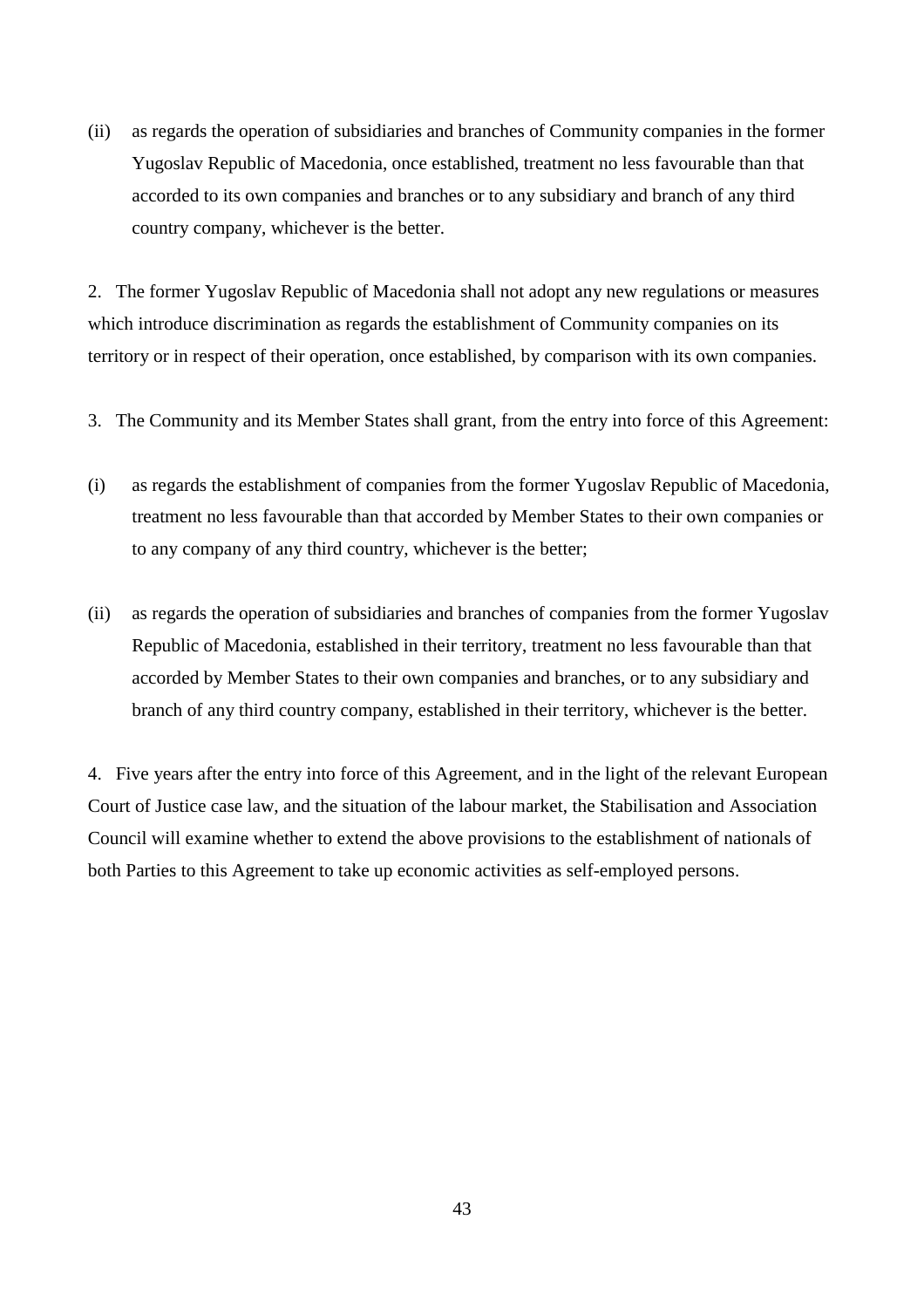- 5. Notwithstanding the provisions of this Article:
- (a) subsidiaries and branches of Community companies shall have, from the entry into force of this Agreement, the right to use and rent real property in the former Yugoslav Republic of Macedonia;
- (b) subsidiaries of Community companies shall also have the right to acquire and enjoy ownership rights over real property as the companies of the former Yugoslav Republic of Macedonia and as regards public goods/goods of common interest, including natural resources, agricultural land and forestry, the same rights as enjoyed by companies of the former Yugoslav Republic of Macedonia, where these rights are necessary for the conduct of the economic activities for which they are established;
- (c) by the end of the first stage of transitional period the Stabilisation and Association Council shall examine the possibility of extending the rights under (b) to branches of the Community companies.

1. Subject to the provisions of Article 48, with the exception of financial services described in Annex VI, each Party may regulate the establishment and operation of companies and nationals on its territory, insofar as these regulations do not discriminate against companies and nationals of the other Party in comparison with its own companies and nationals.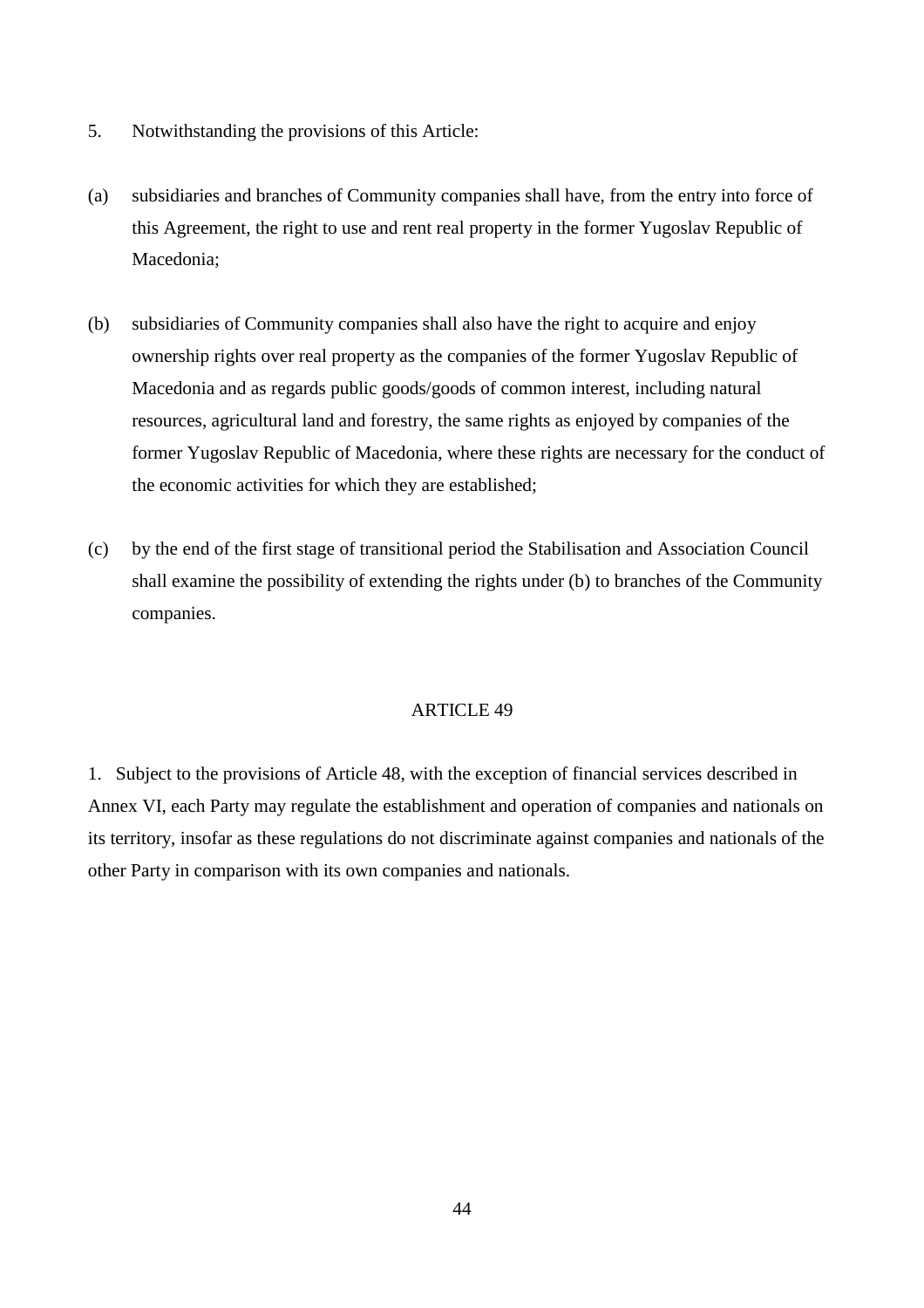2. In respect of financial services, notwithstanding any other provisions of this Agreement, a Party shall not be prevented from taking measures for prudential reasons, including for the protection of investors, depositors, policy holders or persons to whom a fiduciary duty is owned by a financial service supplier, or to ensure the integrity and stability of the financial system. Such measures shall not be used as a means of avoiding the Party's obligations under the Agreement.

3. Nothing in the Agreement shall be construed to require a Party to disclose information relating to the affairs and accounts of individual customers or any confidential or proprietary information in the possession of public entities.

### ARTICLE 50

1. The provisions of this Chapter shall not apply to air transport services, inland waterways transport services and maritime cabotage services.

2. The Stabilisation and Association Council may make recommendations for improving establishment and operations in the areas covered by paragraph 1.

### ARTICLE 51

1. The provisions of Articles 48 and 49 do not preclude the application by a Party of particular rules concerning the establishment and operation in its territory of branches of companies of another Party not incorporated in the territory of the first Party, which are justified by legal or technical differences between such branches as compared to branches of companies incorporated in its territory or, as regards financial services, for prudential reasons.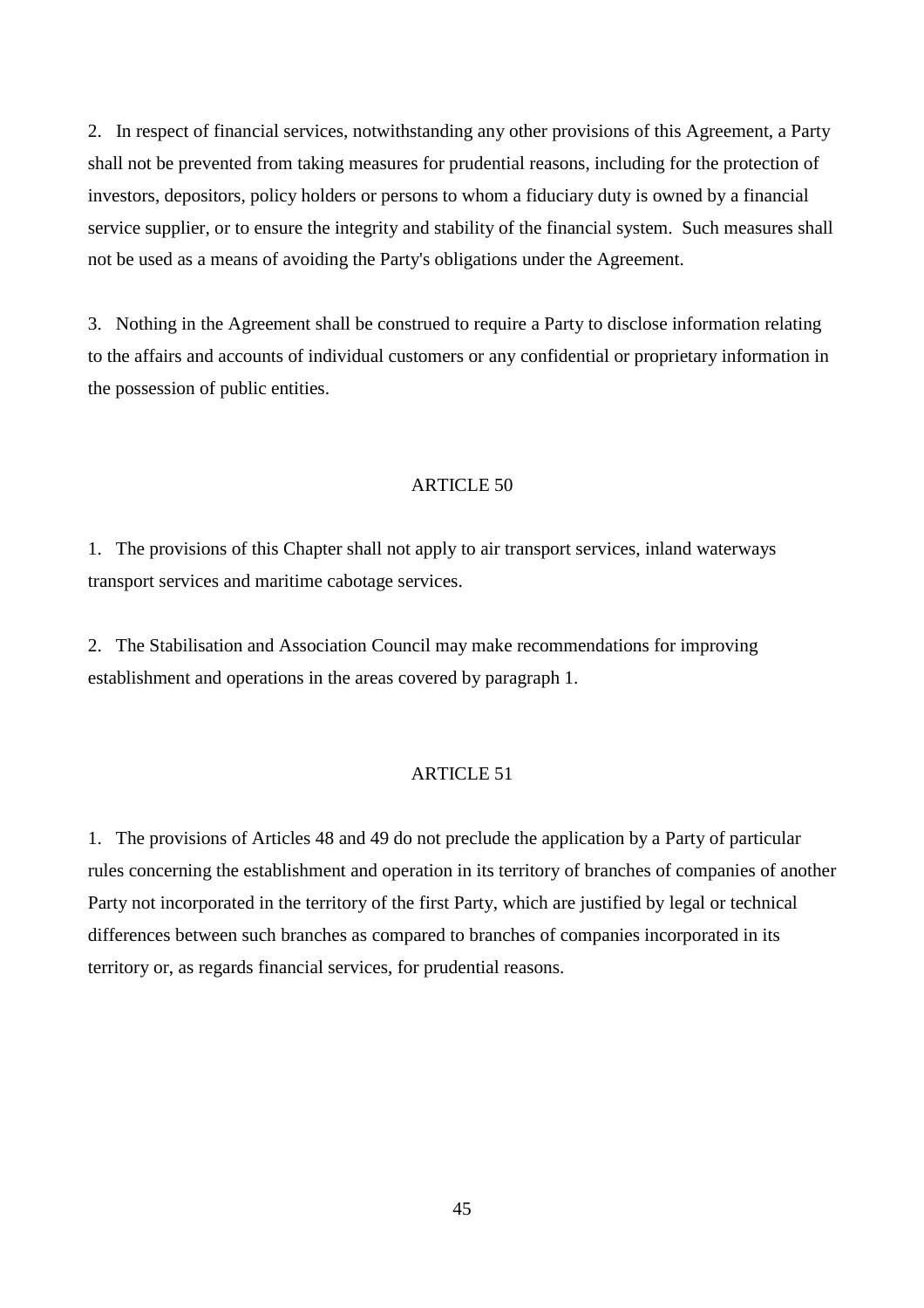2. The difference in treatment shall not go beyond what is strictly necessary as a result of such legal or technical differences or, as regards financial services, for prudential reasons.

#### ARTICLE 52

In order to make it easier for Community nationals and nationals of the former Yugoslav Republic of Macedonia to take up and pursue regulated professional activities in the former Yugoslav Republic of Macedonia and Community respectively, the Stabilisation and Association Council shall examine which steps are necessary for the mutual recognition of qualifications. It may take all necessary measures to that end.

#### ARTICLE 53

1. A Community company or a company from the former Yugoslav Republic of Macedonia established in the territory of the former Yugoslav Republic of Macedonia or the Community respectively shall be entitled to employ, or have employed by one of its subsidiaries or branches, in accordance with the legislation in force in the host country of establishment, in the territory of the former Yugoslav Republic of Macedonia and the Community respectively, employees who are nationals of the Community Member States and former Yugoslav Republic of Macedonia respectively, provided that such employees are key personnel as defined in paragraph 2 and that they are employed exclusively by companies, subsidiaries or branches. The residence and work permits of such employees shall only cover the period of such employment.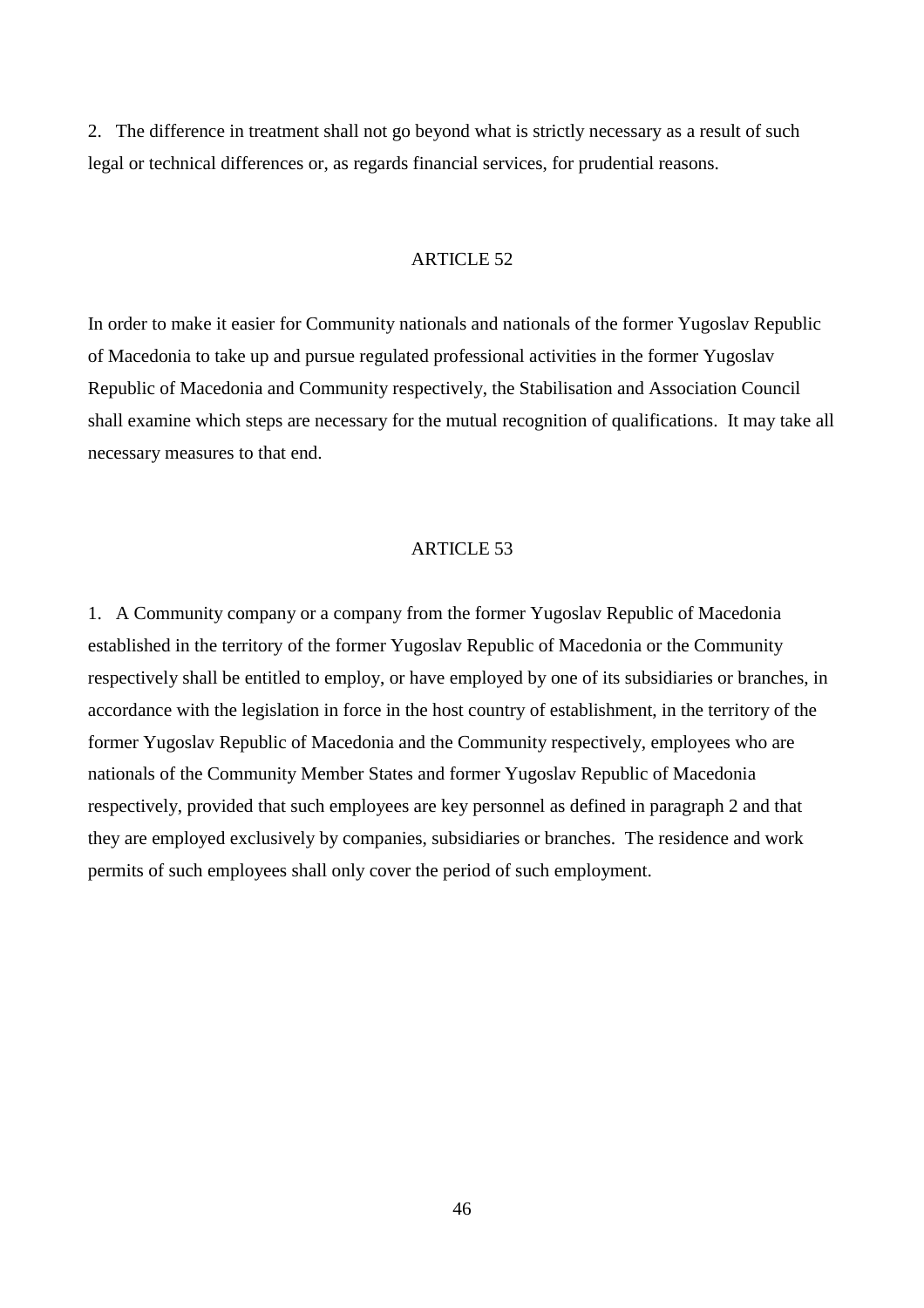2. Key personnel of the abovementioned companies, herein referred to as "organisations", are "intra-corporate transferees" as defined in (c) of this paragraph in the following categories, provided that the organisation is a legal person and that the persons concerned have been employed by it or have been partners in it (other than as majority shareholders), for at least the year immediately preceding such movement:

- (a) persons working in a senior position with an organisation, who primarily direct the management of the establishment, receiving general supervision or direction principally from the board of directors or stockholders of the business or their equivalent including:
	- directing the establishment of a department or sub-division of the establishment;
	- supervising and controlling the work of other supervisory, professional or managerial employees;
	- having the authority personally to recruit and dismiss or recommend recruiting, dismissing or other personnel actions;
- (b) persons working within an organisation who possess uncommon knowledge essential to the establishment's service, research equipment, techniques or management. The assessment of such knowledge may reflect, apart from knowledge specific to the establishment, a high level of qualification referring to a type of work or trade requiring specific technical knowledge, including membership of an accredited profession;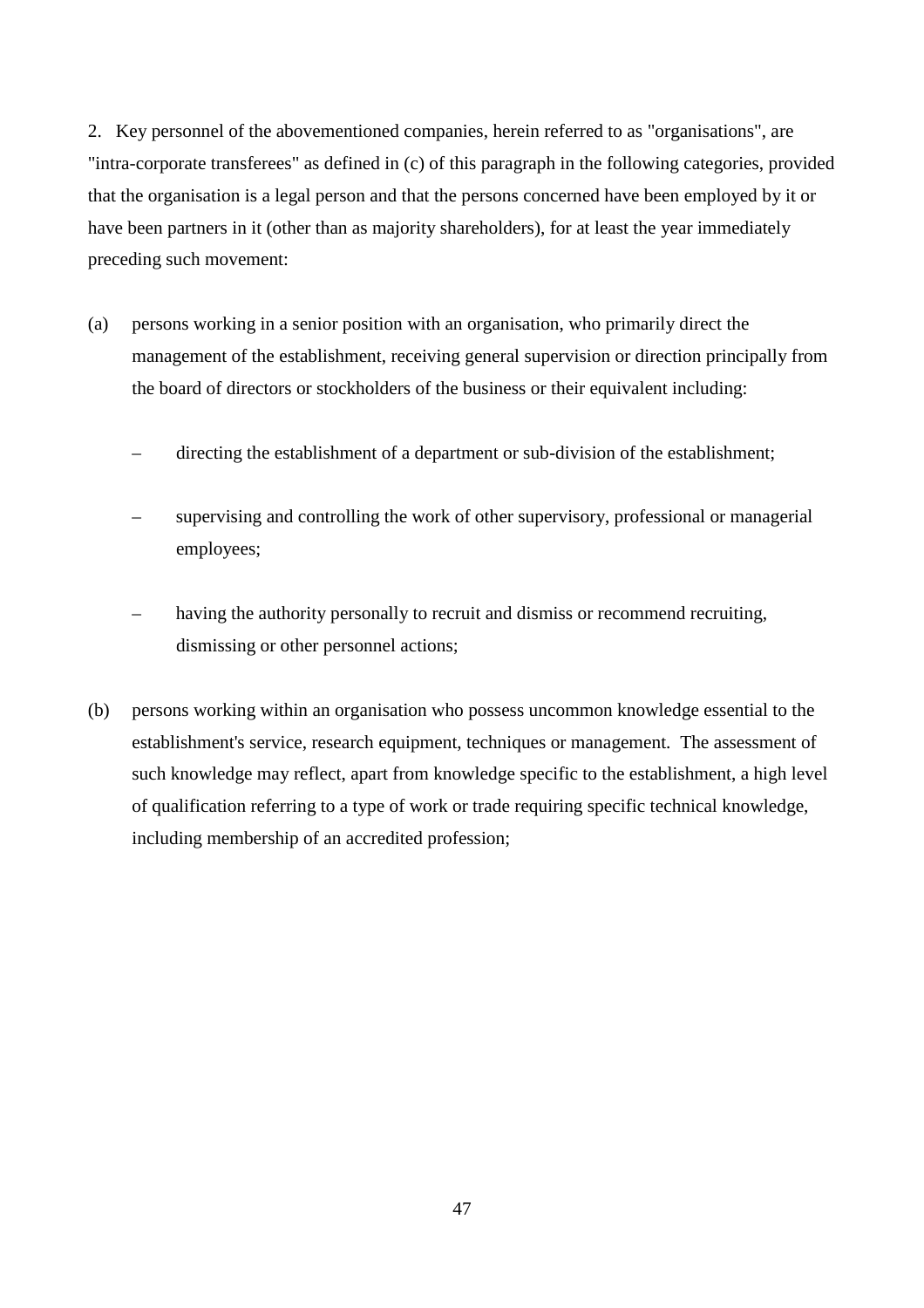(c) an "intra-corporate transferee" is defined as a natural person working within an organisation in the territory of a Party, and being temporarily transferred in the context of pursuit of economic activities in the territory of the other Party; the organisation concerned must have its principal place of business in the territory of a Party and the transfer be to an establishment (branch, subsidiary) of that organisation, effectively pursuing like economic activities in the territory of the other Party.

3. The entry into and the temporary presence within the territory of the Community or the former Yugoslav Republic of Macedonia of nationals of the former Yugoslav Republic of Macedonia and Community nationals respectively shall be permitted, when these representatives of companies are persons working in a senior position, as defined in paragraph 2(a) above, within a company, and are responsible for the setting up of a Community subsidiary or branch of a company from the former Yugoslav Republic of Macedonia or of a subsidiary or branch in the former Yugoslav Republic of Macedonia of a Community company in a Community Member State or in the former Yugoslav Republic of Macedonia respectively, when:

- those representatives are not engaged in making direct sales or supplying services, and
- the company has its principal place of business outside the Community or the former Yugoslav Republic of Macedonia , respectively, and has no other representative, office, branch or subsidiary in that Community Member State or former Yugoslav Republic of Macedonia respectively.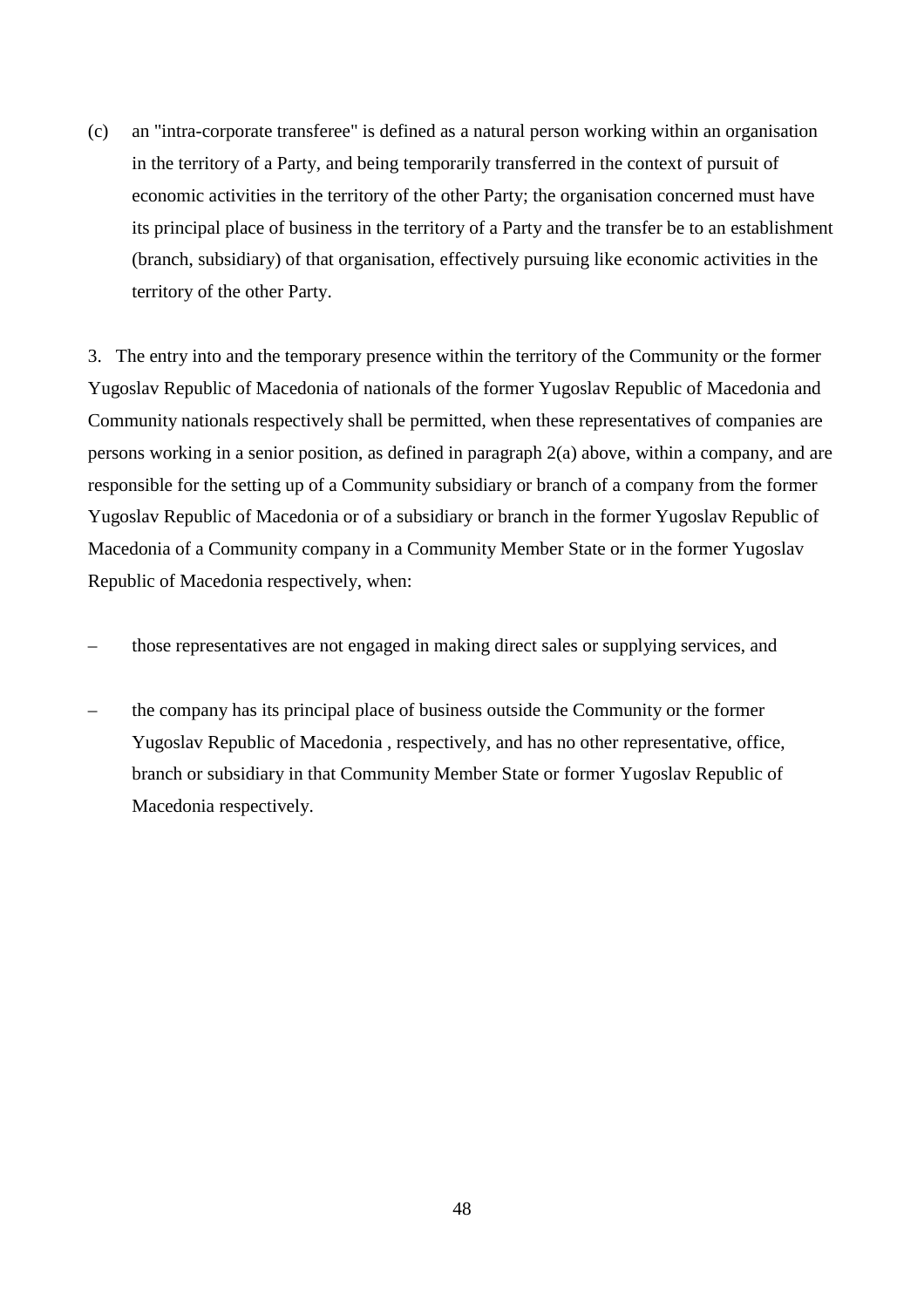During the first four years following the date of entry into force of this Agreement, the former Yugoslav Republic of Macedonia may introduce measures which derogate from the provisions of this Chapter as regards the establishment of Community companies and nationals of certain industries which*:*

- are undergoing restructuring, or are facing serious difficulties, particularly where these entail serious social problems in the former Yugoslav Republic of Macedonia, or
- face the elimination or a drastic reduction of the total market share held by the former Yugoslav Republic of Macedonia companies or nationals in a given sector or industry in the former Yugoslav Republic of Macedonia, or
- are newly emerging industries in the former Yugoslav Republic of Macedonia.

# Such measures:

- (i) shall cease to apply at the latest two years after the end of the first stage of the transitional period;
- (ii) shall be reasonable and necessary in order to remedy the situation, and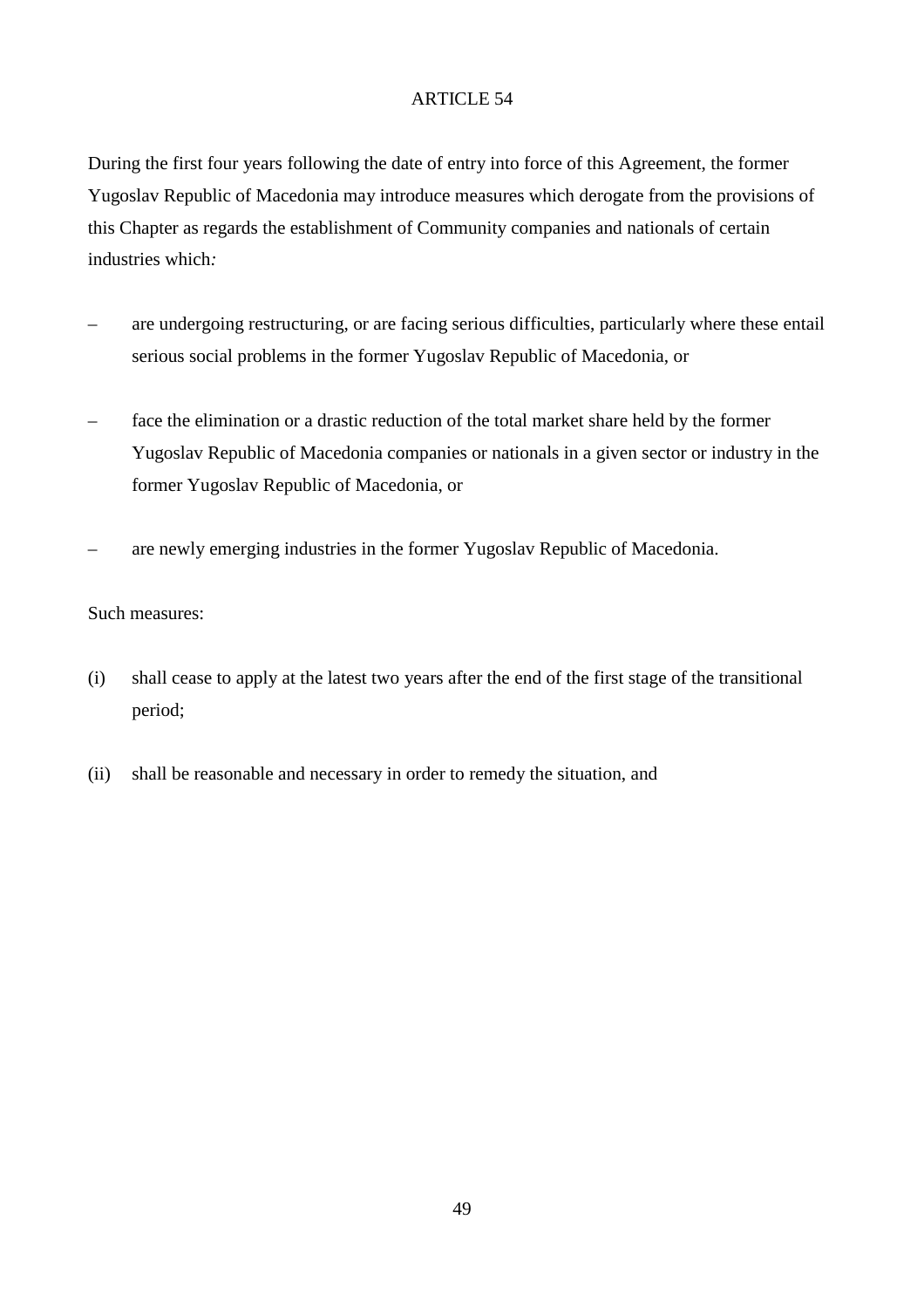(iii) shall not introduce discrimination concerning the activities of Community companies or nationals already established in the former Yugoslav Republic of Macedonia at the time of introduction of a given measure, by comparison with companies or nationals from the former Yugoslav Republic of Macedonia.

While devising and applying such measures, the former Yugoslav Republic of Macedonia shall grant preferential treatment wherever possible to Community companies and nationals, and in no case treatment less favourable than that accorded to companies or nationals from any third country. Prior to the adoption of these measures, the former Yugoslav Republic of Macedonia shall consult the Stabilisation and Association Council and shall not put them into effect before a one month period has elapsed following the notification to the Stabilisation and Association Council of the concrete measures to be introduced by the former Yugoslav Republic of Macedonia, except where the threat of irreparable damage requires the taking of urgent measures, in which case the former Yugoslav Republic of Macedonia shall consult the Stabilisation and Association Council immediately after their adoption.

Upon the expiry of the fourth year following the entry into force of this Agreement the former Yugoslav Republic of Macedonia may introduce or maintain such measures only with the authorisation of the Stabilisation and Association Council and under conditions determined by the **latter**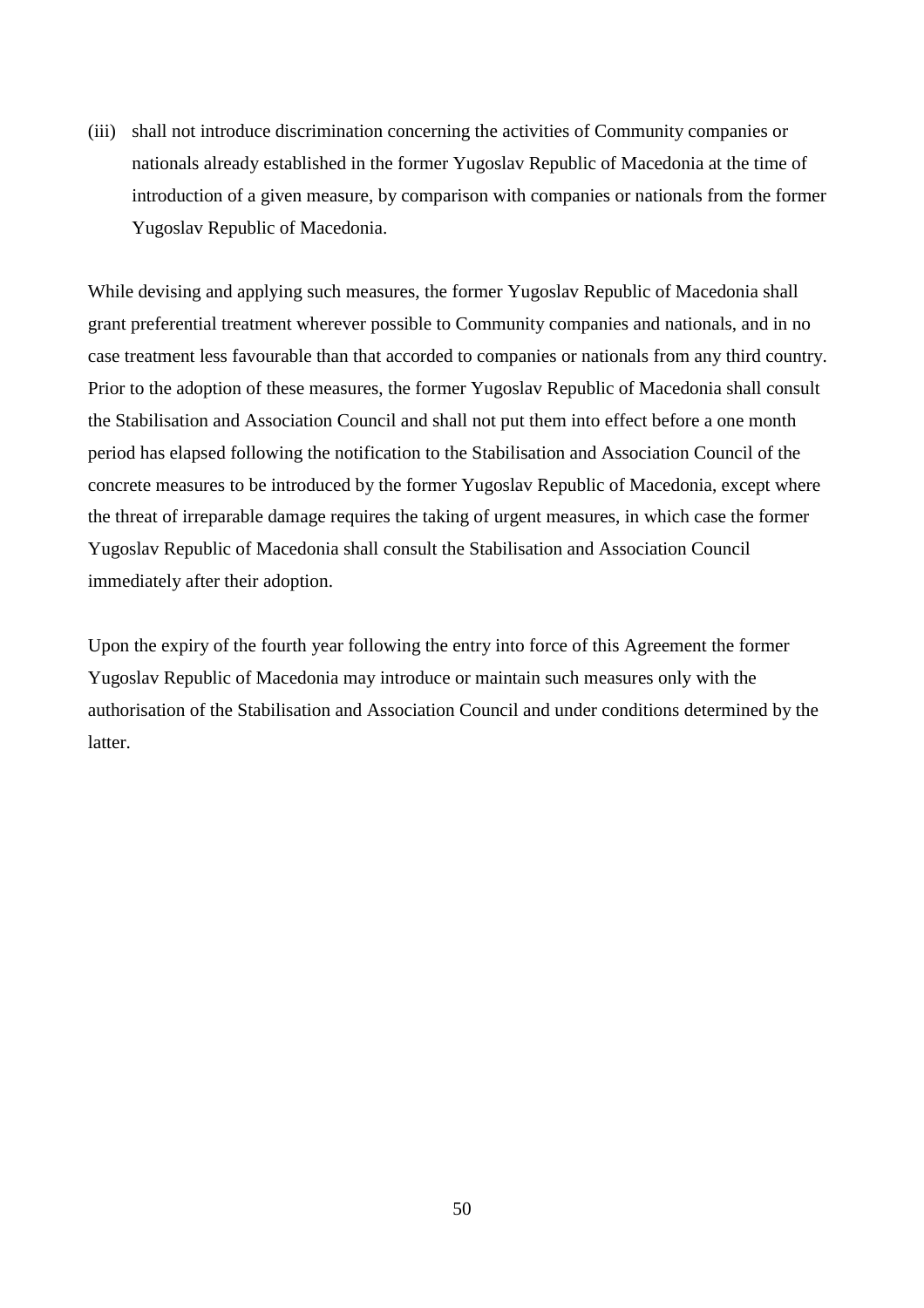### CHAPTER III

### SUPPLY OF SERVICES

#### ARTICLE 55

1. The Parties undertake in accordance with the following provisions to take the necessary steps to allow progressively the supply of services by Community or the former Yugoslav Republic of Macedonia companies or nationals which are established in a Party other than that of the person for whom the services are intended.

2. In step with the liberalisation process mentioned in paragraph 1, the Parties shall permit the temporary movement of natural persons providing the service or who are employed by the service provider as key personnel as defined in Article 53, including natural persons who are representatives of a Community or the former Yugoslav Republic of Macedonia company or national and are seeking temporary entry for the purpose of negotiating for the sale of services or entering into agreements to sell services for that service provider, where those representatives will not be engaged in making direct sales to the general public or in supplying services themselves.

3. As from the second stage of the transition period, the Stabilisation and Association Council shall take the measures necessary to implement progressively the provisions of paragraph 1. Account shall be taken of the progress achieved by the Parties in the approximation of their laws.

51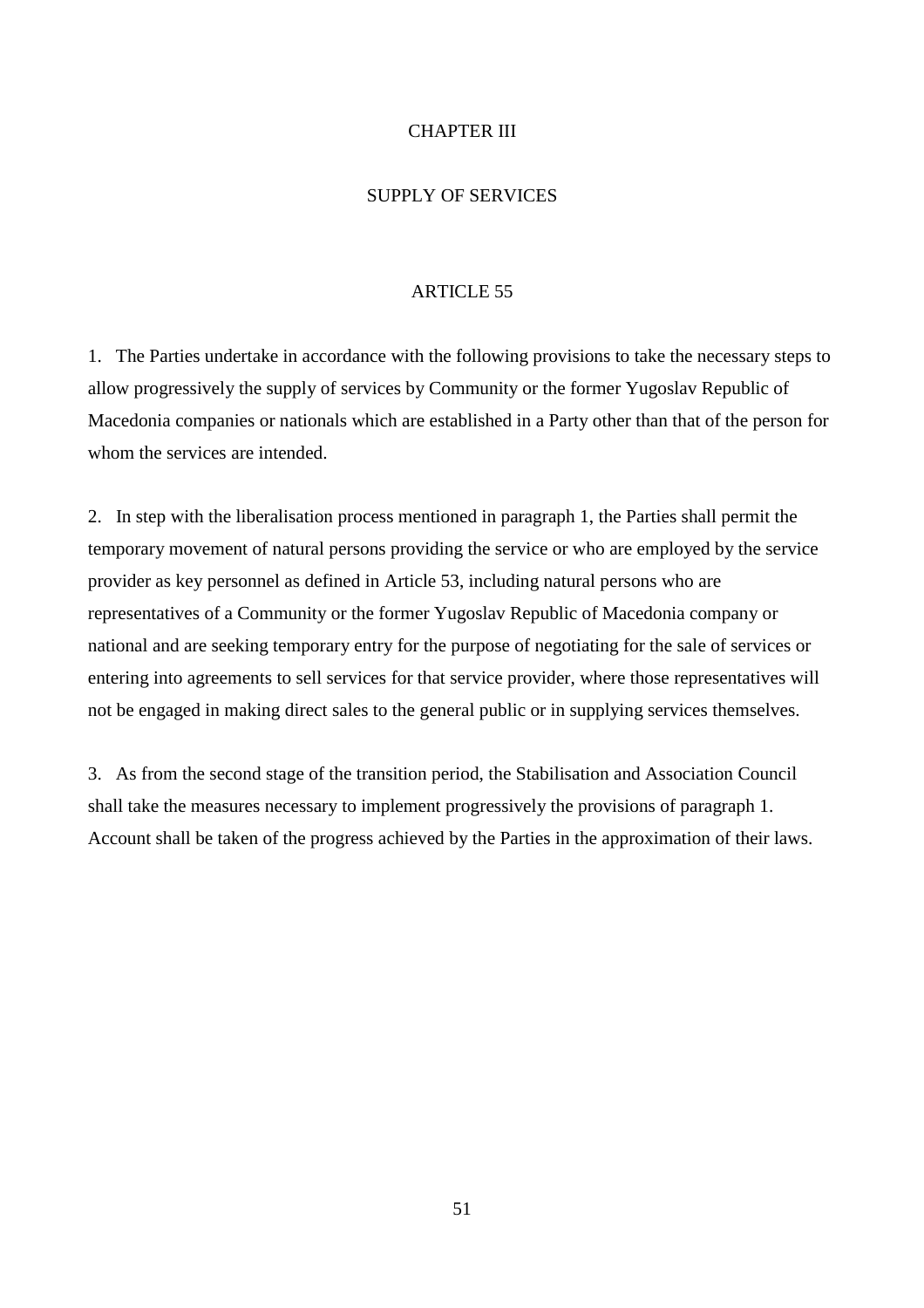1. The Parties shall not take any measures or actions which render the conditions for the supply of services by Community and the former Yugoslav Republic of Macedonia nationals or companies which are established in a Party other than that of the person for whom the services are intended significantly more restrictive as compared to the situation existing on the day preceding the day of entry into force of the Agreement.

2. If one Party is of the view that measures introduced by the other Party since the entry into force of the Agreement result in a situation which is significantly more restrictive in respect of supply of services as compared with the situation existing at the date of entry into force of the Agreement, such first Party may request the other Party to enter into consultations.

### ARTICLE 57

With regard to supply of transport services between the Community and the former Yugoslav Republic of Macedonia , the following provisions shall apply:

1) with regard to inland transport, the relationship between the Parties is governed by the Agreement between the European Community and the former Yugoslav Republic of Macedonia in the field of transport entered into force on 28 November 1997. The Parties confirm the importance they attach to the correct application of this Agreement;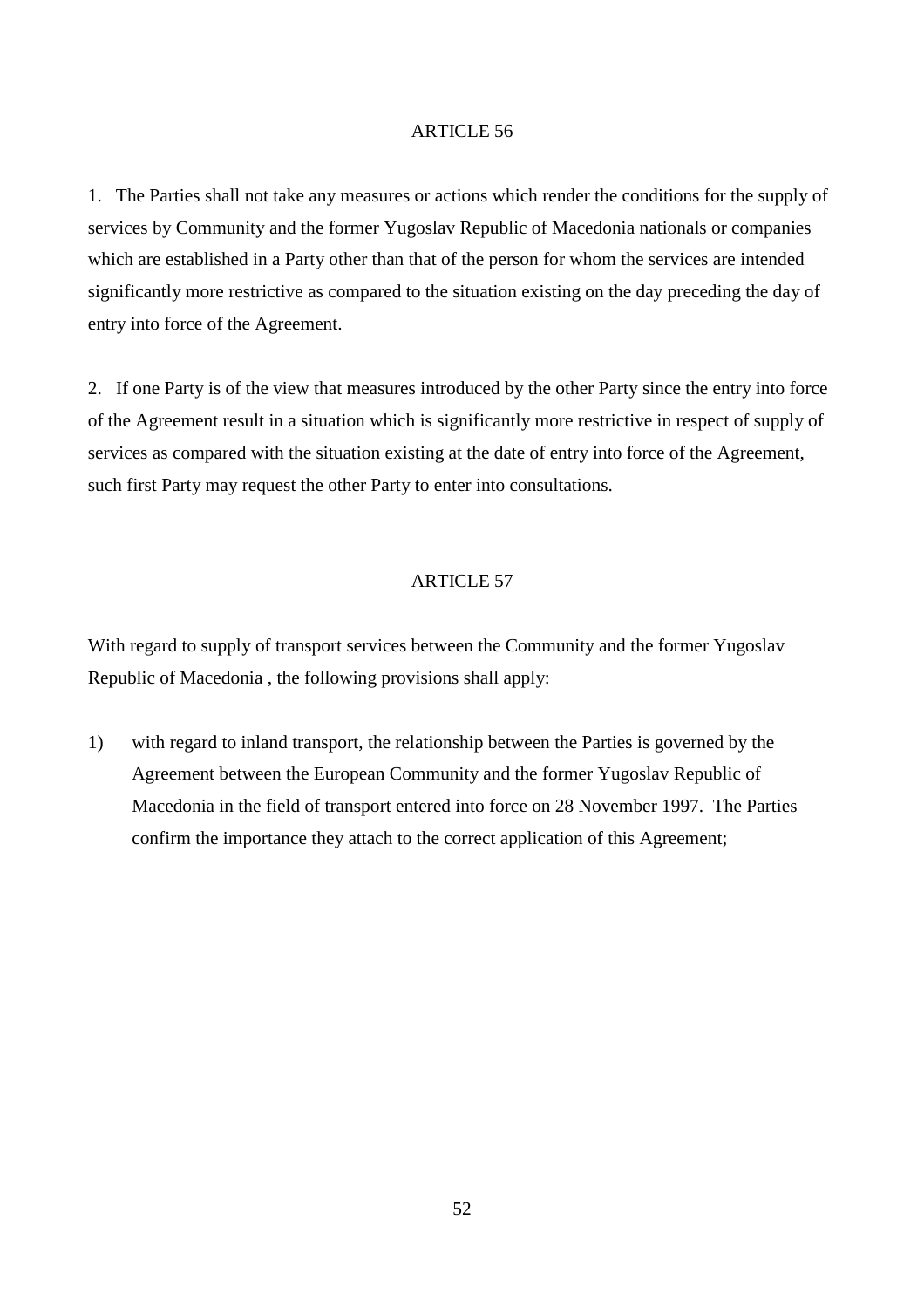- 2) with regard to international maritime transport the Parties undertake to apply effectively the principle of unrestricted access to the market and traffic on a commercial basis.
	- (a) The above provision does not prejudice the rights and obligations under the United Nations Code of Conduct for Liner Conferences, as applied by one or the other Party to this Agreement. Non-conference liners will be free to operate in competition with a conference as long as they adhere to the principle of fair competition on a commercial basis;
	- (b) the Parties affirm their commitment to a freely competitive environment as being an essential of the dry and liquid bulk trade.
- 3. In applying the principles of paragraph 2, the Parties shall:
- (a) not introduce cargo-sharing clauses in future bilateral agreements with third countries, other than in those exceptional circumstances where liner shipping companies from one or other Party to this Agreement would not otherwise have an effective opportunity to ply for trade to and from the third country concerned;
- (b) prohibit cargo-sharing arrangements in future bilateral agreements concerning dry and liquid bulk trade;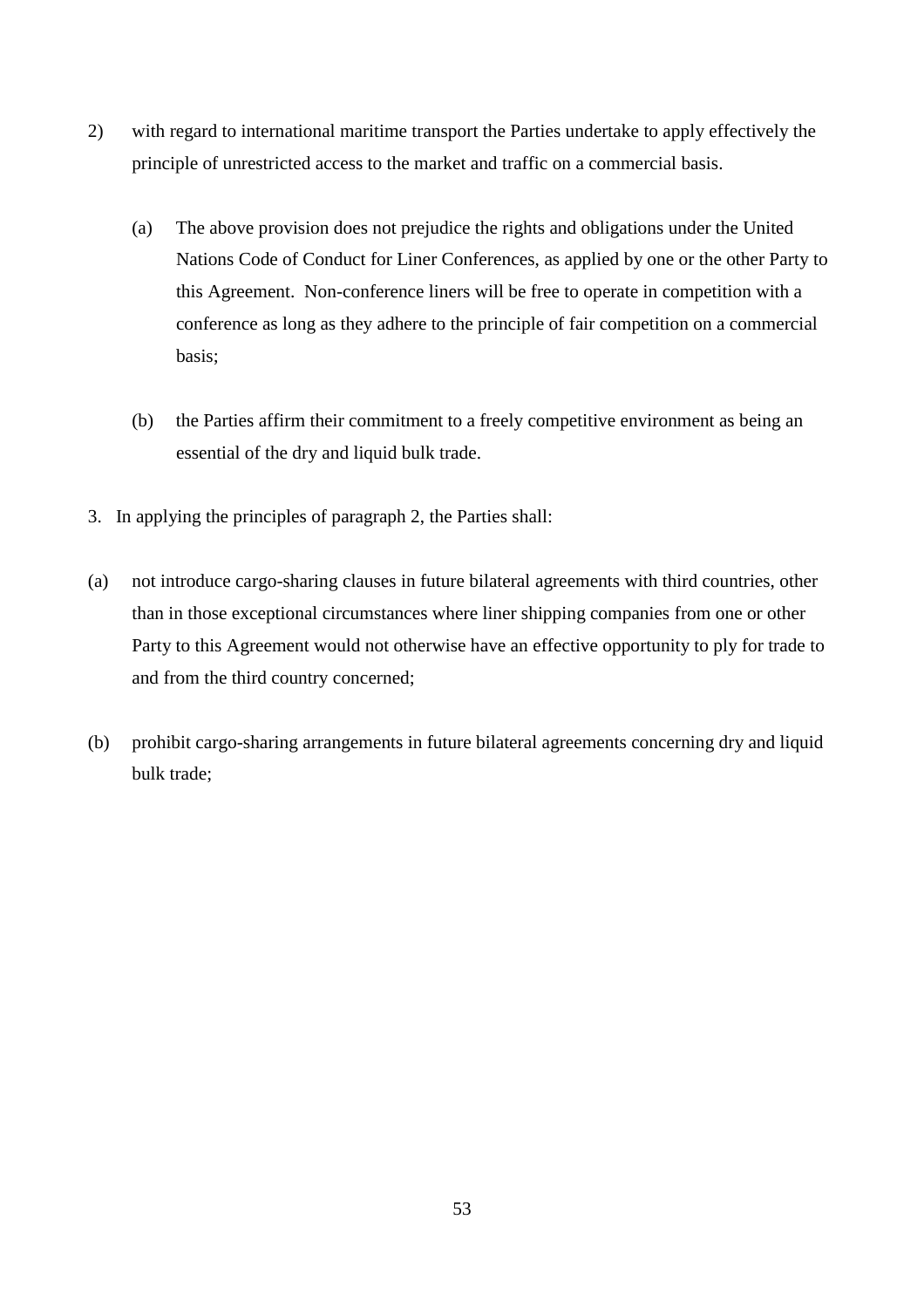(c) abolish, upon the entry into force of this Agreement, all unilateral measures and administrative, technical and other obstacles that could have restrictive or discriminatory effects on the free supply of services in international maritime transport.

4. With a view to ensuring a coordinated development and progressive liberalisation of transport between the Parties adapted to their reciprocal commercial needs, the conditions of mutual market access in air transport shall be dealt with by special agreements to be negotiated between the Parties after the entry into force of this Agreement.

5. Prior to the conclusion of the agreement referred to in paragraph 4, the Parties shall not take any measures or actions which are more restrictive or discriminatory as compared with the situation existing prior to the entry into force of this Agreement.

6. During the transitional period, the former Yugoslav Republic of Macedonia shall adapt its legislation, including administrative, technical and other rules, to that of the Community existing at any time in the field of air and inland transport insofar as it serves liberalisation purposes and mutual access to markets of the Parties and facilitates the movement of passengers and of goods.

In step with the common progress in the achievement of the objectives of this Chapter, the Stabilisation and Association Council shall examine ways of creating the conditions necessary for improving freedom to provide air and inland transport services.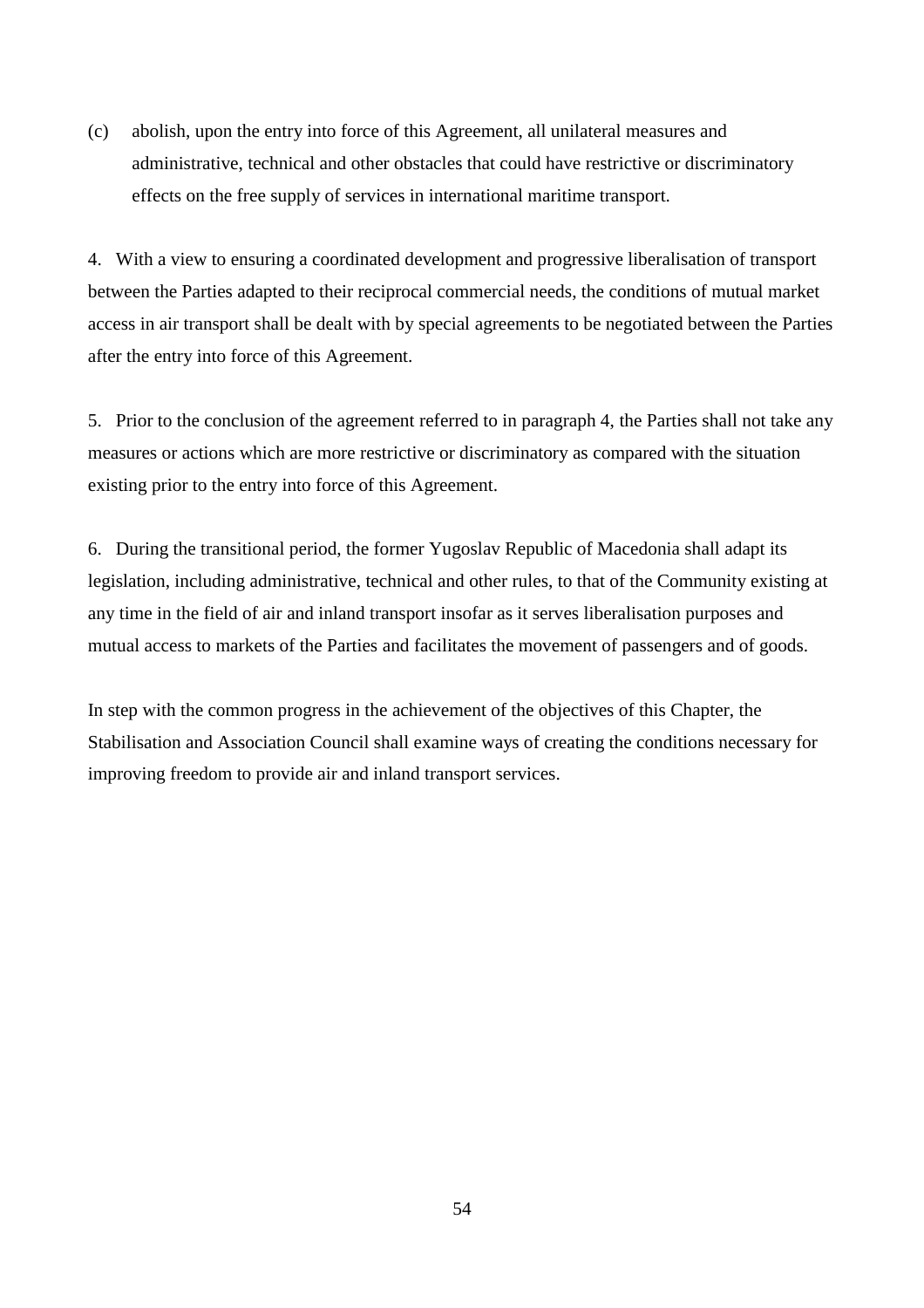### CHAPTER I

### CURRENT PAYMENTS AND MOVEMENT OF CAPITAL

#### ARTICLE 58

The Parties undertake to authorise, in freely convertible currency, in accordance with the provisions of Article VIII of the Articles of Agreement of the International Monetary Fund, any payments and transfers on the current account of balance of payments between the Community and the former Yugoslav Republic of Macedonia.

#### ARTICLE 59

1. With regard to transactions on the capital and financial account of balance of payments, from the entry into force of the Agreement, the Parties shall ensure the free movement of capital relating to direct investments made in companies formed in accordance with the laws of the host country and investments made in accordance with the provisions of Chapter II of Title V, and the liquidation or repatriation of these investments and of any profit stemming therefrom.

2. With regard to transactions on the capital and financial account of balance of payments, from the entry into force of this Agreement, the Parties shall ensure the free movement of capital relating to credits related to commercial transactions or to the provision of services in which a resident of one of the Parties is participating, and to financial loans and credits, with a maturity longer than a year.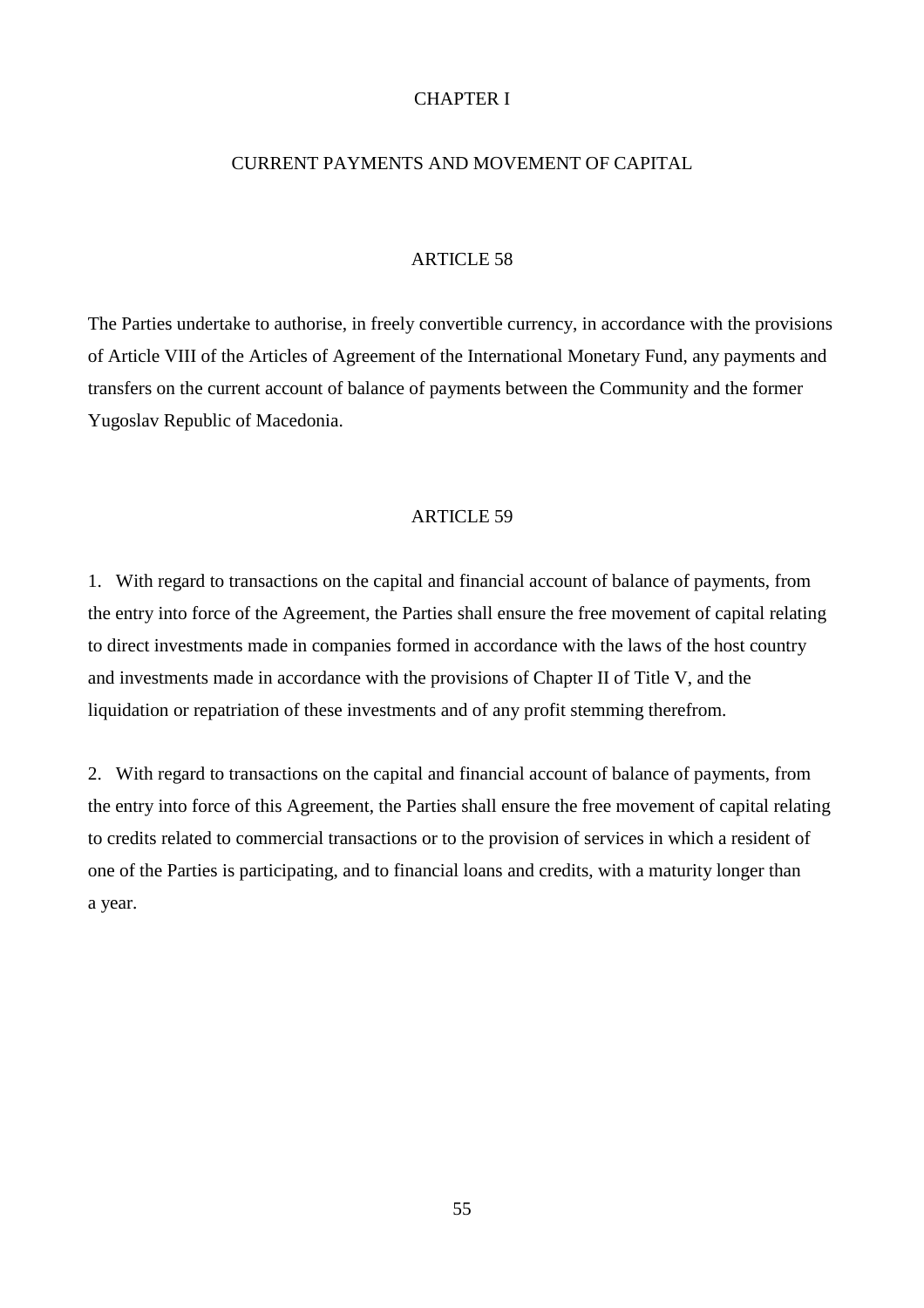They shall also ensure, from the beginning of the second stage, free movement of capital relating to portfolio investment and financial loans and credits with a maturity shorter than a year.

3. Without prejudice to paragraph 1, the Parties shall not introduce any new restrictions on the movement of capital and current payments between residents of the Community and the former Yugoslav Republic of Macedonia and shall not make the existing arrangements more restrictive.

4. Without prejudice to the provisions of Article 58 and of this Article, where, in exceptional circumstances, movements of capital between the Community and the former Yugoslav Republic of Macedonia cause, or threaten to cause, serious difficulties for the operation of exchange rate policy or monetary policy in the Community or the former Yugoslav Republic of Macedonia, the Community and the former Yugoslav Republic of Macedonia, respectively, may take safeguard measures with regard to movements of capital between the Community and the former Yugoslav Republic of Macedonia for a period not exceeding six months if such measures are strictly necessary.

5. The Parties shall consult each other with a view to facilitating the movement of capital between the Community and the former Yugoslav Republic of Macedonia in order to promote the objectives of this Agreement.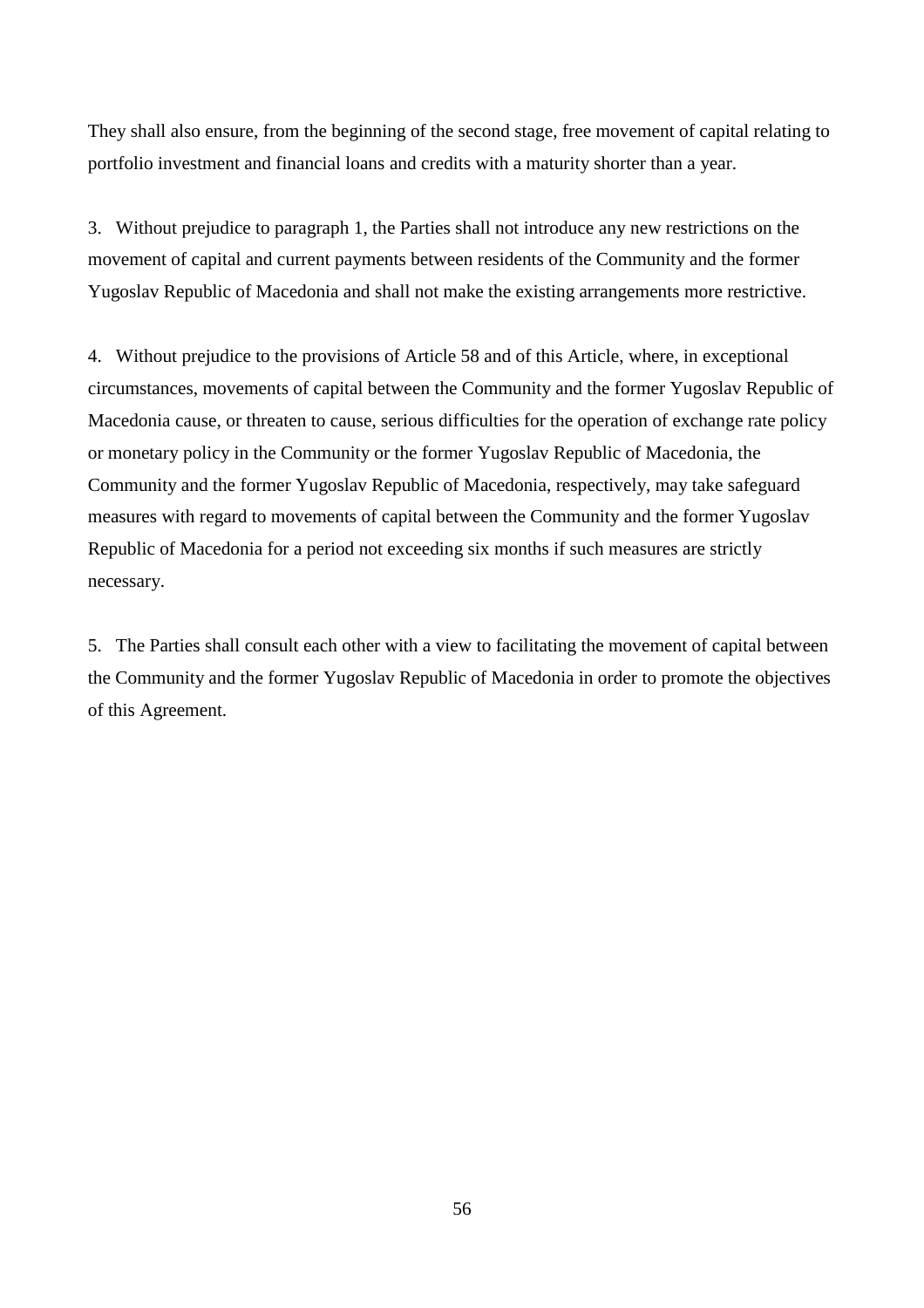1. During the first stage, the Parties shall take measures permitting the creation of the necessary conditions for the further gradual application of Community rules on the free movement of capital.

2. By the end of the first stage, the Stabilisation and Association Council shall examine ways of enabling Community rules on the movement of capital to be applied in full.

# CHAPTER V

### GENERAL PROVISIONS

#### ARTICLE 61

1. The provisions of this Title shall be applied subject to limitations justified on grounds of public policy, public security or public health.

2. They shall not apply to activities that in the territory of either Party are connected, even occasionally, with the exercise of official authority.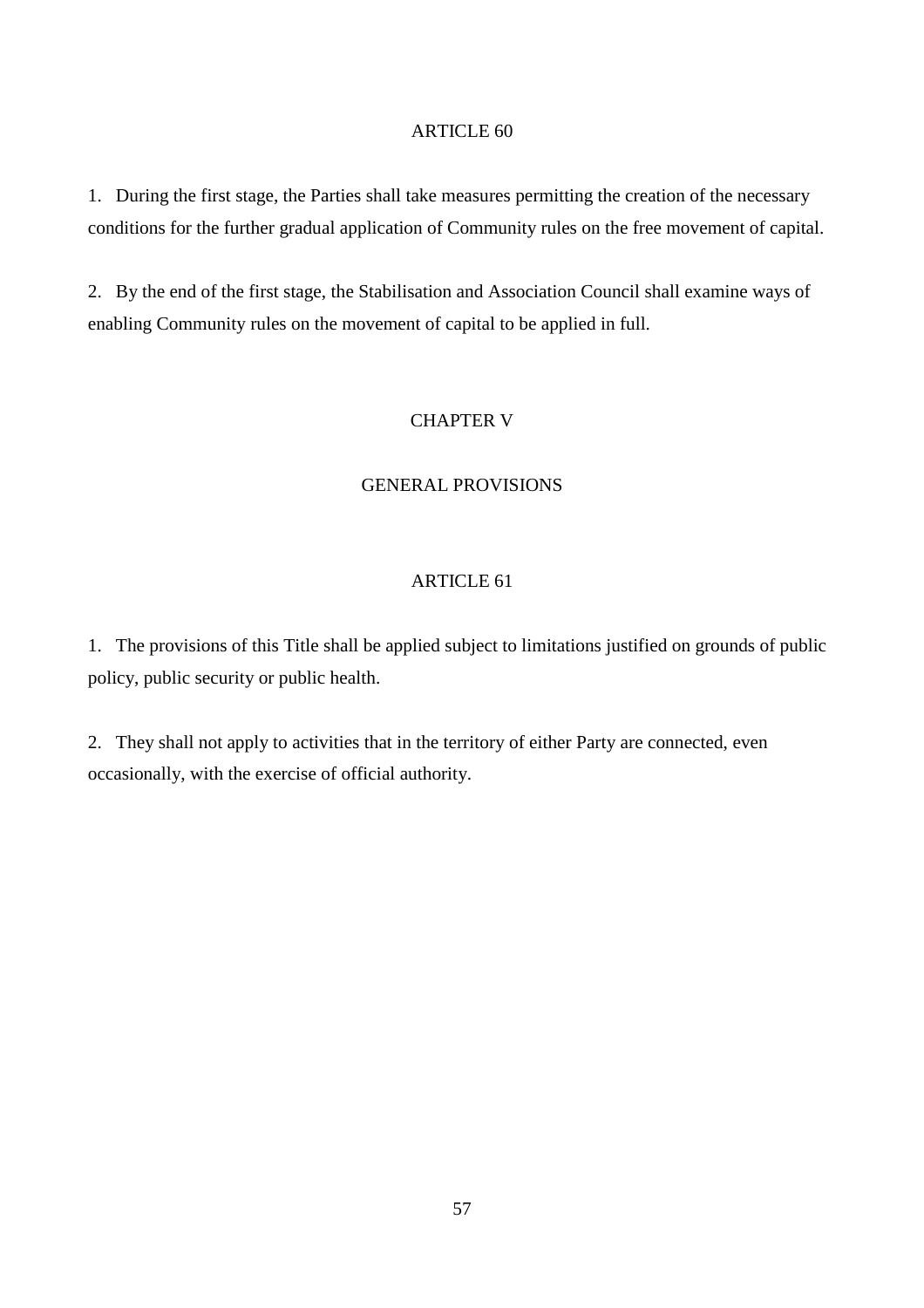For the purpose of this Title, nothing in this Agreement shall prevent the Parties from applying their laws and regulations regarding entry and stay, employment, working conditions, establishment of natural persons and supply of services, provided that, in so doing, they do not apply them in such a manner as to nullify or impair the benefits accruing to any Party under the terms of a specific provision of this Agreement. This provision shall be without prejudice to the application of Article 61.

# ARTICLE 63

Companies which are controlled and exclusively owned jointly by the former Yugoslav Republic of Macedonia companies or nationals and Community companies or nationals shall also be covered by the provisions of this Title.

### ARTICLE 64

1. The Most-Favoured-Nation treatment granted in accordance with the provisions of this Title shall not apply to the tax advantages that the Parties are providing or will provide in the future on the basis of agreements designed to avoid double taxation or other tax arrangements.

2. None of the provisions of this Title shall be construed to prevent the adoption or enforcement by the Parties of any measure aimed at preventing the avoidance or evasion of taxes pursuant to the tax provisions of agreements to avoid double taxation and other tax arrangements or domestic fiscal legislation.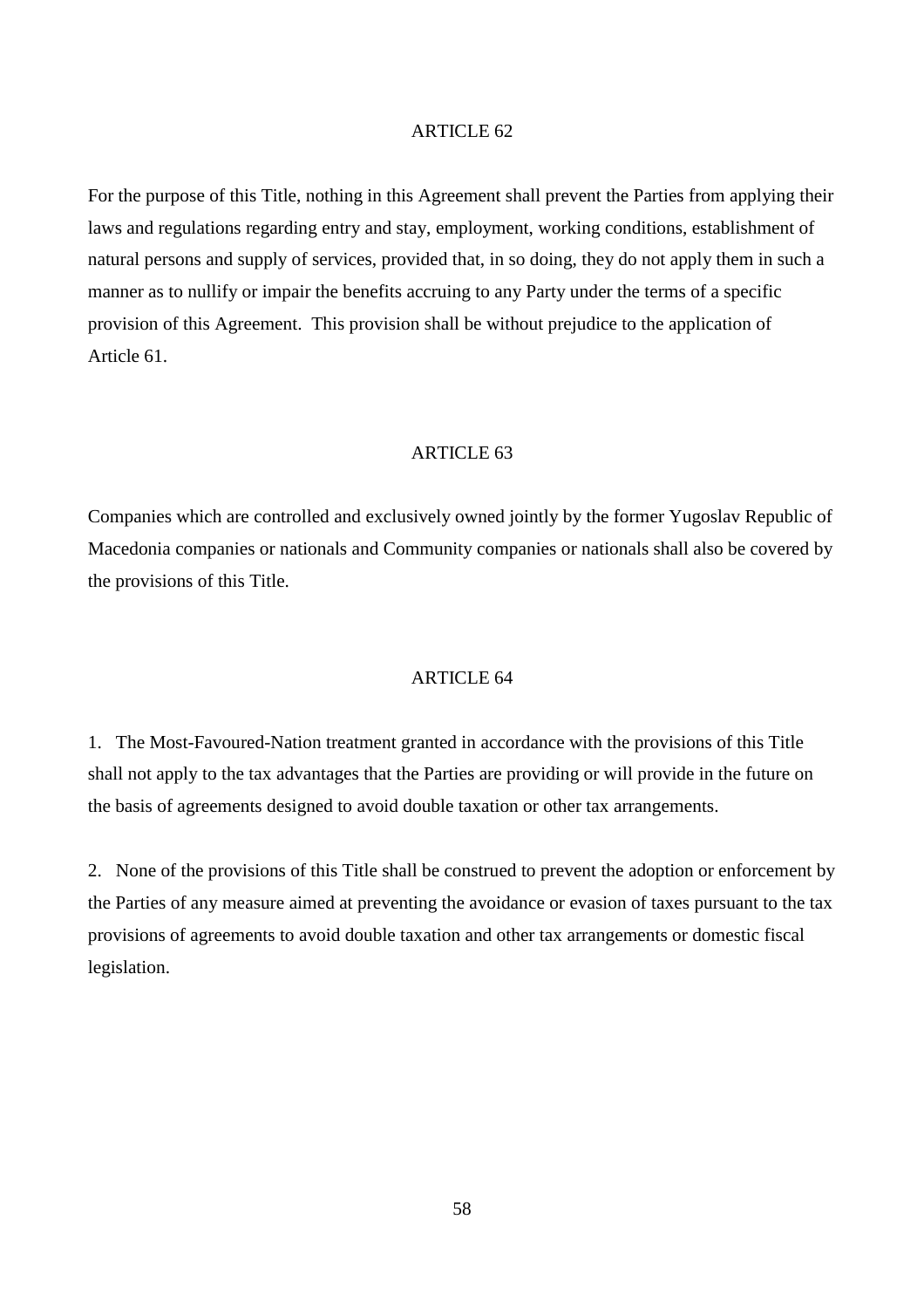3. None of the provisions of this Title shall be construed to prevent Member States or the former Yugoslav Republic of Macedonia in applying the relevant provisions of their fiscal legislation, from distinguishing between taxpayers who are not in identical situations, in particular as regards their place of residence.

### ARTICLE 65

1. The Parties shall endeavour wherever possible to avoid the imposition of restrictive measures, including measures relating to imports, for balance of payments purposes. A Party adopting such measures shall present as soon as possible to the other Party a timetable for their removal.

2. Where one or more Member States or the former Yugoslav Republic of Macedonia is in serious balance of payments difficulties, or under imminent threat thereof, the Community or the former Yugoslav Republic of Macedonia, as the case may be, may, in accordance with the conditions established under the WTO Agreement, adopt restrictive measures, including measures relating to imports, which shall be of limited duration and may not go beyond what is strictly necessary to remedy the balance of payments situation. The Community or the former Yugoslav Republic of Macedonia, as the case may be, shall inform the other Party forthwith.

3. Any restrictive measures shall not apply to transfers related to investment and in particular to the repatriation of amounts invested or reinvested or any kind of revenues stemming therefrom.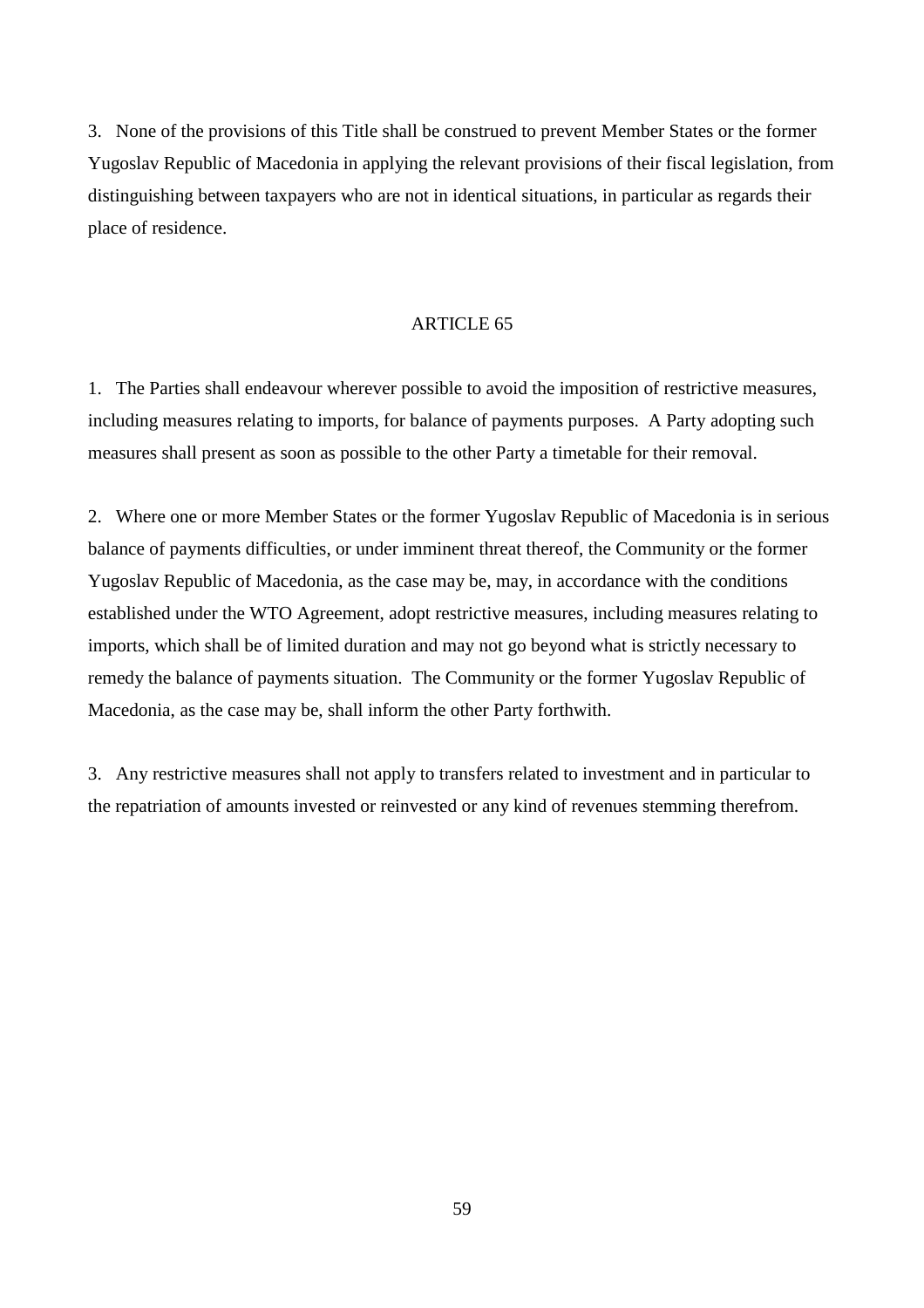The provisions of this Title shall be progressively adjusted, notably in the light of requirements arising from Article V of the General Agreement on Trade in Services (GATS).

### ARTICLE 67

The provisions of this Agreement shall not prejudice the application by each Party of any measure necessary to prevent the circumvention of its measures concerning third-country access to its market through the provisions of this Agreement.

### TITLE VI

# APPROXIMATION OF LAWS AND LAW ENFORCEMENT

### ARTICLE 68

1. The Parties recognise the importance of the approximation of the existing and future laws of the former Yugoslav Republic of Macedonia to those of the Community. The former Yugoslav Republic of Macedonia shall endeavour to ensure that its laws will be gradually made compatible with those of the Community.

2. This gradual approximation of law will take place in two stages.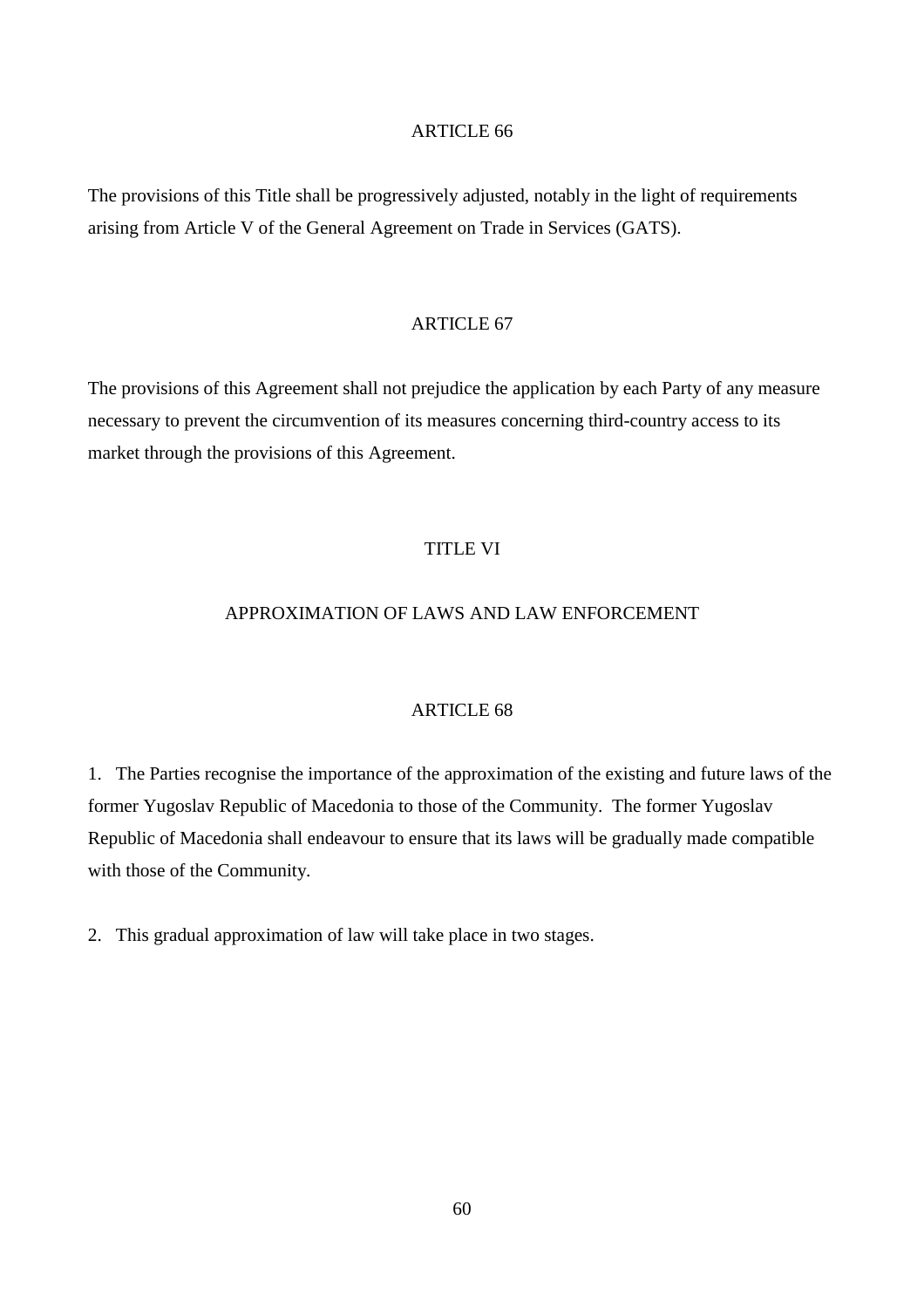3. Starting on the date of signing of the Agreement and lasting as explained in Article 5, the approximation of laws shall extend to certain fundamental elements of the Internal Market acquis as well as to other trade-related areas, along a programme to be defined in coordination with the Commission of the European Communities. The former Yugoslav Republic of Macedonia will also define, in coordination with the Commission of the European Communities, the modalities for the monitoring of the implementation of approximation of legislation and law enforcement actions to be taken, including reform of the judiciary.

Deadlines will be set for competition law, intellectual property law, standards and certification law, public procurement law and data protection law. Legal approximation in other sectors of the internal market will be an obligation to be met at the end of the transition period.

4. During the second stage of the transitional period laid down in Article 5 the approximation of laws shall extend to the elements of the acquis that are not covered by the previous paragraph.

#### ARTICLE 69

#### Competition and other economic provisions

1. The following are incompatible with the proper functioning of the Agreement, insofar as they may affect trade between the Community and the former Yugoslav Republic of Macedonia:

(i) all agreements between undertakings, decisions by associations of undertakings and concerted practices between undertakings which have as their object or effect the prevention, restriction or distortion of competition;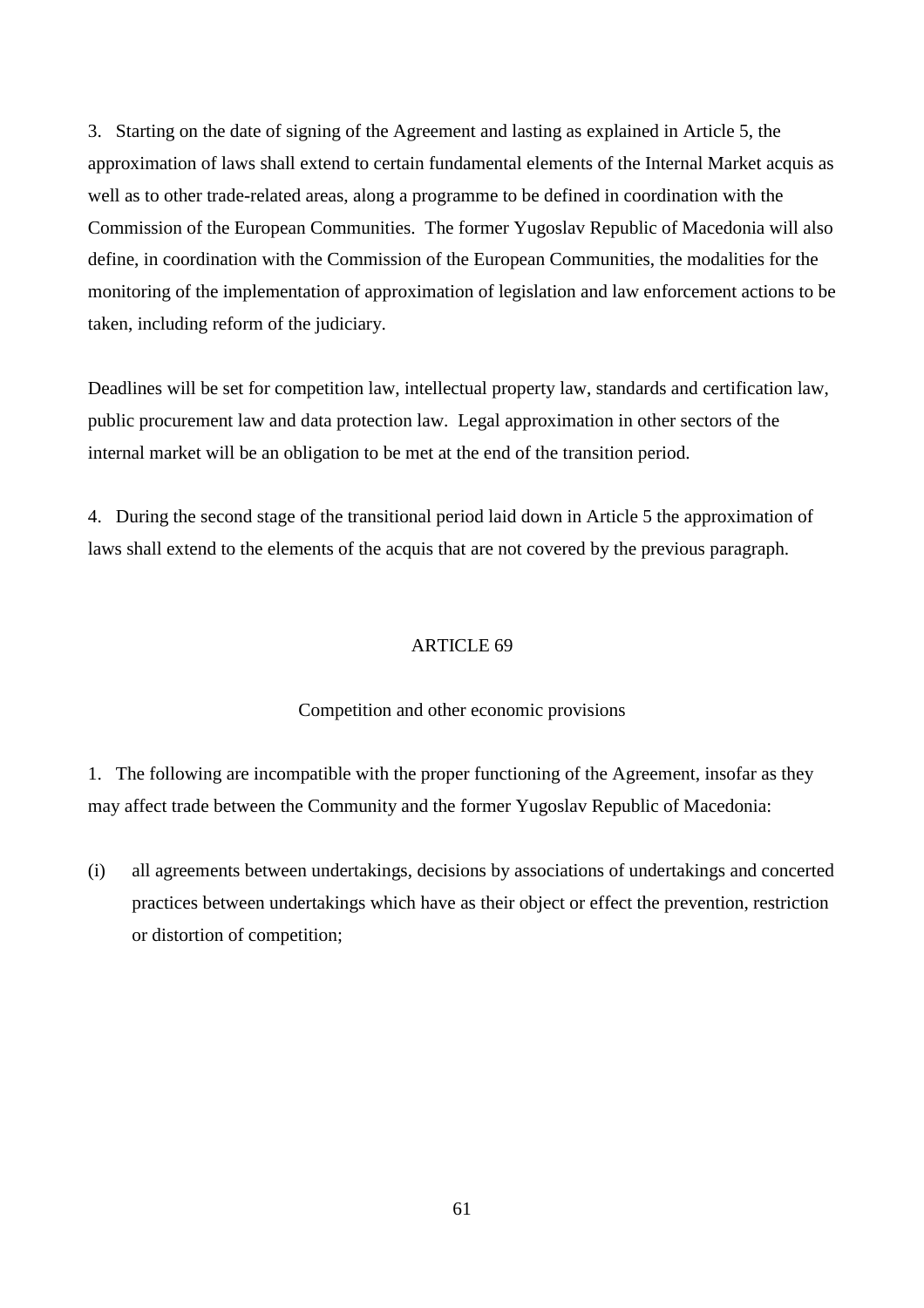- (ii) abuse by one or more undertakings of a dominant position in the territories of the Community or of the former Yugoslav Republic of Macedonia as a whole or in a substantial part thereof;
- (iii) any public aid which distorts or threatens to distort competition by favouring certain undertakings or certain products.

2. Any practices contrary to this Article shall be assessed on the basis of criteria arising from the application of the rules of Articles 81, 82 and 87 of the Treaty establishing the European Community.

- 3.(a) For the purposes of applying the provisions of paragraph 1(iii), the Parties recognise that during the first four years after the entry into force of this Agreement, any public aid granted by the former Yugoslav Republic of Macedonia shall be assessed taking into account the fact that the former Yugoslav Republic of Macedonia shall be regarded as an area identical to those areas of the Community described in Article 87(3)(a) of the Treaty establishing the European Community.
	- (b) Each Party shall ensure transparency in the area of public aid, inter alia by reporting annually to the other Party on the total amount and the distribution of the aid given and by providing, upon request, information on aid schemes. Upon request by one Party, the other Party shall provide information on particular individual cases of public aid.

Each Party shall ensure that the provisions of this Article are applied within five years of the Agreement's entry into force.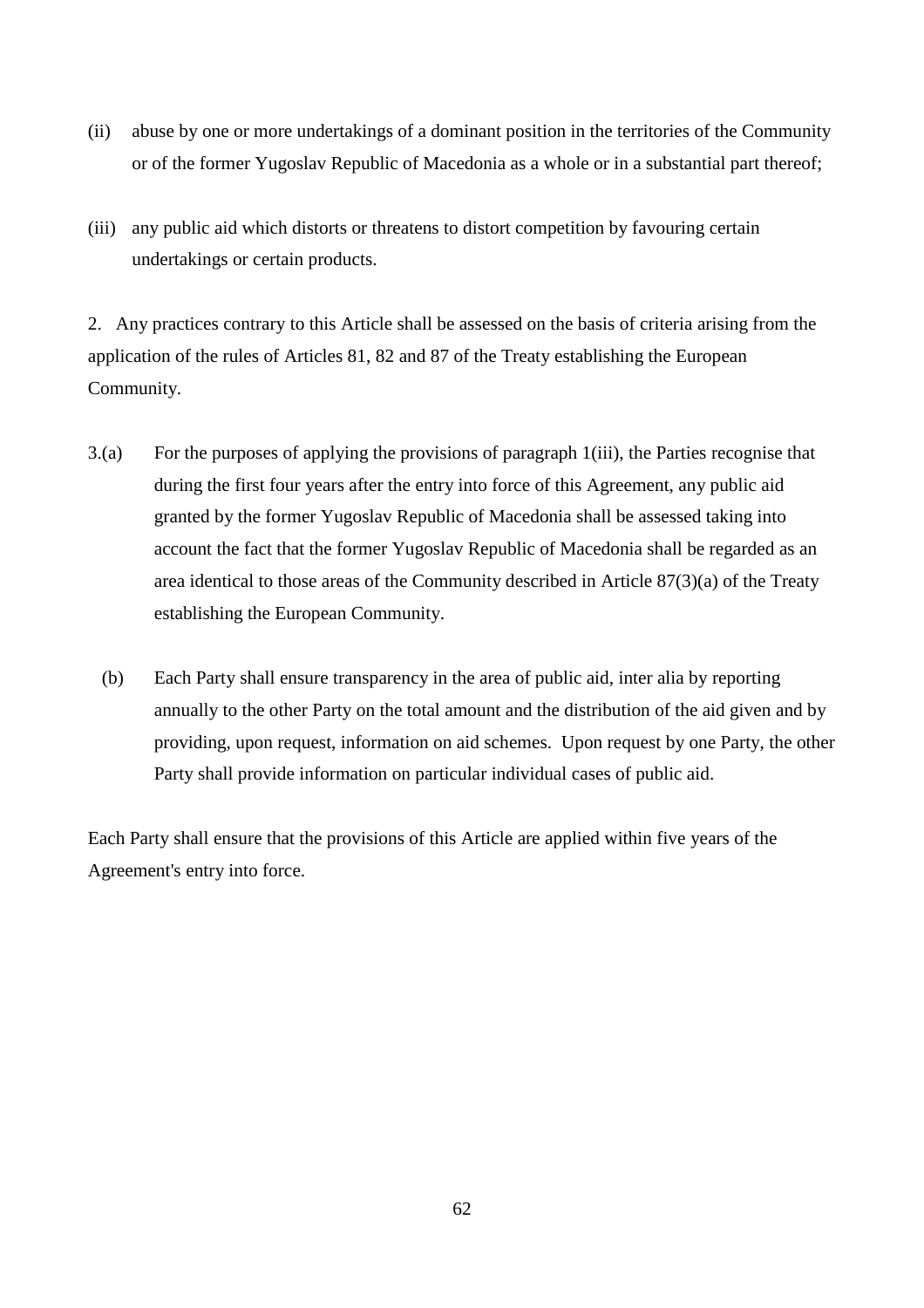- 4. With regard to products referred to in Chapter II of Title IV:
- paragraph 1 (iii) shall not apply;
- any practices contrary to paragraph 1(i) shall be assessed according to the criteria established by the Community on the basis of Articles 36 and 37 of the Treaty establishing the European Community and specific Community instruments adopted on this basis.

5. If the Community or the former Yugoslav Republic of Macedonia considers that a particular practice is incompatible with the terms of paragraph 1, and:

– if such practice causes or threatens to cause serious injury to the interests of the other Party or material injury to its domestic industry, including its services industry, it may take appropriate measures after consultation within the Stabilisation and Association Council or after thirty working days following referral for such consultation.

In the case of practices incompatible with paragraph 1(iii), such appropriate measures may, where the WTO Agreement applies thereto, only be adopted in accordance with the procedures and under the conditions laid down thereby or the relevant Community internal legislation.

6. The Parties shall exchange information taking into account the limitations imposed by the requirements of professional and business confidentiality.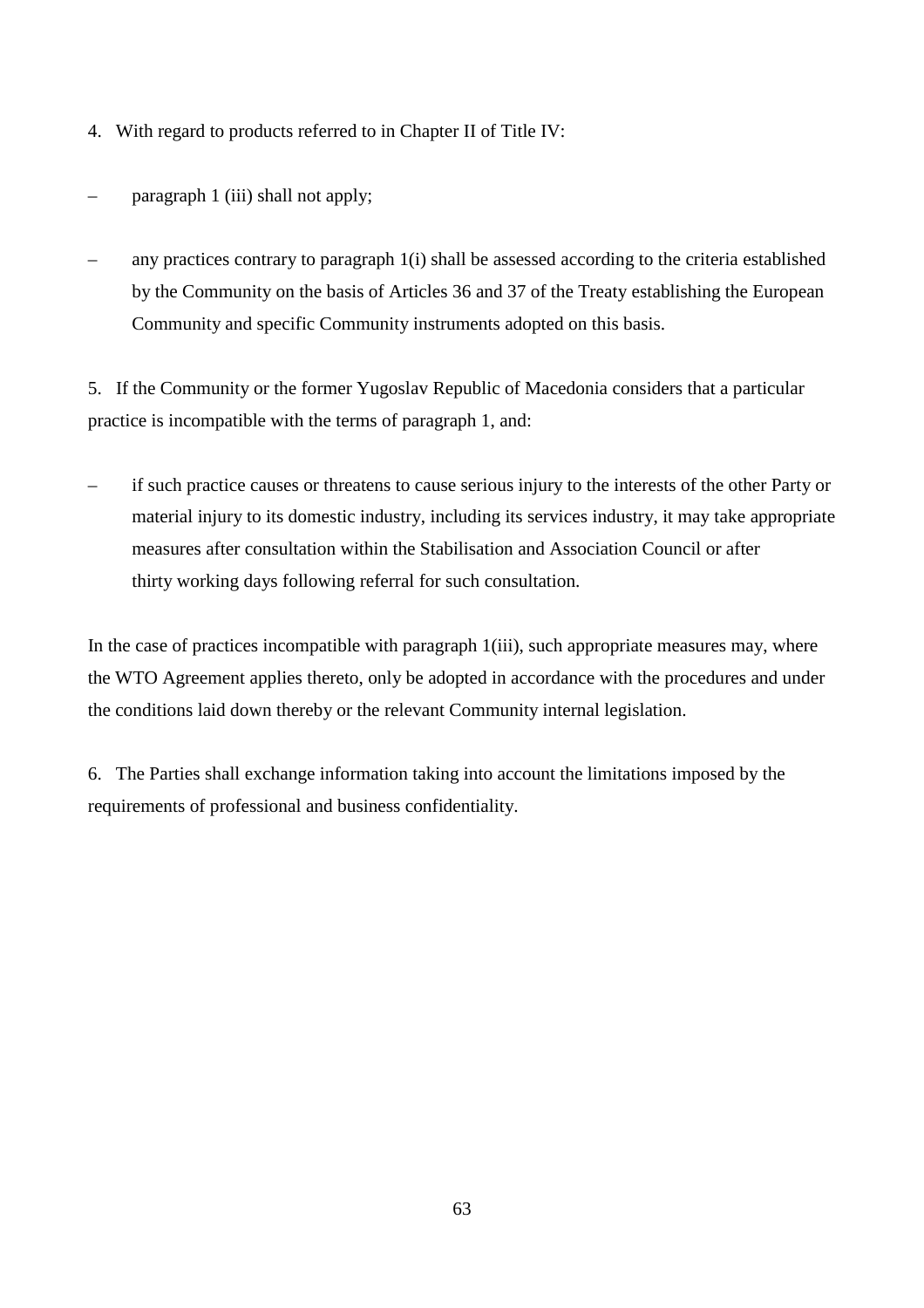With regard to public undertakings, and undertakings to which special or exclusive rights have been granted, each Party shall ensure that as from the third year following the date of entry into force of this Agreement, the principles of the Treaty establishing the European Community, in particular Article 86 thereof, are upheld.

### ARTICLE 71

### Intellectual, industrial and commercial property

1. Pursuant to the provisions of this Article and Annex VII, the Parties confirm the importance that they attach to ensure adequate and effective protection and enforcement of intellectual, industrial and commercial property rights.

2. The former Yugoslav Republic of Macedonia shall take the necessary measures in order to guarantee no later than five years after entry into force of this agreement a level of protection of intellectual, industrial and commercial property rights similar to that existing in the Community, including effective means of enforcing such rights.

3. The former Yugoslav Republic of Macedonia undertakes to accede, within the period referred above, to the multilateral conventions on intellectual, industrial and commercial property rights referred to in Annex VII.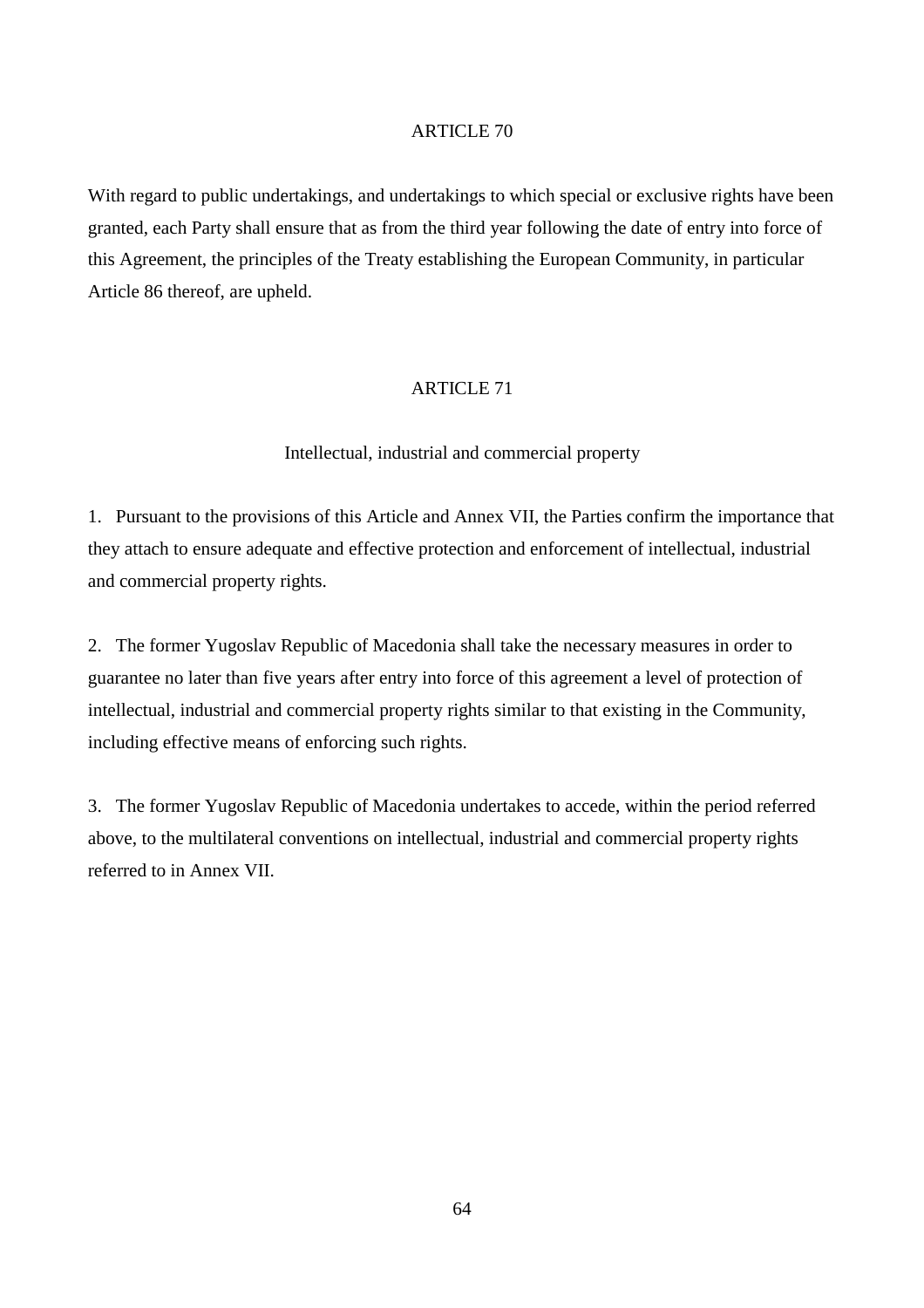If problems in the area of intellectual, industrial and commercial property affecting trading conditions occur, they shall be referred urgently to the Stabilisation and Association Council, at the request of either Party, with a view to reaching mutually satisfactory solutions.

### ARTICLE 72

# Public contracts

1. The Parties consider the opening-up of the award of public contracts on the basis of nondiscrimination and reciprocity, in particular in the WTO context, to be a desirable objective.

2. The companies of the former Yugoslav Republic of Macedonia, whether established or not in the Community, shall be granted access to contract award procedures in the Community pursuant to Community procurement rules under treatment no less favourable than that accorded to Community companies as from the entry into force of this Agreement.

The above provisions will also apply to contracts in the utilities sector once the government of the former Yugoslav Republic of Macedonia has adopted the legislation introducing the Community rules in this area. The Community shall examine periodically whether the former Yugoslav Republic of Macedonia has indeed introduced such legislation.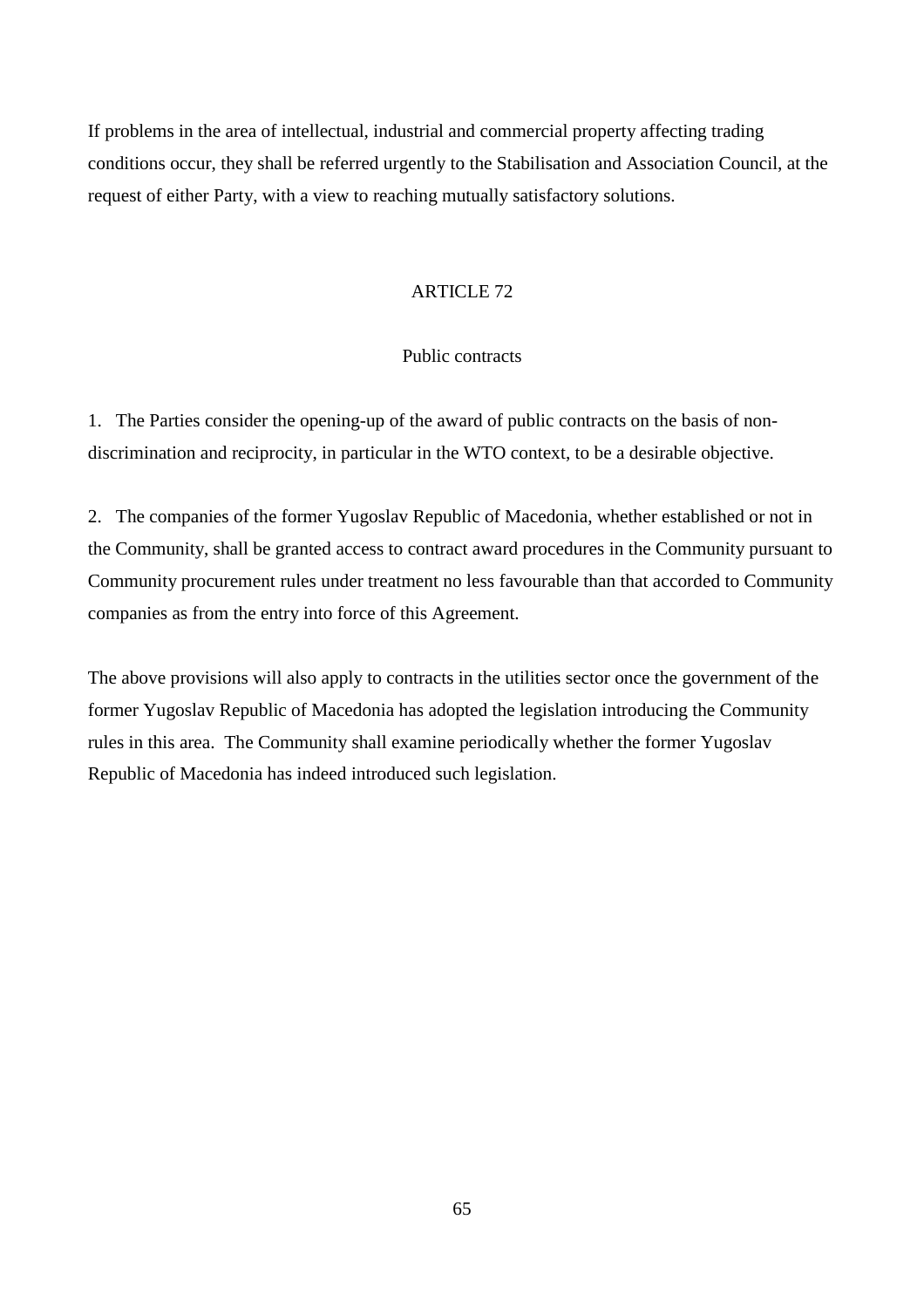Community companies not established in the former Yugoslav Republic of Macedonia shall be granted access to contract award procedures in the former Yugoslav Republic of Macedonia pursuant to the Law on Public Procurement under treatment no less favourable than that accorded to companies of the former Yugoslav Republic of Macedonia at the latest five years after the entry into force of this Agreement. Community companies established in the former Yugoslav Republic of Macedonia under the provisions of Chapter II of Title V shall have, upon entry into force of this Agreement, access to contract award procedures under treatment no less favourable than that accorded to companies of the former Yugoslav Republic of Macedonia.

The Stabilisation and Association Council shall periodically examine the possibility for the former Yugoslav Republic of Macedonia to introduce access to award procedures in the former Yugoslav Republic of Macedonia for all Community companies.

3. As regards establishment, operations, supply of services between the Community and the former Yugoslav Republic of Macedonia, and also employment and movement of labour linked to the fulfilment of public contracts, the provisions of Articles 44 to 67 are applicable.

# ARTICLE 73

# Standardisation, Metrology, Accreditation and Conformity Assessment

1. The former Yugoslav Republic of Macedonia shall take the necessary measures in order to gradually achieve conformity with Community technical regulations and European standardisation, metrology, accreditation and conformity assessment procedures.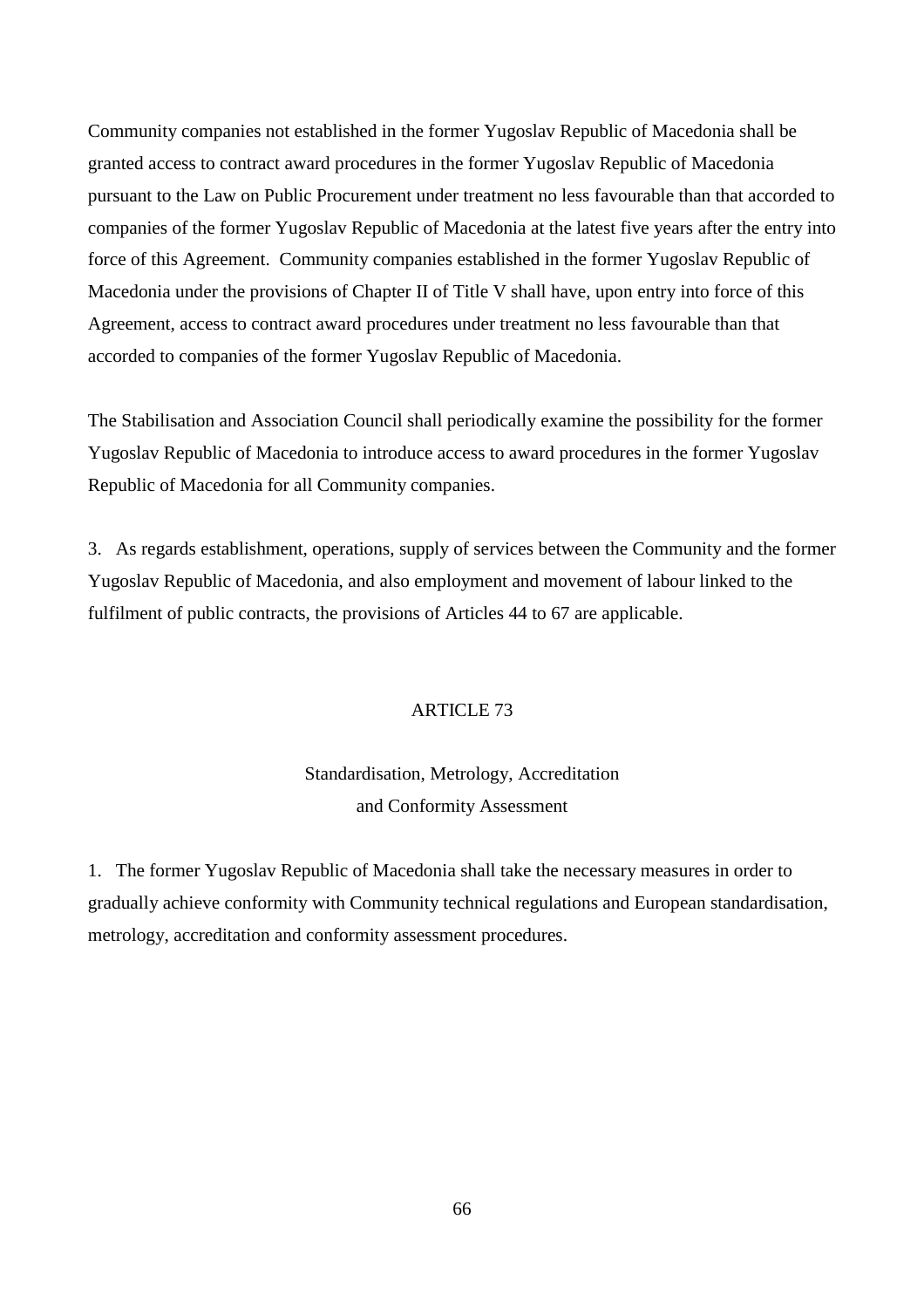- 2. To this end, the Parties shall seek:
- to promote the use of Community technical regulations and European standards, tests and conformity assessment procedures;
- to conclude, where appropriate, European Conformity Assessment Protocols;
- to foster the development of the quality infrastructure: standardisation, metrology, accreditation and conformity assessment;
- to promote participation in the work of specialised European organisations (CEN, CENELEC, ETSI, EA, WELMEC, EUROMED, etc.).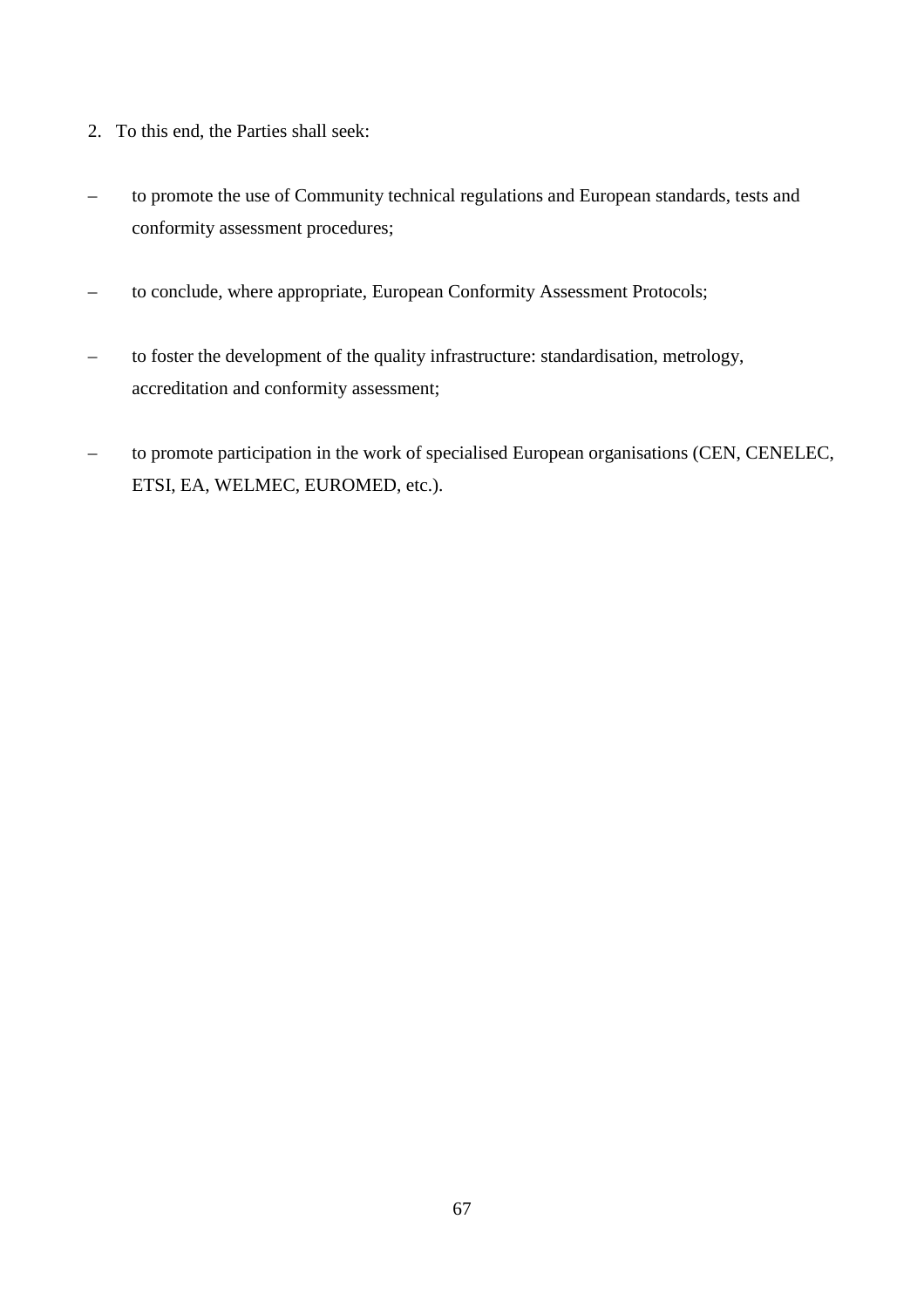### TITLE VII

# JUSTICE AND HOME AFFAIRS

#### ARTICLE 74

Reinforcement of institutions and rule of law

In their cooperation in justice and home affairs the Parties will attach particular importance to the reinforcement of institutions at all levels in the areas of administration in general and law enforcement and the machinery of justice in particular. This includes the consolidation of the rule of law. Cooperation in the field of justice will focus in particular on the independence of the judiciary, the improvement of its effectiveness and training of the legal professions.

### ARTICLE 75

Visa, border control, asylum and migration

1. The Parties shall cooperate in the areas of visa, border control, asylum and migration and will set up a framework for cooperation, including at a regional level, in these fields.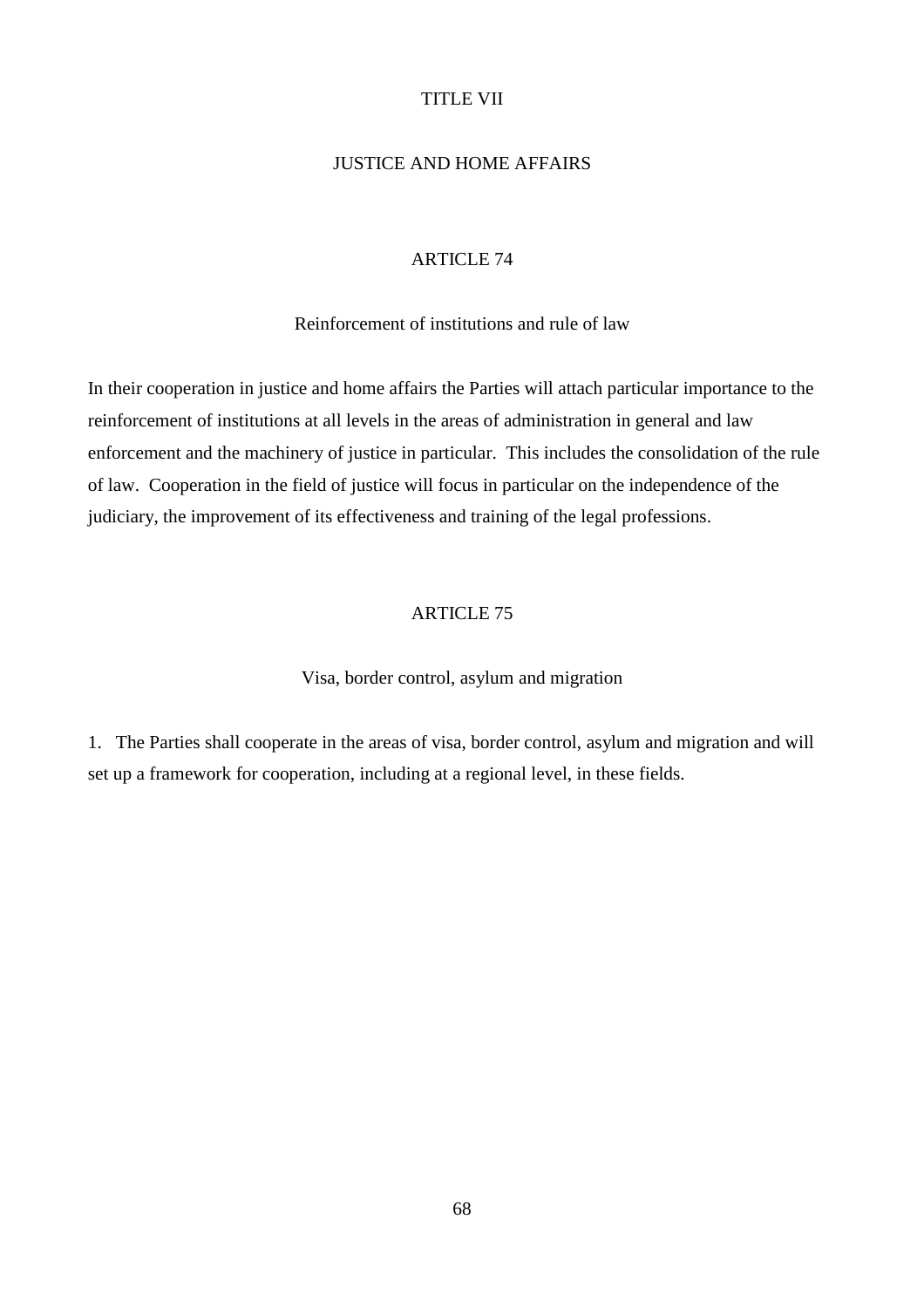2. Cooperation in the matters referred to in paragraph 1 shall be based on mutual consultations and close coordination between the Parties and should include technical and administrative assistance for:

exchange of information on legislation and practices;

- the drafting of legislation;
- enhancing the efficiency of the institutions;
- training of staff;
- security of the travel documents and detection of false documents.
- 3. Cooperation will focus in particular:
- in the area of asylum, on the development and implementation of national legislation to meet the standards of the 1951 Geneva Convention and thereby to ensure that the principle of non-refoulement is respected;
- in the field of legal migration, on admission rules and rights and status of the persons admitted. In relation to migration, the Parties agree to the fair treatment of nationals of other countries who reside legally on their territories and to promote an integration policy aiming at granting them rights and obligations comparable to those of their citizens.

The Stabilisation and Association Council can recommend additional subjects for cooperation under this Article.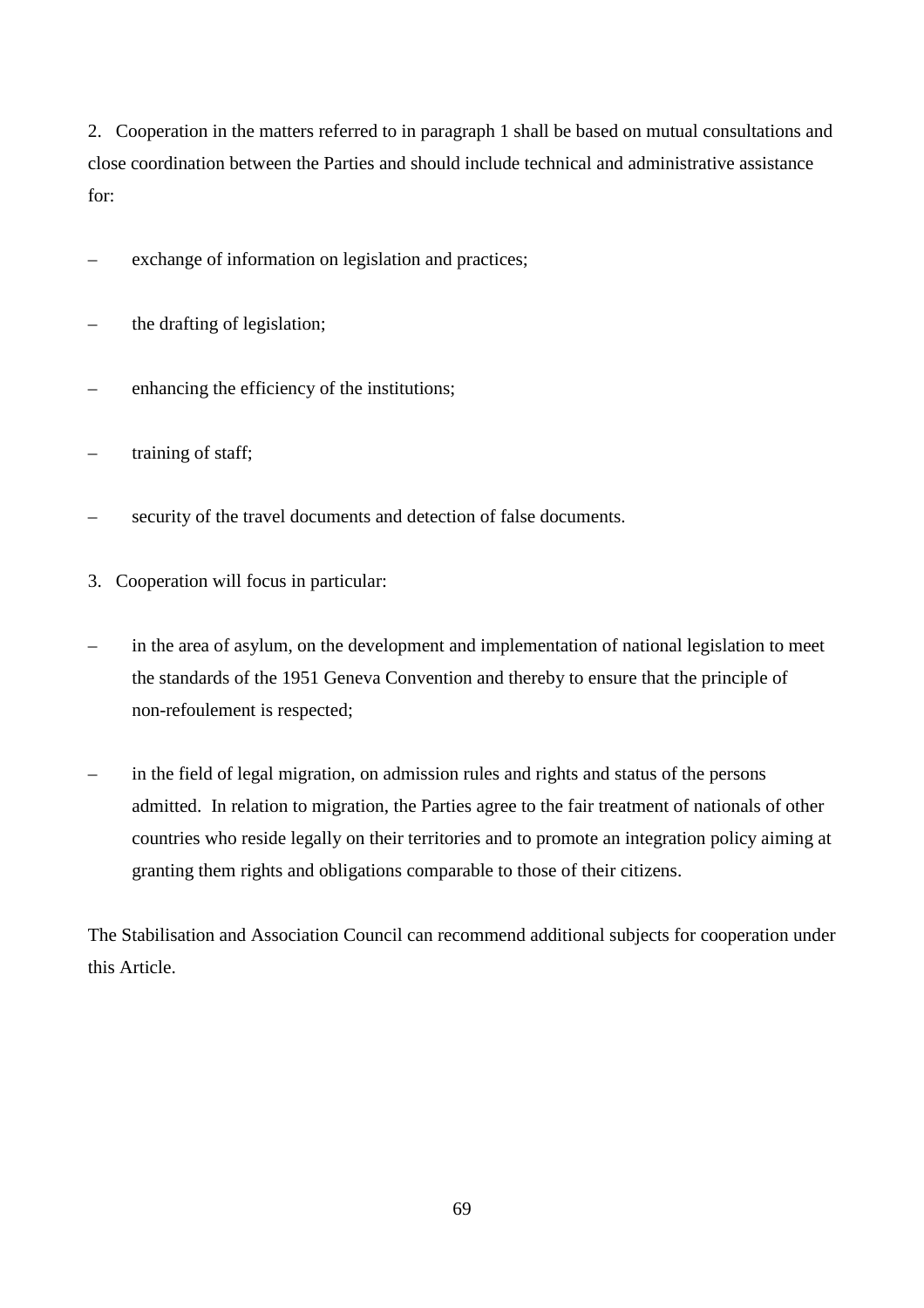# Prevention and control of illegal immigration; readmission

- 1. The Parties agree to cooperate in order to prevent and control illegal immigration. To this end:
- the former Yugoslav Republic of Macedonia agrees to readmit any of its nationals illegally present on the territory of a Member State, upon request by the latter and without further formalities once such persons have been positively identified as such;
- and each Member State of the European Union agrees to readmit any of its nationals illegally present on the territory of the former Yugoslav Republic of Macedonia, upon request by the latter and without further formalities once such persons have been positively identified as such.

The Member States of the European Union and the former Yugoslav Republic of Macedonia will provide their nationals with appropriate identity documents and will extend to them the administrative facilities necessary for such purposes.

2. The Parties agree to conclude, upon request, an agreement between the former Yugoslav Republic of Macedonia and the European Community regulating the specific obligations for the former Yugoslav Republic of Macedonia and for the Member States of the European Union for readmission, including an obligation for the readmission of nationals of other countries and stateless persons.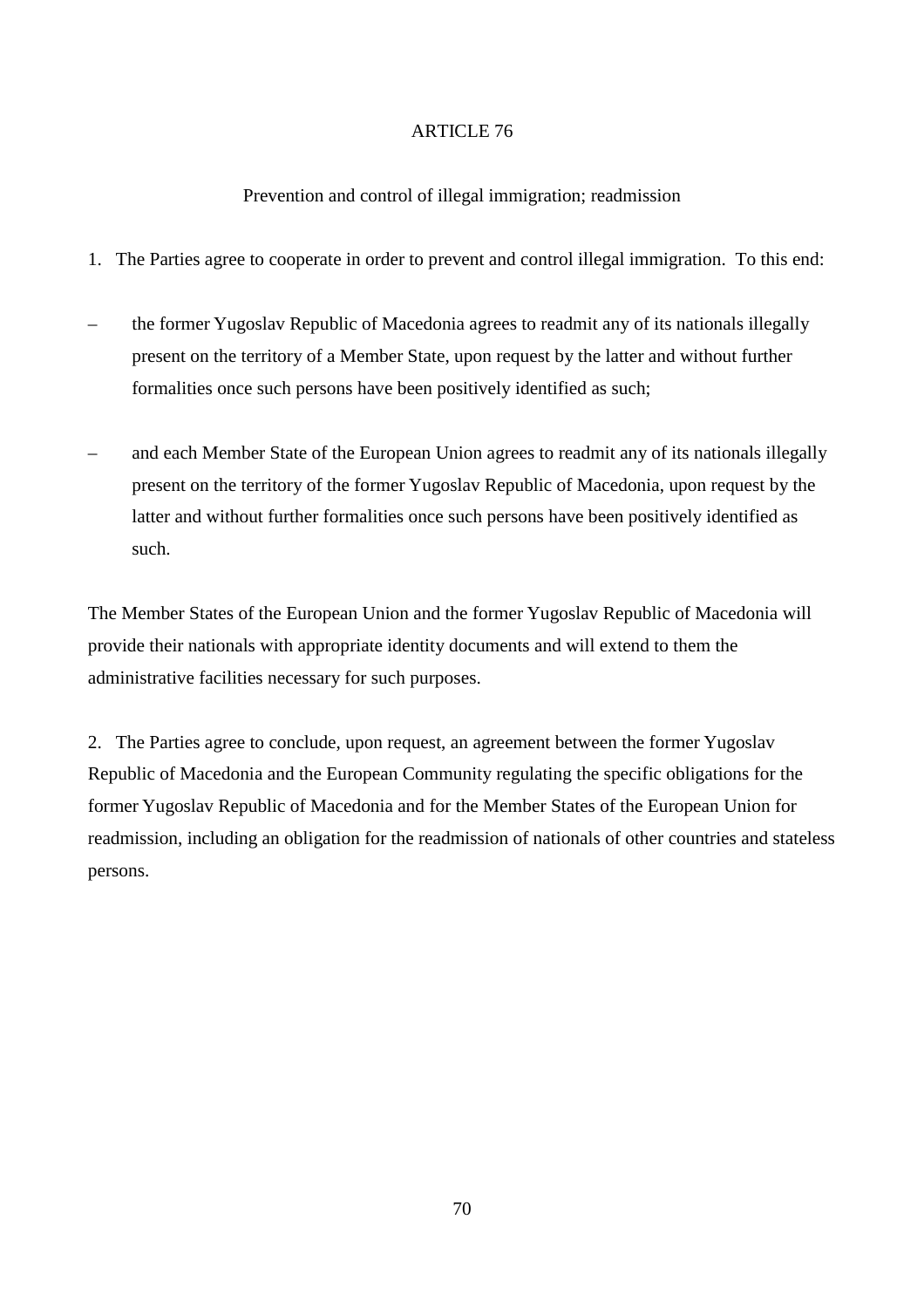3. Pending the conclusion of the agreement with the Community referred to in paragraph 2, the former Yugoslav Republic of Macedonia agrees to conclude, upon request of a Member State, bilateral agreements with individual Member States of the European Union regulating the specific obligations for readmission between the former Yugoslav Republic of Macedonia and the Member State concerned, including an obligation for the readmission of nationals of other countries and stateless persons.

4. The Stabilisation and Association Council shall examine what other joint efforts can be made to prevent and control illegal immigration, including the trafficking in human beings.

### ARTICLE 77

### Combating money laundering

1. The Parties agree on the necessity of making every effort and cooperating in order to prevent the use of their financial systems for laundering of proceeds from criminal activities in general and drug offences in particular.

2. Cooperation in this area may include administrative and technical assistance with the purpose to develop the implementation of regulations and efficient functioning of the suitable standards and mechanisms to combat money laundering equivalent to those adopted by the Community and international fora in this field.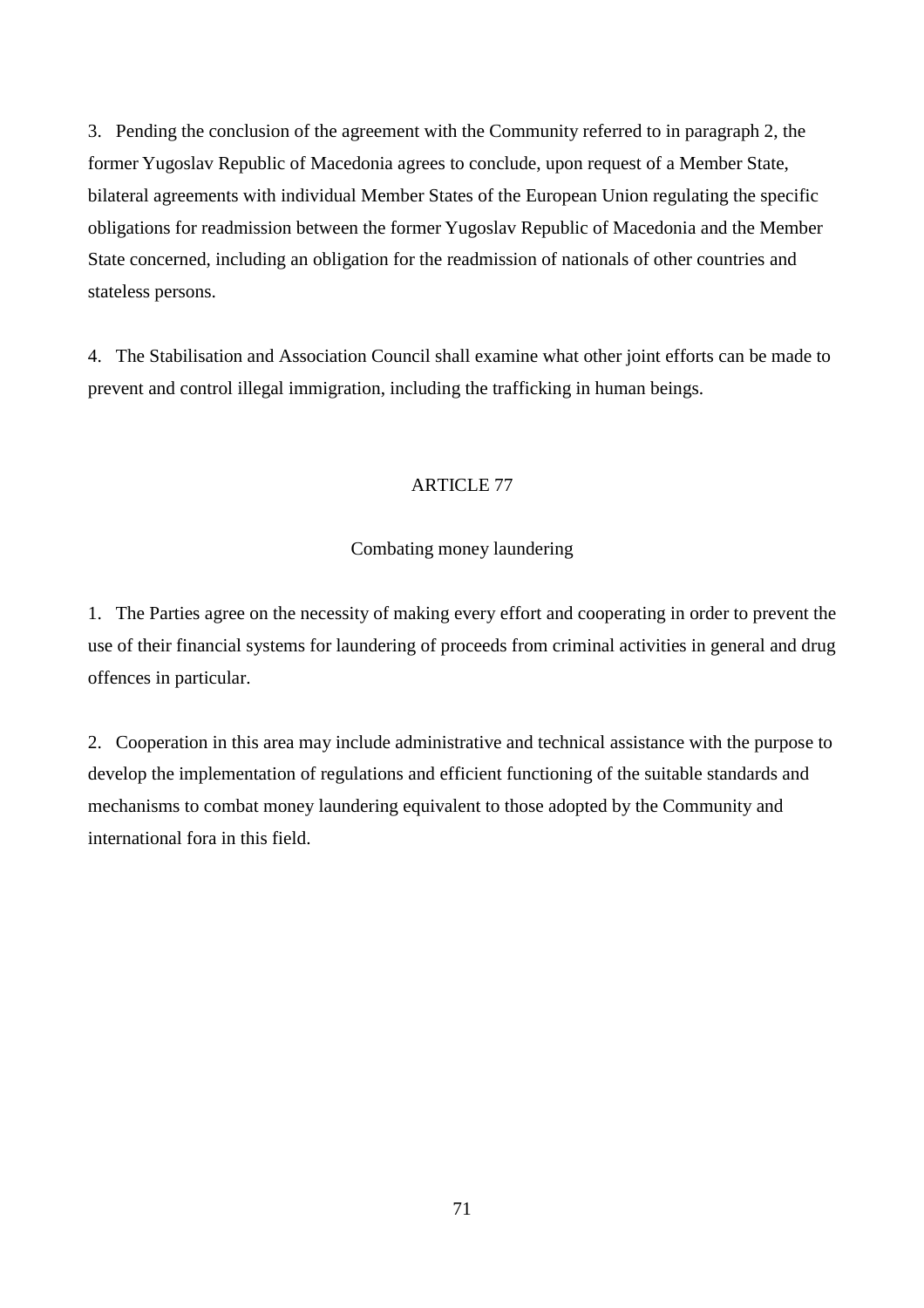## Preventing and combating crime and other illegal activities

1. The Parties agree to cooperate on fighting and preventing criminal and illegal activities, organised or otherwise, such as:

- trafficking in human beings;
- illegal economic activities, and in particular corruption, illegal transactions on products such as industrial waste, radioactive material and transactions involving illegal or counterfeit products;
- illicit trafficking in drugs and psychotropic substances;
- smuggling;
- illicit arms trafficking;
- terrorism.

Cooperation in the above matters will be the subject of consultations and close coordination between the parties.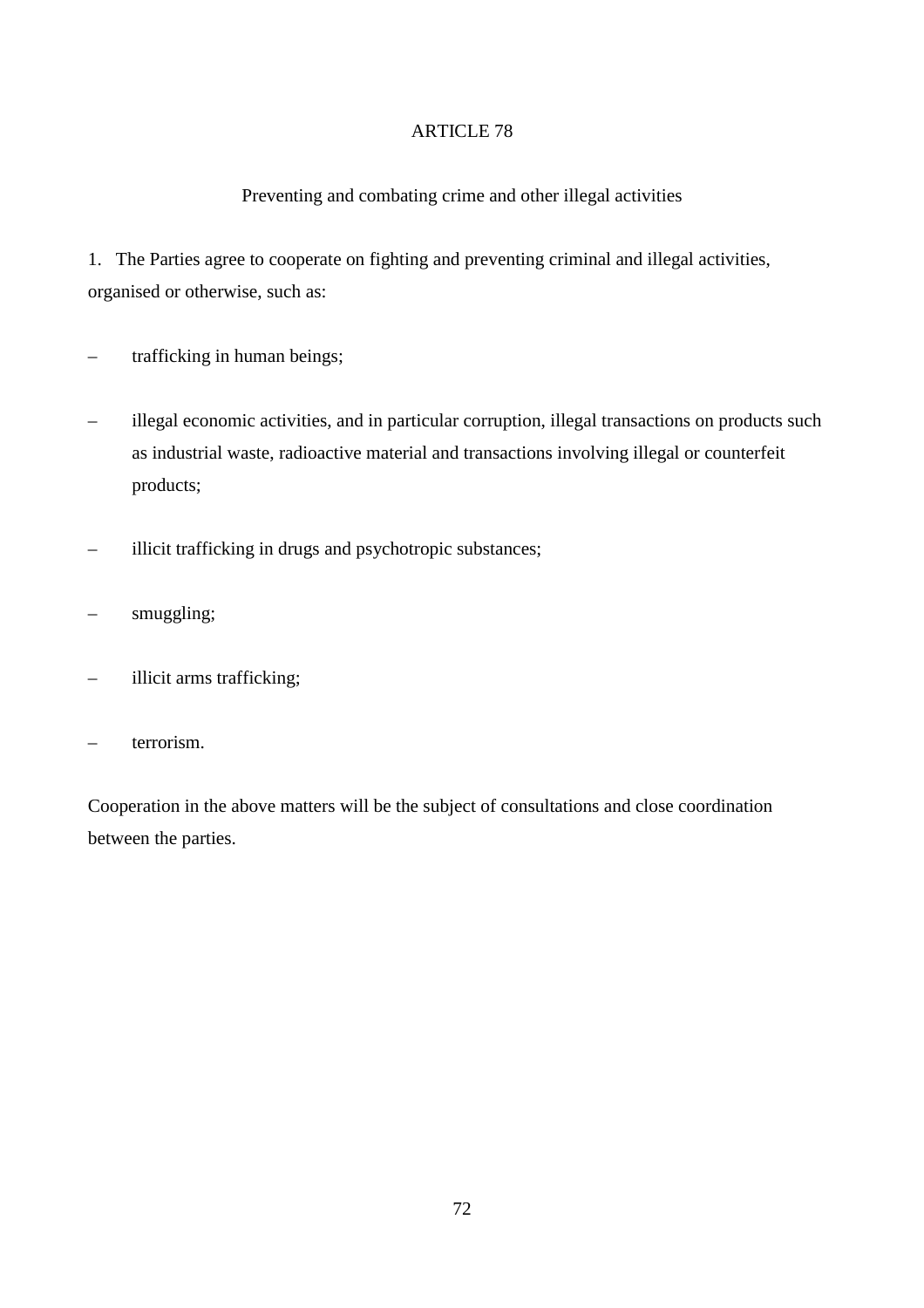- 2. The technical and administrative assistance in this field may include:
- the drafting of national legislation in the field of criminal law;
- enhancing the efficiency of the institutions charged with fighting and preventing crime;
- staff training and the development of investigative facilities;
- the formulation of measures to prevent crime.

## Cooperation on illicit drugs

1. Within their respective powers and competencies, the Parties shall cooperate to ensure a balanced and integrated approach towards drugs. Drug policies and actions shall be aimed at reducing the supply, trafficking and demand of illicit drugs as well as at a more effective control of precursors.

2. The Parties shall agree on the necessary methods of cooperation to attain these objectives. Actions shall be based on commonly agreed principles along the lines of the EU Drug Strategy.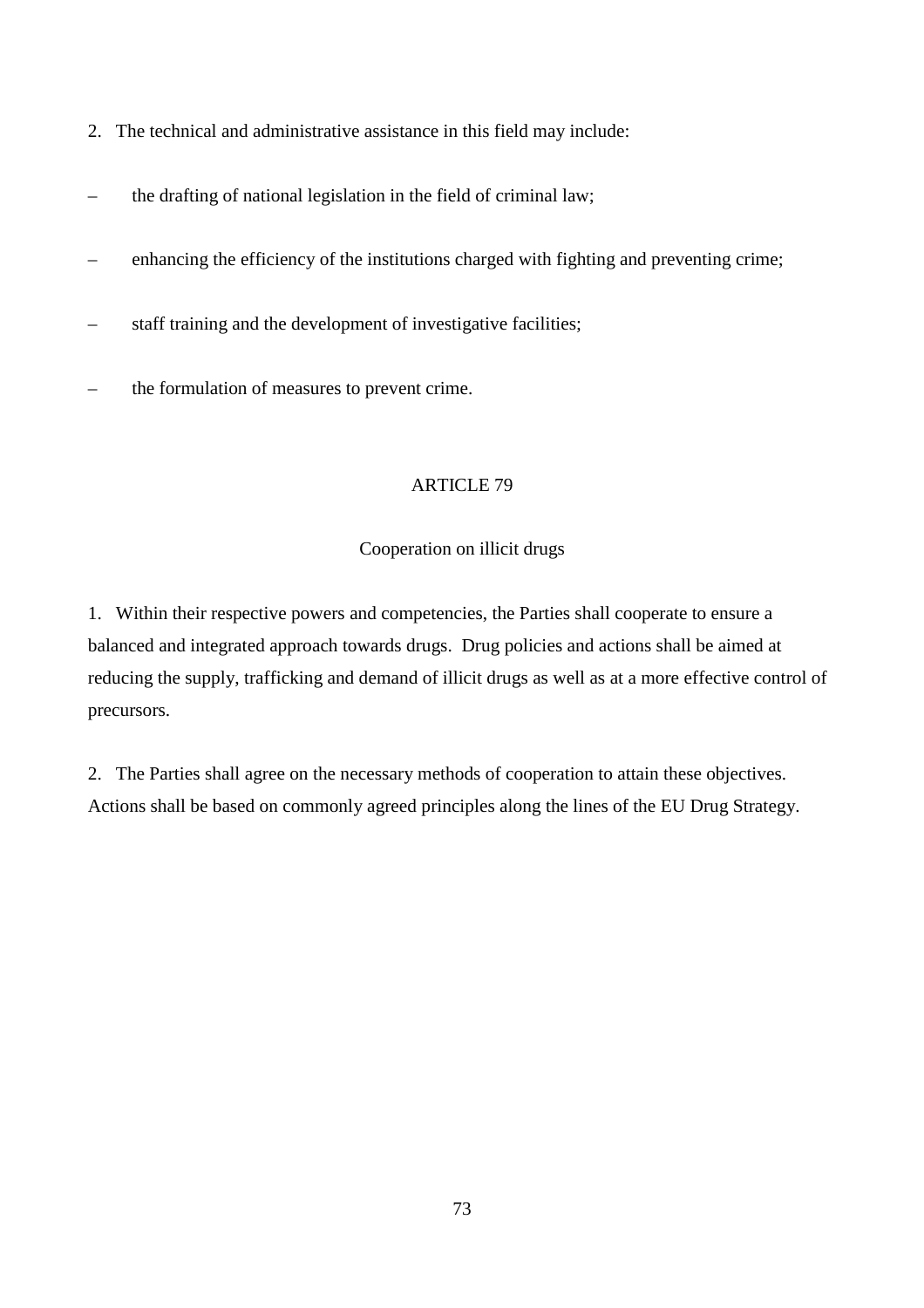3. The cooperation between the Parties shall comprise technical and administrative assistance in particular in the following areas: drafting of national legislation and policies; establishment of institutions and information centres; training of personnel; drug related research; and the prevention of diversion of precursors used for the illicit manufacture of drugs. The Parties may agree to include other areas.

## TITLE VIII

### COOPERATION POLICIES

#### ARTICLE 80

1. The Community and the former Yugoslav Republic of Macedonia shall establish a close cooperation aimed at contributing to the development and growth potential of the former Yugoslav Republic of Macedonia. Such cooperation shall strengthen existing economic links on the widest possible foundation, to the benefit of both Parties.

2. Policies and other measures will be designed to bring about the economic and social development of the former Yugoslav Republic of Macedonia. These policies should ensure that environmental considerations are also fully incorporated from the outset and that they are linked to the requirements of harmonious social development.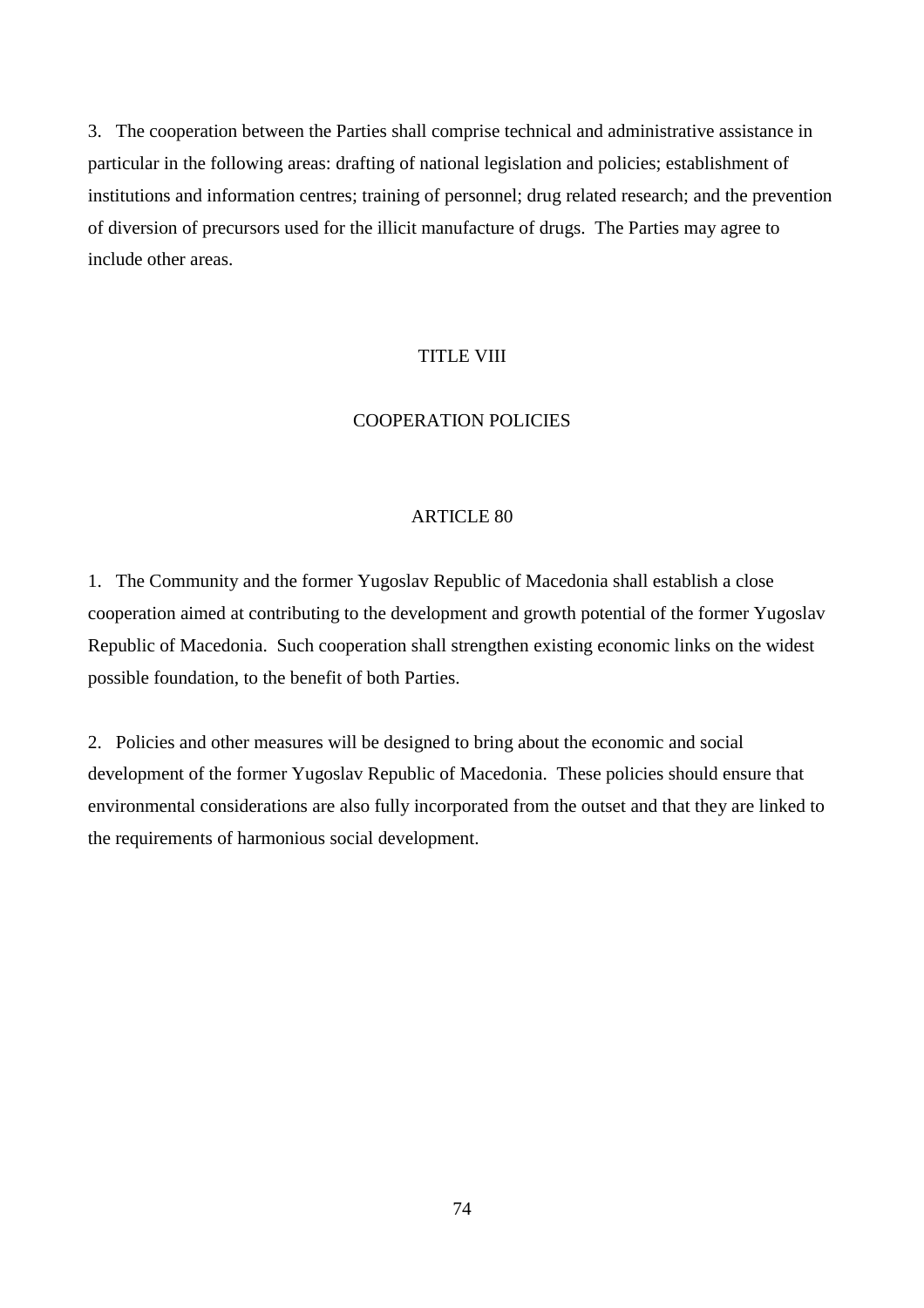3. Cooperation policies shall be integrated into a regional framework of cooperation. Special attention will have to be devoted to measures that can foster cooperation between the former Yugoslav Republic of Macedonia and its neighbouring countries including Member States, thus contributing to regional stability. The Stabilisation and Association Council may define priorities between and within the cooperation policies described hereinafter.

## ARTICLE 81

## Economic policy

1. The Community and the former Yugoslav Republic of Macedonia shall facilitate the process of economic reform by cooperating to improve understanding of the fundamentals of their respective economies and of implementing economic policy in market economies.

2. To these ends the Community and the former Yugoslav Republic of Macedonia shall cooperate to:

- exchange information on macroeconomic performance and prospects and on strategies for development;
- analyse jointly economic issues of mutual interest, including the framing of economic policy and the instruments for implementing it.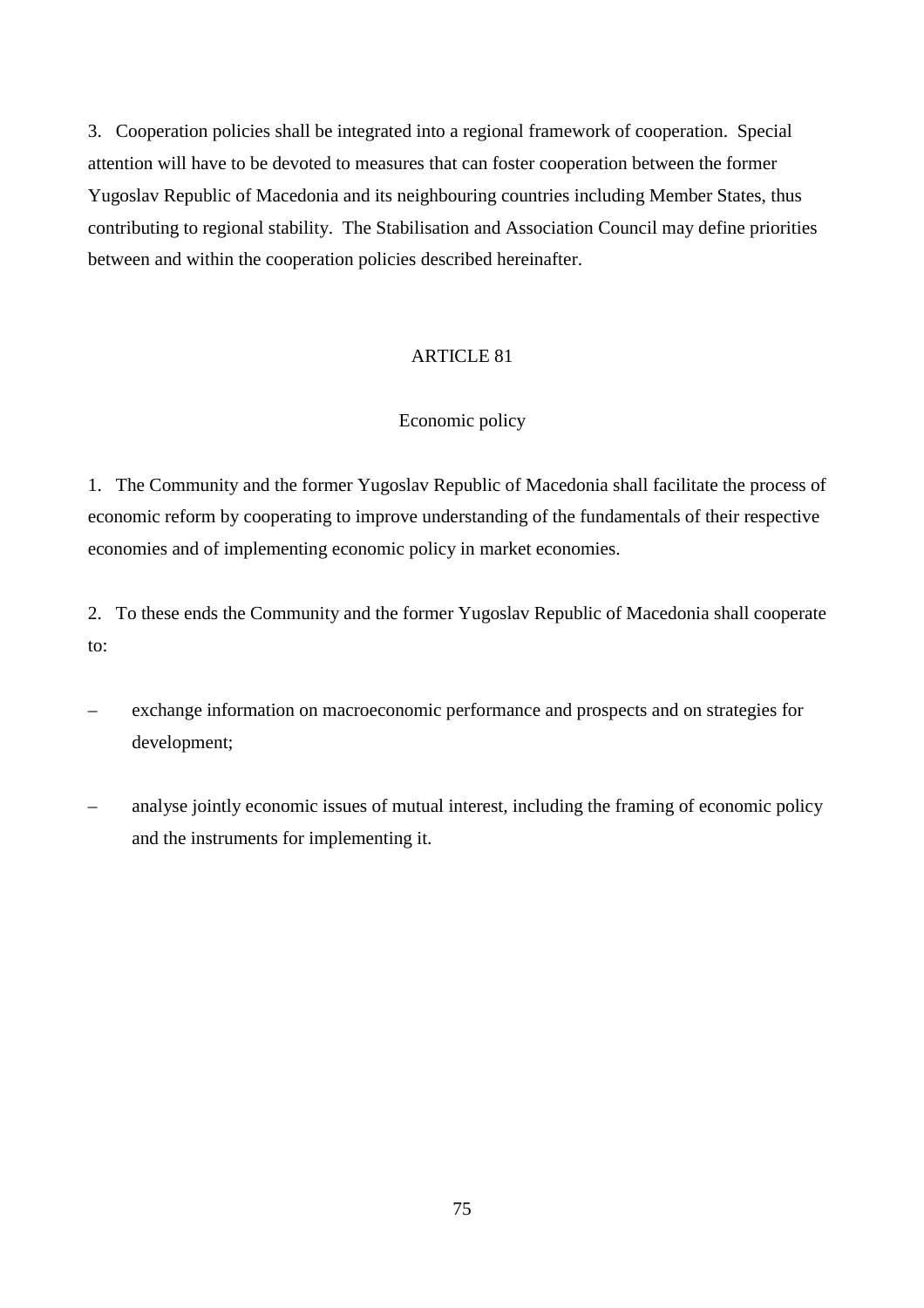3. At the request of the authorities of the former Yugoslav Republic of Macedonia, the Community may provide assistance designed to support the efforts of the former Yugoslav Republic of Macedonia towards the introduction of full convertibility of the Denar and the gradual development of its policies towards those of the European Monetary System. Cooperation in this area will include informal exchange of information concerning the principles and the functioning of the European Monetary System and the European System of Central Banks.

#### ARTICLE 82

#### Statistical cooperation

1. Cooperation in the area of statistics shall aim at the development of an efficient and sustainable statistical system capable of providing in due time reliable, objective and accurate data needed to plan and monitor the process of transition and reform in the former Yugoslav Republic of Macedonia. It shall enable the national statistical system coordinated by the State Statistical Office to meet better the needs of its customers, both public administration and private businesses. The statistical system is to respect the fundamental principles of statistics issued by the United Nations and the stipulations of the European Statistical law and develop towards the acquis communautaire in statistics.

- 2. To this end the Parties may cooperate in particular:
- to promote the development of an efficient statistical service in the former Yugoslav Republic of Macedonia based on an appropriate institutional framework;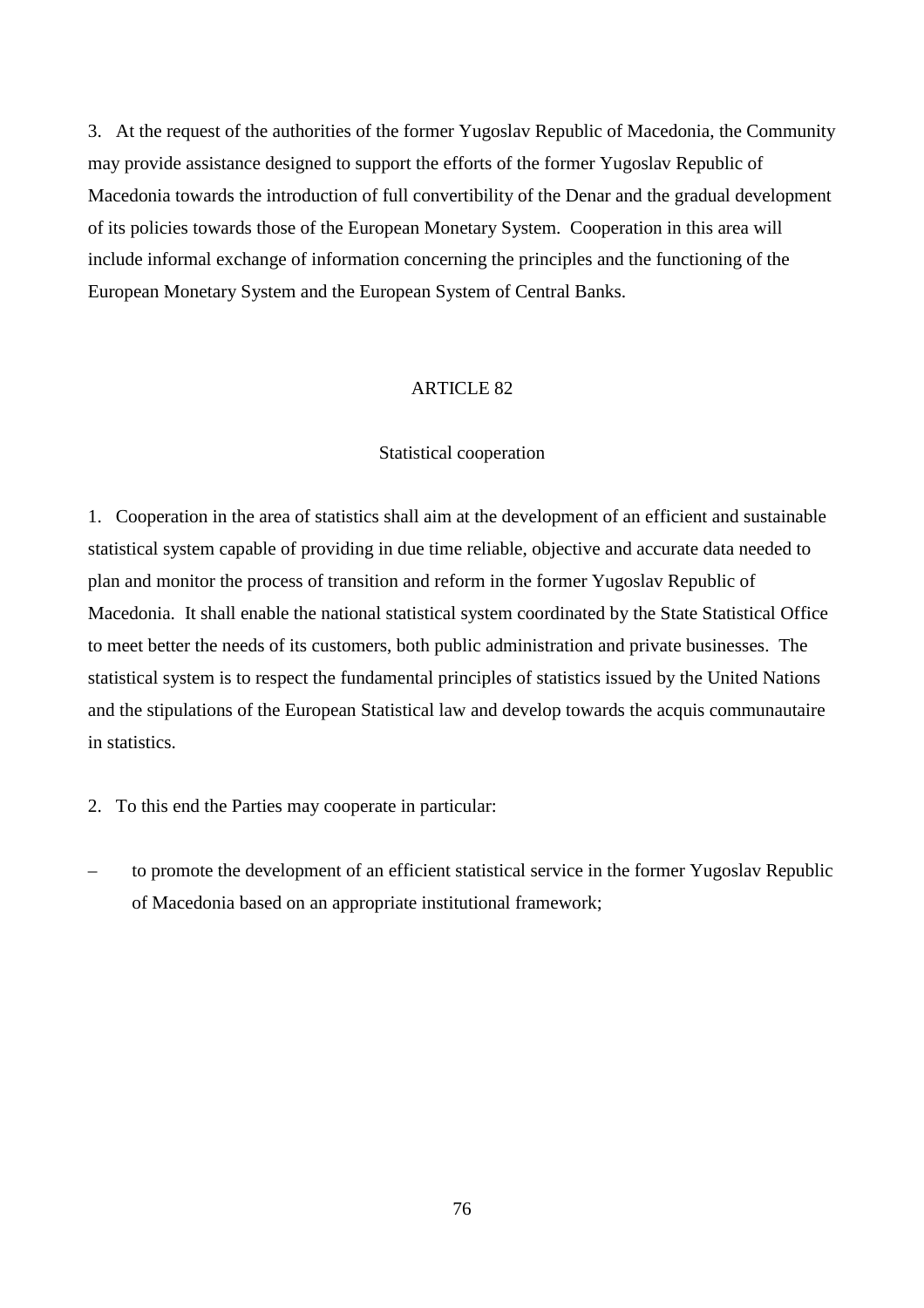- to develop and maintain national capacity for collecting, processing and disseminating statistical information of high quality using modern technologies in the most efficient way;
- to provide private and public sector economic operators and the research community with the appropriate socio-economic data needed to monitor state reforms;
- to enable the national statistical system to adopt the principles and standards of the European statistical system;
- to ensure the confidentiality of individual data.

3. Cooperation in this field shall include, but not limited to, providing information on methods, participation in selected EUROSTAT working groups and exchange of statistical data.

# ARTICLE 83

# Banking, insurance and other financial services

1. The Parties shall cooperate with the aim of establishing and developing a suitable framework for the encouragement of banking, insurance and financial services sector in the former Yugoslav Republic of Macedonia.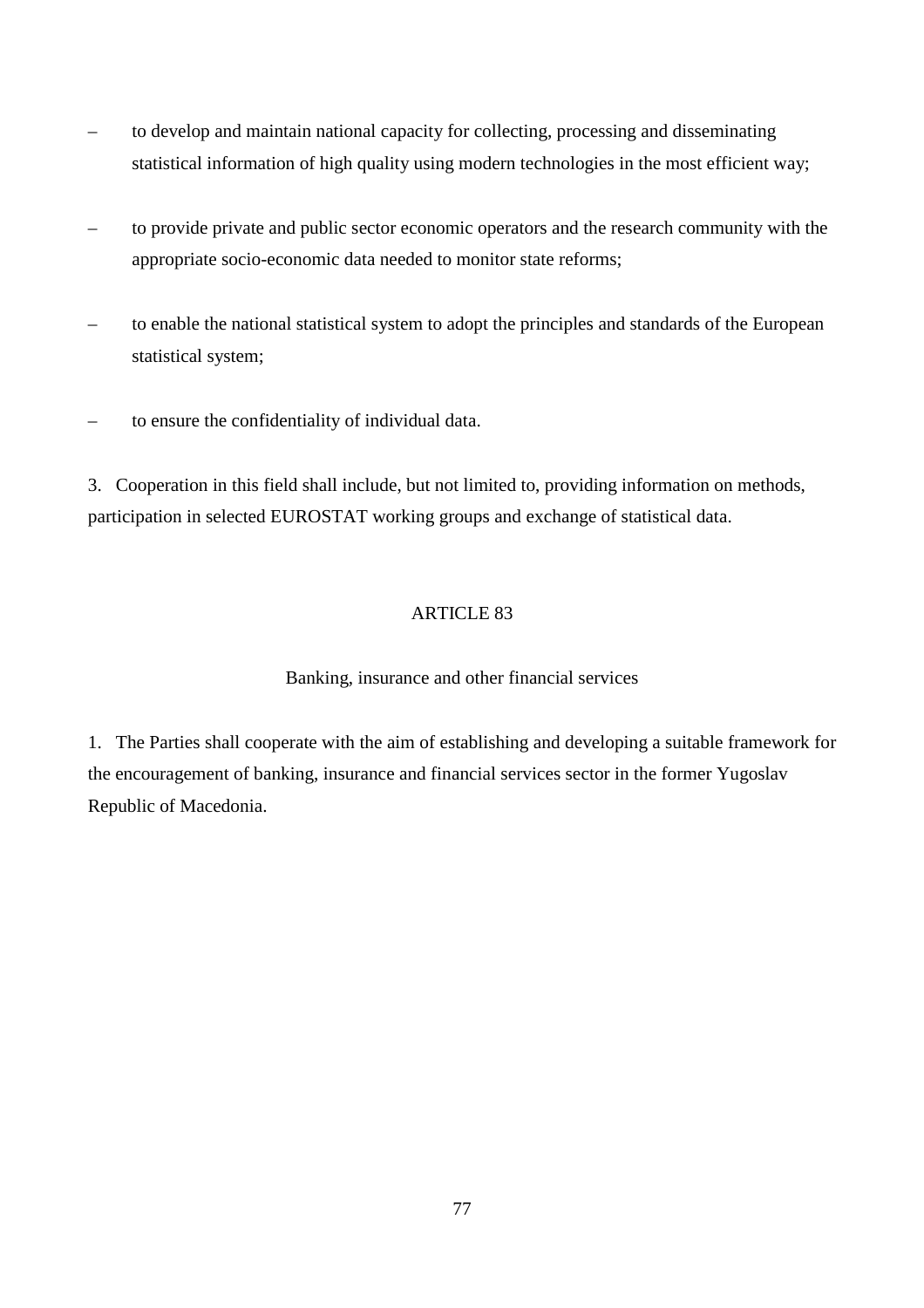The cooperation shall focus on:

- the adoption of a common accounting system compatible with European standards;
- the strengthening and restructuring of the banking, insurance and other financial sectors;
- the improvement of supervision and regulation of banking and other financial services;
- the exchange of information in particular in respect of proposed legislation;
- the preparation of translations and terminology glossaries.

2. The Parties shall cooperate with the aim of developing efficient audit systems in the former Yugoslav Republic of Macedonia following the harmonised Community methods and procedures.

Cooperation shall focus on:

- technical assistance to the Office of Auditors in the former Yugoslav Republic of Macedonia;
- the establishment of internal audit units in official agencies;
- the exchange of information with regard to auditing systems;
- the standardisation of audit documentation;
- training and advisory operations.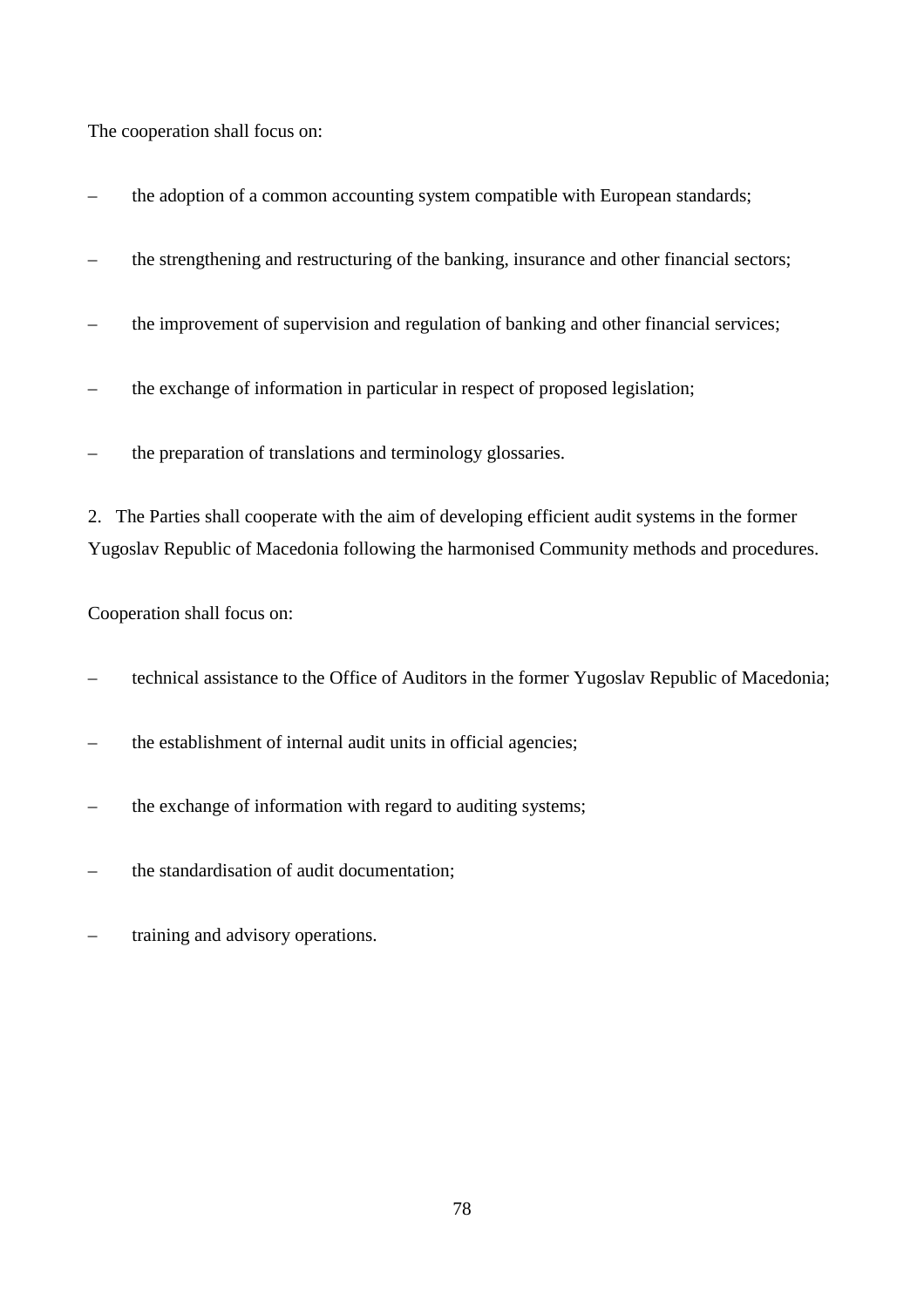## Investment promotion and protection

1. Cooperation between the Parties shall be aimed at establishing a favourable climate for private investment, both domestic and foreign.

- 2. The particular aims of cooperation shall be:
- for the former Yugoslav Republic of Macedonia to improve a legal framework which favours and protects investment;
- the conclusion, where appropriate, with Member States of bilateral agreements for the promotion and protection of investment;
- the implementation of suitable arrangements for the transfer of capital;
- the improvement of investment protection.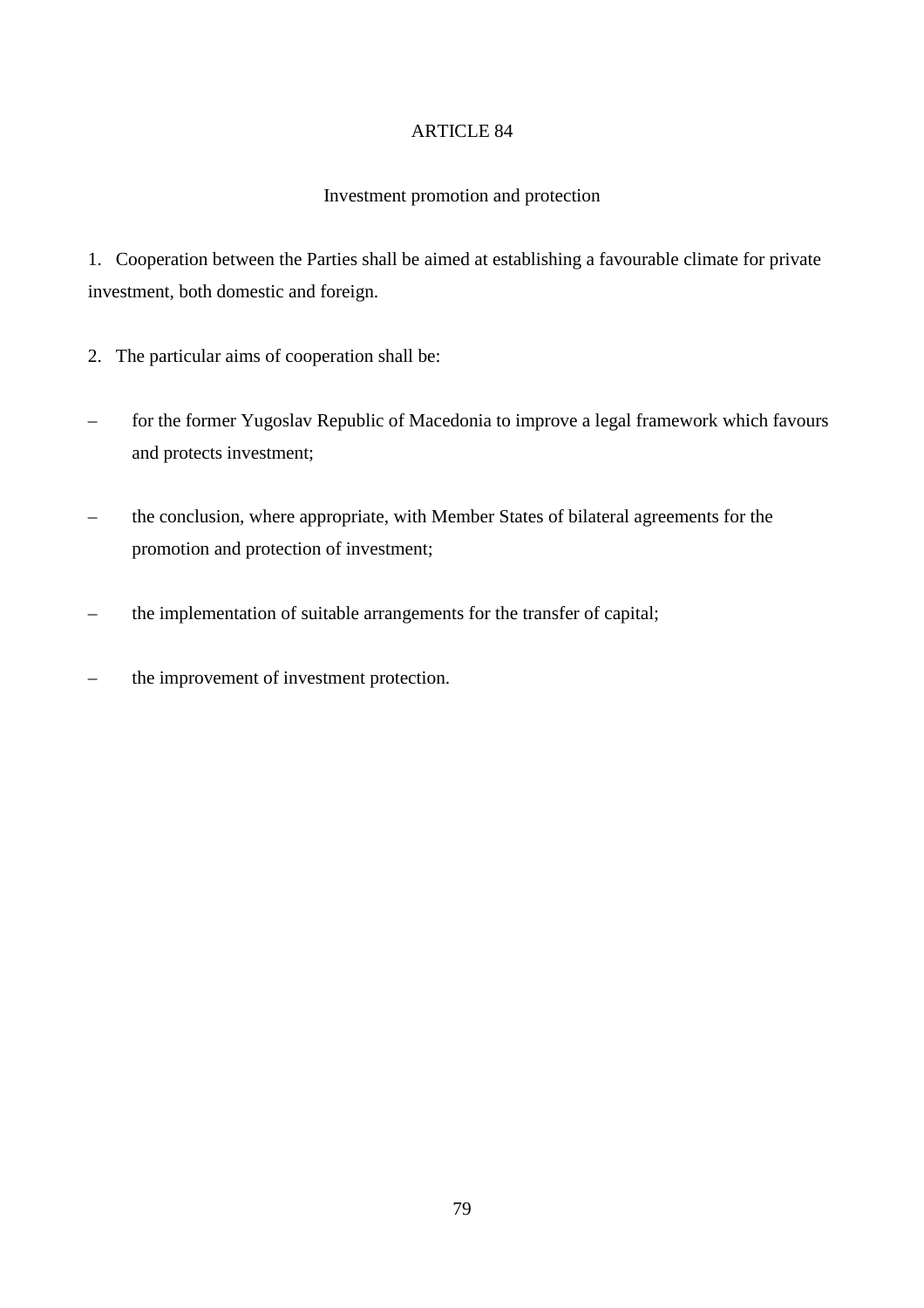#### Industrial cooperation

1. Cooperation shall be aimed at promoting the modernisation and restructuring of the industry and individual sectors in the former Yugoslav Republic of Macedonia, as well as industrial cooperation between economic operators of both sides, with the particular objective of strengthening the private sector under conditions that ensure that the environment is protected.

2. Industrial cooperation initiatives will reflect the priorities determined by both Parties. They will take into account the regional aspects of industrial development, promoting trans-national partnerships when relevant. The initiatives should seek in particular to establish a suitable framework for undertakings, to improve management know-how and to promote markets, market transparency and the business environment.

#### ARTICLE 86

#### Small and medium-sized enterprises

The Parties shall aim to develop and strengthen private sector small and medium-sized enterprises (SMEs), the establishment of new undertakings in areas offering potential for growth and cooperation between SMEs in the Community and the former Yugoslav Republic of Macedonia.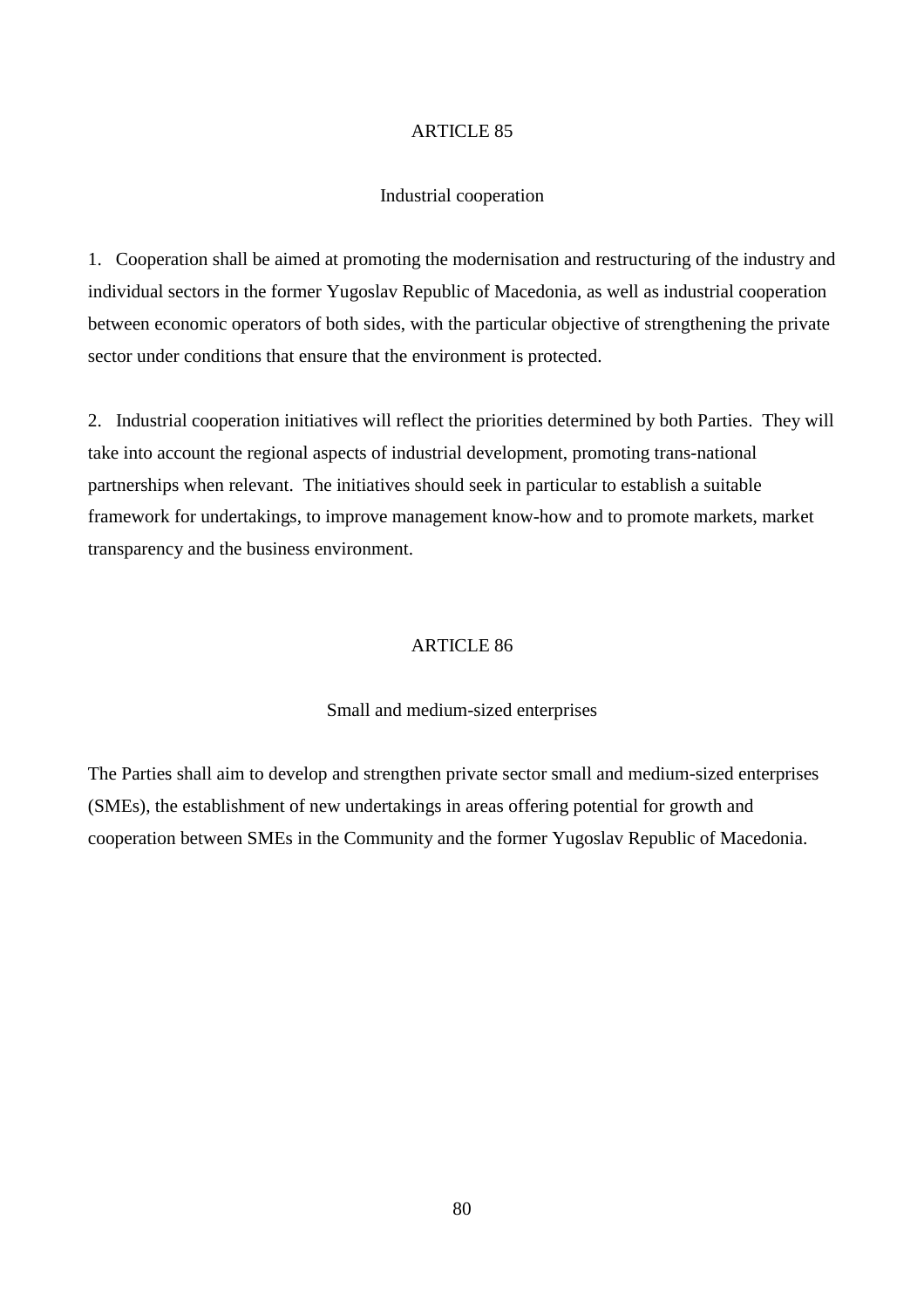### Tourism

Cooperation between the Parties in the field of tourism will be aimed at facilitating and encouraging tourism and tourist trade through know-how transfer, participation of the former Yugoslav Republic of Macedonia in important European tourism organisations and studying the opportunities for joint operations, notably in regional tourism projects.

## ARTICLE 88

#### Customs

1. The aim of cooperation shall be to guarantee compliance with all the provisions scheduled for adoption in the area of trade and to achieve the approximation of the customs system of the former Yugoslav Republic of Macedonia to that of the Community, thus helping to pave the way for liberalisation measures planned under this Agreement.

2. Cooperation shall include the following in particular:

- the exchange of information including on the methods of investigation;
- the development of cross-border infrastructure between the Parties;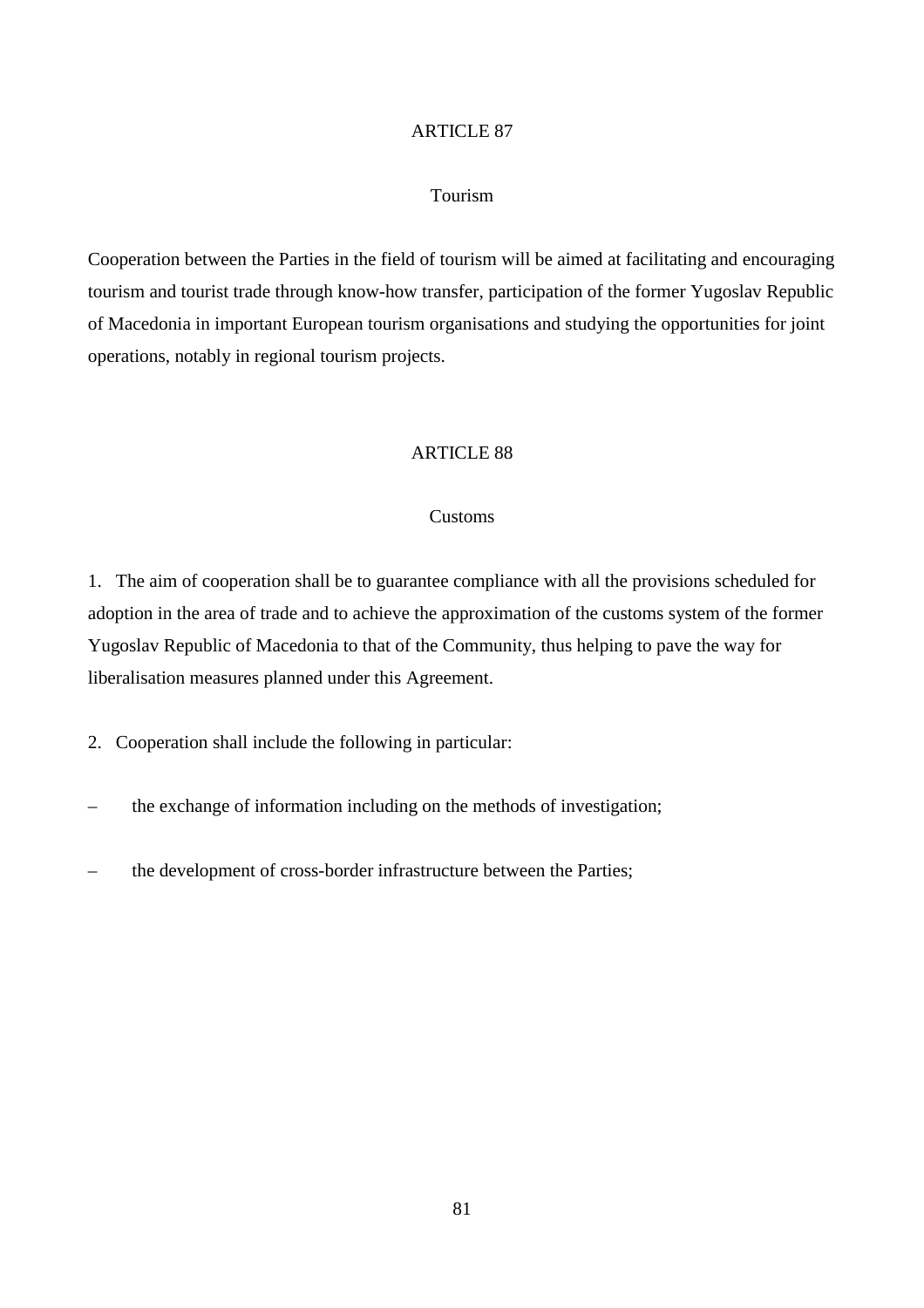- the possibility of interconnection between the transit systems of the Community and the former Yugoslav Republic of Macedonia, as well as the adoption and use of the Single Administrative Document (SAD);
- the simplification of inspections and formalities in respect of the carriage of goods;
- support for introduction of modern customs information systems.

3. Without prejudice to further cooperation provided for in this Agreement, and in particular Articles 76, 77 and 78, mutual assistance between administrative authorities in customs matters of the Parties shall take place in accordance with the provisions of Protocol 5.

#### ARTICLE 89

## Taxation

The Parties will establish cooperation in the field of taxation including measures aiming at the further reform of the fiscal system, the modernisation of the tax services with a view to ensuring effectiveness of tax collection and the fight against fiscal fraud.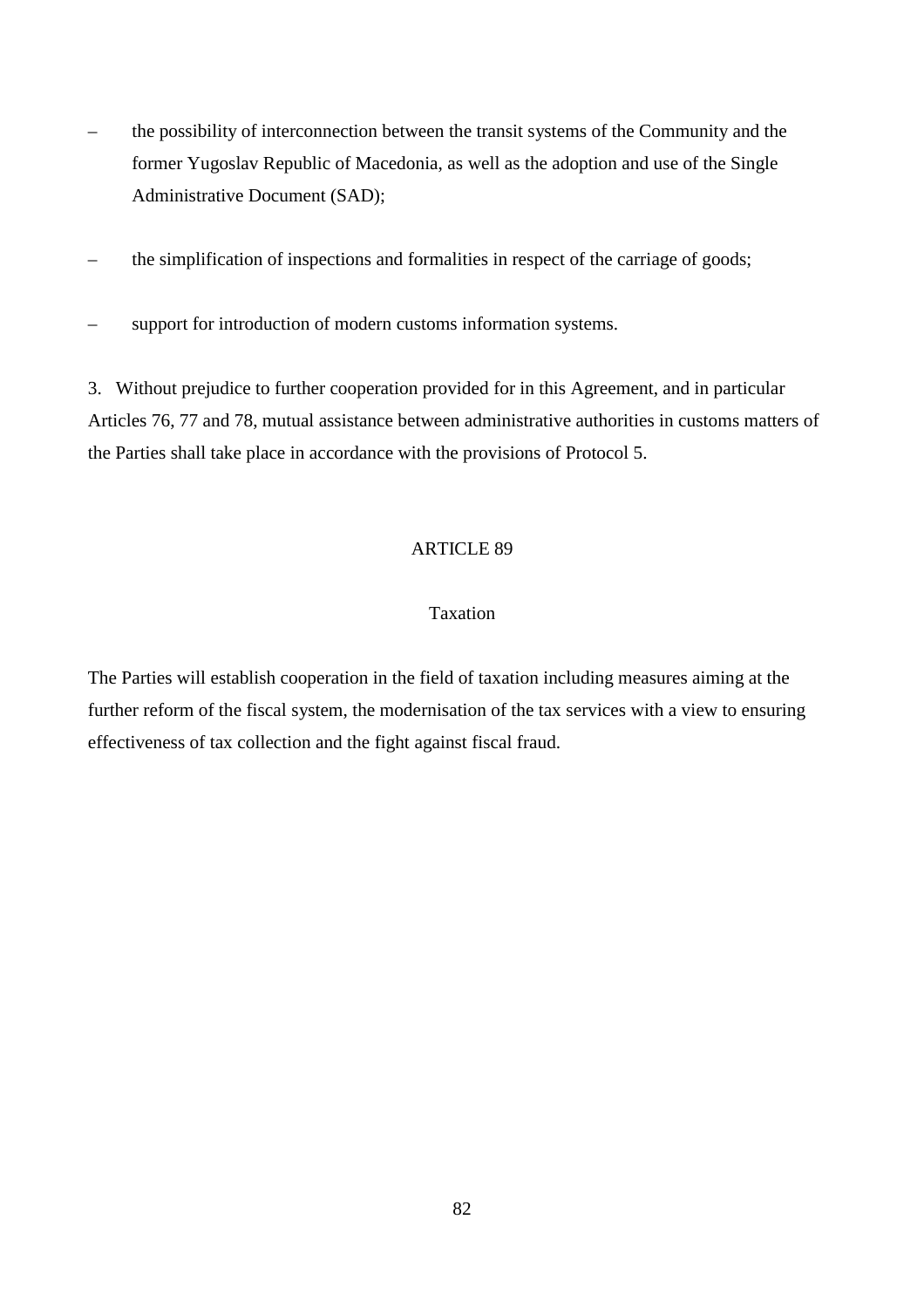#### Social cooperation

1. With regard to employment, cooperation between the Parties shall focus notably on upgrading job-finding and careers advice services, providing back-up measures and promoting local development to assist industrial and labour market restructuring. It shall also include measures such as studies, the secondment of experts and information and training operations.

2. With regard to social security, cooperation between the Parties shall seek to adapt the social security system of the former Yugoslav Republic of Macedonia to the new economic and social requirements, notably by providing the services of experts and organising information and training activities.

3. Cooperation between the Parties will involve the adjustment of legislation in the former Yugoslav Republic of Macedonia concerning working conditions and equal opportunities for women and men.

4. The Parties shall develop cooperation between them with the aim of improving the level of protection of the health and safety of workers, taking as a reference the level of protection existing in the Community.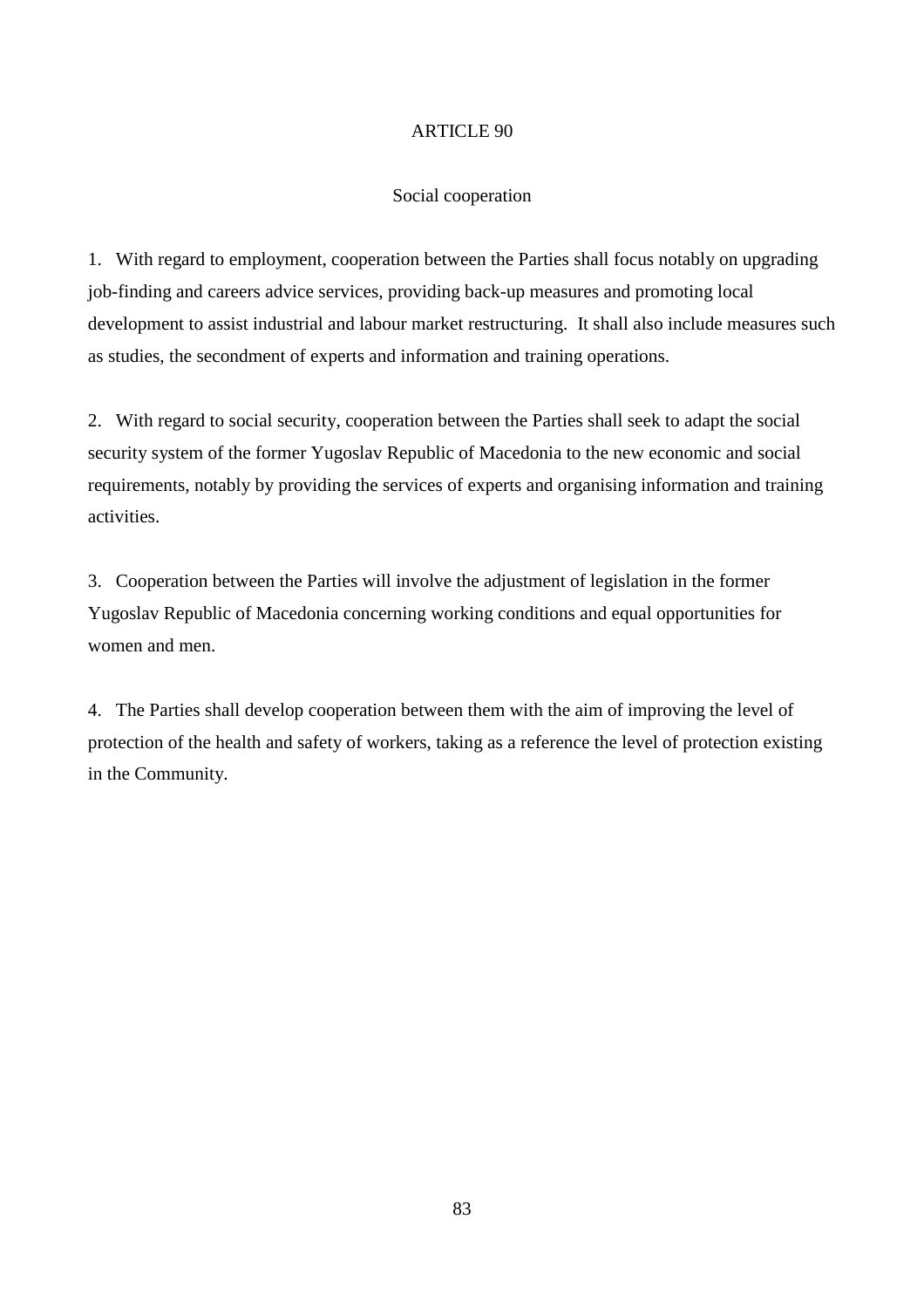#### Education and training

1. The Parties shall cooperate with the aim of raising the level of general education and professional qualifications in the former Yugoslav Republic of Macedonia taking into consideration the priorities of the former Yugoslav Republic of Macedonia.

2. The Tempus programme will contribute to strengthening cooperation between the two Parties in the field of education and training, promoting democracy, the rule of law and economic reform.

3. The European Training Foundation will also contribute to the upgrading of training structures and activities in the former Yugoslav Republic of Macedonia

## ARTICLE 92

### Cultural cooperation

The Parties undertake to promote cultural cooperation. This cooperation serves inter alia to raise mutual understanding and esteem between individuals, communities and peoples.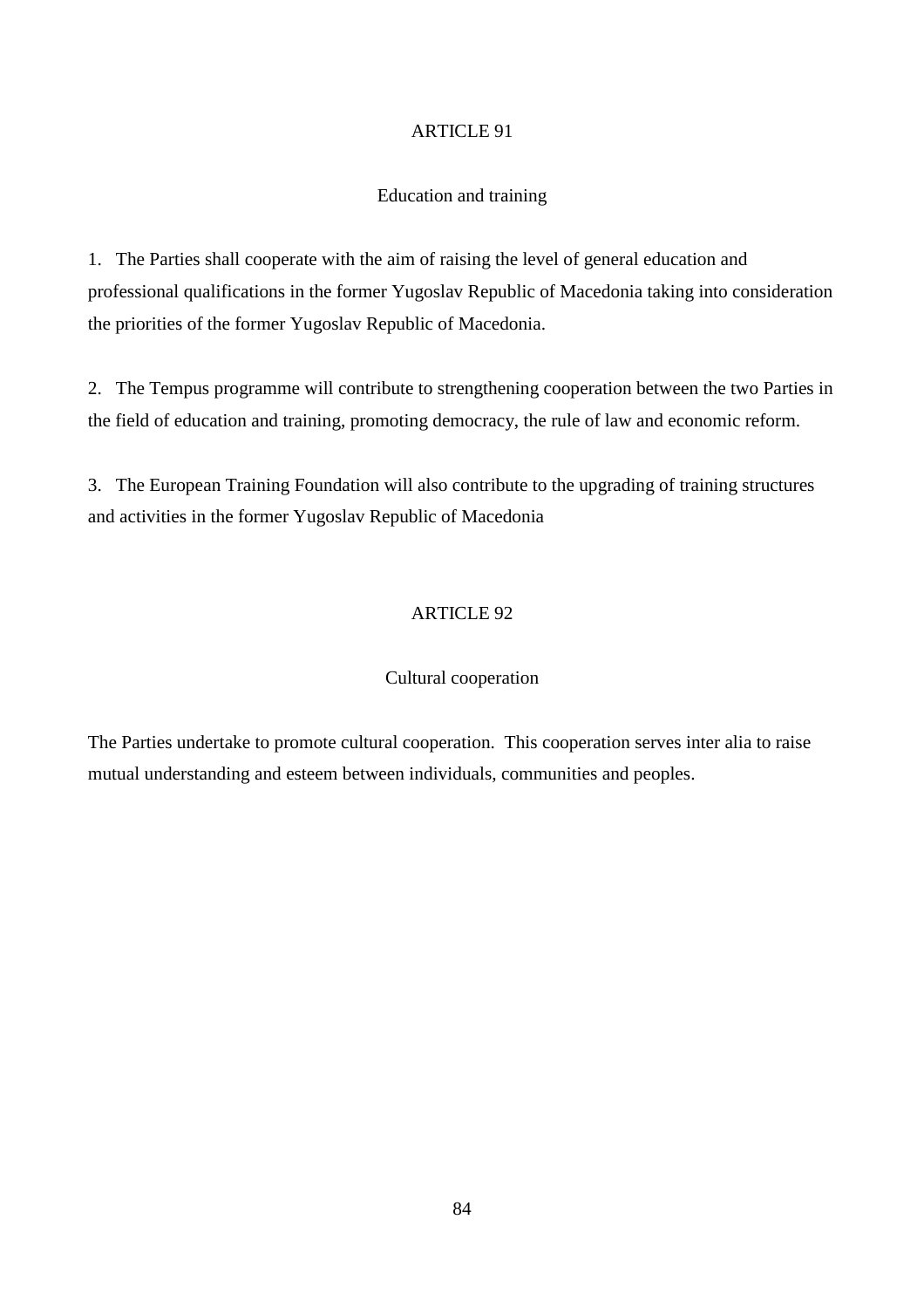### Information and communication

The Community and the former Yugoslav Republic of Macedonia will take the measures necessary to stimulate the mutual exchange of information. Priority will be given to programmes aimed at providing the general public with basic information about the Community and professional circles in the former Yugoslav Republic of Macedonia with more specialised information.

#### ARTICLE 94

#### Cooperation in the audio-visual field

The Parties shall cooperate to promote the audio-visual industry in Europe and encourage co-production in the fields of cinema and television.

The Parties will coordinate, and where appropriate, harmonise their policies on the regulation of content aspects of cross-border broadcasting, paying particular attention to matters relating to the acquisition of intellectual property rights for programmes and broadcast by satellite or cable.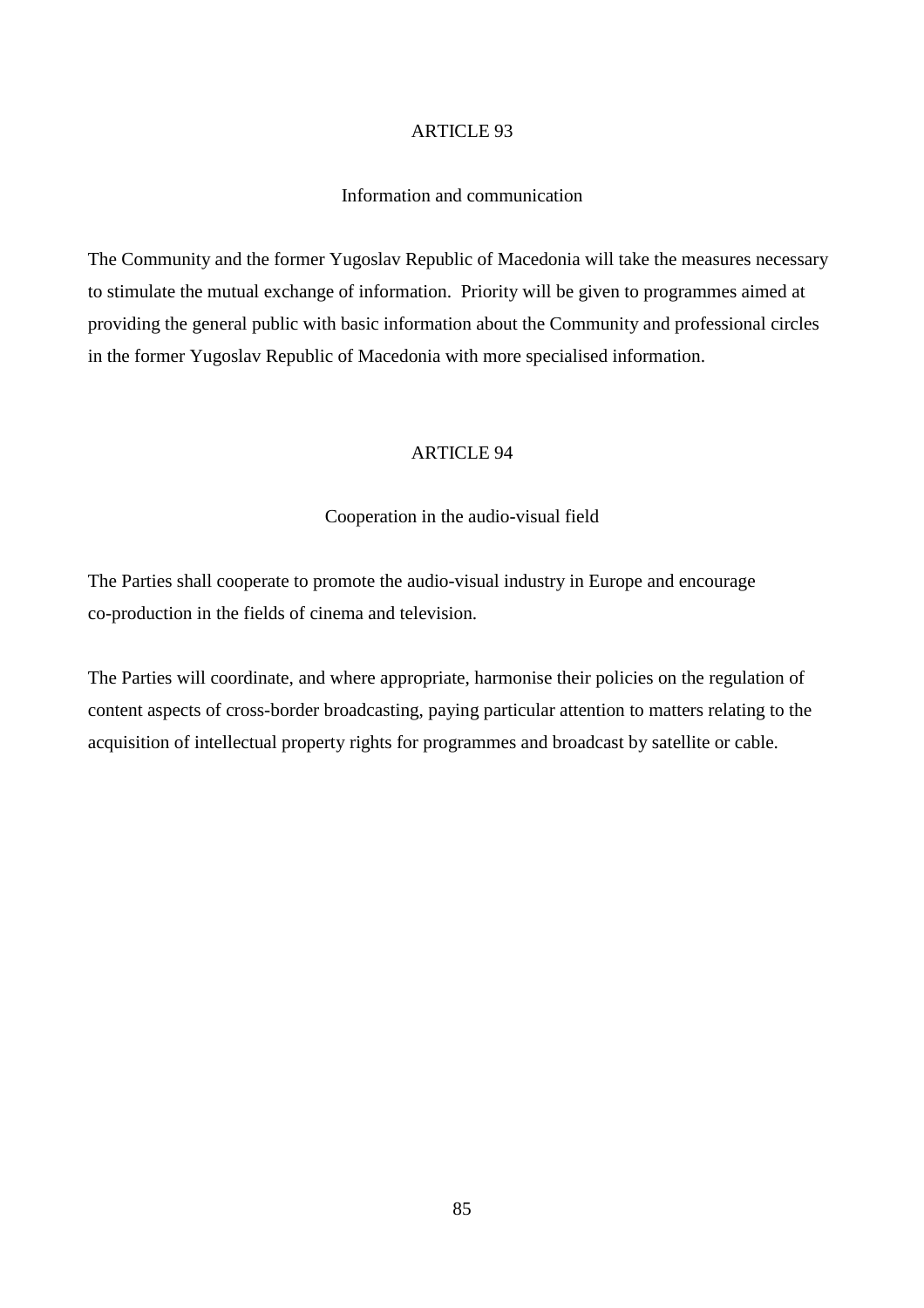## Electronic communications infrastructure and associated services

The Parties will strengthen cooperation in the area of electronic communications infrastructures, including classical telecommunications networks and relevant electronic audio-visual transport networks, and associated services, with the objective of ultimate alignment with the acquis by the former Yugoslav Republic of Macedonia one year after the entry into force of the Agreement.

The abovementioned cooperation will focus on the following priority areas:

- policy development,
- legal and regulatory aspects,
- institution building required for a liberalised environment,
- modernisation of the former Yugoslav Republic of Macedonia's electronic infrastructure and its integration into European and world networks, with a focus on improvements at a regional level
- international cooperation,
- cooperation within European structures especially those involved in standardisation,
- coordinating positions in international organisations and fora.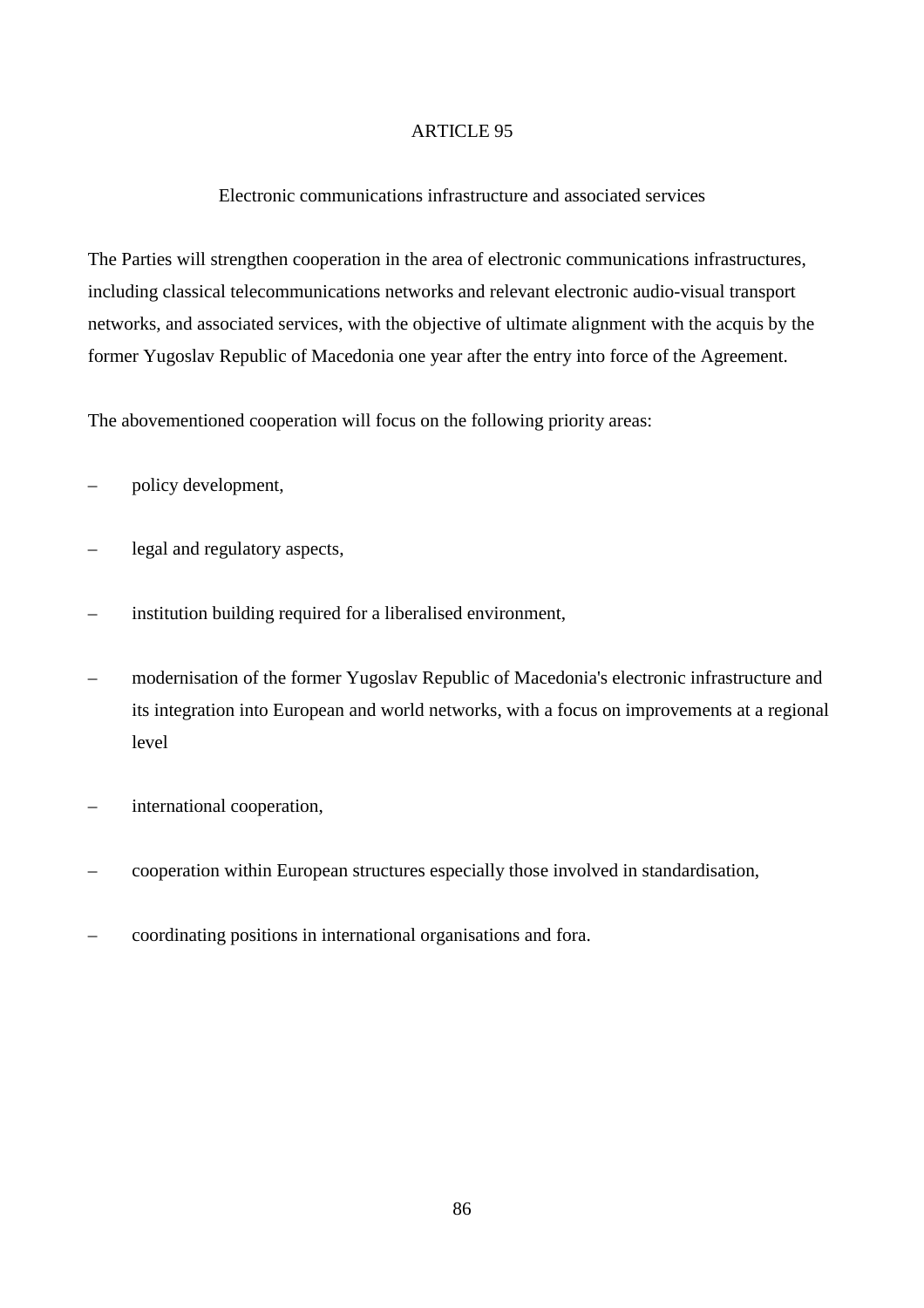#### Information Society

The Parties agree to strengthen cooperation with the objective of further developing the Information Society in the former Yugoslav Republic of Macedonia. Global objectives will be preparing society as a whole for the digital age, attracting investments and interoperability of networks and services.

The authorities of the former Yugoslav Republic of Macedonia, with the assistance of the Community, will review carefully any political commitment undertaken in the European Union with the objective of aligning its own policies on those of the Union.

The authorities of the former Yugoslav Republic of Macedonia will establish a plan for the adoption of Community legislation in the area of the Information Society.

### ARTICLE 97

#### Consumer protection

The Parties will cooperate in order to align the standards of consumer protection in the former Yugoslav Republic of Macedonia on those of the Community. Effective consumer protection is necessary in order to ensure that the market economy functions properly, and this protection will depend on the development of an administrative infrastructure in order to ensure market surveillance and law enforcement in this field.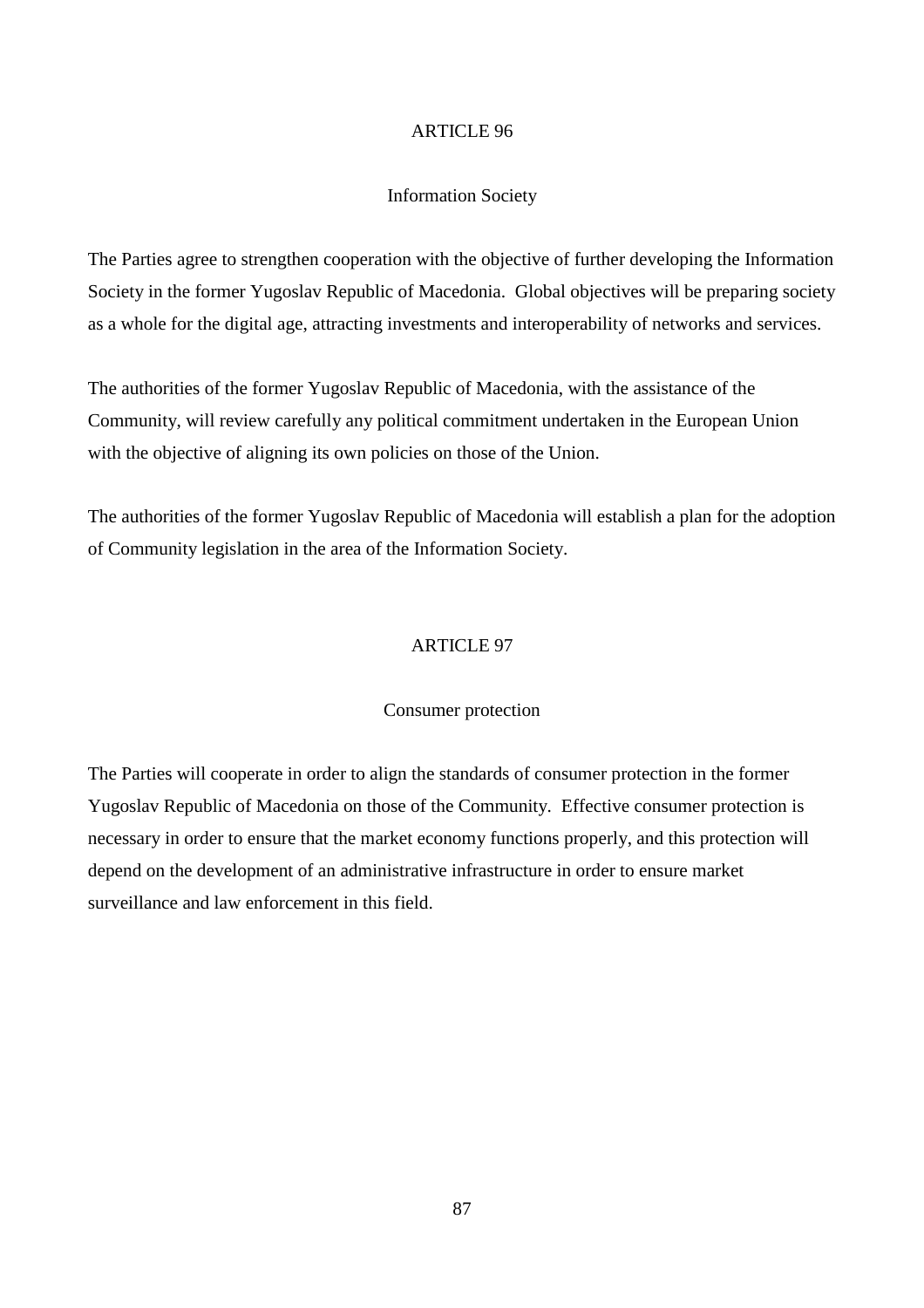To that end, and in view of their common interests, the Parties will encourage and ensure:

- the harmonisation of legislation and the alignment of consumer protection in the Republic of Macedonia on that in force in the Community;
- a policy of active consumer protection including the increase of information and development of independent organisations;
- effective legal protection for consumers in order to improve the quality of consumer goods and maintain appropriate safety standards.

# ARTICLE 98

# **Transport**

1. In addition to the Agreement between the European Community and the former Yugoslav Republic of Macedonia in the field of transport, the Parties shall develop and step up the cooperation in order to enable the former Yugoslav Republic of Macedonia to:

- restructure and modernise transport and related infrastructure;
- improve movement of passengers and goods and access to the transport market, by the removing of administrative, technical and other barriers;
- achieve operating standards comparable to those in the Community;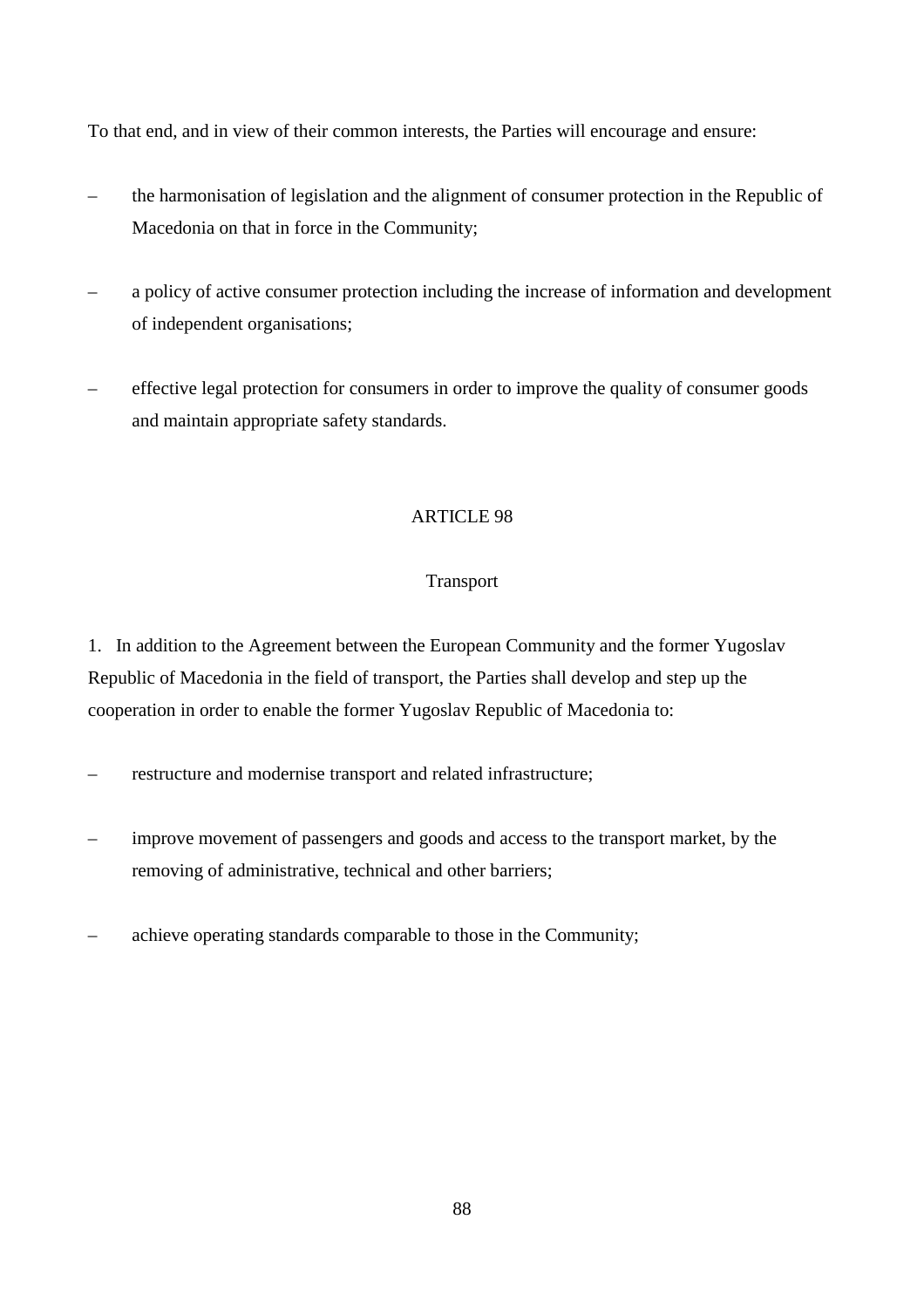- develop a transport system compatible with and aligned on the Community system;
- improve the protection of environment in transport, reduction of harmful effects and pollution.
- 2. Cooperation shall include the following priority areas:
- the development of road, rail, airport and port infrastructure and other major routes of common interest and Trans-European and Pan-European links*.*
- the management of railways and airports, including appropriate cooperation between the relevant national authorities;
- road transport, including taxation and social and environmental aspects;
- combined rail and road transport;
- the harmonisation of international transport statistics;
- the modernisation of technical transport equipment in line with Community standards, and assistance in acquiring financing to that end, particularly as regards road-rail transport, multi-modal transport and transhipment;
- the promotion of joint technological and research programmes;
- the adoption of coordinated transport policies that are compatible with those applied in the Community.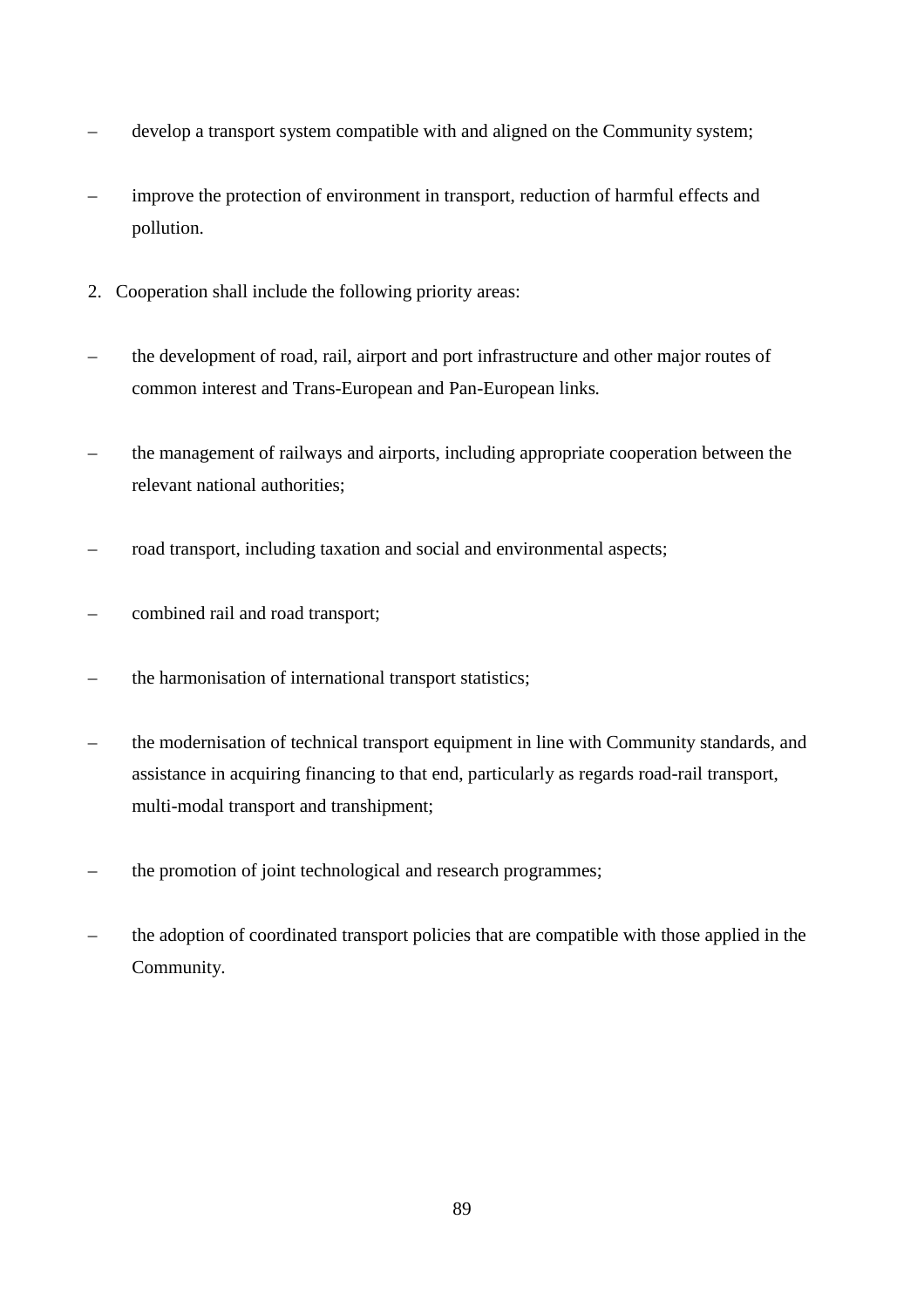# Energy

1. Cooperation will reflect the principles of the market economy and the European Energy Charter Treaty, and will develop with a view to the gradual integration of Europe's energy markets.

- 2. Cooperation shall include the following in particular:
- formulation and planning of energy policy, including modernisation of infrastructure, improvement and diversification of supply and improvement of access to the energy market, including facilitation of transit;
- management and training for the energy sector and transfer of technology and know-how;
- the promotion of energy saving, energy efficiency, renewable energy and studying the environmental impact of energy production and consumption;
- the formulation of framework conditions for restructuring of energy utilities and cooperation between undertakings in this sector.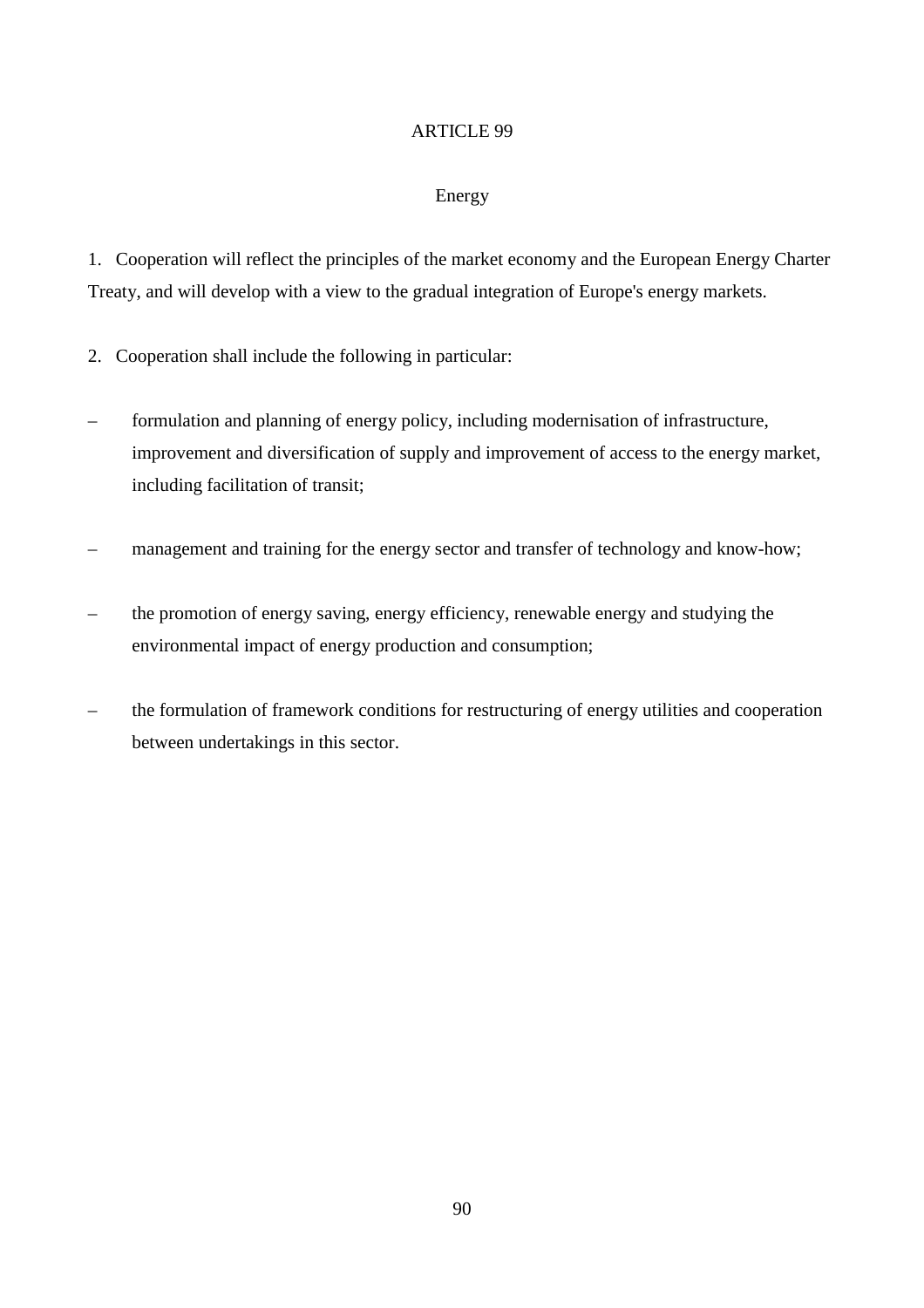### Agriculture, and the agro-industrial sector

Cooperation in this field shall have as its aim the modernisation and restructuring of agriculture and the agro-industrial sector, water management, rural development, the gradual harmonisation of veterinary and phytosanitary legislation with Community standards and the development of fishery and forestry sectors in the former Yugoslav Republic of Macedonia.

## ARTICLE 101

#### Regional and local development

The Parties will strengthen regional development cooperation, with the objective of contributing to economic development and reducing regional imbalances.

Specific attention will be given to cross-border, trans-national and interregional cooperations. To this end, the exchange of information and experts may be undertaken.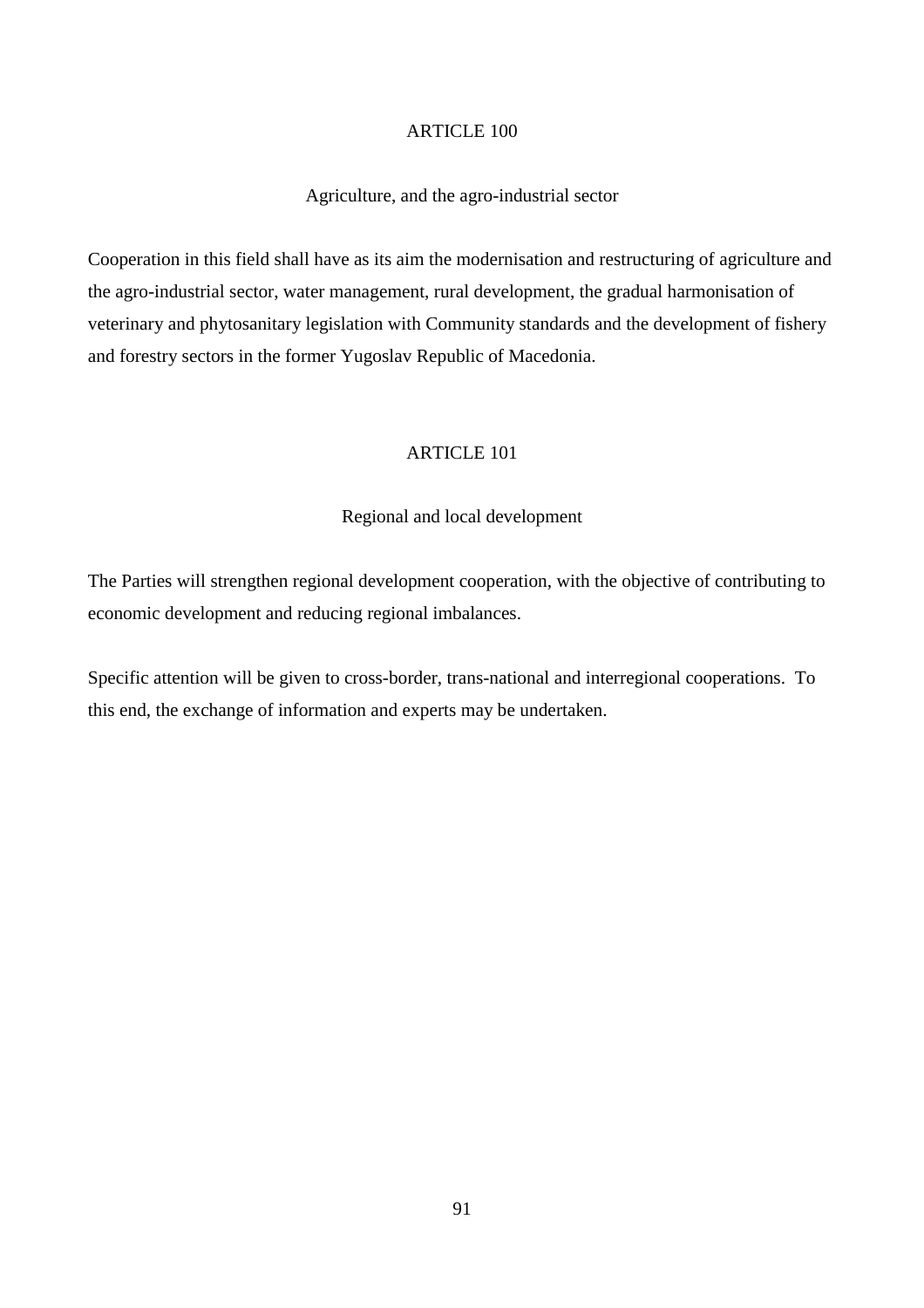## Cooperation in research and technological development

1. The Parties shall promote bilateral cooperation in civil scientific research and technological development (RTD) on the basis of mutual benefit and, taking into account the availability of resources, adequate access to their respective programmes, subject to appropriate levels of effective protection of intellectual, industrial and commercial property rights (IPR).

- 2. Science and technology cooperation shall cover:
- the exchange of scientific and technical information;
- the organisation of joint scientific meetings;
- joint RTD activities,
- training activities and mobility programmes for scientists, researchers and technicians engaged in RTD on both sides.

3. Such cooperation shall be implemented according to specific arrangements to be negotiated and concluded in accordance with the procedures adopted by each Party, and which shall set out, inter alia, appropriate IPR provisions.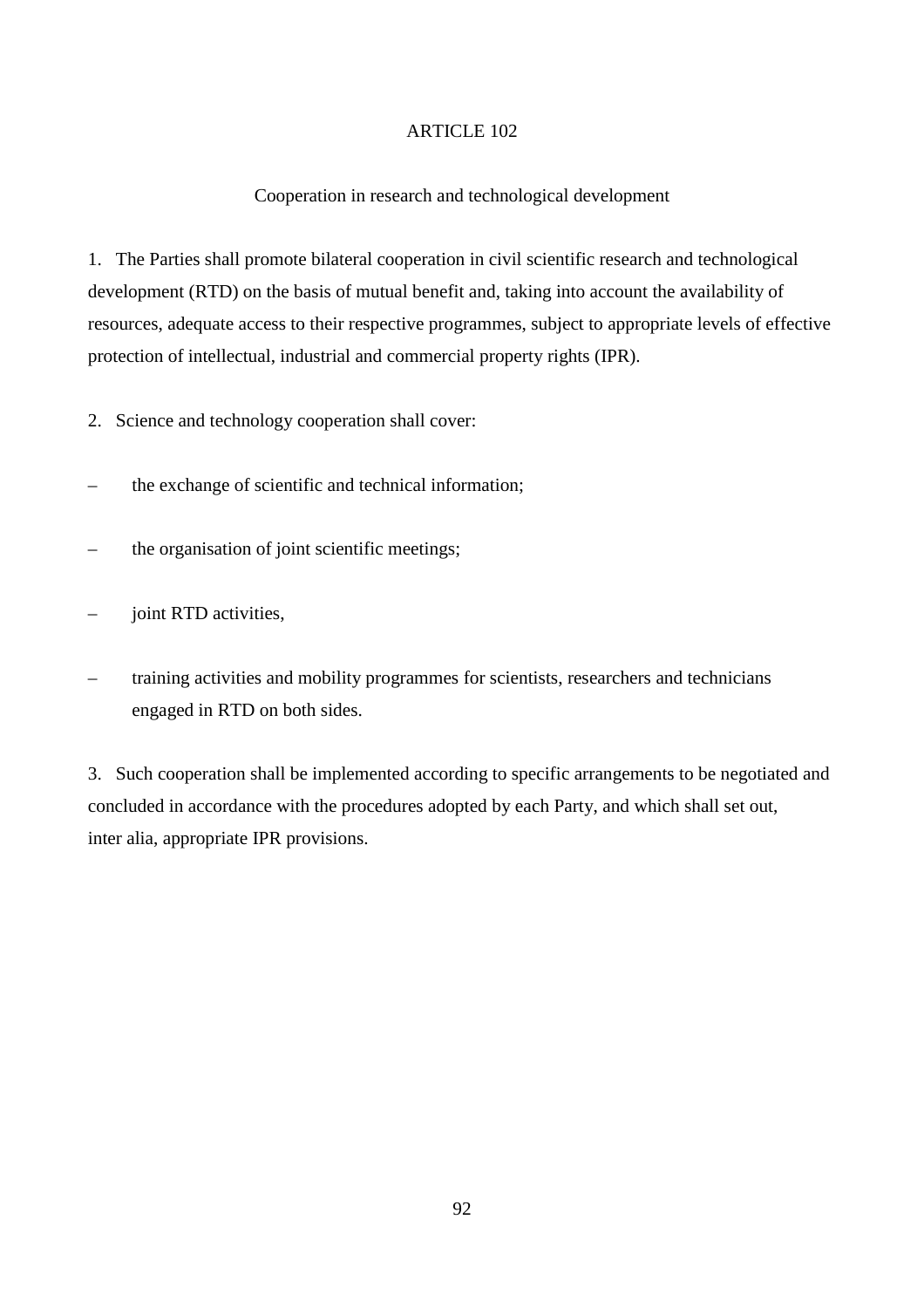## Environment and nuclear safety

1. The Parties shall develop and strengthen their cooperation in the vital task of combating environmental degradation, with the view to supporting environmental sustainability.

- 2. Cooperation could centre on the following priorities:
- combating local, regional and cross-border pollution (air, water quality, including waste water treatment and drinking water pollution) and establishing effective monitoring;
- development of strategies with regard to global and climate issues;
- efficient, sustainable and clean energy production and consumption, safety of industrial plants;
- classification and safe handling of chemicals;
- waste reduction, recycling and safe disposal, and the implementation of the Basle Convention on the control of transboundary movements of hazardous wastes and their disposal (Basle 1989);
- the environmental impact of agriculture; soil erosion and pollution by agricultural chemicals;
- the protection of forests, the flora and fauna; the conservation of bio-diversity;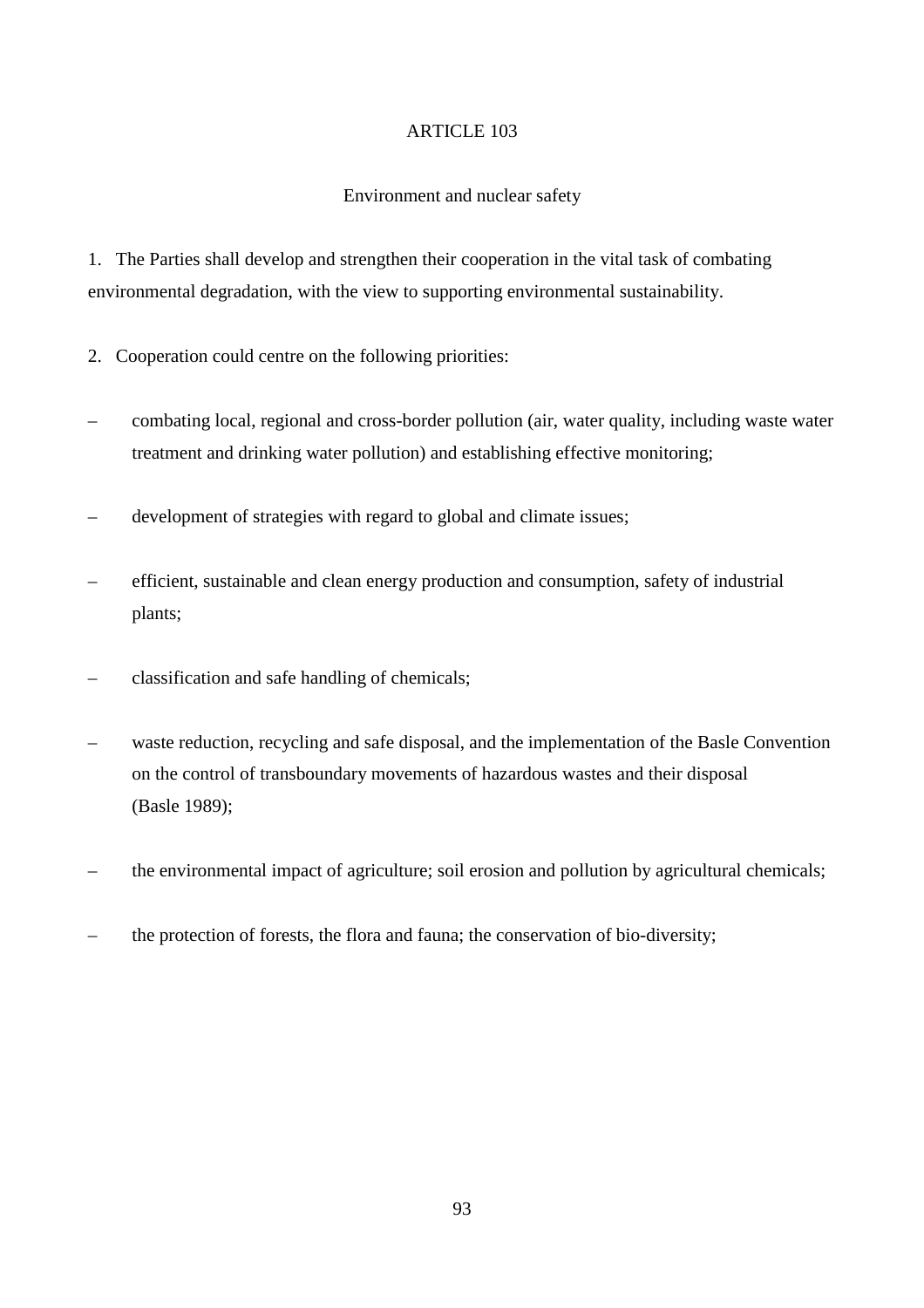- town and country planning, including construction and urban planning;
- environmental impact assessment and strategic environmental assessment;
- continuous approximation of laws and regulations to Community standards;
- international Conventions in the area of environment to which the Community is Party;
- cooperation at regional level as well as cooperation within the framework of the European Environment Agency;
- education, information and awareness on environmental issues.

3. In the field of protection against natural disasters, the aim of cooperation is to ensure the protection of people, animals, property and environment against man-made disasters. To this end the cooperation could include the following areas:

– exchange of the outcome of scientific and research development projects;

- mutual monitoring, early notification and warning systems on hazards, disasters and their consequences;
- rescue and relief exercises and assistance systems in case of disasters;
- exchange of experience in rehabilitation and reconstruction after disaster;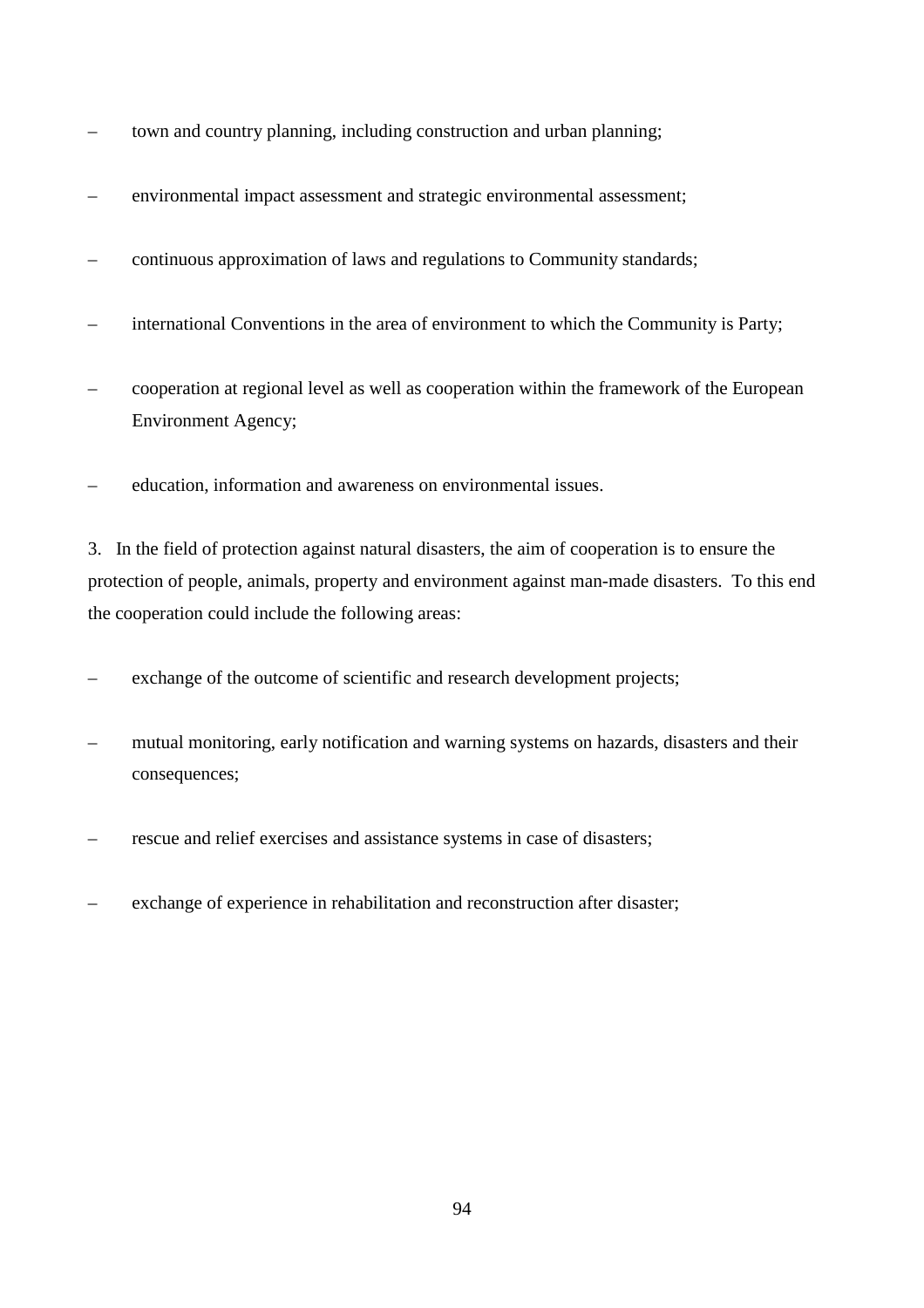- 4. Cooperation in the field of nuclear safety could cover the following topics:
- upgrading the laws and regulations of the former Yugoslav Republic of Macedonia on nuclear safety and strengthening the supervisory authorities and their resources;
- radiation protection, including environmental radiation monitoring;
- radioactive waste management: the former Yugoslav Republic of Macedonia undertakes to provide to the Stabilisation and Association Council information concerning any intention to import or store radioactive waste;
- encouraging the promotion of Agreements between the EU Member States, or EURATOM, and the former Yugoslav Republic of Macedonia on early notification of information in cases of nuclear accidents and on nuclear safety issues generally, if appropriate;
- strengthening the supervision and control on the transport of materials sensitive to radioactive pollution.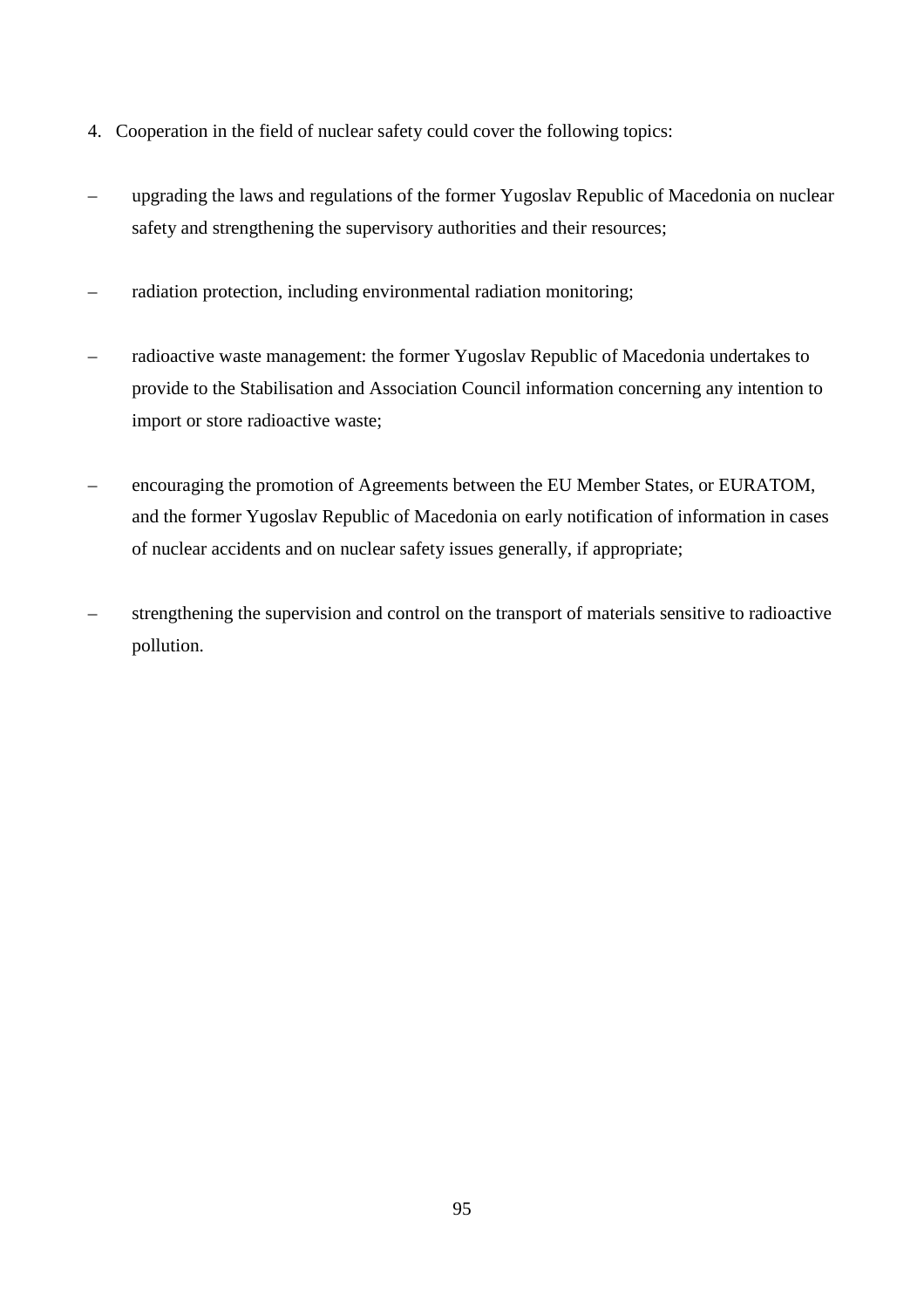### TITLE IX

# FINANCIAL COOPERATION

#### ARTICLE 104

In order to achieve the objectives of this Agreement and in accordance with Articles 3, 108 and 109 the former Yugoslav Republic of Macedonia may receive financial assistance from the Community in the forms of grants and loans, including loans from the European Investment Bank.

#### ARTICLE 105

Financial assistance, in the form of grants, shall be covered by the operation measures provided for in the relevant Council Regulation within a multi-annual indicative framework established by the Community following consultations with the former Yugoslav Republic of Macedonia.

The overall objectives of the assistance, in the form of institution-building and investment, shall contribute to the democratic, economic and institutional reforms of the former Yugoslav Republic of Macedonia, in line with the Stabilisation and Association process. Financial assistance may cover all areas of harmonisation of legislation and cooperation policies of this Agreement, including Justice and Home Affairs.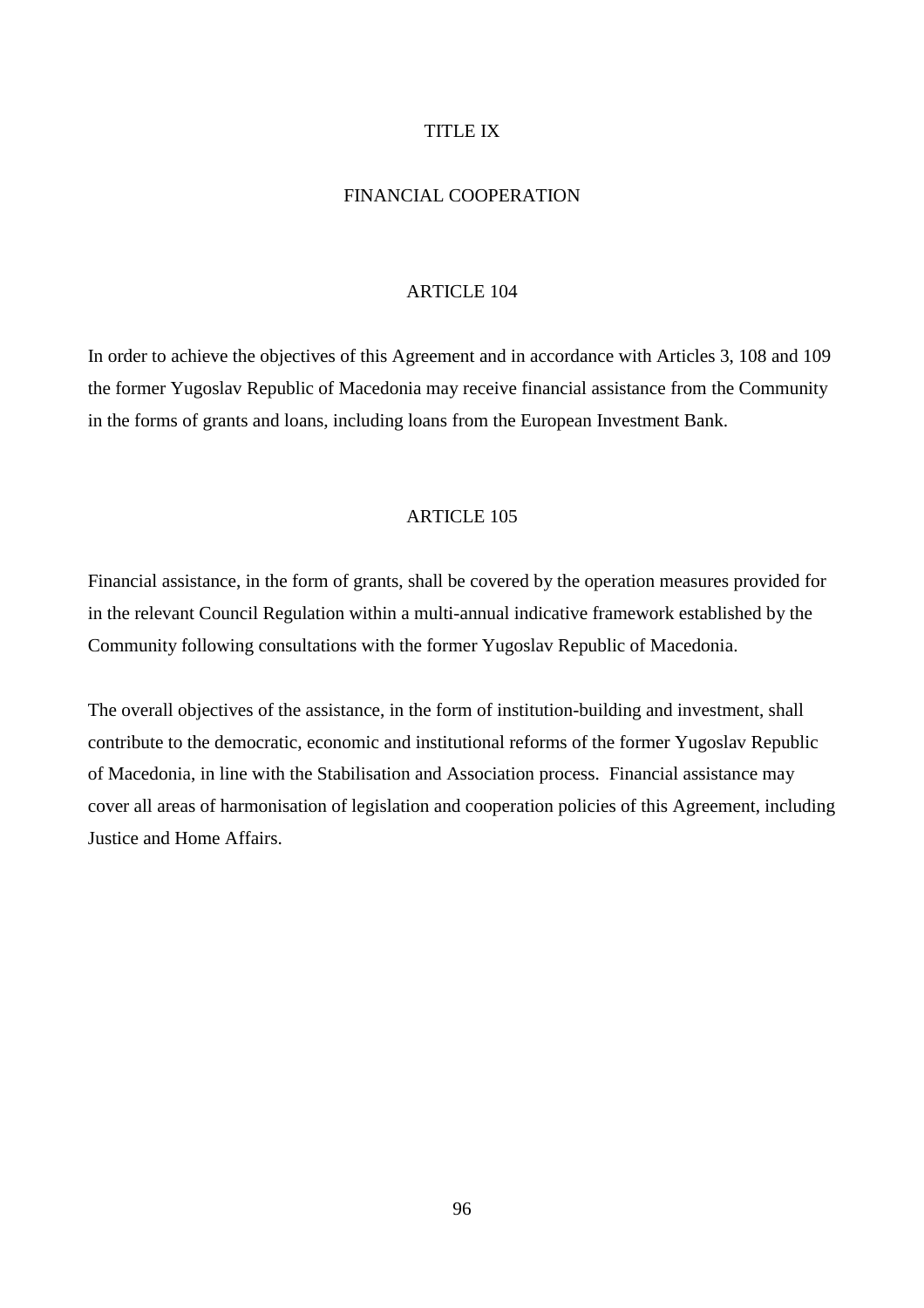Consideration should be given to the full implementation of the infrastructure projects of common interest identified in the Transport Agreement.

### ARTICLE 106

At the request of the former Yugoslav Republic of Macedonia and in case of special need, the Community could examine in coordination with international financial institutions, the possibility of granting on an exceptional basis macro-financial assistance subject to certain conditions taking into account the availability of all financial resources .

#### ARTICLE 107

In order to permit optimum use of the resources available, the parties shall ensure that Community contributions are made in close coordination with those from other sources such as the Member States, other countries and international financial institutions.

To this effect, information on all sources of assistance shall be exchanged regularly between the **Parties**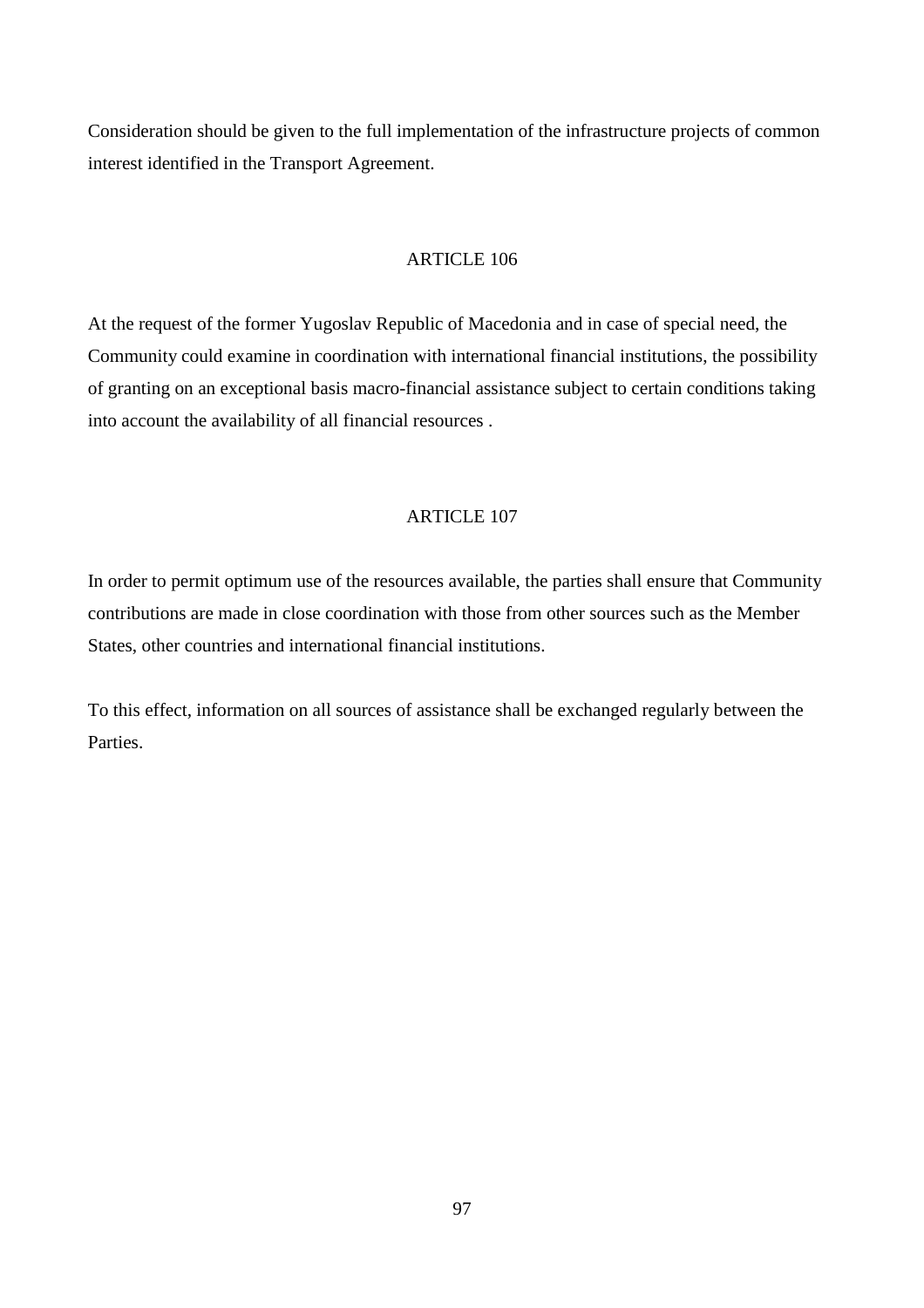### TITLE X

### INSTITUTIONAL, GENERAL AND FINAL PROVISIONS

#### ARTICLE 108

A Stabilisation and Association Council is hereby established which shall supervise the application and implementation of this Agreement. It shall meet at an appropriate level at regular intervals and when circumstances require. It shall examine any major issues arising within the framework of this Agreement and any other bilateral or international issues of mutual interest.

#### ARTICLE 109

1. The Stabilisation and Association Council shall consist of the members of the Council of the European Union and members of the Commission of the European Communities, on the one hand, and of members of the Government of the former Yugoslav Republic of Macedonia, on the other.

2. The Stabilisation and Association Council shall establish its rules of procedure.

3. Members of the Stabilisation and Association Council may arrange to be represented, in accordance with the conditions to be laid down in its rules of procedure.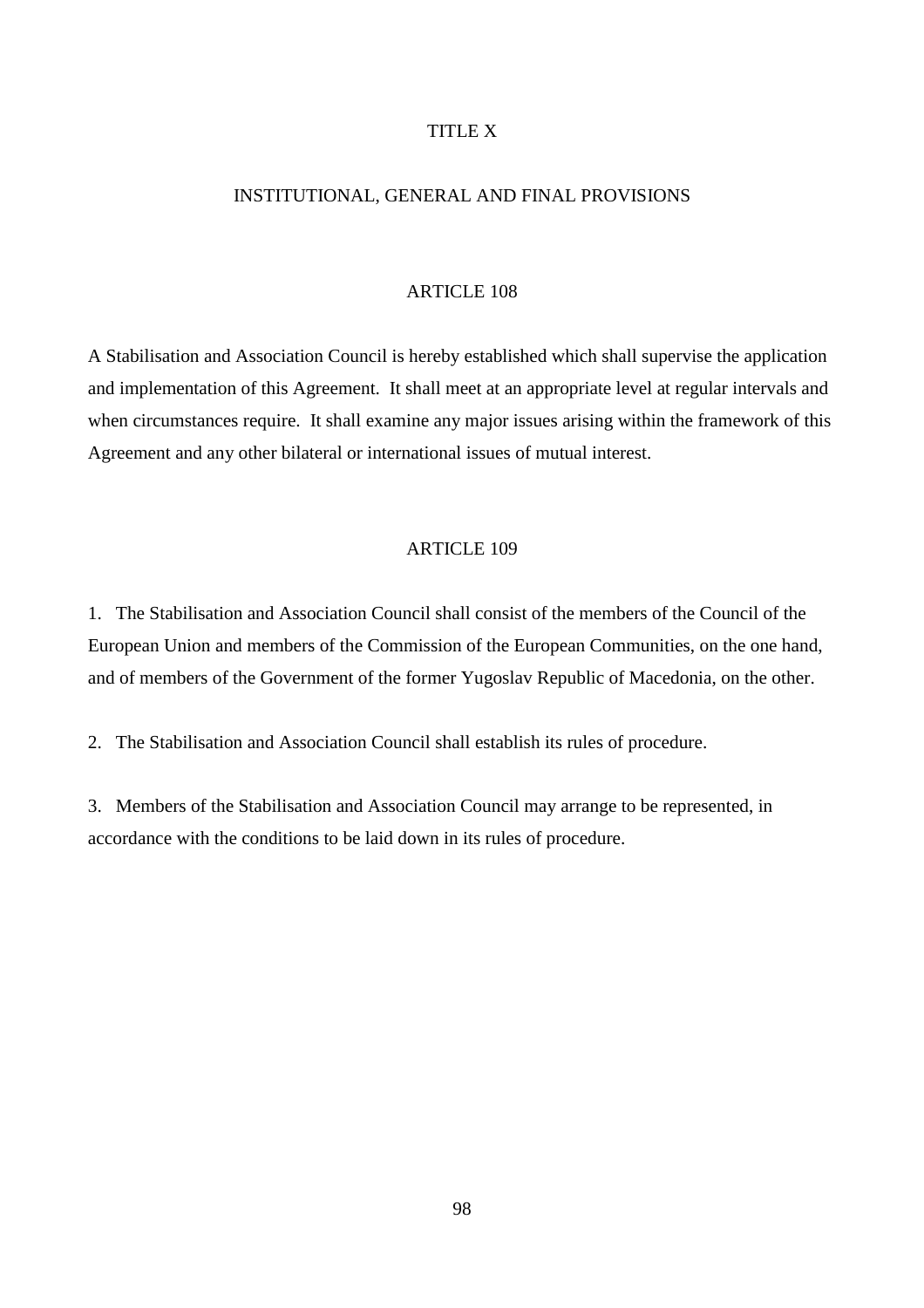4. The Stabilisation and Association Council shall be chaired in turn by a representative of the European Community and a representative of the former Yugoslav Republic of Macedonia, in accordance with the provisions to be laid down in its rules of procedure.

5. In matters that concern it, the European Investment Bank shall take part, as an observer, in the work of the Stabilisation and Association Council.

#### ARTICLE 110

The Stabilisation and Association Council shall, for the purpose of attaining the objectives of this Agreement, have the power to take decisions within the scope of the Agreement in the cases provided for therein. The decisions taken shall be binding on the Parties, which shall take the measures necessary to implement the decisions taken. When deciding on the transition to the second stage, as provided for in Article 5, the Stabilisation and Association Council may also decide on any possible changes to be brought about as regards the content of the provisions governing the second stage.

In its rules of procedure the Stabilisation and Association Council shall determine the duties of the Stabilisation and Association Committee, which shall include the preparation of meetings of the Stabilisation and Association Council, and shall determine how the Committee shall function.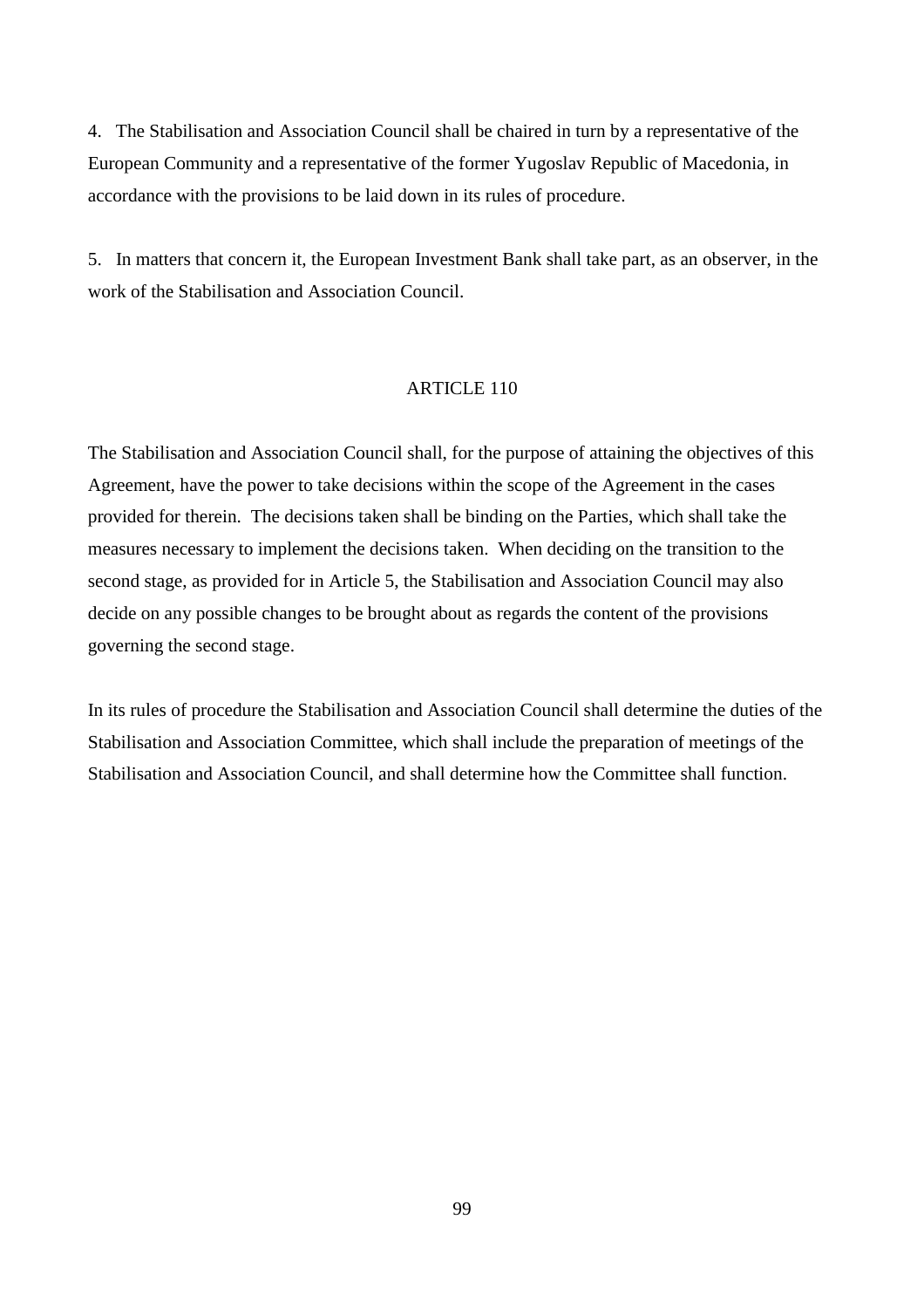The Stabilisation and Association Council may delegate to the Stabilisation and Association Committee any of its powers. In this event the Stabilisation and Association Committee shall take its decisions in accordance with the conditions laid down in this Article.

The Stabilisation and Association Council may also make appropriate recommendations.

It shall draw up its decisions and recommendations by agreement between the Parties.

## ARTICLE 111

Each Party may refer to the Stabilisation and Association Council any dispute relating to the application or interpretation of this Agreement. The Stabilisation and Association Council may settle the dispute by means of a binding decision.

#### ARTICLE 112

The Stabilisation and Association Council shall be assisted in the performance of its duties by a Stabilisation and Association Committee, composed of representatives of the Council of the European Union and of representatives of the Commission of the European Communities, on the one hand, and of representatives of the former Yugoslav Republic of Macedonia on the other.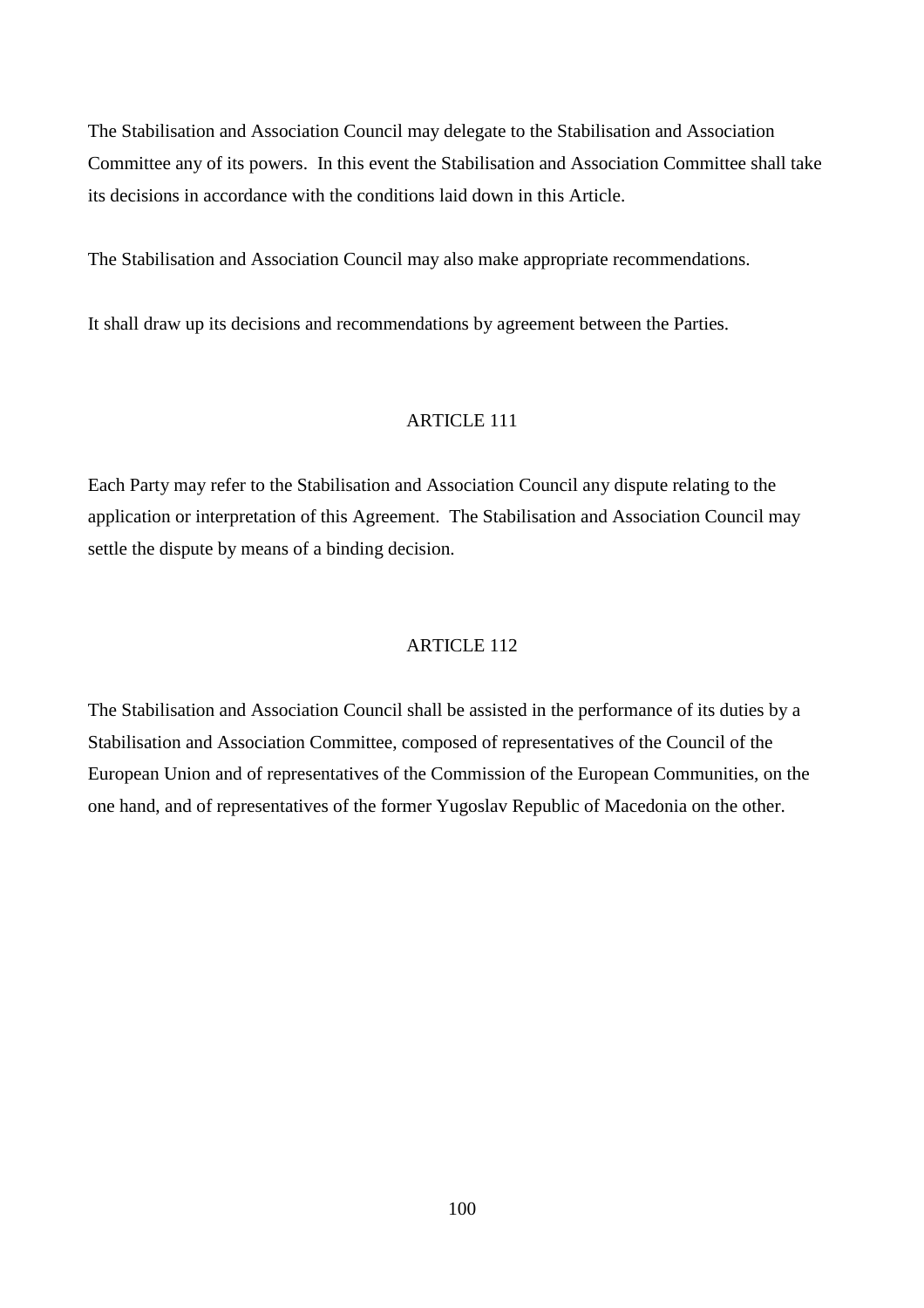The Stabilisation and Association Committee may create subcommittees. The Transport Committee established under the Transport Agreement shall assist the Stabilisation and Association Committee.

## ARTICLE 114

A Stabilisation and Association Parliamentary Committee is hereby established. It shall be a forum for Members of the former Yugoslav Republic of Macedonian Parliament and the European Parliament to meet and exchange views. It shall meet at intervals that it shall itself determine.

The Stabilisation and Association Parliamentary Committee shall consist of members of the European Parliament, on the one hand, and of Members of the Parliament of the former Yugoslav Republic of Macedonia, on the other.

The Stabilisation and Association Parliamentary Committee shall establish its rules of procedure.

The Stabilisation and Association Parliamentary Committee shall be chaired in turn by the European Parliament and the Parliament of the former Yugoslav Republic of Macedonia, in accordance with the provisions to be laid down in its rules of procedure.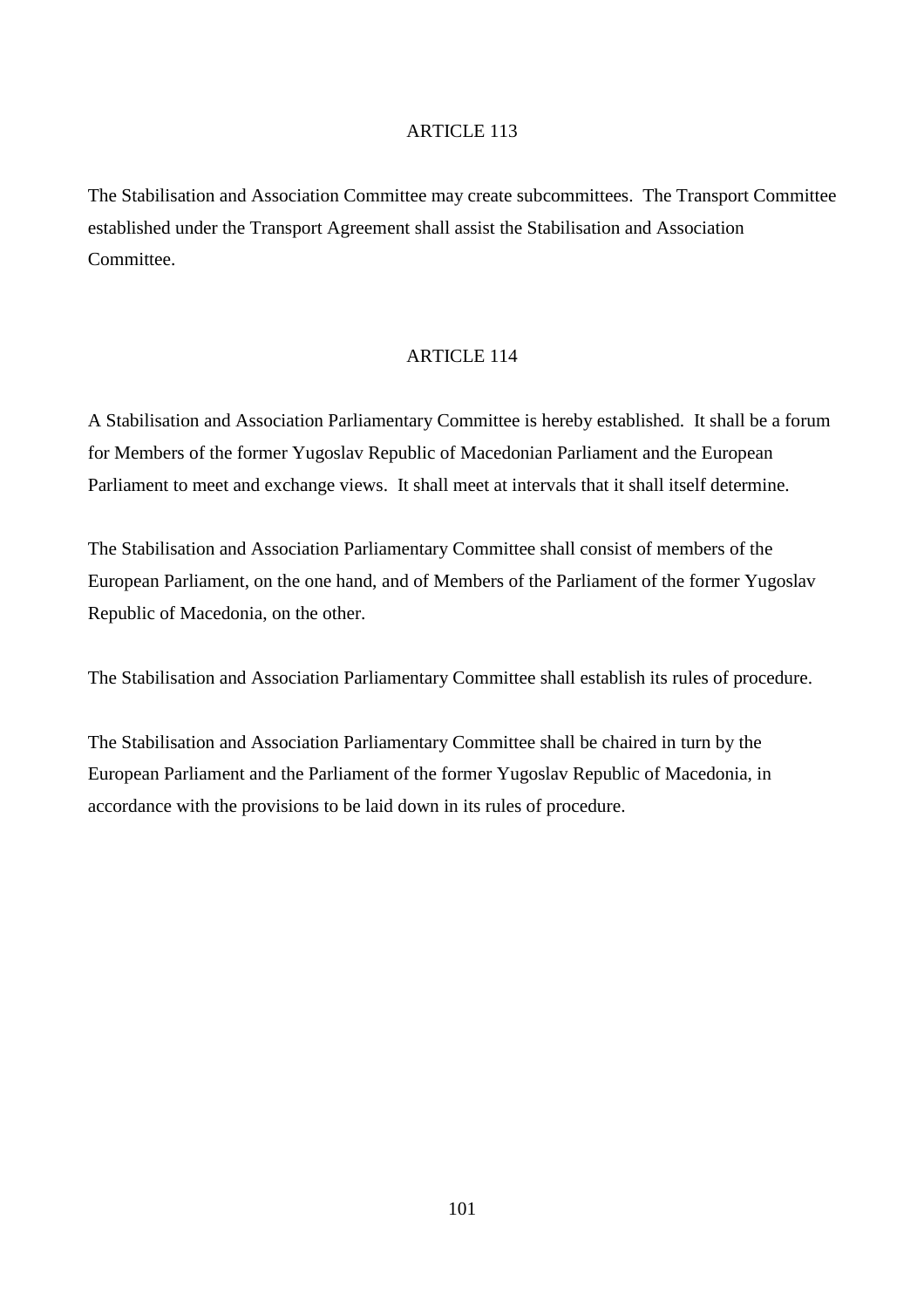Within the scope of this Agreement, each Party undertakes to ensure that natural and legal persons of the other Party have access free of discrimination in relation to its own nationals to the competent courts and administrative organs of the Parties to defend their individual rights and their property rights.

## ARTICLE 116

Nothing in this Agreement shall prevent a Party from taking any measures:

- (a) which it considers necessary to prevent the disclosure of information contrary to its essential security interests;
- (b) which relate to the production of, or trade in, arms, munitions or war materials or to research, development or production indispensable for defence purposes, provided that such measures do not impair the conditions of competition in respect of products not intended for specifically military purposes;
- (c) which it considers essential to its own security in the event of serious internal disturbances affecting the maintenance of law and order, in time of war or serious international tension constituting threat of war or in order to carry out obligations it has accepted for the purpose of maintaining peace and international security.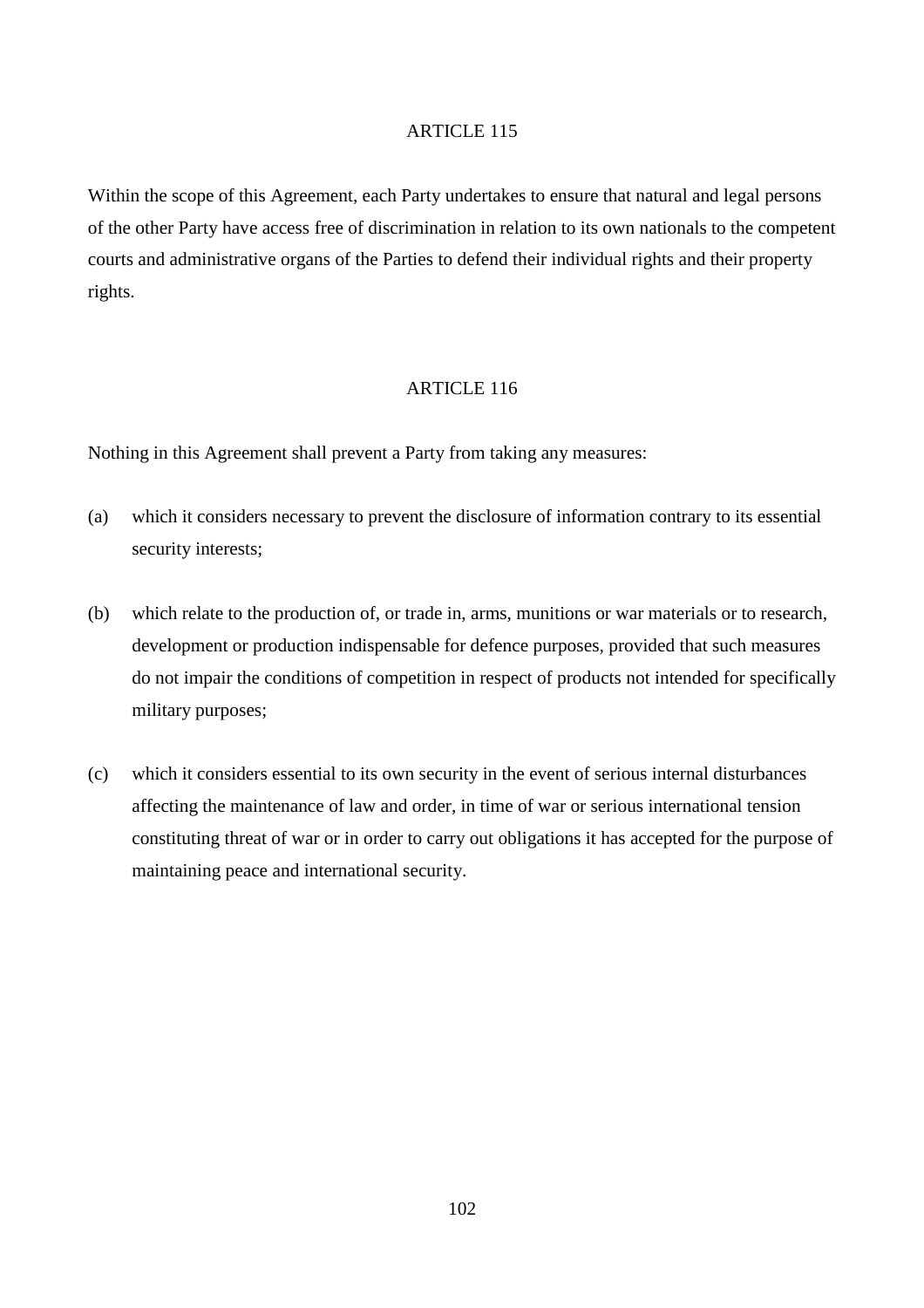1. In the fields covered by this Agreement and without prejudice to any special provisions contained therein:

- the arrangements applied by the former Yugoslav Republic of Macedonia in respect of the Community shall not give rise to any discrimination between the Member States, their nationals or their companies or firms;
- the arrangements applied by the Community in respect of the former Yugoslav Republic of Macedonia shall not give rise to any discrimination between the nationals of the former Yugoslav Republic of Macedonia or its companies or firms.

2. The provisions of paragraph 1 shall be without prejudice to the right of the Parties to apply the relevant provisions of their fiscal legislation to taxpayers who are not in identical situations as regards their place of residence.

# ARTICLE 118

1. The Parties shall take any general or specific measures required to fulfil their obligations under this Agreement. They shall see to it that the objectives set out in this Agreement are attained.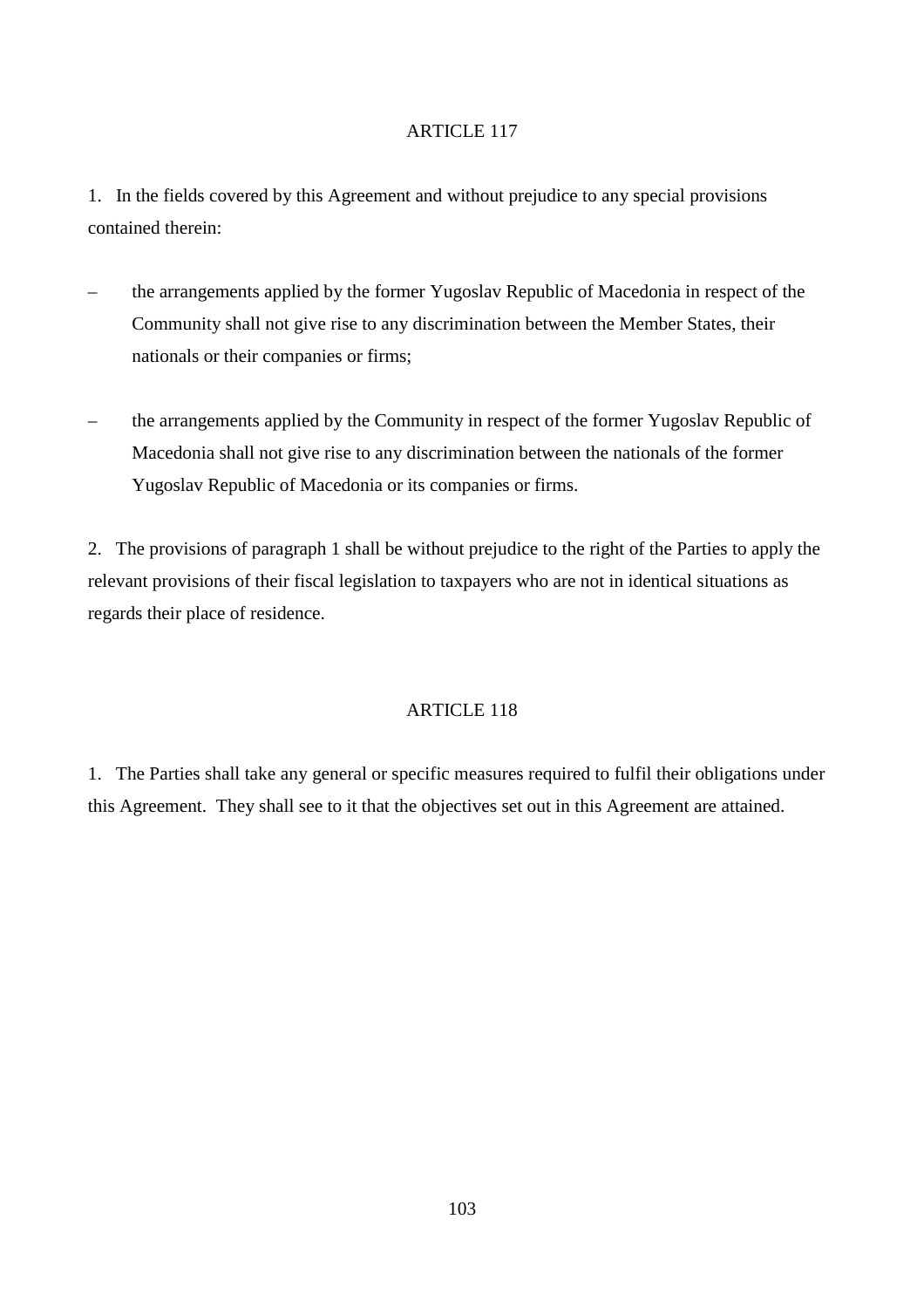2. If either Party considers that the other Party has failed to fulfil an obligation under this Agreement, it may take appropriate measures. Before so doing, except in cases of special urgency, it shall supply the Stabilisation and Association Council with all relevant information required for a thorough examination of the situation with a view to seeking a solution acceptable to the Parties.

In the selection of measures, priority must be given to those which least disturb the functioning of this Agreement. These measures shall be notified immediately to the Stabilisation and Association Council and shall be the subject of consultations within the Stabilisation and Association Council if the other Party so requests.

## ARTICLE 119

The Parties agree to consult promptly through appropriate channels at the request of either Party to discuss any matter concerning the interpretation or implementation of this Agreement and other relevant aspects of the relations between the Parties.

The provisions of this Article shall in no way affect and are without prejudice to Articles 30, 37, 38 and 42.

#### ARTICLE 120

This Agreement shall not, until equivalent rights for individuals and economic operators have been achieved under this Agreement, affect rights ensured to them through existing agreements binding one or more Member States, on the one hand, and the former Yugoslav Republic of Macedonia, on the other.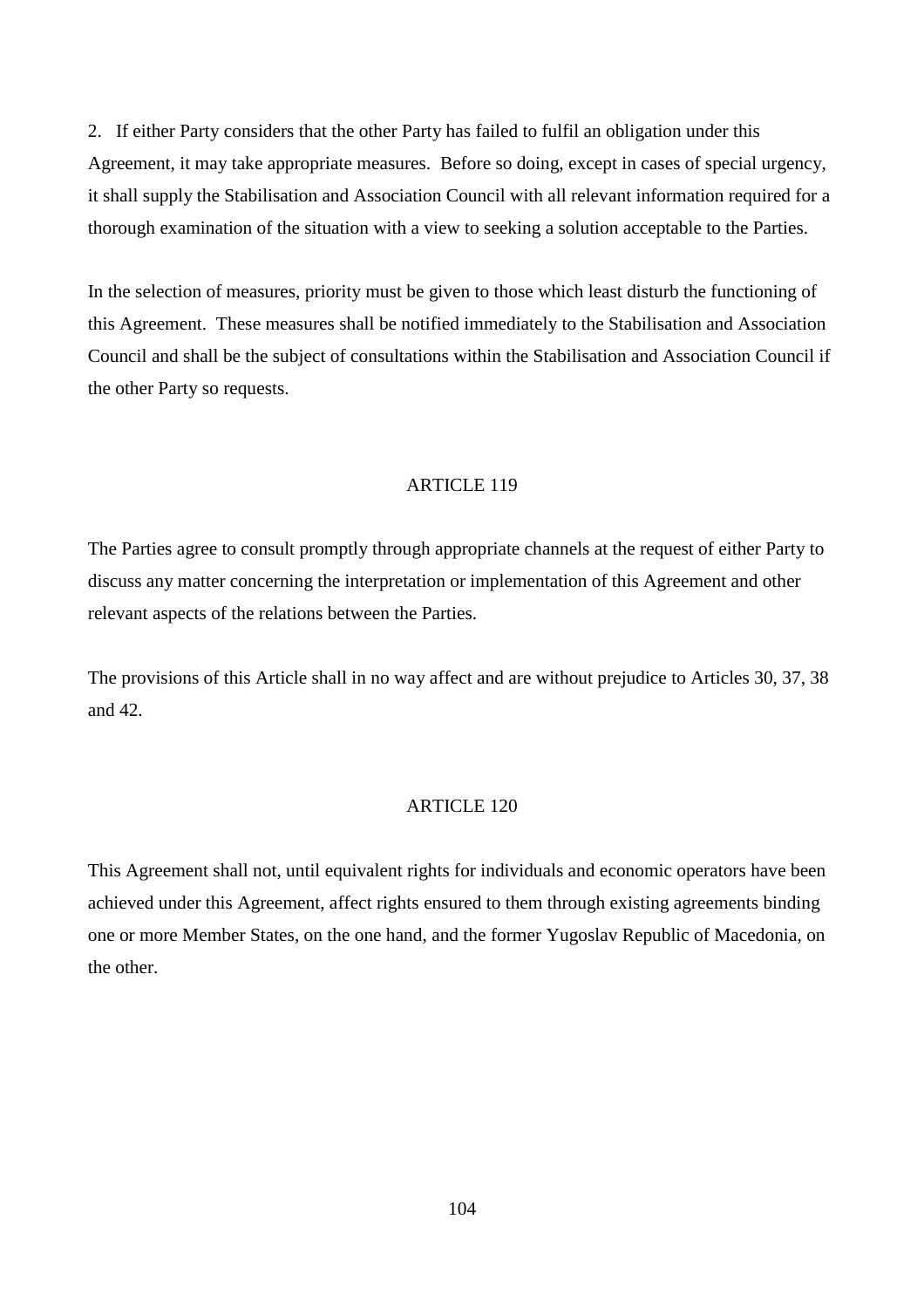Protocols 1, 2, 3, 4 and 5 and Annexes I to VII shall form an integral part of this Agreement.

#### ARTICLE 122

This Agreement is concluded for an unlimited period.

Either Party may denounce this Agreement by notifying the other Party. This Agreement shall cease to apply six months after the date of such notification.

#### ARTICLE 123

For the purposes of this Agreement, the term "Parties" shall mean the Community, or its Member States, or the Community and its Member States, in accordance with their respective powers, of the one part, and the former Yugoslav Republic of Macedonia, of the other part.

### ARTICLE 124

This Agreement shall apply, on the one hand, to the territories in which the Treaties establishing the European Community, the European Coal and Steel Community and the European Atomic Energy Community are applied and under the conditions laid down in those Treaties, and to the territory of the former Yugoslav Republic of Macedonia on the other.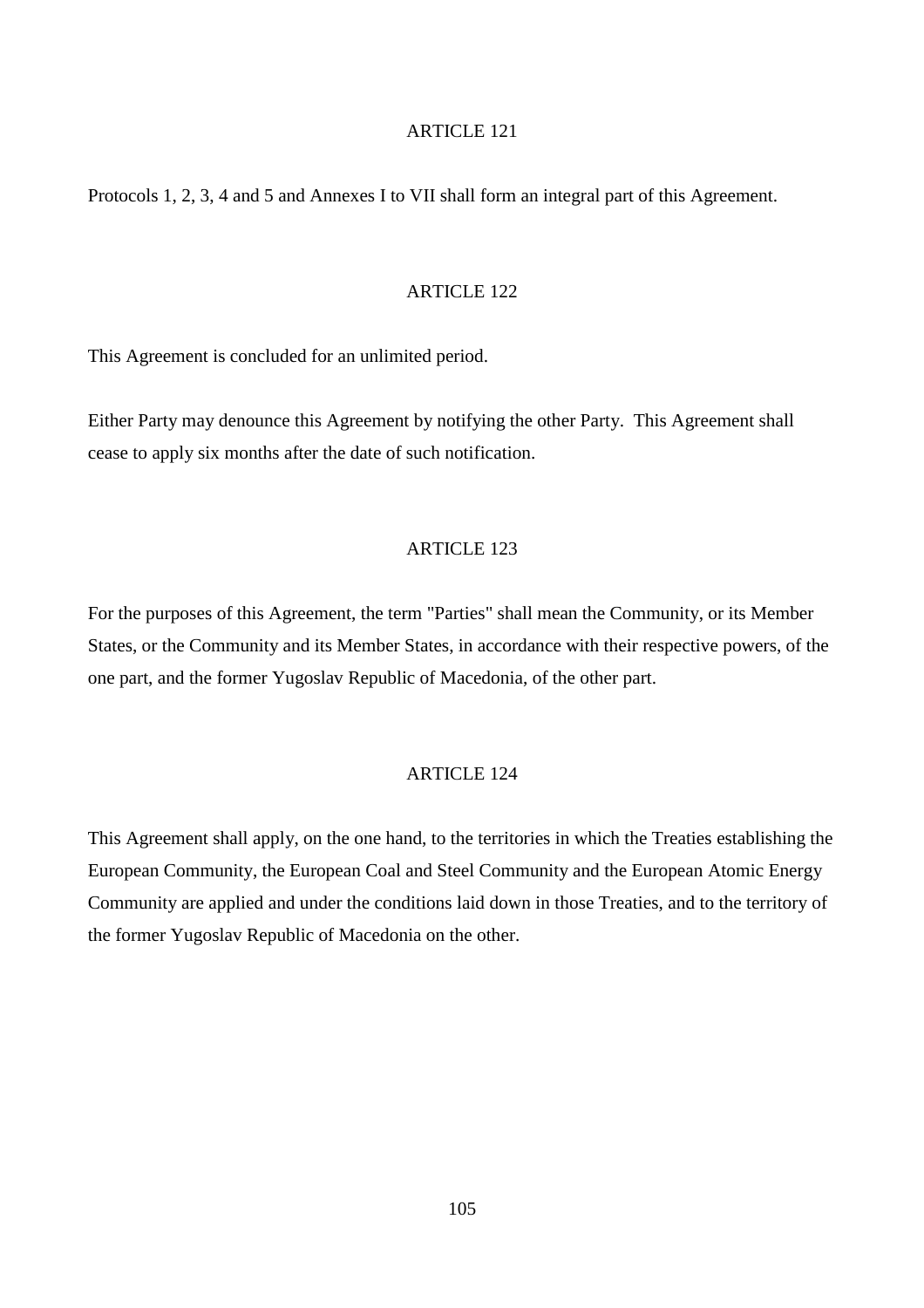The Secretary General of the Council of the European Union shall be the depository of the Agreement.

## ARTICLE 126

This Agreement is drawn up in duplicate each of the official languages of the Parties, each of these texts being equally authentic.

# ARTICLE 127

The Parties shall approve this Agreement in accordance with their own procedures.

This Agreement shall enter into force on the first day of the second month following the date on which the Parties notify each other that the procedures referred to in the first paragraph have been completed.

Upon its entry into force, this Agreement shall replace the Cooperation Agreement between the European Community and the former Yugoslav Republic of Macedonia signed on 29 April 1997 by way of Exchange of Letters.